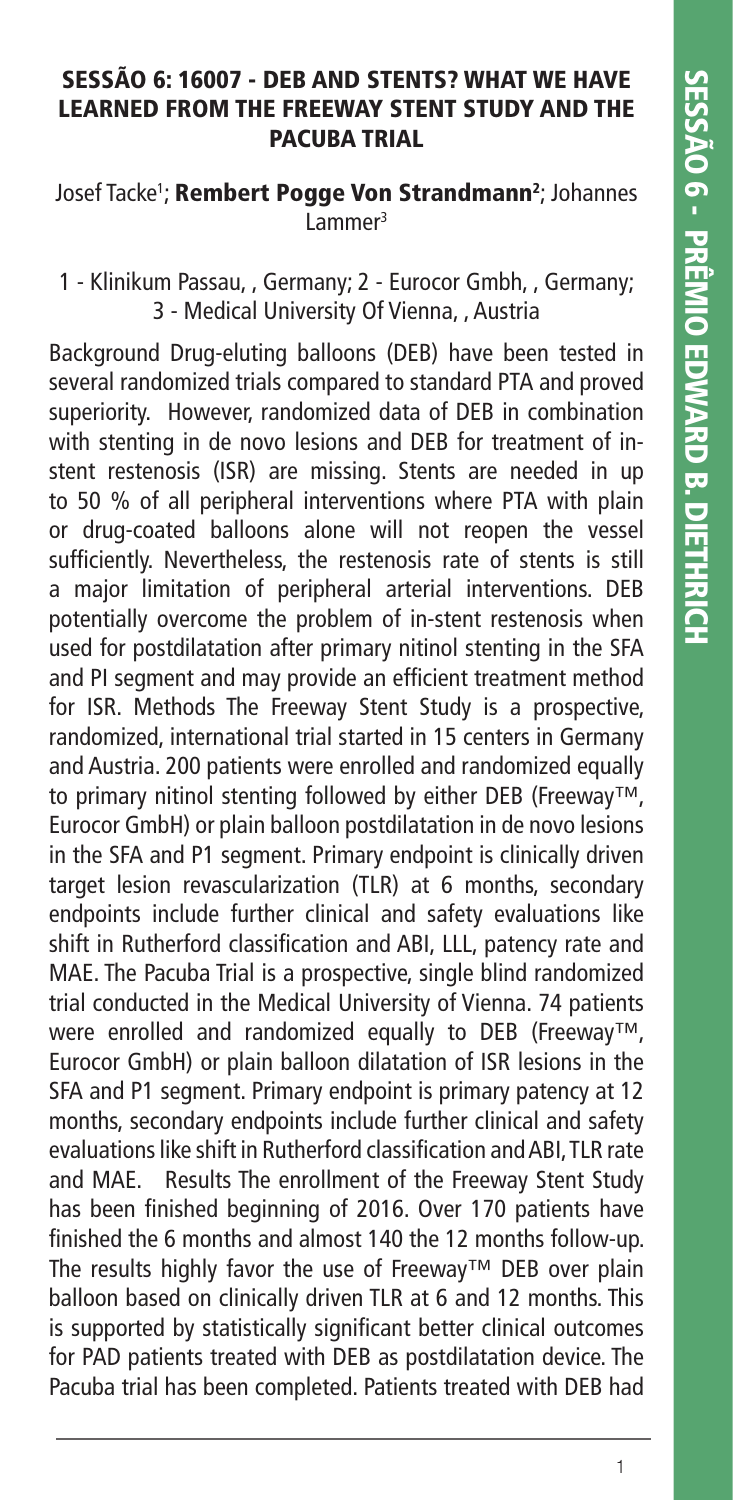a significantly higher primary patency rate versus standard PTA at 12-months. The TLR rate for the DEB arm also shows a positive trend compared to the PTA group. Conclusion The Freeway Stent Study shows that the usage of DEB as a restenosis prophylaxis seems to be safe and feasible. Though the final study results are not available yet, the interim analysis gives significant and positive trends in all parameter in favor of DEB. The Pacuba trial highly favors the use of DEB in ISR. The usage of DEB seems to be an efficient treatment option for patient with ISR.

# **SESSÃO 6: 16047 - THE IMPACT OF ACUTE HORMONAL ADMINISTRATION IN AN ISCHEMIA-REPERFUSION MEDULLARY INJURY EXPERIMENTAL MODEL IN RATS**

**Leonardo Pessoa Cavalcante;** Sueli Gomes Ferreira; Ana Cristina Breithaupt Faloppa; Daniel Romano Pereira; Sergio Rodrigues De Moraes; Rafael Simas; Paulina Sannomiya; Luiz Felipe Pinho Moreira

# Instituto Do Coração Do Hospital Das Clínicas - Fmusp, São Paulo, Brazil

INTRODUÇÃO: A lesão medular isquêmica, manifestada clinicamente como paraplegia/paraparesia, continua sendo uma complicação devastadora da cirurgia da aorta torácica descendente e toracoabdominal, mesmo com a evolução das técnicas cirúrgicas e utilização de métodos de proteção medular. Até o momento, nenhuma substância/droga tem se mostrado eficaz na atenuação do insulto metabólico e inflamatório causado na medula espinhal, inicialmente pela hipoperfusão (durante o clampeamento) e, posteriormente, pela injúria de reperfusão. Diversos estudos pré-clínicos, utilizando modelos experimentais de lesão neurológica, incluindo trauma cerebral contuso, lesão medular traumática e isquemia cerebral, apontam para um provável efeito neuroprotetor dos hormônios gonadais circulantes das fêmeas. OBJETIVO: Analisar os efeitos neurológicos da administração aguda de hormônios "femininos" em modelo experimental de isquemia-reperfusão medular em ratos machos. MATERIAL E MÉTODOS: Os animais (ratos machos da linhagem wistar) foram divididos em 3 grupos, randomizados para a administração de 17 ß-estradiol ou de progesterona ou de placebo, 30 minutos antes da oclusão transitória da aorta torácica descendente, por 12 minutos. A confirmação da oclusão efetiva aórtica deu-se através da monitorização contínua da pressão arterial média através de cateter colocado na artéria caudal dos animais. A oclusão da aorta torácica descendente deu-se através do posicionamento de um cateter de Fogarty no. 2, passado no sentido caudal, via dissecção da artéria carótida comum esquerda do animal. A função locomotora dos animais foi avaliada no pós-operatório por 14 dias. No 14° dia pós-operatório, após anestesia profunda, os animais foram sacrificados e tiveram suas medulas espinhais retiradas para análise histológica e imunohistoquímica. RESULTADOS: Do ponto de vista da funcional, no 1o dia pós-operatório houve comprometimento importante da função locomotora nos três grupos estudados, havendo recuperação parcial do déficit motor

**SESSÃO 6 - PRÊMIO EDWARD B. DIETHRICH**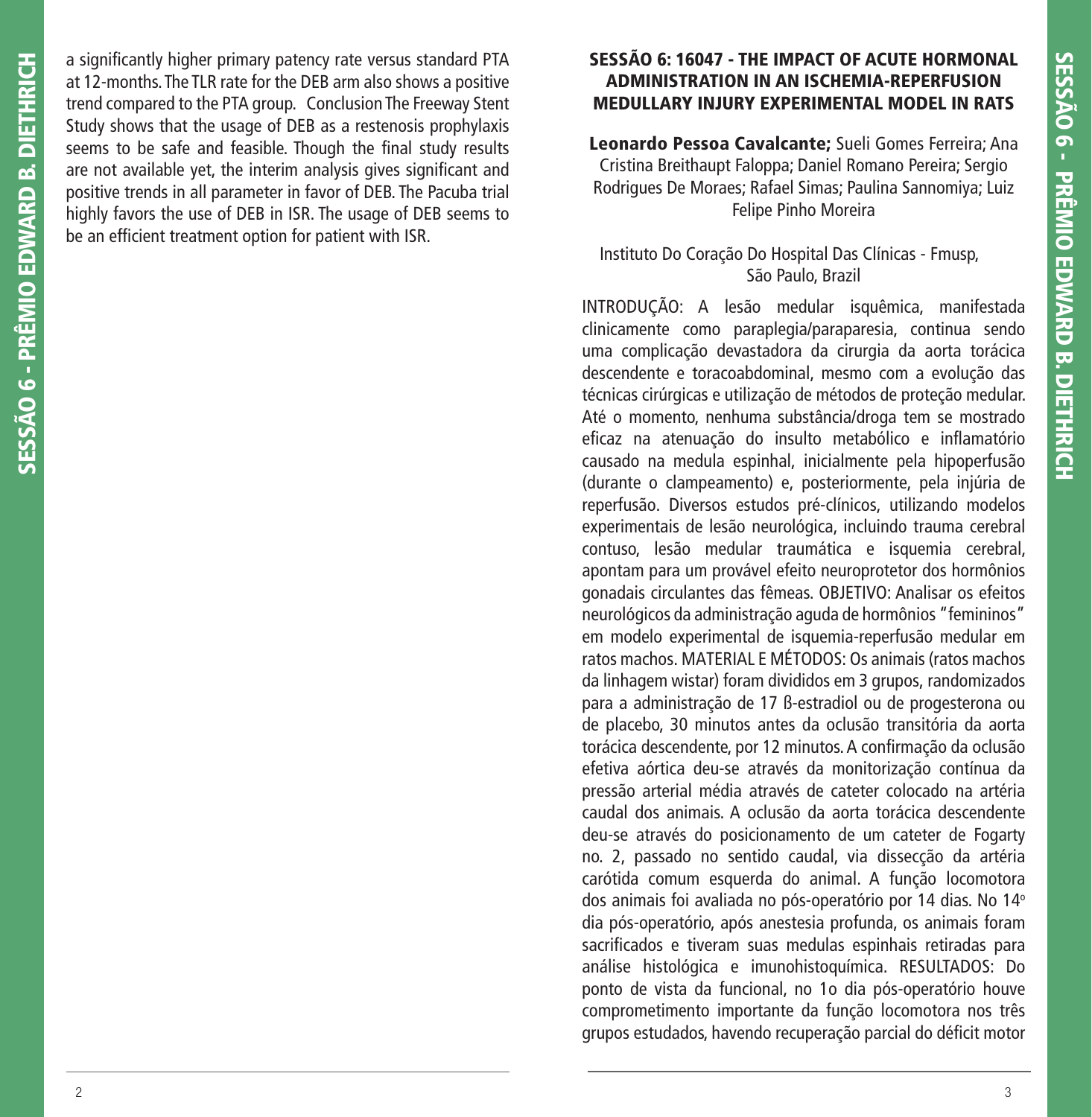semelhante nos 3 grupos ao final do período de observação (14° dia pós-operatório), não havendo diferença estatisticamente significante entre os grupos estudados. Em relação a análise imunohistoquímica, através da expressão de BCL-2 (proteína anti-apoptóica) no tecido medular, também não houve diferença entre os grupos estudados. CONCLUSÃO: Concluímos que a administração aguda de 17ß-estradiol ou de progesterona não é capaz de atenuar a lesão neurológica, do ponto de vista clínico (função locomotora), causada pela oclusão transitória da aorta torácica descendente de ratos machos.

## **SESSÃO 6: 16057 - STEM CELL TRANSPLANTATION PROTOCOL FOR MANAGING SEVERE PERIPHERAL VASCULAR DISEASE**

**Paulo Eduardo Ocke Reis;** Alfredo Cesar Pires Bartoly; Celso Luiz Muhlethaler Chouin; Luis Claudio Rosa Arantes; Marcio Jose Magalhaes Pires; Rodrigo Andrade Vaz De Melo; Victor Luiz Picão Correa

## Universidade Federal Fluminense, Rio De Janeiro, Brazil

"O transplante intramuscular de células tronco da medula óssea em pacientes com arteriopatia periférica grave, sem possibilidade de tratamento cirúrgico ou percutâneo, viabiliza a melhora clínica destes pacientes, através da diferenciação destas células em células vasculares, gerando um processo de angiogênese capaz de diminuir a carga isquêmica e de promover a regeneração tecidual."

**SESSÃO 6 - PRÊMIO EDWARD B. DIETHRICH**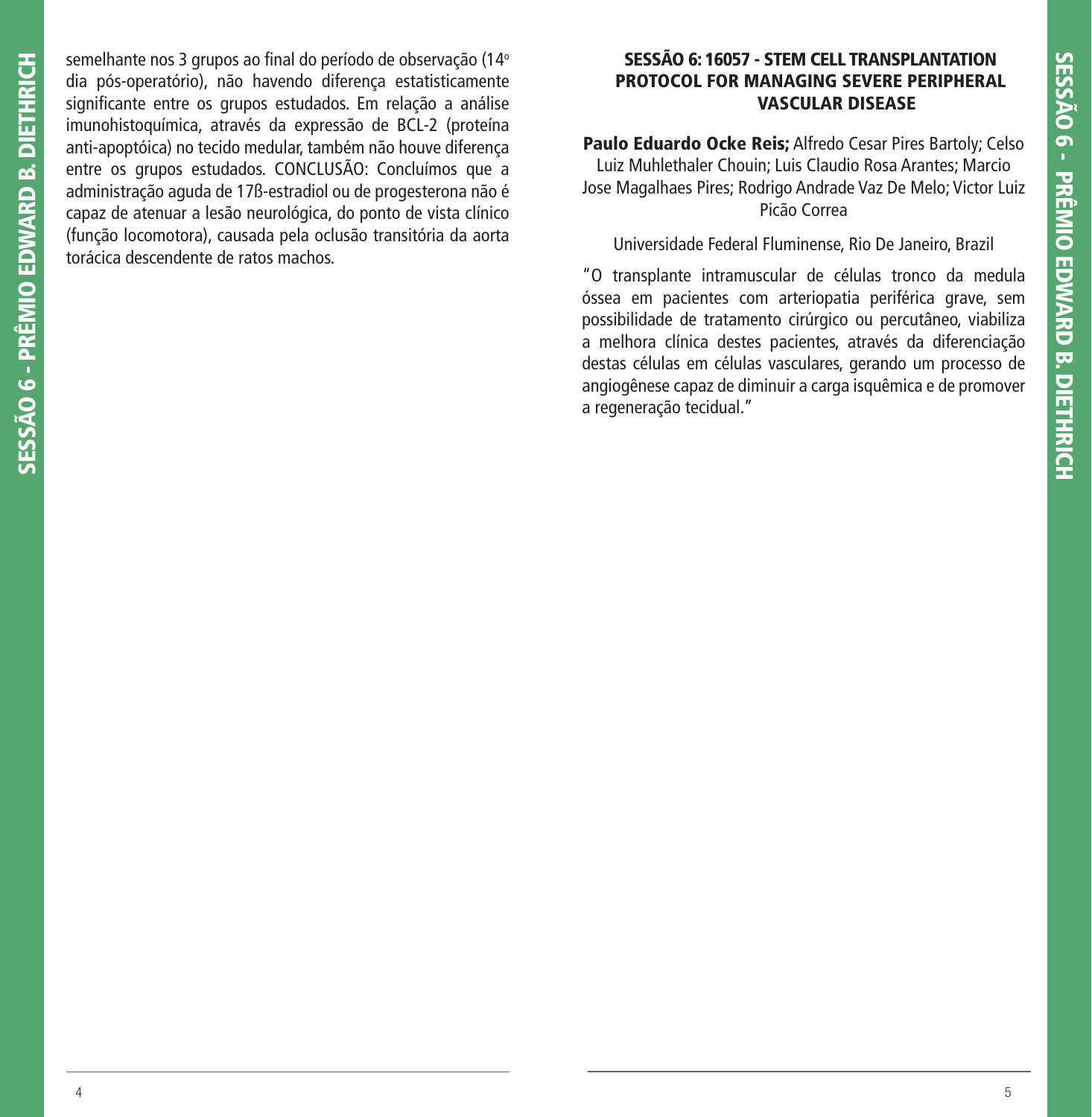# **SESSÃO 6: 16122 - COMPREHENSIVE IN VITRO BENCH TESTING AND LARGE IN VIVO CLINICAL ASSESSMENT OF THE EFFECT OF IMPLANTATION DEPTH ON HEMO-DYNAMICS AFTER VALVE IN VALVE: INSIGHTS OF THE VIVID REGISTRY**

## **Matheus Simonato<sup>1</sup>; Danny Dvir<sup>2</sup>**

# 1 - Escola Paulista De Medicina Unifesp, Sao Paulo, Brazil; 2 - St. Pauls Hospital, , Canada

Background: Transcatheter valve implantation inside failed bioprosthetic surgical valves (Valve-in-Valve, ViV) may offer an advantage over reoperation. A major limitation of aortic ViV is stenosis of the implanted transcatheter heart valve (THV). Supra-annular THV position may be advantageous in achieving better hemodynamics after ViV. Objectives: Our objective was to utilize a large clinical database and in-vitro bench testing to examine whether high THV implantation is associated with lower post procedural gradients and to define optimal targets for implantation that would improve hemodynamics after ViV. Methods: In-vitro bench testing using pulse duplicators was performed with 18 implantation depths of 2 THV devices: Medtronic CoreValve Evolut (CVE) and Edwards SAPIEN XT (SXT). In addition, cases from the Valve-in-Valve International Data (VIVID) registry were analyzed using centralized corelab assessment for implantation depth, blinded to clinical events. Multivariate analysis was performed in an attempt to identify independent predictors of elevated post-procedural gradients. Results: In-vitro analysis for the CVE and SXT revealed that higher implantation is associated with significantly lower post-ViV gradients (CVE:  $p < 0.001$ , SXT:  $p = 0.01$ ). A total of 292 consecutive patients (age 78.9  $\pm$  8.7 years, 60.3% male, 157 CoreValve Evolut and 135 SAPIEN XT) were evaluated. High implantation was associated with significantly smaller incidences of elevated gradients in comparison to low implantation (CoreValve Evolut: 15% vs. 34.2%, p=0.03; SAPIEN XT: 18.5% vs. 43.5%, p=0.03, respectively). Optimal implantation depths were defined: CoreValve Evolut, 0 to 5mm; SAPIEN XT, 0 to 2mm (0 to 10% frame height); sensitivities 91.3% and 88.5%, respectively. The strongest independent predictor for elevated gradients after ViV was device position (high, OR 0.22, CI 0.1-0.52, p=0.001), in addition to type of device used (CoreValve Evolut, OR 0.5, CI 0.28-0.88, p=0.02) and surgical valve mechanism of failure (stenosis/mixed baseline failure, OR 3.12, CI 1.51-6.45, p=0.002). Conclusions: High implantation inside failed bioprosthetic valves

is a strong independent predictor of lower post-procedural gradients in both self- and balloon-expandable transcatheter valves. These clinical evaluations support specific implantation targets in order to optimize hemodynamics after ViV.

**SESSÃO 6 - PRÊMIO EDWARD B. DIETHRICH**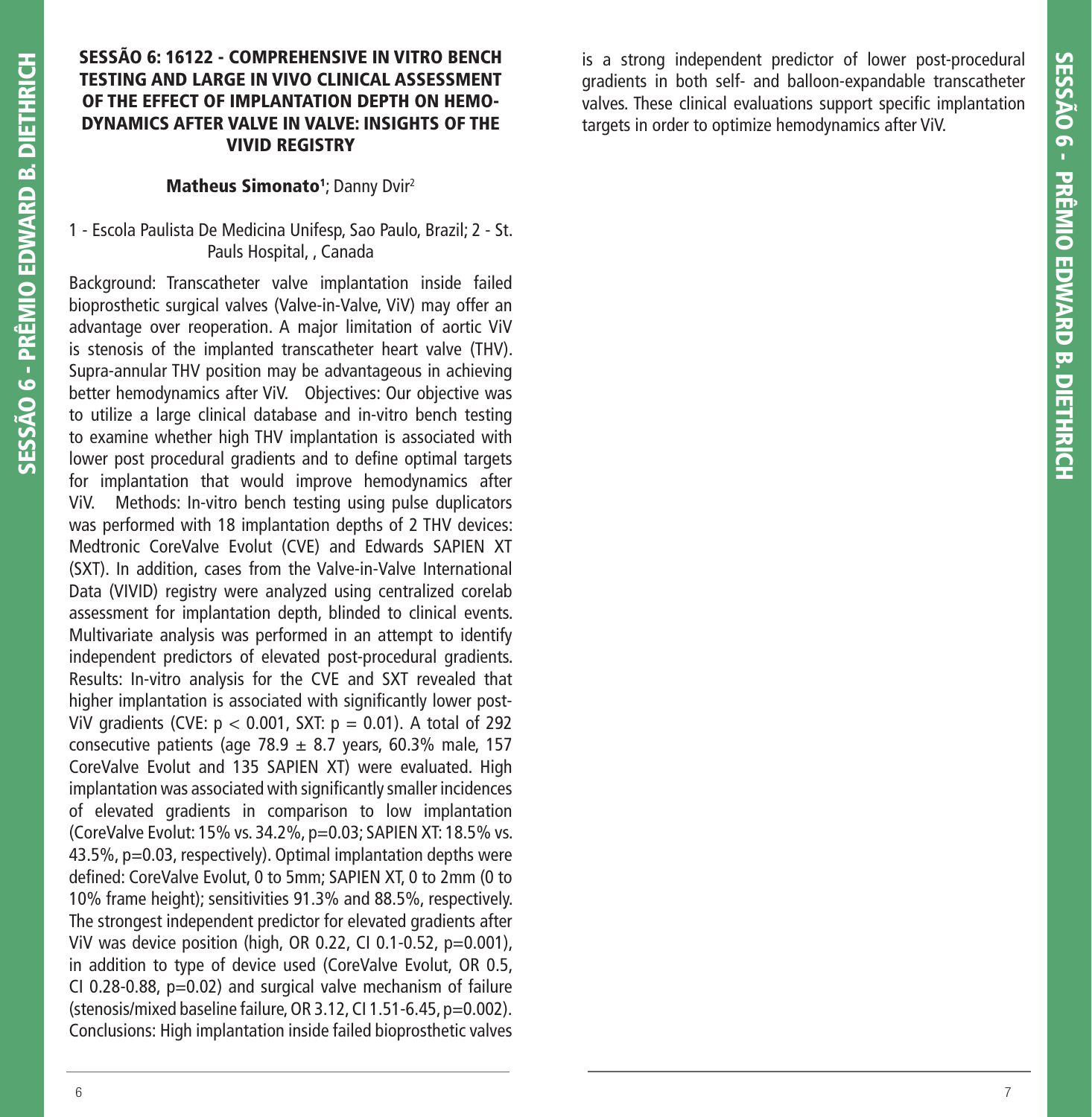## **SESSÃO 6: 16145 - PRELIMINARY CLINICAL ESSAY OF MONONUCLEAR BONE MARROW CELL INFUSION IN NON-SUITABLE CLI**

Jorge Rufino Ribas Timi; Paulo Said Brofman; Ticiana Larocca; Fabio Berlatto; Filipe Caron; Adriana Freitas Brandão; Viviane Milgioransa; Alan Cambrussi

# Nucleo Integrado De Cirurgia Endovascular E Pesquisa, Curitiba, Brazil

INTRODUÇÃO; Apesar dos constantes avanços da terapia cirurgica direta e endovascular, ainda hoje, os Sereviços de Cirurgia Vascular e Endovascular se deparam com pacientes das classes IV, V e VI de Rutherford que não há mais qualquer change de revascualrização do membro, sendo estes pacientes fadados a amputação em breve espaço de tempo. OBJETIVO: trata-se de ensaio clínico fase II, prospectivo, multicentrico de infusaão de célullas mononucleares de medula óssea para tratamento de pacientes com isquemia crítica de mebro inferior, nos quais não seja mais possível a utilização de qualquer técnica de revascularização aberta ou endovascular, visando o salvamento do membro MATERIAL E MÉTODO: Saõ incluidos no estudo pacientes de ambos os sexos, com idade variando de 30 a 80 anos, com expectativa de vida mínima de 12 meses, que se apresentem com isquemia crítca de membro inferior não revascularizavel que recebem infusão de células mononucleares de medula ossea ao longo dos eixos vasculares da perna e acompanhados por 6 meses, tendo como end points obito ou amputação maior do membro inferior RESULTADOS INICIAIS:No período de 35 meses, em quatro centros, foram incluidos 22 pacientes com idade variando de 36 a 76 anos. destes 14 eram do sexo masculino e 8 do feminino. Todos não tinham condição de receber qualquer tratametno para revascualrização do membro, por questões técnicas. Ocorrem dois óbitos precoces (9%). Dos vinte paceintes restantes, 8 foram submetidos a amputações maioras (40%) e 12 permanecem com o membro (60%) CONCLUSÃO: Apesar da dificuldade de inclusão de pacientes neste estudo, pois a população alvo de isquemia não revascualrizavel apresenta taxa proximas de 100% de amputação, os resultados inicais apontam para um resultado satisfatório (acima de 50%) de salvametno de membro com a infusão de células mononucleares de medula ossea.

# **SESSÃO 6: 16181 - ASSESSMENT OF POST EVAR IN-FLAMMATORY RESPONSE USING PCR**

**Emanuel Junio Ramos Tenório;** Eduardo De Lucca Dall Acqua; Felipe Mavignier Pereira França; Andre Felipe Farias Braga; Mauricio Serra Ribeiro; Carlos Eli Piccinato; Rafael Sampaio Vasconcelos; Cesar Augusto Cherubim Filho; Edwaldo Edner Joviliano

# Hospital Das Clínicas Da Faculdade De Medicina De Ribeirão Preto, Ribeirao Preto, Brazil

 INTRODUÇÃO: Aneurisma de aorta abdominal (AAA) afeta principalmente homens e é uma condição comum e com potencial risco de vida devido ao risco de ruptura do mesmo. Os mecanismos fisiopatológicos envolvidos no desenvolvimento e crescimento de AAA são multifatoriais; Estudos anteriores têm mostrado associações com atividade inflamatória, alterações da coagulação, disfunção endotelial, bem como com os fatores de risco de aterosclerose clássicos. O objetivo deste estudo foi avaliar a resposta inflamatória sistêmica e avaliar o impacto do tipo de endoprótese na resposta inflamatória após o reparo endovascular eletivo dos aneurismas da aorta abdominal. Métodos: Este foi um estudo prospectivo, incluindo pacientes consecutivos submetidos a correção endovascular eletiva para aneurisma de aorta abdominal (AAA) infrarrenal, que não apresentaram infecção no seguimento de 12 meses. A PCR foi medida no pré-operatório, 30 dias após a cirurgia, e 180 dias de pós-operatório. A amostra do estudo foi dividida em dois grupos no que diz respeito ao tipo de endoprótese utilizado: grupo A (ePTFE), n = 15 e grupo B (POLIÉSTER), n=14. Resultados: o total de 29 pacientes foram incluídos (4 do sexo feminino, 13%; média de idade: 68  $\pm$  9 anos; diâmetro médio AAA:  $5,8 \pm 0,8$  cm). Características epidemiológicas, fatores de risco para aterosclerose, tipo de anestesia, a média de perda de sangue durante a cirurgia, e os níveis séricos basais de PCR não diferiu entre os dois grupos. Os níveis séricos de PCR foram significativamente menores ao longo do tempo e no comparativo de 30 dias x 180 dias (p<0,001). Não houve diferença significativa nos níveis de PCR entre os grupos A e B. CONCLUSÃO: A resposta inflamatória após correção endovascular de aneurisma de aorta abdominal é mais intensa no primeiro mês de pós-operatório, com declínio importante após. O material que constitui a endoprótese parece não interferir na resposta inflamatória.

**SESSÃO 6 - PRÊMIO EDWARD B. DIETHRICH**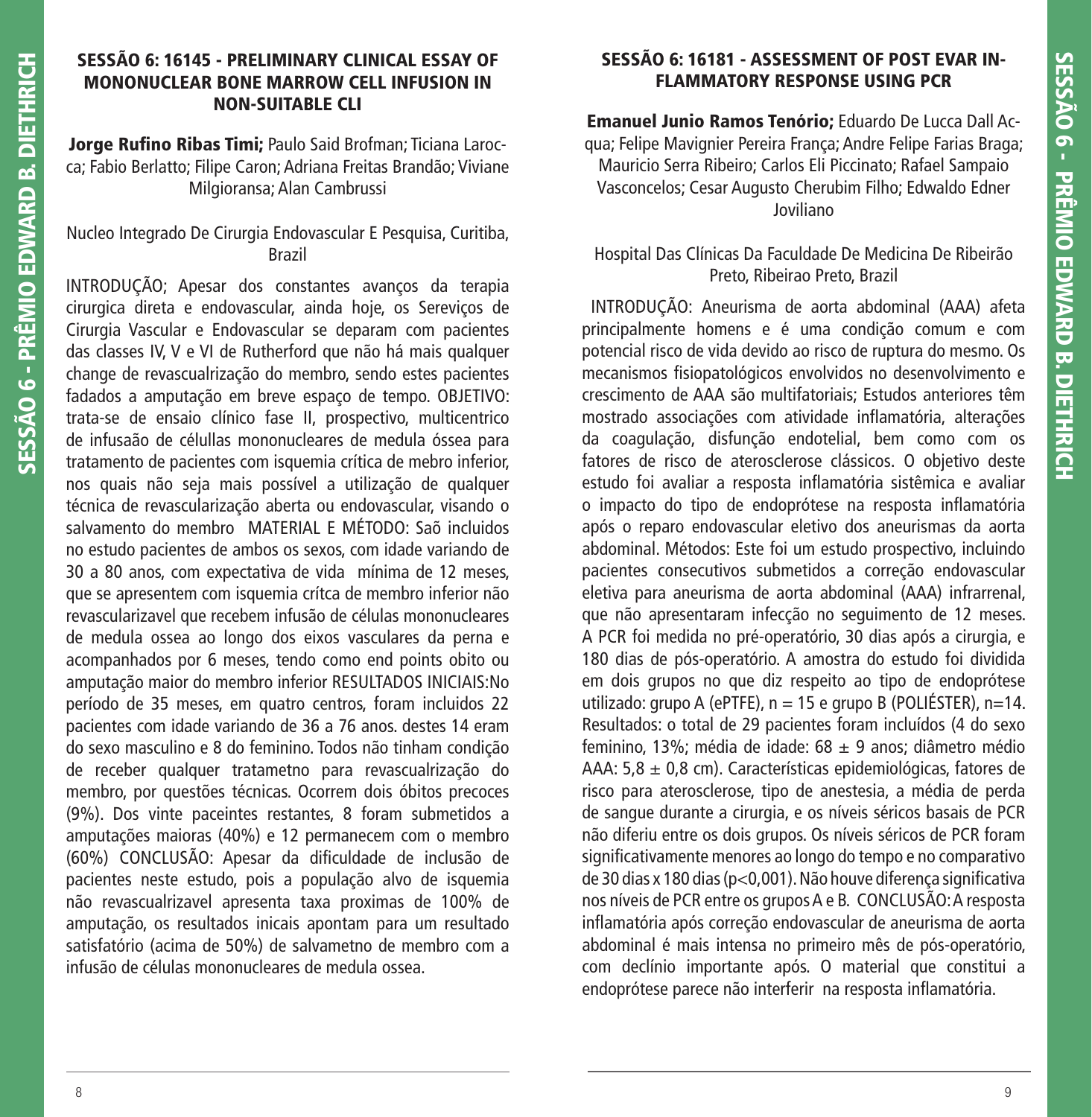## **SESSÃO 6: 16194 - PLASMA LEVELS OF MIR-RNAS IN EVAR**

**Emanuel Junio Ramos Tenório;** Andre Felipe Farias Braga; Daniela Pretti Da Cunha Tirapelli; Mauricio Serra Ribeiro; Carlos Eli Piccinato; Edwaldo Edner Joviliano

## Hospital Das Clínicas Da Faculdade De Medicina De Ribeirão Preto, Ribeirao Preto, Brazil

 INTRODUÇÃO: Os microRNAs (miRNAs) são pequenas sequências de RNAs não-codificantes, que controlam diversas funções celulares por promoção da degradação ou inibição da tradução do RNAm específico. Um perfil de expressão aberrante de miRNAs tem sido associada a doenças humanas, incluindo disfunção cardiovascular. O objetivo deste estudo foi avaliar a resposta dos microRNAs à correção endovascular de aneurisma de aorta abdominal (AAA) com base em dosagens séricas. Métodos: Este foi um estudo prospectivo, incluindo pacientes consecutivos submetidos a correção endovascular eletiva para aneurisma de aorta abdominal, sem vazamentos no seguimento de 180 dias. RNA total foi extraído a partir de amostras de sangue total de 30 pacientes com AAA, sendo a seguir feita a quantificação dos miR-191, miR-455-3p e miR-1281 (sabidamente hiperexpressos em pacientes portadores de AAA) com sondas específicas em dois momentos: pré-operatório e 180 dias após a cirurgia. Resultados: o total de 30 pacientes foram incluídos (4 do sexo feminino, 13%; média de idade: 68 ± 9 anos; diâmetro médio do AAA: 5,8 ± 0,8 cm). Os níveis séricos dos miRNAs avaliados foram significativamente menores após 180 dias de pós-operatório (miR-191 = p < 0,0001; miR-455-  $3p = p < 0,0007$  e miR-1281 =  $p < 0,0001$ ). CONCLUSÃO: A exclusão do aneurisma após tratamento endovascular leva a uma diminuição nos níveis séricos dos miRNAs estudados o que sugere uma possível utilização dos mesmos como biomarcadores de sucesso terapêutico.

## **SESSÃO 6: 16203 - LEFT COLON HISTOPATHOLOGIC CHANGES IN PIGS SUBMITTED TO EXPERIMENTAL AORTIC INTERRUPTION: COMPARISON OF DIFFERENT TECHNIQUES**

**Flavio Honorio Ruzafa Junior1 ;** Pedro Luiz Toledo De Arruda Lourenção<sup>1</sup>; Simone Antunes Terra<sup>1</sup>; Marcone Lima Sobreira<sup>1</sup>; Ricardo De Alverenga Yoshida<sup>1</sup>; Winston Bonetti Yoshida<sup>1</sup>; Ralf Kolvenbach<sup>2</sup>; Rodrigo Gibin Jaldin<sup>1</sup>

# 1 - Faculdade De Medicina De Botucatu - Unesp, Botucatu, Brazil; 2 - Augusta Krankenhaus,, Germany

Introdução: O Aneurisma de Aorta Abdominal (AAA) infrarrenal é uma importante causa de morte em adultos. Atualmente, as estratégias disponíveis para o seu tratamento incluem a cirurgia aberta convencional, a videolaparoscopia e o tratamento endovascular, sendo as duas últimas consideradas menos invasivas. A colite isquêmica é uma entidade clínica caracterizada pela insuficiência de circulação sangüínea no cólon, resultando em vários graus de necrose tecidual local e manifestações sistêmicas. Trata-se de uma infrequente, porém grave complicação da cirurgia de aorta abdominal, sendo o cólon sigmóide o segmento mais afetado. A ocorrência e o grau de severidade da colite isquêmica dependem de fatores relacionados ao próprio paciente e ao trauma cirúrgicoanestésico. Por tudo isso, é esperado que ocorram diferenças na fisiopatologia e na incidência de colite isquêmica relacionadas às diferentes estratégias de tratamento do aneurisma de aorta abdominal. Objetivos: Avaliar as alterações histopatológicas em fragmentos de cólon esquerdo de porcos submetidos a modelo experimental de interrupção aguda de fluxo aórtico, comparando as diferentes modalidades de acesso cirúrgico utilizadas para a abordagem da artéria aorta: laparotomia mediana, via endovascular ou vídeo-laparoscópica. Materiais e métodos: Trinta porcos, fêmeas, entre 20 e 35kg, foram divididos em 3 grupos: GC, 10 porcos que tiveram a aorta abdominal clampeada por técnica aberta através de laparotomia mediana transperitoneal; GL, 10 porcos que tiveram a aorta abdominal clampeada através da técnica totalmente laparoscópica; GEV, 10 porcos que tiveram a interrupção de fluxo da aorta abdominal através da via endovascular por insuflação de balão de oclusão de aorta por acesso femoral. Todos os animais foram submetidos a anestesia geral e a monitorização intra-operatória. Após o período de interrupção do fluxo aórtico e de reperfusão arterial, ambos com duração de 60 minutos, os animais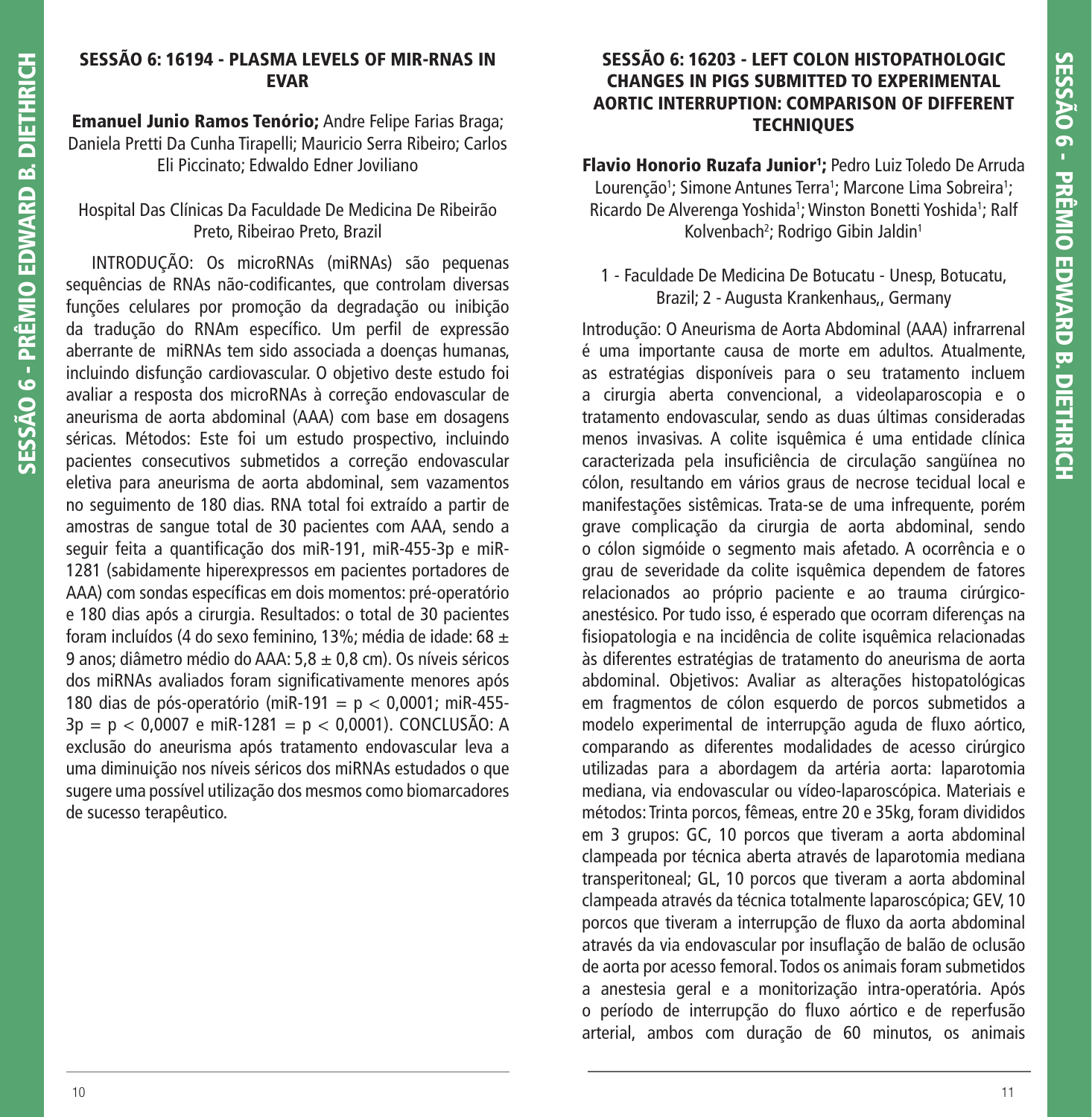foram sacrificados e submetidos a laparotomia mediana para obtenção de fragmento de parede total do cólon sigmoide, logo acima de deflexão peritoneal. As amostras foram submetidas à análise histopatológica pelo H&E e pela imunohistoquímica da Caspase-3. Resultados: A análise histopatológica dos fragmentos de cólon sigmóide demonstrou alterações (edema e achatamento dos vilos) em dois animais do grupo VL e 1 animal do grupo EV. A análise pelo método da Caspase-3 demonstrou maior número de apoptoses e menor número de neurônios nos animais do grupo EV, o que pode indicar achados precoces de repercussões de isquemia e reperfusão. Conclusão: A explicação para o maior freqüência de sinais precoces indicativos de isquemia para o grupo endovascular pode estar no maior na manipulação endovascular com fios-guias e cateteres que, por sua vez, pode levar a espasmos e microembolizações no leito arterial. Estudos envolvendo maiores tempos de isquemia e de reperfusão, podem ajudar a elucidar estes efeitos da interrupção de fluxo aórtico sobre a mucosa colônica.

## **CECE@CICE PART 1: 16042 - IMPLANTE DE FILTRO DE VEIA CAVA DIRIGIDO POR DUPLEX SCAN: EXPERIÊNCIA INICIAL**

**Altino Ono Moraes;** Rogerio Nabeshima; Ericsson Fernando Viotto; Patricia Gaio; Jihad Mansour Abdalah; Antonio Queiroz; Sidney Proença

## Imv Maringa, Maringa, Brazil

OBJETIVO: A PROPOSTA DESTE ESTUDO É AVALIAR A SEGURANÇA E A EFICÁCIA DO IMPLANTE DO FILTRO DE VEIA CAVA COM USO DO DUPLEX SCAN. MÉTODO: FORAM IMPLANTADOS 05 FILTROS DE VEIA CAVA SOB VISÃO EXCLUSIVA DO ECODOPPLER COLORIDO, EM 05 PACIENTES INTERNADOS NA UNIDADE DE TERAPIA INTENSIVA DO HOSPITAL SANTA RITA DE MARINGÁ, NO PERÍODO DE JULHO DE 2014 A MARÇO DE 2016. FORAM IMPLANTADOS 01 FILTRO DE VEIA CAVA (FVC) ELLA, 01 FVC ALN IMPLANTS CHIRURGICAUX E 03 FVC VENATECH LP BBRAUN. PACIENTES FORAM SELECIONADOS PELA IMPOSSIBILIDADE DE TRANSPORTE PARA SALA DE HEMODINAMICA OU CONTRAINDICAÇÃO DE USO DE MEIO DE CONTRASTE POR INSUFICIÊNCIA RENAL. TODOS TINHAM INDICAÇÕES CLÁSSICAS PARA IMPLANTE DE FILTRO DE VEIA CAVA. RESULTADO: TODOS OS PACIENTES FORAM SUBMETIDOS A IMPLANTE DE FILTRO DE VEIA CAVA EM POSIÇÃO INFRARENAL SOMENTE COM USO DO ECODOPPLER PARA LOCAÇÃO DO FVC. TODOS OS PACIENTES FORAM SUBMETIDOS A ECODOPPLER VENOSO OU TOMOGRAFIA PÓS OPERATÓRIA AONDE COMPROVAMOS O SUCESSO DO IMPLANTE E A LOCALIZAÇÃO DOS MESMOS. CONCLUSÃO: NOSSA EXPERIÊNCIA INICIAL INDICA QUE O IMPLANTE DO FVC COM O AUXÍLIO DO ECODOPPLER É SEGURO E CONVENIENTE PARA OS PACIENTES QUE PRECISAM DESTE PROCEDIMENTO.

**SESSÃO 6 - PRÊMIO EDWARD B. DIETHRICH**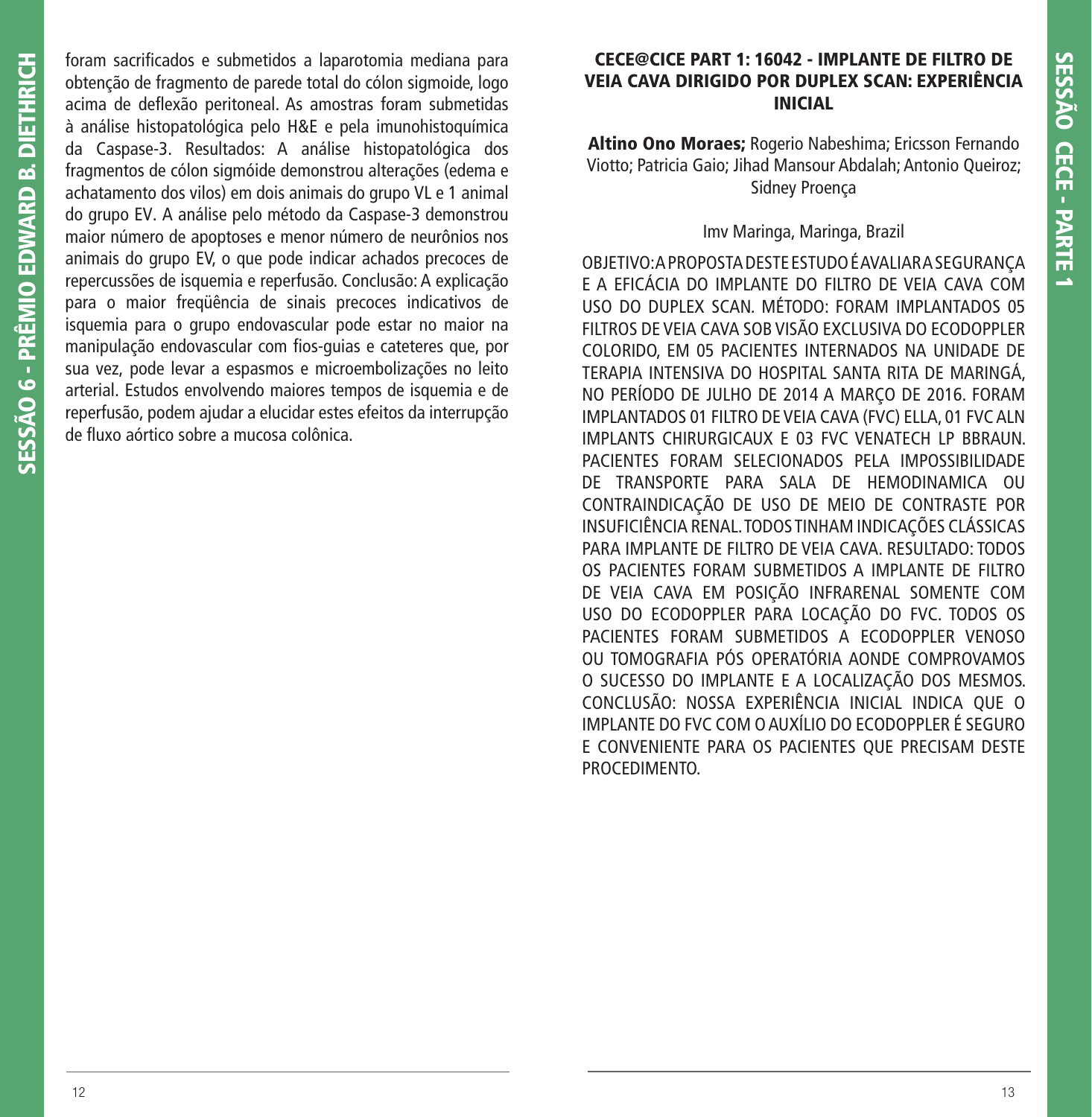# **CECE@CICE PART 1: 16052 - VARICOSE VEIN SURGERY IN ELDERLY PATIENTS**

## **Alberto C Duque;** Fabiana Loureiro; Luiz Alberto C Duque; Luiz Batista

#### Univeridade Catolica Do Rio De Janeiro, Rio De Janeiro, Brazil

Varicose veins can cause trombosis and rupture with time, usually in older patients. We performed surgery in 80 patients elderly patients with the use of a new technique including foam esclerotherphy, laser surgery and minimal surgery that waas very effective in the treatment of varicose vein in elderly patients. We performedf 100 surgeries in patients aged 80 and over without any complications. We believe that vascular surgery can be performed in elderly patients without complications when the procedure is plnned accordinly, As a result we had no complications in our procedures, so to speak.

# **CECE@CICE PART 1: 16053 - TRATAMENTO ENDOVASCU-LAR SIMPLIFICADO DAS LESÕES VENOSAS CENTRAIS EM PACIENTES RENAIS CRÔNICOS**

**Kelston Paulo Felice De Sales;** José Ribamar Wanderley Da Silva Junior; Juliana Cristina Martins Costa; Carlos Alberto Da Silva Frias Neto; Sebastião Barreto De Brito Filho

Serviço De Cirurgia Vascular E Endovascular Do Hu Da Universidade Federal Do Maranhão, Sao Luis, Brazil

Introdução: As estenoses ou oclusões venosas centrais são um problema comum nos doentes em hemodiálise. Quando estas lesões se tornam sintomáticas provocam edema do membro homolateral ao acesso arterivenoso, edema da face, dor e até mesmo a perda do acesso para hemodiálise. As opções terapêuticas existentes (além do encerramento do acesso ou outras intervenções cirúrgicas complexas) requerem, geralmente, uma abordagem endovascular com angioplastia percutânea com ou sem a colocação de um stent. O presente trabalho tem como objetivo demonstrar os resultados obtidos no tratamento endovascular das lesões venosas centrais no estado do Maranhão. Material e Métodos: Realizamos um estudo retrospectivo, descritivo, analisando os resultados obtidos no tratamento endovascular das lesões venosas centrais realizadas no estado do Maranhão durante o período de janeiro de 2010 a janeiro de 2016. Verificamos as taxas de sucesso primário e secundário, a utilização ou não de stents, a perviedade tardia e as complicações. Resultados: Foram realizados 25 procedimentos em 22 pacientes no período por estenose ou oclusão venosa em pacientes renais crônicos som sintomas de hipertensão venosa de membros superiores. O tempo médio de acompanhamento foi de 22 meses variando entre 5 e 64 meses. O vaso mais acometido foi a veia inominada esquerda. A taxa de sucesso primário foi de 84% e não houve complicações. A técnica mais utilizada foi a angioplastia com balão simples e houve melhora dos sintomas em 80% dos pacientes. Em 5% dos casos houve recidiva dos sintomas após seis meses de acompanhamento, 10% em 12 meses e 10% após 12 meses. Conclusão: O tratamento endovascular simplificado é um procedimento seguro e eficaz no tratamento das lesões venosas centrais sintomáticas. Contudo a manutenção da permeabilidade a longo prazo ainda representa um desafio. Com o aprimoramento da técnica e o desenvolvimento de novos materias será possível melhorar ainda mais os resultados a longo prazo.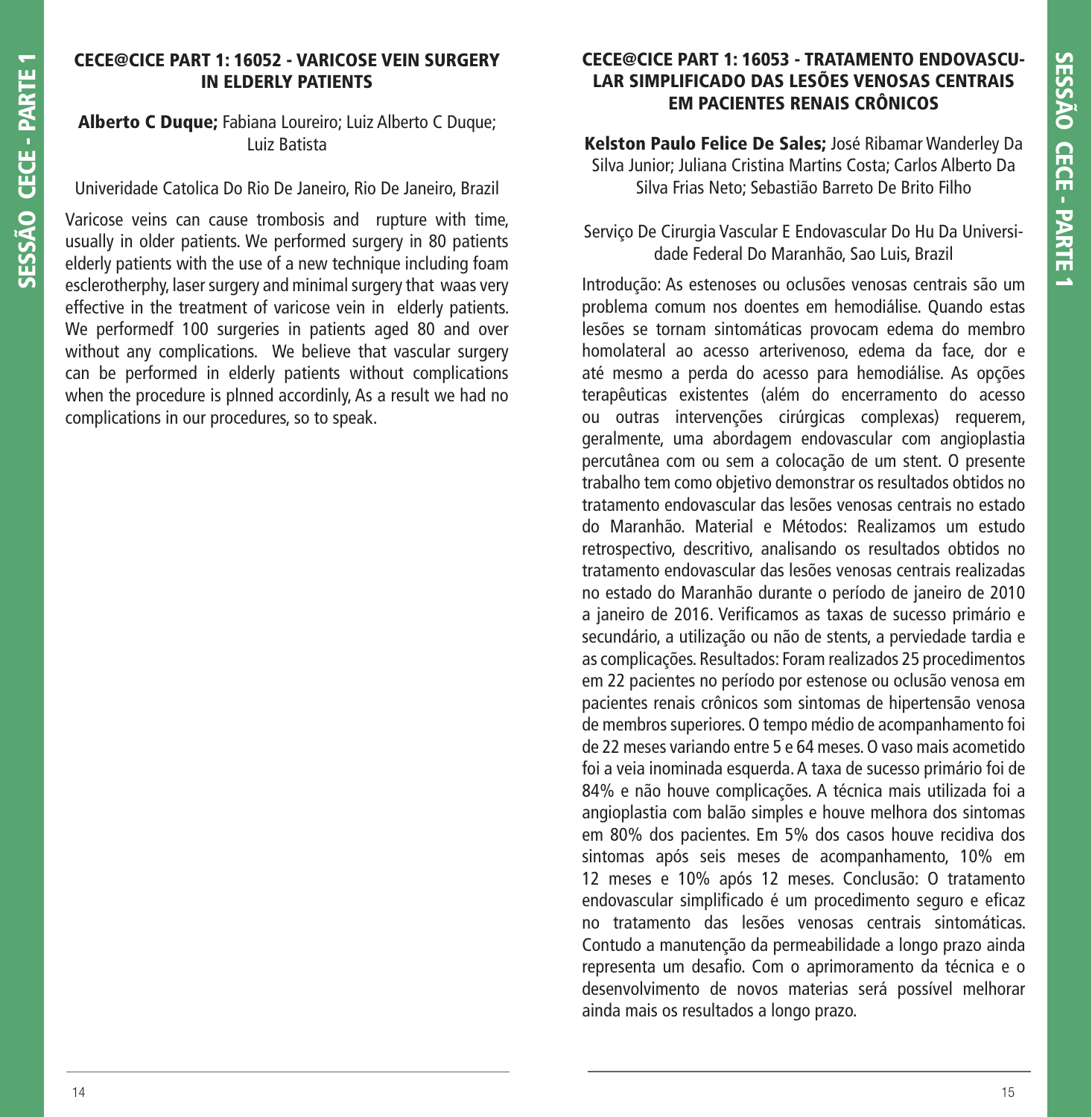## **CECE@CICE PART 1: 16076 - RECANALIZACÃO DE OCLUSÃO INTRASTENT CAVO ILÍACO : RELATO DE CASO COMPLEXO**

**Luiz Ronaldo Godinho Pereira;** Leonardo Augusto Davila Gonçalves; Hudson Cruz Reis Carvalho; Vinicius Oliveira Godoi; Eduardo Pereira Nascimento; Marcelle Souza Alves Da Silva

## Hospital Marcio Cunha, Ipatinga, Brazil

RECANALIZACÃO DE OCLUSÃO INTRASTENT CAVO ILÍACO: RELATO DE CASO COMPLEXO Pereira, LRG ; Carvalho, HCR ; Godoi, VO ; Gonçalves, LAG; Pereira ,EN; Silva, MSA Serviço de Cirurgia Vascular - Ipatinga - MG INTRODUÇÃO: A trombose venosa crônica do segmento ilíaco é uma causa de elevada morbidade, acarretando restrições importantes relacionadas aos membros inferiores. Destes pacientes, 44% irão desenvolver claudicação venosa e 15% irão evoluir com ulcera venosa. Ate o século passado estes pacientes eram tratados com anticoagulante e uso de meia elástica, porém a taxa de recanalização destes vasos era muito pequena. Com o advento, da cirurgia endovascular, esta recanalização se tornou possível através de técnica minimamente invasiva. OBJETIVO: Relatar caso complexo de recanalização endovascular de oclusão intrastent Cavo Ilíaco por síndrome pós-trombótica realizados no nosso serviço em Ipatinga -MG METODOLOGIA: Paciente JMS, 59 anos , sexo feminino com história de TPV extensa cavoilíaco e femoral esquerda ha 19 anos . Foi submetida a recanalização em dezembro de 2013 com acesso na veia femoral comum esquerda e implante de wallstent. Foii dado alta após 3 dias de internção com warfarina . No controle com duplex após 30 dias do procedimento observamos oclusão de todo stent . A paciente evolui clinacamente bem esta peeríodo, apresentado piora dos sintomas em agosto de 2015 . Em outubro de 2015 foi subetida a recanalização da olusão intrastent cavo iláco esquerda com acesso das veia poplitea esquerda e jugular interna direita guiadas com ultrasson e utilização de todas técnicas possiveis e uso de snare. Após quatro horas de procedimento conseguimos a recanalização e implantamos wallstent na região cavoilíaca,femorall comum e terço proximal da veia femoral esquerda . RESULTADOS: Feita recanalização da oclusãointastent cavo ilíaca esquerda com melhora importante da sintomatologia e da qualidade de vida da paciente. CONCLUSÃO: O tratamento percutâneo da trombose venosa crônica do segmento ilíaco, deve ser realizada, nos pacientes portadores de sintomalogia, no intuito de melhorar sua qualidade de vida. Este procedimento tem sido realizado no nosso serviço com segurança e resultados satisfatórios para o paciente.

# **CECE@CICE PART 1: 16206 - CORREÇÃO DE ENDOVAS-CULAR DE FÍSTULA ARTERIOVENOSA TRAUMÁTICA DE ALTO DÉBITO**

**Othon Amaral Neto;** Eduardo Da Graca Malavolta; Luis Henrique Brandao Falcao; Fernando Linares

# Irmandade Santa Casa De Araraquara, Araraquara, Brazil

Introdução O trauma resultado da violência interpessoal representa um grave problema de saúde pública, sendo uma das principais causas de mortalidade e incapacidade em indivíduos adultos com idade até 35 anos. A fístula arteriovenosa traumática pode ser definida como uma comunicação entre uma artéria e uma veia sem o envolvimento de um capilar comunicante após trauma vascular fechado ou aberto. Relato do Caso Paciente masculino, 32 anos vitima de ferimento por arma branca em tórax e abdome, foi encaminhado ao serviço de cirurgia geral após tratamento inicial na cidade de origem com enterorrafia e entrectomia de segmento de 40 cm com anastomose término-terminal, com cinco dias de evolução por piora do estado geral associado à febre e distensão abdominal. Na investigação diagnosticou-se tomograficamente abscesso pélvico e fístula arteriovenosa em segmento distal de artéria e veia subclávia esquerda, associada ferida corto-contusa penetrante em região supraclavicular pelo ultrassom doppler. O paciente foi submetido laparotomia com drenagem de abscesso e optado por reavaliação de fistula arteriovenosa em segundo tempo. O paciente apresentou boa evolução até 6º pós-operatório, quando passou a apresentar sinais de congestão e baixo débito cardíaco com insuficiência respiratória necessitando de entubação orotraqueal e drogas vasoativas. Na investigação não apresentou sinais de complicações abdominais e sepsis. Realizado ecocardiografia que não mostrou sinais de miocardiopatia, radiografias sequencias de pulmão com congestão persistente e então arteriografia que evidenciou fístula arteriovenosa de alto débito cardíaco de artéria subclávia e veia cefálica calibrosa próximo ao sua confluência com a veia subclávia. Sob ventilação mecânica foi puncionado artéria e veia femoral direita e posicionado abrangendo todo orifio fistuloso stent recoberto Fluency 9 X 40 mm e realizado embolização de veia cefálica desde o orifício fistuloso até sua desembocadura na veia subclávia com molas com hidrogel Azur com fechamento completo da fístula, sem o comprometimento do retorno venoso do membro. O paciente foi extubado no 2º pós-operatótio e recebeu alta hospitar no 6º pós-operatório. Discussão A cirurgia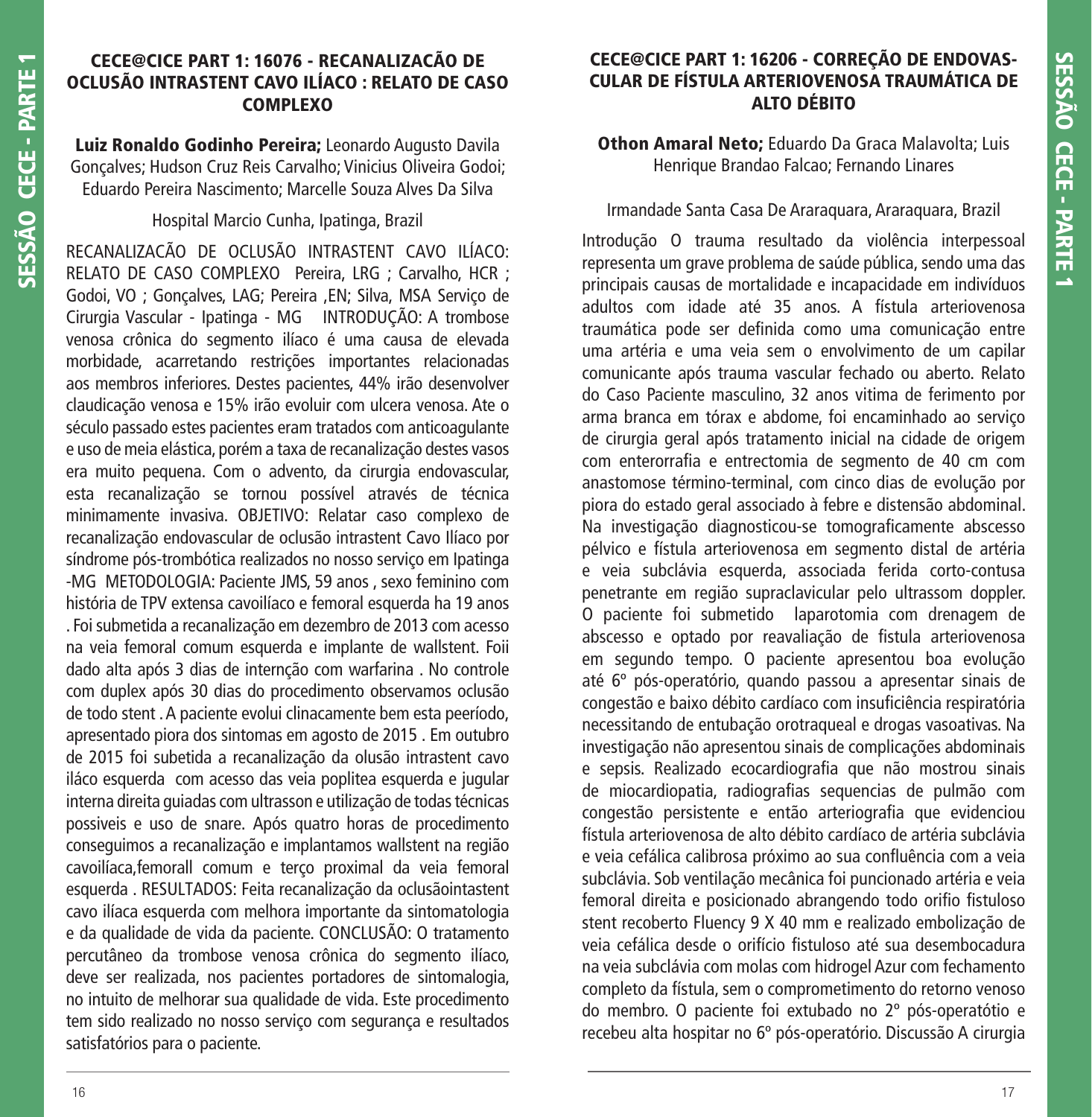SESSÃO CECE - PARTE 1 **SESSÃO CECE - PARTE 1**

endovascular no caso em questão foi decisiva para evitar um terceiro procedimento cirúrgico de grande porte num paciente debilitado, proporcionando rápida recuperação com eliminação da sobrecarga volumétrica cardíaca. Devemos ter o arsenal terapêutico endovascular sempre disponível no tratamento trauma vascular para que possamos limitar a injuria sistêmica, muitas vezes já relevante pelo próprio trauma, do tratamento cirúrgico.

# **CECE@CICE PART 1: 16222 - SINDROME DO LIGAMENTO ARQUEADO - RELATO DE CASO**

**Francisco Joao Sahagoff Gomes;** Flavio Antonio De Sa Ribeiro; Adriana Rodrigues Vasconcelos; Luis Cesar Lopes Da Silva; Vitor Sardemberg; Munique Ana Pimentel Siqueira

Vasculaire, Rio De Janeiro, Brazil

Os autores apresentam o caso de paciente com quadro de angina mesenterica, emagrecimento, distensao abdominal pos-prandial, que durante investigacao diagnostica se descobriu sindrome do ligamento arqueado; demonstram e discutem tratamento cirurgico e seguimento pos-operatorio.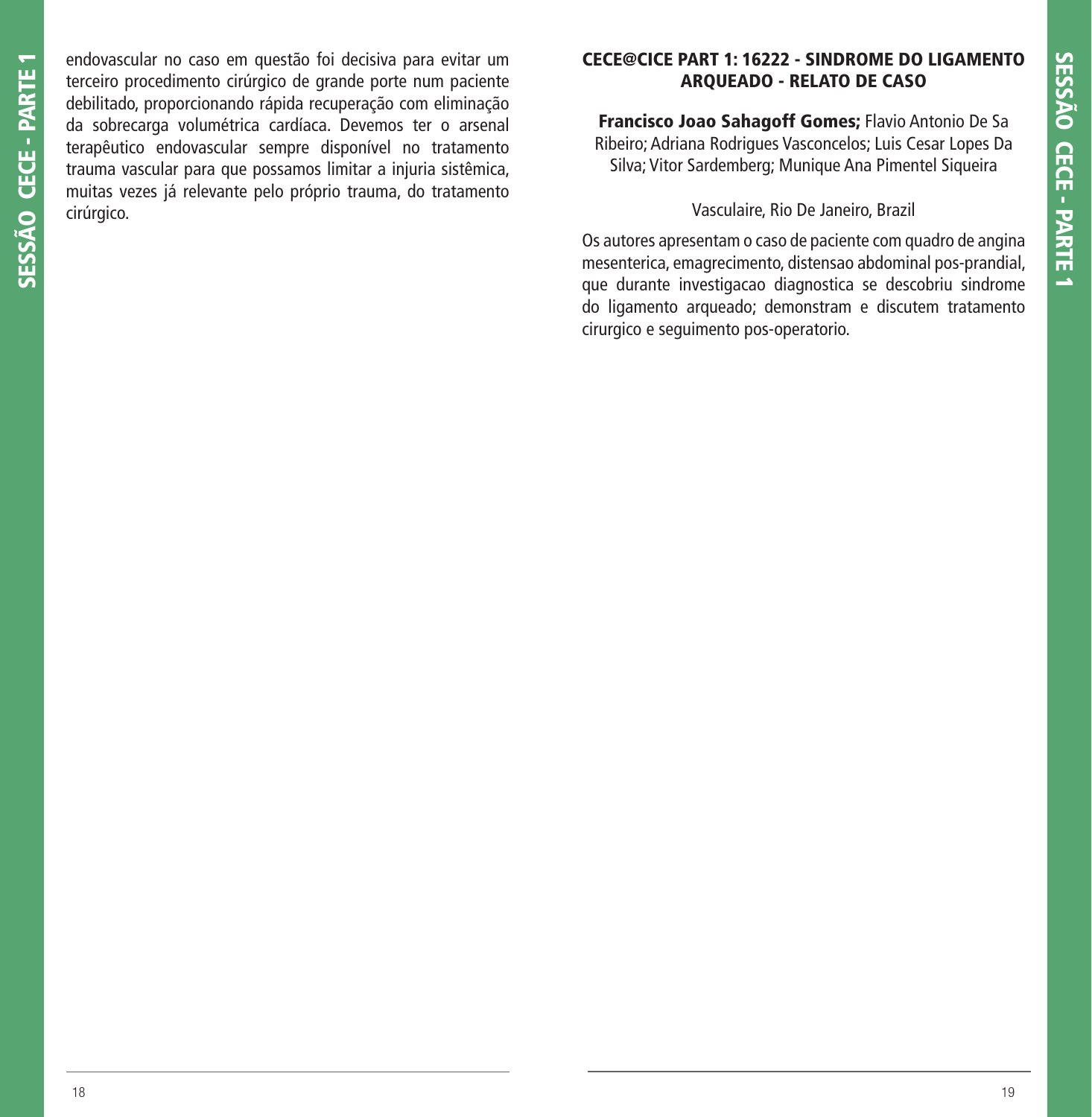# **CECE@CICE PART 1: 16173 - TRATAMENTO ENDOVASCU-LAR DA DOENÇA OCLUSIVA CAROTÍDEA, ESTUDO RES-TROSPECTIVO DE 648 CASOS ? O QUE APRENDEMOS?**

**Leonardo Aguiar Lucas;** Thiago De Souza Cabral; Vander Vinicius Costa Corteze; Guilherme Peralta Pecanha; Carlos Alberto Barreto Miranda; Amarildo Gazal Suhett; Edilson Ferreira Féres; Enildo Ferreira Féres; Claudio Pitanga Marques; Maria Regina Pimentel; Ciro De Castro Denevitz Herdy

# Complexo Hospitalar De Niteroi, Niteroi, Brazil

 O intuito deste trabalho e relatar e demonstrar resultados de nosso grupo, bem como, o que aprendemos durante as intervencoes percutaneas da doenca oclusiva carotidea . Entre Maio de 2007 a Marco de 2016, 648 pacientes foram submetidos a tratamento endovascular da doença oclusiva carotídea. A media de idade foi de 76 anos, 56% do sexo masculino e 44% do sexo feminino. Deste, 518 pacientes sintomáticos; 28 pacientes apresentavam tronco bovino e o acesso foi realizado pela artéria braquial direita. O sucesso técnico foi de 100% dos casos. Em conclusão, o tratamento endovascular da doença oclusiva carotídea, e minimamente invasivo, e apresenta resultados similares a endarterectemia quando realizado por grupos experientes.

# **CECE@CICE PART 1: 16184 - EXPERIÊNCIA INICIAL COM SUPERA NO TRATAMENTO ENDOVASCULAR DO SEG-MENTO FEMORO-POPLITEO.**

**Leonardo Aguiar Lucas;** Amarildo Gazal Suhett; Thiago De Souza Cabral; Vander Vinicius Costa Corteze; Guilherme Peralta Pecanha; Carlos Alberto Barreto Miranda; Claudio Pitanga Marques; Edilson Ferreira Féres; Enildo Ferreira Féres; Maria Regina Pimentel; Ciro De Castro Denevitz Herdy

# Complexo Hospitalar De Niteroi, Niteroi, Brazil

O intuito deste trabalho e relatar a experiência inicial com o implante do stent auto expansível SUPERA – ABBOTT no tratamento endovascular do segmento femoro poplíteo. Entre Novembro de 2015 a Marco de 2016, 5 pacientes foram submetidos a tratamento endovascular de segmento femoro poplíteo. Em todos os casos foram utilizados IVUS na condução e escolha mais adequada dos dispositivos. Em conclusão, a tecnologia SUPERA parece ser promissora e tende a melhorar os resultados no segmento femoro poplíteo que é muito controverso em relação a qual dispositivo apresenta melhor patencia.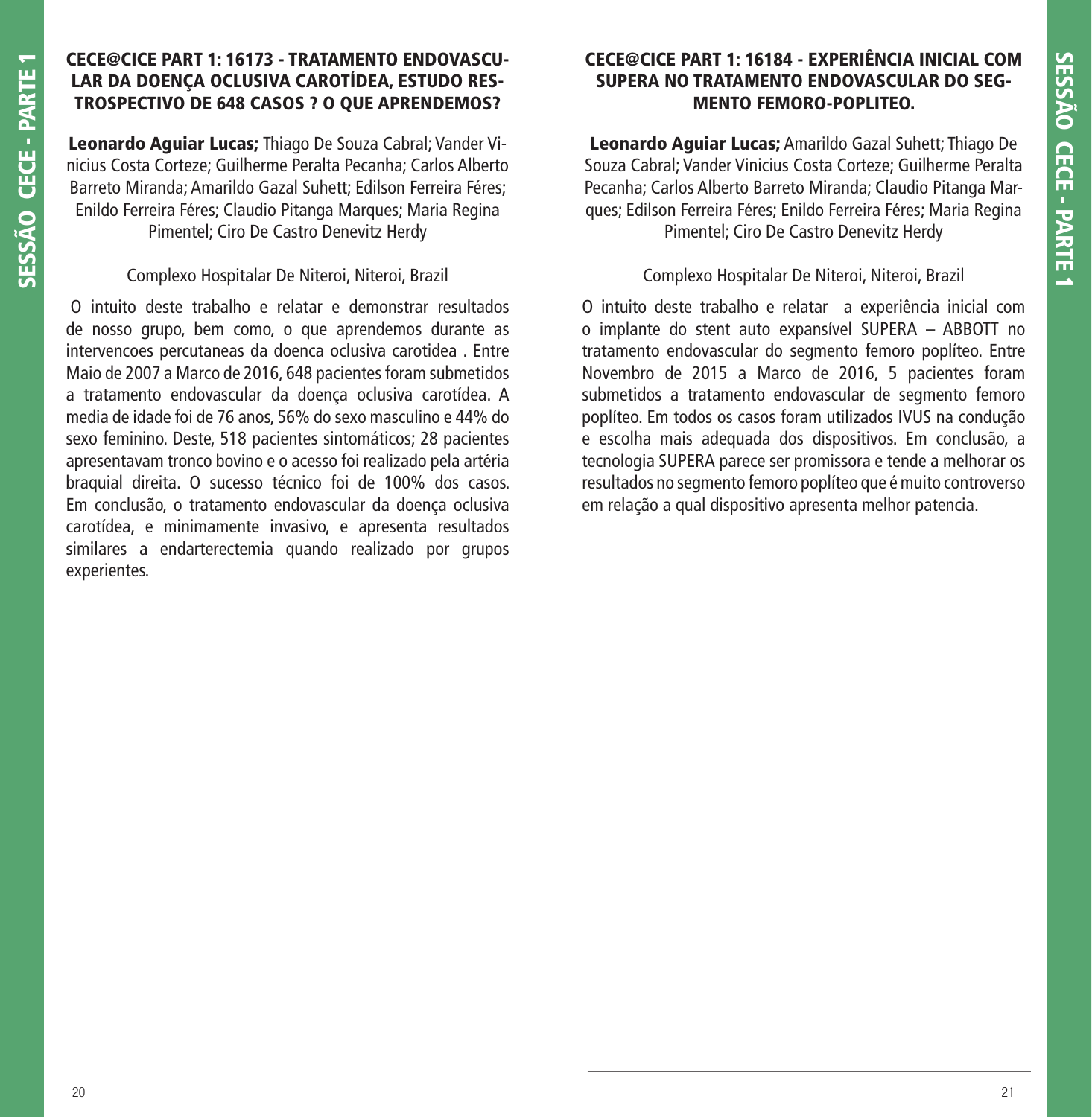# **CECE@CICE PART 2: 16051 - AVALIAÇÃO TÉCNICA DO DISPOSITIVO DE FECHAMENTO VASCULAR EXOSEAL-CORDIS**

**Rogério Yoshikazu Nabeshima**<sup>1</sup>; Altino Ono Moraes<sup>1</sup>; Ericsson Fernando Viotto<sup>2</sup>; Jihad Mohamad Mansour Abdallah<sup>1</sup>; Patrícia Gaio<sup>1</sup>; Sidney Rodrigues Proença<sup>1</sup>; Antônio Geraldo Santana Queiroz<sup>1</sup>

# 1 - Hospital Santa Rita, Maringa, Brazil; 2 - Instituto De Moléstias Vasculares, Maringa, Brazil

Introdução – Os dispositivos de oclusão vascular permitem rápida remoção da bainha introdutora de um acesso arterial reduzindo o tempo de hemostasia, a restrição do paciente ao leito e complicações no sítio de punção. Objetivo – Avaliar a eficácia e possíveis complicações do uso de dispositivo de oclusão arterial comparado com a compressão manual. Materiais e métodos – Estudo longitudinal prospectivo randomizado envolvendo 20 pacientes realizado em dois hospitais de Maringá-PR no período de Dezembro de 2014 a Julho de 2015. Os pacientes foram divididos em dois grupos, uso do dispositivo de oclusão vascular (DOV) e outro submetido apenas a compressão manual (CM). Eles foram submetidos a exames de ultrassom Doppler para avaliar a espessura pele-artéria pré e pós-procedimento além de verificar o tempo de compressão e tempo de deambulação. Os dados foram analisados através do Programa Statistical Analysis Software. Resultados – 60% dos pacientes eram do sexo masculino e a média de idade de ambos os grupos foram de aproximadamente 60 anos. Não houve diferença na espessura pele-artéria entre os dois grupos. O tempo de compressão no grupo DOV foi de 2 minutos e no grupo CM foi de 21±2,11 minutos (p=0,0005) e o tempo para retorno de movimentos no membro inferior puncionado no grupo DOV foi de 2,35±0,75 horas e no grupo CM foi de 6 horas (p=0,0005). Não houveram complicações em ambos os grupos. Conclusão - A técnica de hemostasia por compressão manual e/ou mecânica é tão efetiva quanto a hemostasia com os dispositivos de oclusão vascular, embora o tempo de compressao e o tempo para retorno as atividades sejam menores nos pacientes submetidos ao uso do dispositivo. Palavras-chave – dispositivo de oclusão vascular, hemostasia, compressão manual.

# **CECE@CICE PART 2: 16109 - USO DO CO2 COMO CONTRASTE VASCULAR - IMPACTO CLINICO E ECONOMICO**

# **Fábio Luiz Costa Pereira**

# Ica - Instituto Capixaba De Angiologia, Vitoria, Brazil

O uso do CO2 como meio de contraste vascular já não é novidade. Numerosos estudo das décadas de 1980 e 1990 já mostravam a eficiência diagnóstica, semelhança de padrões de imagens e a segurança para a aplicação do CO2 em diversos territórios arteriais e venosos, assim como na detecção de uma seerie de outras patologias crônicas e adquiridas. No entanto, apesar de todos estes relatos ainda temos a indicação do método em pequena monta, o que vem de encontro a grande importancia da nefropatia induzida por contraste nas nossas unidades de internação e de tratamentos intensivos. As medidas de prevenção atualmente disponívis para proteção renal e prvenção da nefropatia induzida por contraste apresentam um baixo potencial de eficiência. Vale saber que cerca de 12% dos pacientes de alto risco para NIC submetidos a procedimentos angiográficos irão apresentar NIC, e que estes números significam no mínimo 29 dias de internação para realização de no minimo 21 sessoes de hemodiálise, impactando em um custo médio bastante elevado, tanto considerando o prejuízo clínico ao paciente, quanto ao custo operacional honeroso a planos de saúde e hospitais. Atualmente dispositivos seguros e capazes de promover padrões uniformes de formação de imagem concorrem para uma aplicação mais ampla da técnica. Apresento o dispositivo disponível em nosso mercado nacional, assim como tamto os resultados obtidos para tratamentos endovasculares complexos realizados em pacientes de alto risco para NIC eportadores de doença aneurismática e obstrtiva , assim como procedimentos diagnósticos. Além disso, discutiremos também as perspectivas breves para dar seguimento a tendência de ampliação do método, inclusive para utilização como meio de contraste vascular em diagnóstico por angio-tomografia e angografia. Meu objetivo é mostrar que uma atitude simples e responsável de triar adequadamento os pacientes candidatos a utilização do método, baseda na histíria clînica e no exame físico.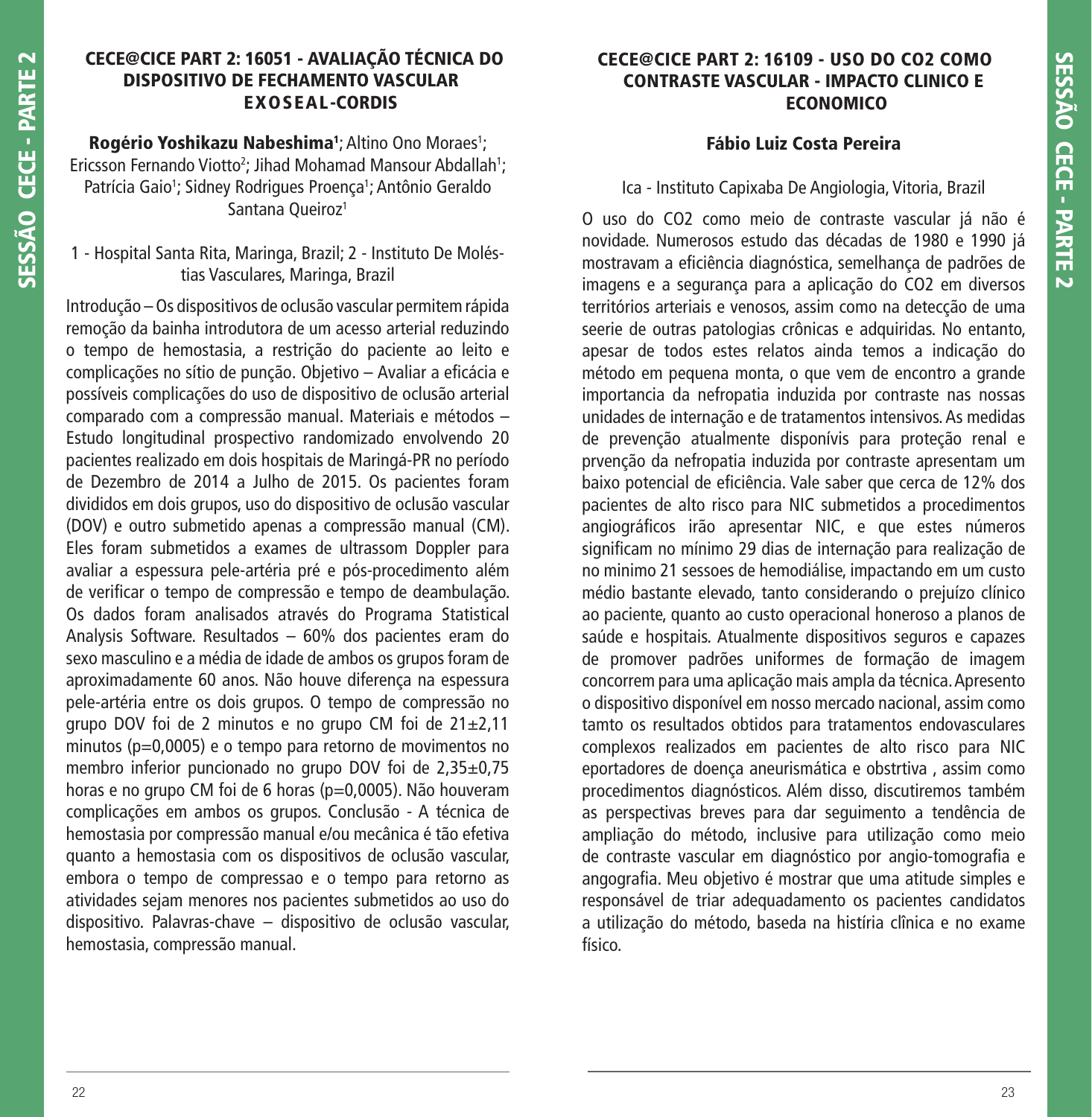# **CECE@CICE PART 2: 16141 - EXPERIÊNCIA DO SERVIÇO NA UTILIZAÇÃO DE DISPOSITIVOS DE ACESSO PERCU-TÂNEO NO TRATAMENTO DE ANEURISMA E DISSECÇÃO DE AORTA**

**Iara Adamo Martins;** Felipe Matsushita Manzano; Giuliano Rodrigo Paiva De Santa Rosa; Caroline Ferragut Ricciardeli; Mauri Luiz Comparin; Mauricio De Barros Jafar; Marcos Rogerio Covre

# Angiocentro, Campo Grande, Brazil

Objetivo: O trabalho apresenta a experiência da Angiocentro de Campo Grande nos hospitais Proncor e Santa Casa no uso de dispositivos de acesso percutâneo para tratamento de aneurisma e dissecção de aorta torácica, abdominal e ilíaca entre 2014 e 2016. Métodos: estudo retrospectivo de 42 casos com uso de 121 dispositivos de acesso percutâneo em artéria femoral e fechamento por técnica de Perclose entre 2014 e 2016. Foram avaliados pacientes com média de 68,66 anos, morbidades e fatores de riscos. Correlacionados os tipos de endopróteses e seus respectivos perfis de dispositivos. Os pacientes foram acompanhados em suas complicações e seguimento. Resultados: A análise do caso mostra sucesso no tratamento percutâneo em 88,09% dos casos. As taxas de complicações no estudo foram de 11,90% sendo destes 4,76% de dissecção, 4,76% de falhas no dispositivo e 2,38% de pseudoaneurismas. A literatura demonstra que o uso de dispositivos percutâneos resulta em tempos mais curtos para a hemostasia e conclusão do procedimento, em menor queixa de dor local e maior qualidade de vida. Conclusões: o uso de dispositivo percutâneo ProGlide mostra-se uma técnica bastante segura e eficaz quando realizada por equipe de cirurgiões vasculares bem treinados. Sendo hoje uma técnica aprimorada e vantajosa no tratamento de aneurismas.

# **CECE@CICE PART 2: 16176 - ACESSOS ALTERNATIVOS PARA O TRATAMENTO DE DOENÇA OCLUSIVA INFRAIN-GUINAL.**

**Leonardo Aguiar Lucas;** Thiago De Souza Cabral; Vander Vinicius Costa Corteze; Amarildo Gazal Suhett; Guilherme Peralta Pecanha; Carlos Alberto Barreto Miranda; Claudio Pitanga Marques; Enildo Ferreira Féres; Edilson Ferreira Féres; Maria Regina Pimentel; Ciro De Castro Denevitz Herdy

# Complexo Hospitalar De Niteroi, Niteroi, Brazil

O intuito deste trabalho e relatar e demonstrar alternativas de acessos para o tratamento da doença oclusiva infra inguinal (TASC A - D). Entre Fevereiro de 2009 a Marco de 2016, 348 pacientes foram submetidos a revascularização endovascular de membros inferiores com acessos alternativos. A media de idade foi de 74 anos, 62% do sexo masculino e 48 do sexo feminino. Deste, 213 casos apresentavam lesão trófica. O sucesso técnico foi de 100% dos casos. Com isso, os acessos alternativos para tratamento endovascular de lesões complexas infrainguinal é minimamente invasivo, com elevada probabilidade de sucesso e associada a baixa incidência de complicação no sitio de punção. Em conclusão, estes acessos devem ser avaliados e utilizados em casos de falha nas revascularizações com os acessos endovasculares convencionais.

**SESSÃO CECE - PARTE 2**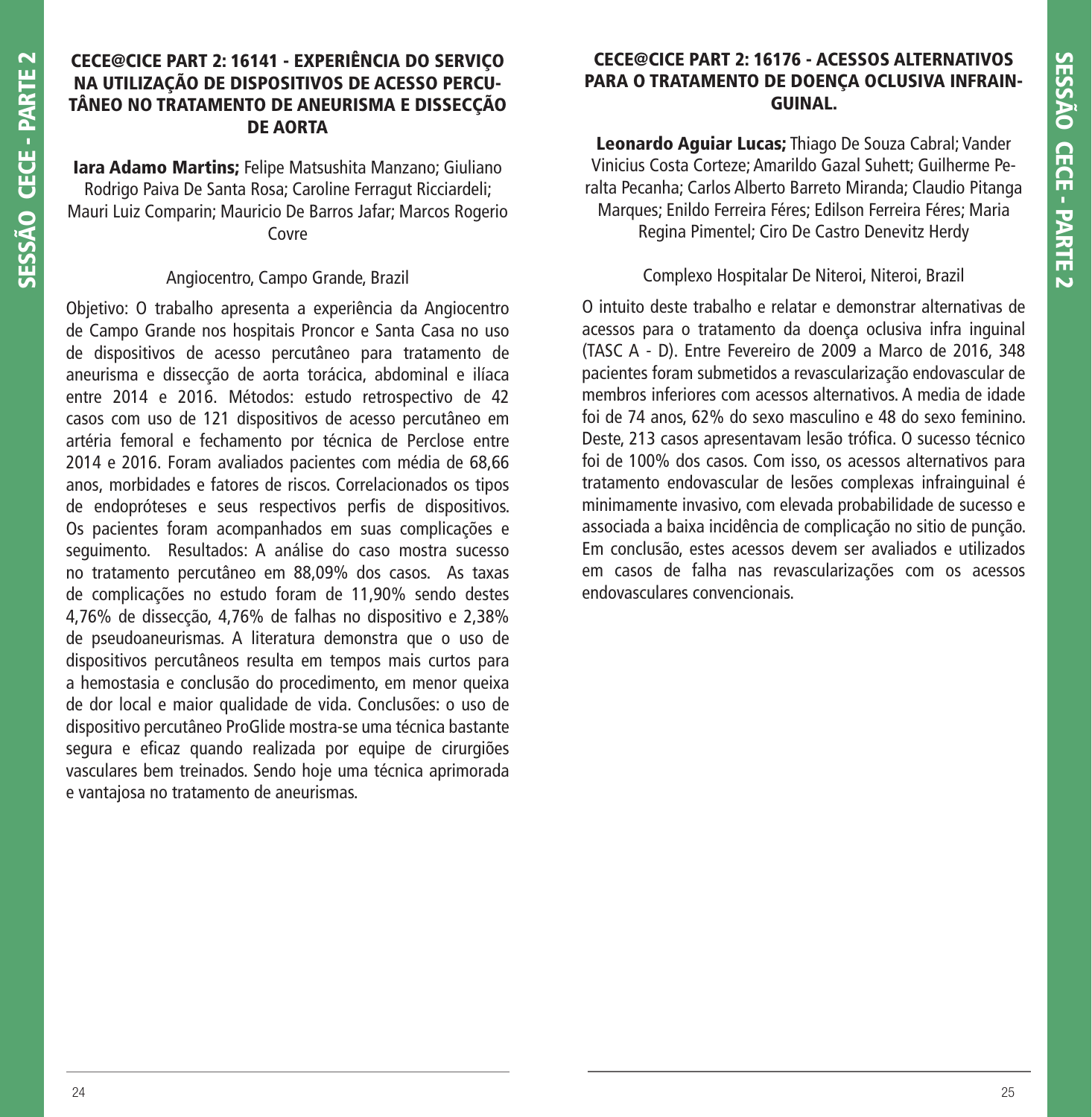## **CECE@CICE PART 2: 16197 - ACESSO RETROGRADO POR DISSECÇÃO DA ARTÉRIA POPLITEA EM CASOS COM-PLEXOS DE OCLUSÃO ILIACO-FEMORAL**

## **Marcelo Pereira Bello;** Antonio Carlos Pereira Bello; Silvio Luiz Pinto Surmonte

Rede Dor Unidades Assunção E Bartira, São Paulo, Brazil

Em casos de lesões longas de femoral e iliaco, a dissecção da arteria poplitea para vencer essas lesões é uma saida para os casos mais complexos. Com essa tecnica: •O acesso retrógrado por dissecção da artéria poplítea é factível, seguro e efetivo para esses tipos de caso, podendo usar ou não introdutor. •Pode-se inverter o acesso para realizar angioplastia de artérias distais, quando necessário. •Não necessitamos de US para punção guiada. •Menor índice de lesão por deslocamento de placa. •Essa técnica já foi utilizada na realização de 25 casos, todos com sucesso.

# **CECE@CICE PART 2: 16208 - USO DE ENDOPROTESE OVATION PARA TRATAMENTO DE ANEURISMA DE AOR-TA ABDOMINAL SEM USO DE CONTRASTE APENAS CO2 (RELATO DE CASO)**

# **Camila Kolber Del Priore, Rodrigo Gibin Jaldin, Wanderbilt De Barros, Jose Reginaldo Simão**

#### Icve, São Paulo, Brazil

Realizada correção endovascular de aneurisma de aorta abdominal infra-renal utilizando a endoportese Ovation sem o uso de contraste apenas CO2. Temos como objetivo demonstrar com esse relato de caso que há a possibilidade de não utilizarmos o contraste para correção de aneurisma de aorta. Sendo os pacientes na grande maioria dos casos, diabéticos, nefropatas, hipertensos e com função renal boderline e o uso de contraste sendo deletério para a função renal o uso do CO2 como meio de "contraste" é benéfico para o paciente diminuindo tempo de internação, alteração de clareance de creatinina e evolução pra perda da função renal e diálise. Em nosso serviço estamos diminuindo cada vez mais o uso do contraste e estamos obtendo resuktados satisfatórios .

**SESSÃO CECE - PARTE 2**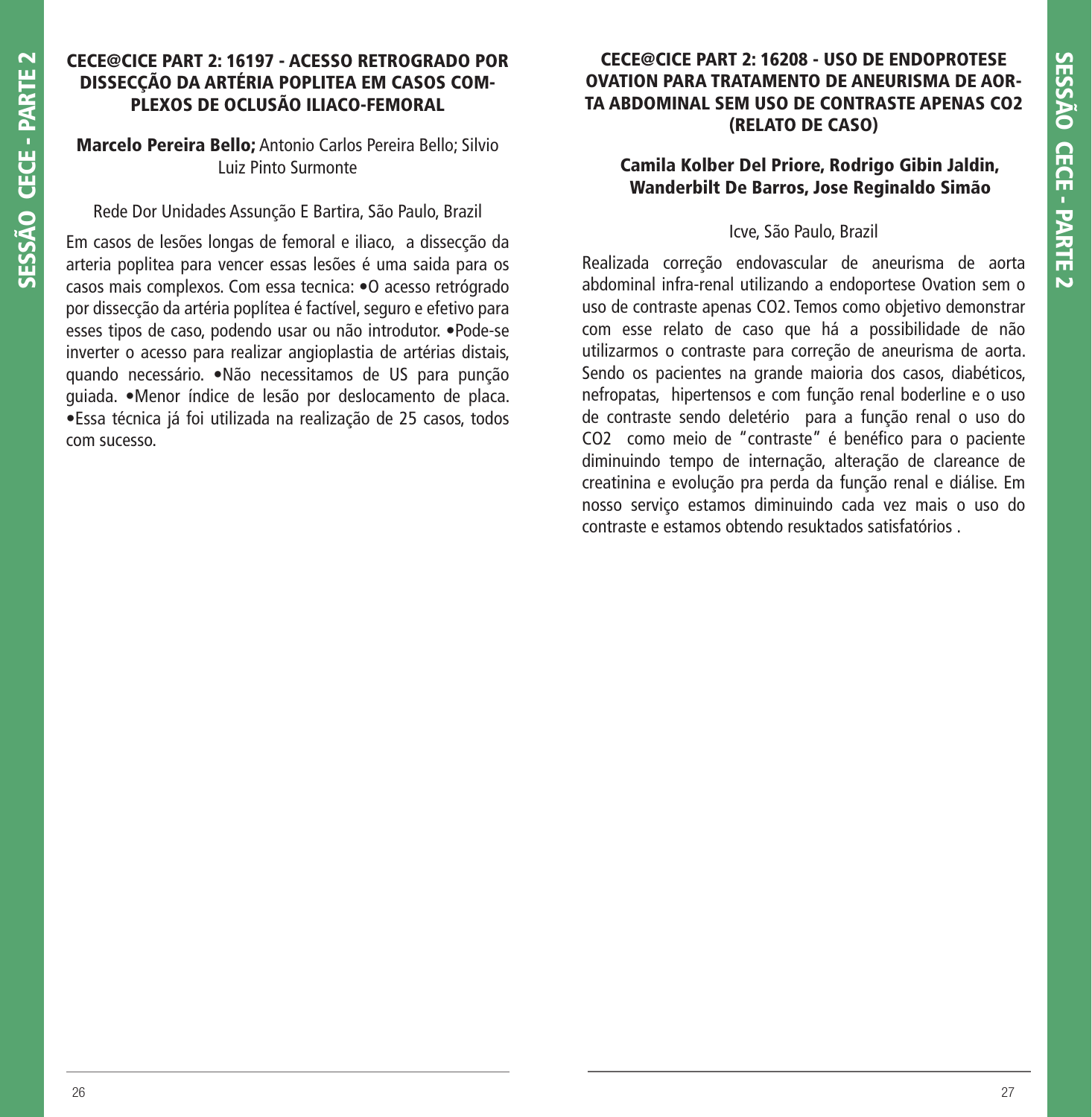## **CECE@CICE PART 2: 16209 - TRATAMENTO DE ANEURIS-MA PERIFÉRICO EM PACIENTE COM ALERGIA A IODO: DO DIAGNÓSTICO AO TRATAMENTO. RELATO DE CASO**

**Raimundo Luiz Senra Barros;** Bernardo Cunha Senra Barros; Larissa Silvera Porto; Maria Guilhermina De Castro Sobral

Vasclar - Clinica Vascular De Laranjeiras, Rio De Janeiro, Brazil

Paciente masculino 72 anos apresentando Sindrome de dedo azul em halux e 2 podo. Refere tambem parestesia em podos direitos clinicamente importante. Apresentava massa pulsatil retropatelar direita com aumento evolutivo e dor local. Relatou alergia à alguns medicamentos e importante a IODO. Ao exame fisico, pulsos femoral e distais palpáveis e simétricos. Palpação poplítea esquerda com pulso de amplitude aumentada. Exame de fossa poplítea direita com massa pulsátil de aproximadamente 4 cm de comprimento. Solicitado eco color doppler para avaliação e planejamento terapeutico. Exame demonstra aneurisma sacular de artéria poplítea direita proximal de 3,1x3,1 cm de diâmentro com 3,6 cm de extensão. Realizado ainda medidas de artéria femoral e poplítea distal para definição de estratégia técnica. Decidido por tratamento endovascular com implante de Viabanh. O uso de meio de contraste alternativo ao iodo trás uma dificuldade a mais, devido a curva de aprendizado e duvidas sobre a qualidade de visualização. O Procedimento foi realizado sem intercorrências com implante de apenas 1 Viabanh heparin 7x150, utliizado 380 ml de CO2, zero contraste de iodo. Paciente apresentou melhora da parestesia e dor poplitea no primeiro DPO e diminuição de massa e sem pulsação da mesma na região poplitea, alta no 2 DPO O uso de CO2 como meio de contraste na doença infra-patelar mostrou-se seguro e com otimo nivel de vizualização. É factìvel realizar o diagnóstico toda programação cirurgica, o procedimento endovascular e seu acompanhamento sem o uso de contraste iodado.

# **CECE@CICE PART 3: 16028 - ATEROEMBOLISMO DU-RANTE ANGIOPLASTIA PERIFÉRICA. RELATO DE CASO**

**Ricardo Augusto Carvalho Lujan;** Giselli Azevedo Lujan; Artur Guedes Rios

#### Hospital Português, Salvador, Brazil

Introdução: Ateromembolismo durante angioplastia periférica é um evento incomum, associado a graves consequências como perda do membro, aumento dos dias de hospitalização, necessidade de re-intervenções e óbito. Relato do caso: Paciente octogenária, hipertensa e diabética, com lesão traumática de dorso de pé direito, com ausência de cicatrização da lesão durante 4 semanas de tratamento clínico, e após este período apresentou descompensação clínica manifestada por sinais de infecção no membro associado a dor isquêmica de repouso. Ao exame físico vascular apresentava tétrade infecciosa, com ausência de pulsos poplíteo e distal à direita. Duplex scan com fluxo monofásico desde femoral superficial. Encaminhado para setor de hemodinâmica para estudo angiográfico e possível intervenção. Intra-operatório observado lesão TASC B, oclusiva , calcifi cada, sendo optado por tratamento percutâneo com angioplastia e stent. Controle pós intervenção com imagens de êmbolo distal justa ao stent com obstrução do fluxo arterial. Realizado manobras como implante de novo stent, tentativa de captura com cateter e por fim fibrinólise. Angiografia de controle demonstrou resolução do trombo. A paciente evoluiu de forma satisfatória, com pulso poplíteo 4/4+, boa perfusão distal, mobilidade/sensibilidade preservadas e sem dor de repouso com infecção local controlada. Conclusão: O tratamento percutâneo para a doença arterial periférica tem uma excelente aceitação dos pacientes e das entidades médicas, apresenta resultados confiáveis e reprodutivos. Contudo, segue a importância de lembrar tanto ao paciente quanto ao profissional que não tratase de um procedimento inócuo, com complicações graves que devem ser mencionadas e estar apto a utilizar os recursos e técnicas necessárias caso o evento adverso aconteça.

**SESSÃO CECE - PARTE 2**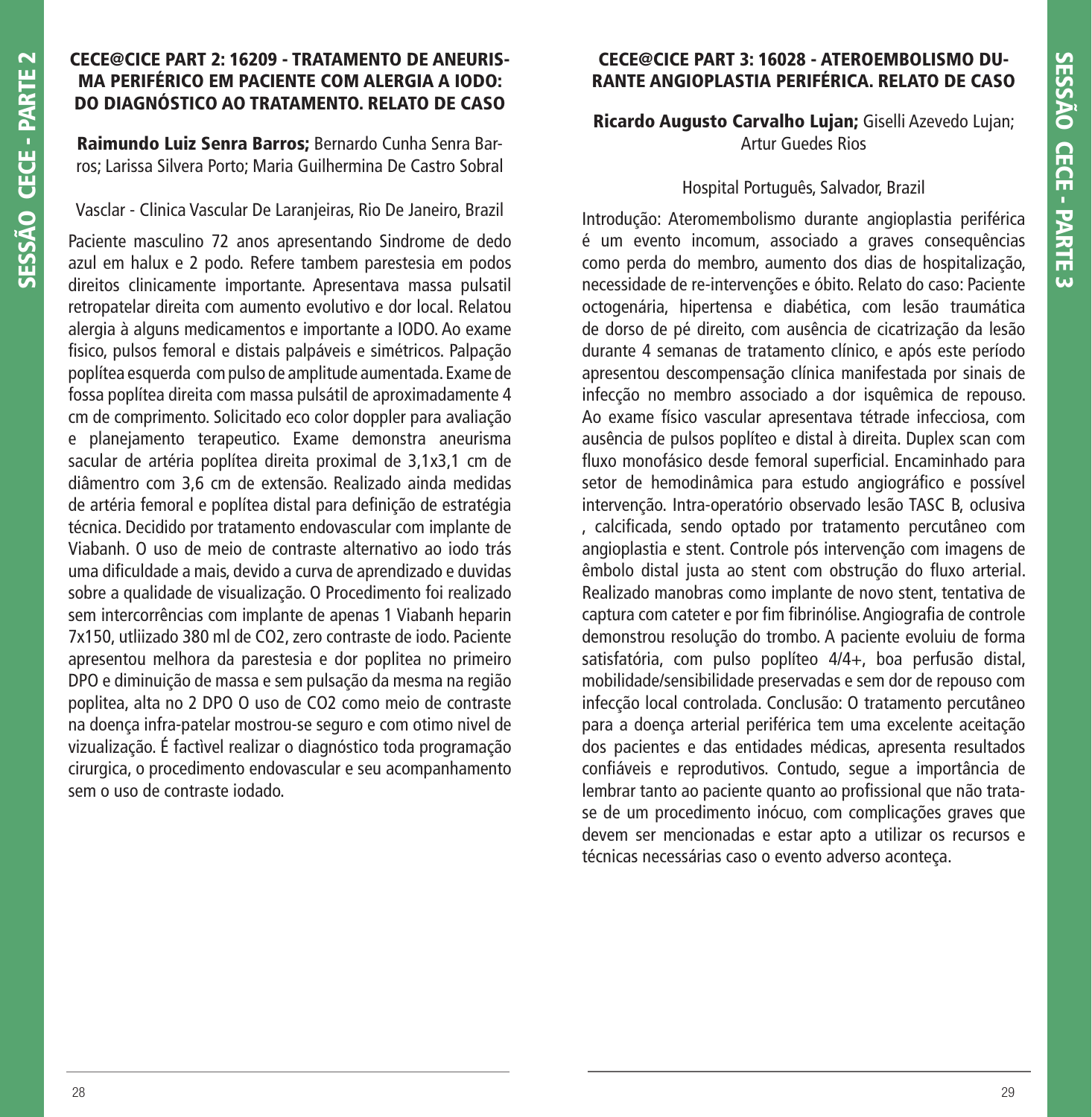# **CECE@CICE PART 3: 16038 - EVOLUÇÃO DO TRATAMEN-TO ENDOVASCULAR DA OBSTRUÇÃO/ESTENOSE DO SIS-TEMA VENOSO PROFUNDO NUMA EQUIPE DE CIRURGIA VASCULAR. 60 CASOS EM 8 ANOS.**

**Pablo Da Silva Mendes;** Fabricio Machado Rossi; Fabio Luis Costa Pereira; José Roberto Cerqueira

Hospital Metropolitano, Vitoria, Brazil

OBJETIVO: AVALIAR A EVOLUCÃO DE MATERIAS E TÉCNICAS NO TRATAMENTO ENDOVASCULAR DA OBSTRUÇÃO OU ESTENOSE DO SISTEMA VENOSO PROFUNDO NUMA EQUIPE DE CIRURGIA VASCULAR. MÉTODO: FORAM AVALIADOS 60 CASOS CONSECUTIVOS DESDE 2008, DOS QUAIS 52 MULHERES E 6 HOMENS. AS TÉCNICAS DE FIBRINÓLISE, TROMBECTOMIA MECÂNICA, ANGIOPLASTIA, COLOCAÇÃO DE STENT FORAM UTILIZADAS; E EM ALGUAMS SITUAÇÕES DE FORMA COMBINADA. DISCUSSÃO: QUANDO INDICAMOS A TÉCNICA ENDOVACULAR? QUAL MELHOR TÉCNICA (IMPRESSÃO DA EQUIPE)? QUAIS COMPLICAÇÕES MAIS ENCONTRADAS? QUANDO INDICAMOS A TÉCNICA ENDOVASCULAR?

# **CECE@CICE PART 3: 16041 - THE COMPLEXITY AND CHALLENGE IN ENDOVASCULAR REPAIR OF ANEURYSMS WITH SEVERELY ANGULATED NECK, THE REPORT OF TWO CASES**

**Andre Mancilha Cancela;** Guilherme Vieira Meirelles; Sebastião Luis

## Consultório Privado, Indaiatuba, Brazil

Severely angulated neck ( $>60^\circ$ ) it is still a challenge in EVAR. It is recognized as an important risk factor of failure of endovascular repair and increases difficulty in delivery system introduction. stent-graft deployment and can increase of type I endoleak. The current stent-graft systems were designed primarily as straight neck sealing zone systems. Even if the US FDA indication states > 60°, other concurrent hostile neck attributes were not taken into account for these situations, such as a short  $\left($  < 15 mm). reverse taper of  $> 30\%$ , extensive thrombus or calcifications. When the proximal sealing zone displays multiple hostile factors, the probability of successful short-and long-term outcome diminishes significantly. The main challenge in treating patients with severely angulated neck lies in accurately positioning the stent-graft to maximize its inherent ability to conform to the neck and form an adequate sealing for proper AAA exclusion. Our purpose is to report two cases with a high angulated neck successfully treated and discuss important aspects for the effective management.

**SESSÃO CECE - PARTE 3**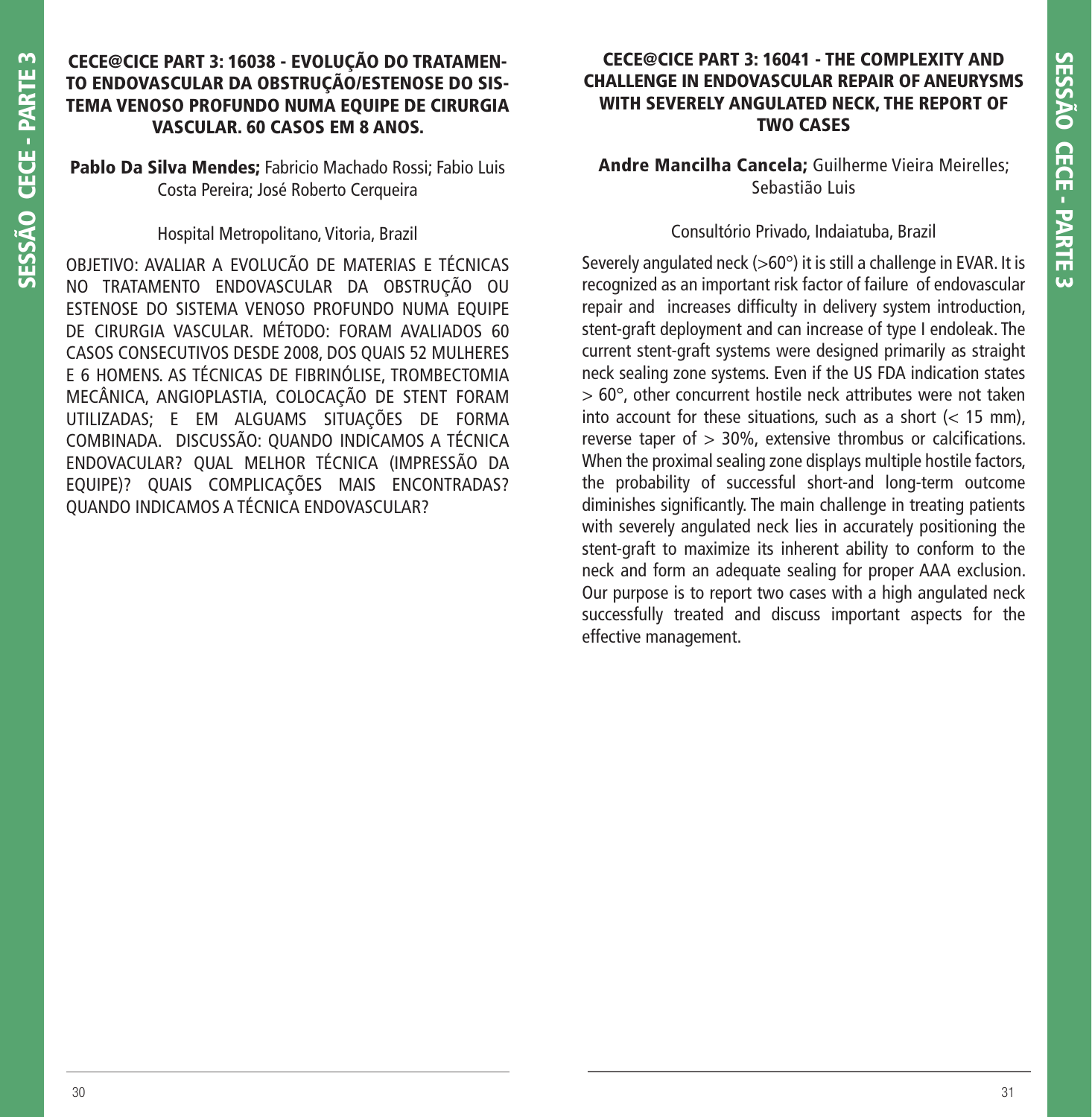# **CECE@CICE PART 3: 16069 - EX ALUNOS CECE / RELATO DE CASO**

# **Ubirajara Das Neves Gonçalves Jr**; Michel Nasser

Hospital São Paulo /araraquara, Araraquara, Brazil

C.B. , 63A,HIPERTENSO,EX.TABAGISTA,STENT CORONARIANO 2010,MÃE E IRMÃO FALECIDO DEVIDO IAM. ENXERTO AORTO BI ILIACO PARA CORREÇÃO DE ANEURISMA DE AORTA ABDOMINAL(2009);ENDOPROTESE NA ILÍACA ESQUERDA PARA CORREÇÃO DE ANEURISMA DE ILÍACA COMUM.PACIENTE SENDO ACOMPANHADO REGULARMENTE,EVOLUIU COM DILATÇAO DE AORTA ACIMA DO TRONCO CELÍACO TERMINANDO ABAIXO DA RENAL ESQUERDA.APRESENTOU CRESCIMENTO ACIMA DE 5 MM EM 6MESES COM DIAMETRO MAIOR FINAL DE 6,29CM E ESTAVA ASSINTOMATICO CLINICAMENTE.NA CIRURGIA FORAM FEITOS 2 ACESSOS,FEMORAL DIREITA E SUBCLÁVIA DIREITA,AS ENDOPROTESES FORAM MANIPULADAS PELO ACESSO FEMORAL.NA ABERTURA DA ENDOPRÓTESE CUSTOMIZADA OCORRE UMA DOBRA NO COLO PROXIMAL ONDE FOI IMPLANTADO UMA EXTENSÃO PROXIMAL(DOMINUS) E BALONEAMENTO,UM RAMO MONOILIACO DIREITO FOI LOCADO NA ARTÉRIA ILIACA COMUM(LINUS).PELO ACESSO DA SUBCLÁVIA DIREITA AS ARTÉRIAS VISCERAIS FORAM TRATADAS, GRANDE DIFICULDADE NA SELETIVAÇÃO DESTAS,A RENAL DIREITA-FLUENCE 6X60MM,A RENAL ESQUERDA-FLUENCE 8X60MM,A MESENTÉRICA SUPERIOR FOI ACESSADA PELA FENESTRA DO TRONCO CELÍACO-FLUENCE 8X60MM E FIXADO COM STENT 8X60MM SEGUIDO DE BALONEAMENTO.CIRURGIA REALIZADA COM DRENAGEM DE LIQUOR 40ML EM SALA,COM PRESSÃO MENOR QUE 10 MMHG,CONTRASTE USADO FOI O HEXABRIX COM VOLUME TOTAL DE 300ML.O PROCEDIMENTO FOI EXTENSO ,7 HS E NÃO TEVE DISTURBIOS HEMODINAMICOS E INTERCORRENCIAS.ESTAVA TAMBEM PROGRAMADO ENXERTO CRUZADO MÁS DEVIDO AO TEMPO CIRURGICO E ESTAR COMPENSADO CLINICAMENTE O MEMBRO INFERIOR ESQUERDO NÃO FOI REALIZADO.PACIENTE ENCAMINHADO PARA UTI,NO 1 P.O. EVOLUIU A OBITO. MATERIAIS USADOS-ENDOPROTESE-BRAILE-34X18X26(CUSTOMIZADA)195 2 2 F R ; E N D O P R O T E S E - B R A I L E - D O M I N U S - 3 4 X 9 0 20FR;ENDOPROTESE-BRAILE-LINUS-28X14-120 18FR;STENT FLUENCE 6X80MM;STENT FLUENCE 6X60MM;DIVERSOS FIOS GUIAS,CATETERES,INTRODUTORES,BALÕES.PERGUNTAS - CIRURGIA ABERTA OU ENDOVASCULAR,QUAL A MELHOR TÉCNICA ;NA TECNICA CIRURGICA OCORREU FALHAS ,SIM OU NÃO,SE SIM QUAL ;OCORREU FALHA NO PROJETO DA PRÓTESE CUSTOMIZADA,SIM OU NÃO,SE SIM QUAL; ESTÁ FOI A MELHOR TECNICA ENDOVASCULAR PARA TRATAMENTO DESTE TIPO DE ANEURISMA,SIM OU NÃO,SE NÃO QUAL PODERIA SER EXECUTADA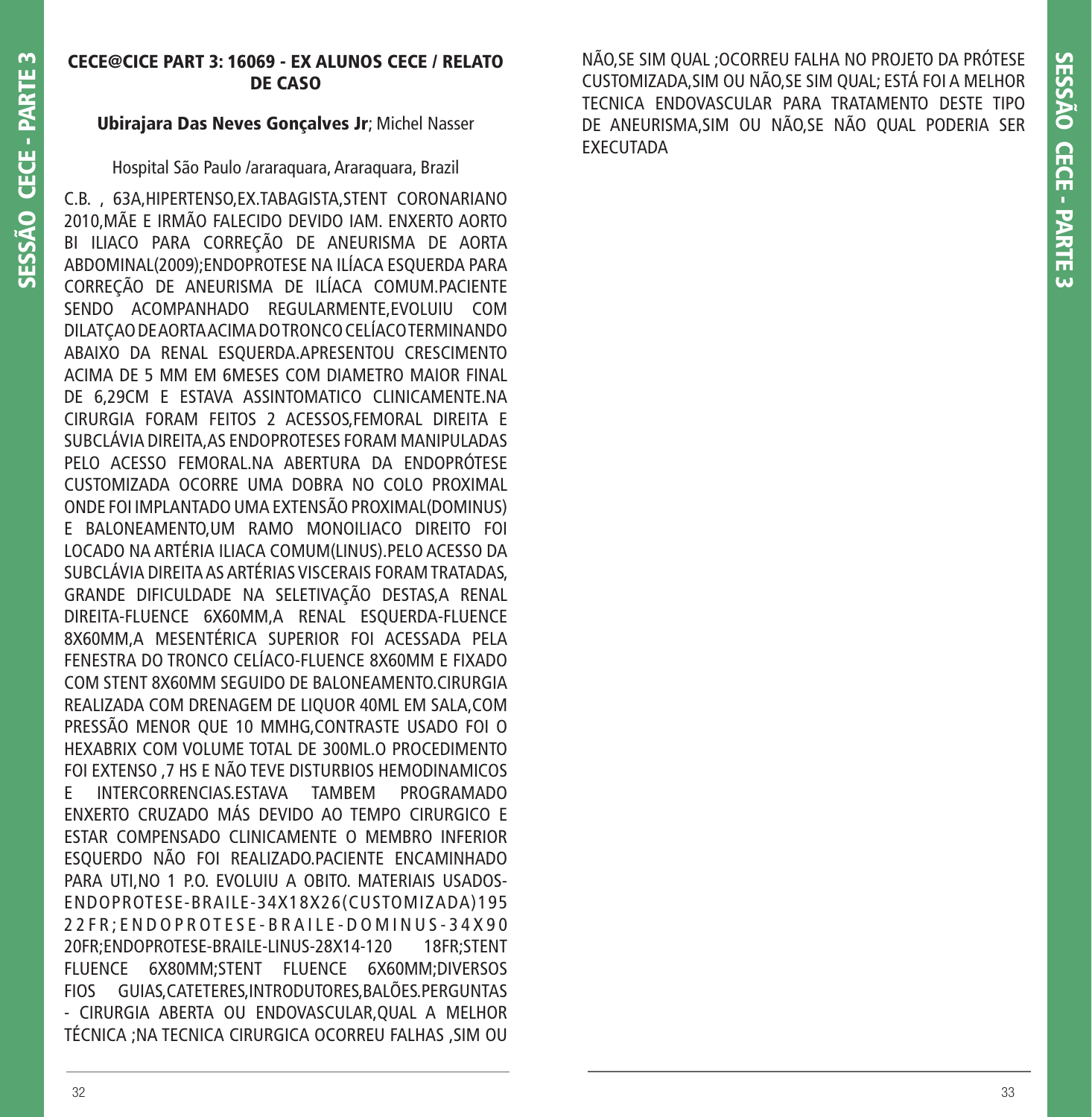## **CECE@CICE PART 3: 16110 - TRATAMENTO ENDOVASCULAR DE ANEURISMA DE AORTA ABDOMINAL INFRA-RENAL CONCOMITANTE COM ANGIOPLASTIA DE ARTÉRIA RENAL**

**Marcelino Quaglia Morato;** Rafael Domiciano Boschiero; Mário Luís Simonetto Pereira; Jose Reginaldo Simão

Universidade São Francisco, Braganca Paulista, Brazil

O Aneurisma de Aorta Abdominal(AAA) infra-renal causado por aterosclerose  $\epsilon \boxtimes$  o mais comum entre os aneurismas arteriais. Sendo que os maiores que 5 cm correspondem a aproximadamente 17% dos casos. Já a estenose de artéria renal (EAR) esclerótica é a causa mais comum de hipertensão arterial sistêmica (HAS) secundária e por sua vez corresponde a 5% de todos os casos de HAS. O seguinte caso tem por objetivo relatar a intervenção cirúrgica destas duas afecções vasculares em um mesmo momento, demonstrando os benefícios e possíveis complicações.

# **CECE@CICE PART 3: 16195 - EXPERIÊNCIA INICIAL COM STENT SUPERA EM PACIENTES COM DOENÇA ARTERIAL PERIFÉRICA CRÔNICA DE MMII**

**Altino Ono Moraes;** Rogerio Yoshikazu Nabeshima; Patricia Gaio Sapata; Jihad Mansour Abdalah; Antonio Geraldo Queiroz; Sidney Rodrigues Proença

## Imv Maringa, Maringa, Brazil

OBJETIVO: Avaliar a curva de aprendizado, segurança e a perviedade primária dos casos tratados com uso do stent SUPERA. MÉTODO: Foram tratados 06 pacientes, provenientes do ambulatório de Cirurgia vascular, no período de 11/2015 a 03/2016, 04 mulheres e 02 homens e com média de idade de 60,8 anos. Todos os pacientes apresentavam índice de Rutherfod 4-5, lesão trófica em membros inferiores e lesões arteriais com TASC D no segmento femoro-poplíteo. Foram submetidos a recanalização e angioplastia de segmento tratado com implante do stent Supera Abbott. Os pacientes foram diagnosticados com ecodoppler colorido, angiotomografia e arteriografia e acompanhados com ecodoppler arterial. RESULTADO: Todos os pacientes tiveram sucesso técnico imediato e também no follow up de quatro meses. Passaram de índice de Rutherford para 2, com cicatrização das lesões tróficas. Foram usados 1 ou 2 stents de acordo com a extensão da estenoses e/ou oclusões. CONCLUSÃO: Podemos concluir que, apesar do seguimento curto, trata-se de um stent fácil de trabalhar, porém com uma curva de aprendizado difícil. Tem uma navegabilidade muito boa, com bom acesso a artérias mais distais.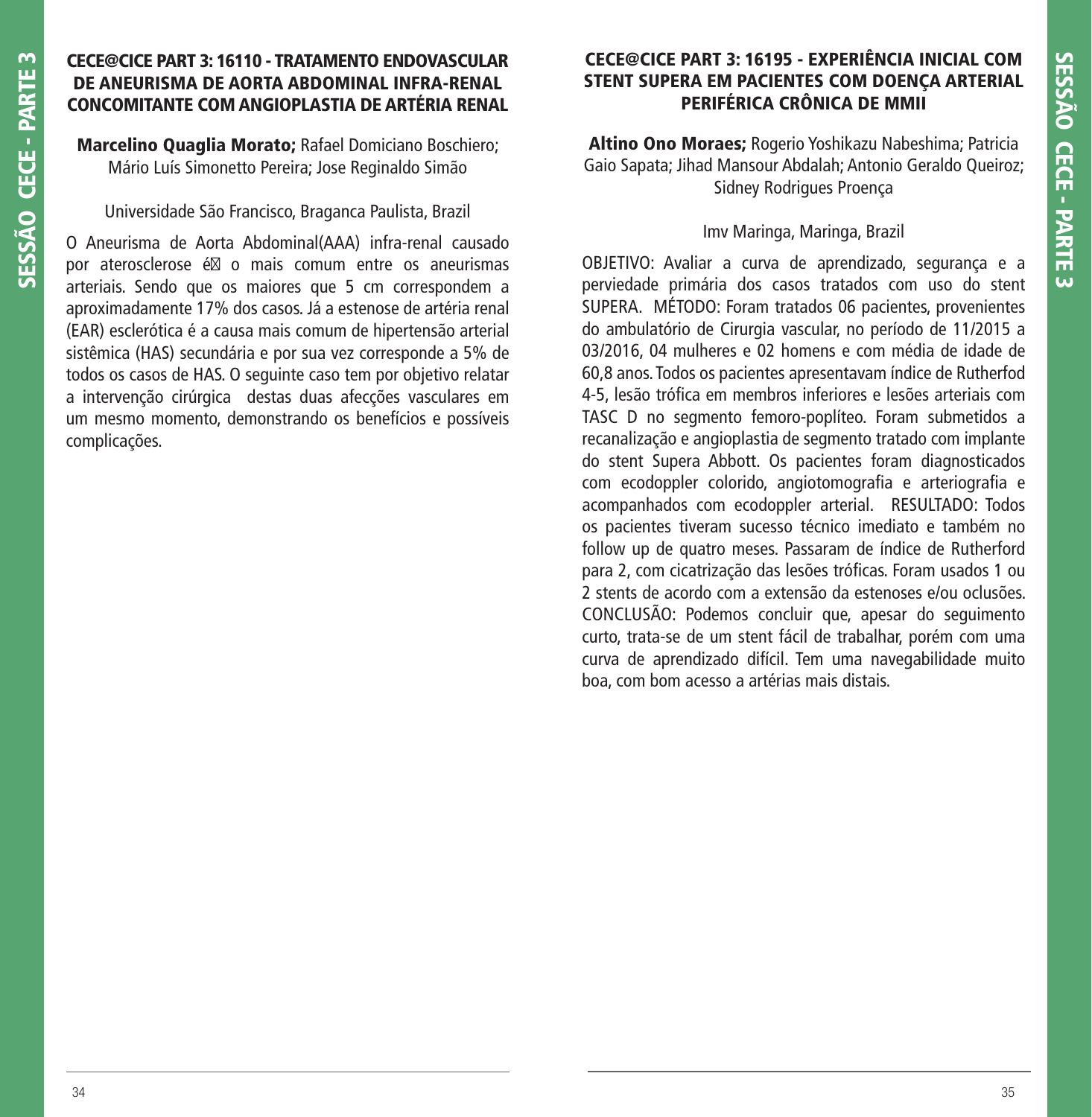# **CECE@CICE PART 3: 16219 - ANEURISMA RÔTO CONTIDO JUSTA RENAL - REMODELAMENTO DE COLO**

## **Guilherme Silveira;** Lorenza Diogo; Roberta Hamdan

#### Tb Serviços Médicos, Rio De Janeiro, Brazil

Introdução: O aneurisma rôto contido justa-renal representa um dos grandes desafios para o cirurgião vascular, em especial quando ocorre em paciente cujo risco clínico prévio torna a cirurgia aberta uma opção de altíssima mortalidade. Objetivo: apresentar uma alternativa para abordagem endovascular em paciente com Aneurisma de Aorta Justa-renal rôto contido. O caso: Paciente AMP, branco, masculino, 67 anos, empresário, hipertenso, insuficiência coronariana. IAM há 2 meses, revascularização de miocárdio pós-IAM. Paciente apresentou desconforto epigástrico e dor nas costas, sendo atendido em consultório por seu cardiologista, que solicitou USG abdominal de urgência. No exame, encontrado volumoso aneurisma de Aorta Abdominal, justa-renal, rôto contodo. Foi encaminhado ao Hospital Unimed Rio, submetido a angio TC e acionada a nossa equipe. Encaminhado ao centro cirúrgico, optamos por remodelar o colo com stent prévio à endoprotese, oferecendo a esta o apoio necessário para fixação. Houve ainda a preocupação de evitar cirurgia aberta em paciente de alto risco cardiológico, numa situação em que não dispunhamos de todo o material para realizar a tecnica de sanduiche. Ao término da cirurgia, observamos o selamendo do aneurisma. O controle com Duplex Scan em 30 dias, e angio TC em 120 dias, confirmam a viabilidade da opção.

# **SESSÃO 51: 16011 - TRATAMIENTO ENDOVASCULAR DE PSEUDOANEURISMA TORACICO EN ZONA 0**

**Pablo Alejandro Marina;** Marcelo Pettinari; Thomas Jorge; Aldassoro Armando; Diaz Roberto; Cañarte Gonzalo; Henestrosa German

## Sanatorio Modelo Burzaco, , Argentina

OBJETIVO: TRATAMIENTO ENDOVASCULAR DE PSUDOANEU-RISMA TORACICO EN ZONA 0 MATERIAL Y METODOS:PACIENTE SEXO FEMENINO DE 73 AÑOS DE EDAD,TABAQUISTA,HIPERT ENSA,IMPLANTE DE ENDOPROTESIS DE AORTA ABDOMINAL EN AÑO 2013. HALLAZGO POR ANGIOTC DE DISECCION TIPO"A"CON FALSA LUZ PARCIALMENTE TROMBOSADA Y GRAN PSEUDOANEURISMA EN ZONA "0" DE 33MM DIAMETRO TRANSVERSO POR 62MM LONGITUD.CUELLO DE 22 MM COMUNICANDO HACIA LA AORTA TORACICA.ECOCARDIOGRAMA TRANSESOFAGICO:DISECCION"A"CON FLAP GRUESO Y POCO MOVIL HACIA LA RAIZ DE AORTA Y HACIA VASOS DE CUELLO. SIN INSUFICIENCIA AORTICA.SE PLANIFICA TRATAMIENTO ENDOVASCULAR RESULTADOS:MEDIANTE ANESTESIA LOCAL SE REALIZA ACCESO FEMORAL PERCUTANEO IZQUIERDO 6FRENCH(Fr)PARA CONTROLES ANGIOGRAFICOS Y ACCESO FEMORAL PERCUTANEO DERECHO PARA AVANZAR DELIVERY 11 FRENCH. SE MONTA SOBRE DELIVERY UN AMPLATZER SEPTAL OCCLUDER DE 28MM. SE POSICIONA DELIVERY 11Fr DENTRO DE LA CAVIDAD PSEUDOANEURISMATICA. SE LIBERA DISCO EXTERNO DENTRO DEL PSEUDOANEURISMA Y DISCO INTERNO EN LA LUZ DE LA AORTA TORACICA.SE TRACCIONA HACIA LA AORTA PARA COMPROBAR BUEN ANCLAJE DEL DISCO EXTERNO.UNA VEZ REALIZADA ESTA MANIOBRA SE LO LIBERA SIN COMPLICACIONES.SE REALIZA AORTOGRAMA CONTROL OBJETIVANDO CIERRE DEL PSEUDOANEURISMA,CORRECTO APOSICIONAMIENTO DE LOS DISCOS DEL DISPOSITIVO,SIN LEAK PERIPROTESICO.SE RETIRAN VAINAS FEMORALES Y SE REALIZA VENDAJE COMPRESIVO.ALTA SANATORIAL A LAS 48HORAS Y CONTROLES POR CONSULTORIO AL MES SIN COMPLICACIONES CONCLUSIONES:SE PUEDE RESOLVER POR VIA ENDOVASCULAR UN PSEUDOANEURISMA EN ZONA 0 POTENCIALMENTE FATAL SI NO SE TRATA. DEBEMOS UTILIZAR ECOCARDIOGRAMA TRANSESOFAGICO,ANGIOTC Y ANGIOGRAFIA PARA DESCARTAR DISECCION"A"CON ACTIVIDAD DE FALSA LUZ Y PARA SELLECCIONAR EL DISPOSITIVO A UTILIZAR.ES CRUCIAL LA MANIOBRA DE TRACCION DEL DISPOSITIVO PARA EVITAR LA EMBOLIZACION DEL MISMO LUEGO DE SU LIBERACION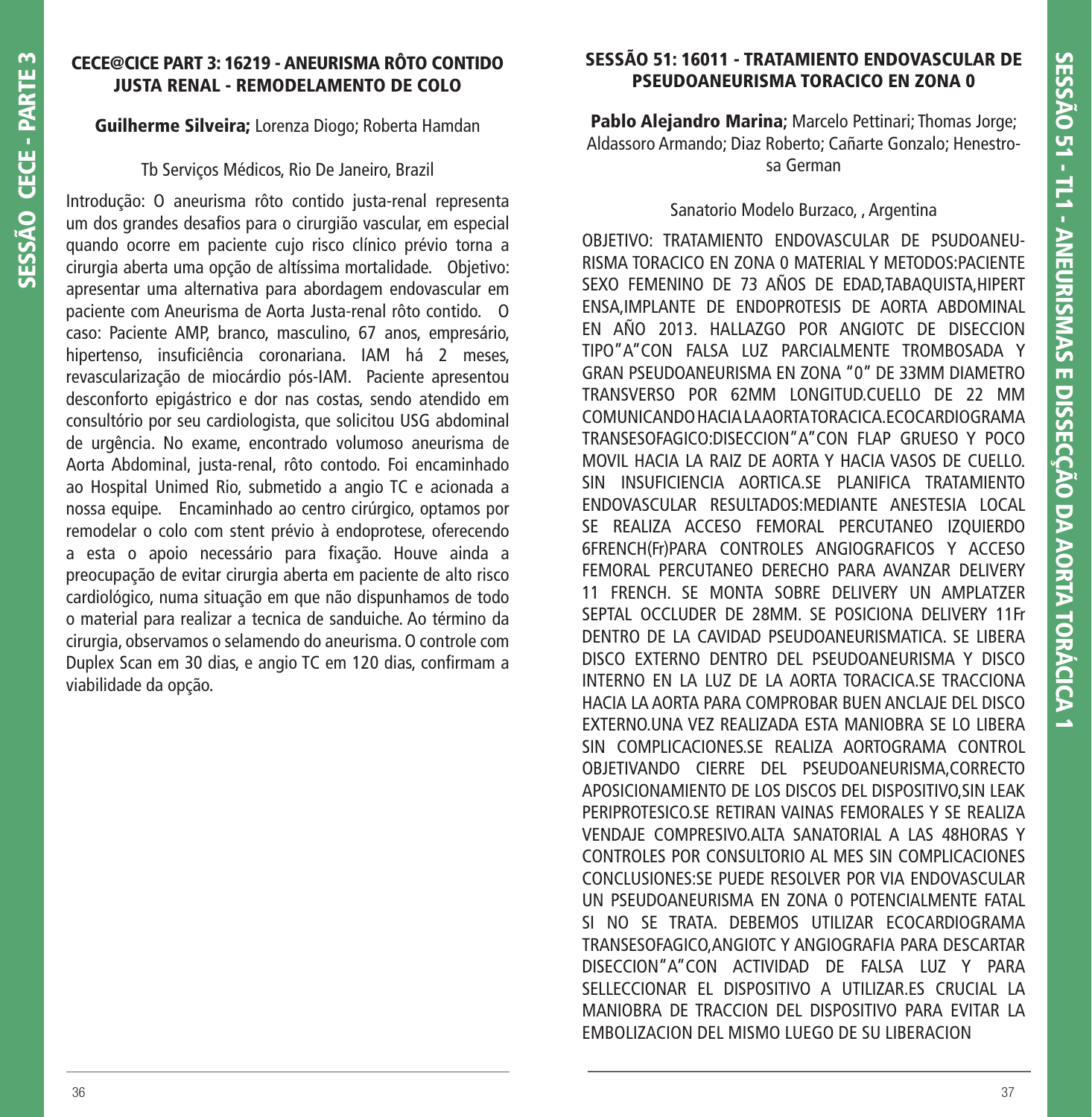## **SESSÃO 51: 16019 - MULHER JOVEM, 30 ANOS COM ANEURISMA DISSECANTE DE AORTA TORÁCICA, SUB-METIDA A CORREÇÃO ENDOVASCULAR EM HOSPITAL DE EMERGÊNCIA**

**Adriano Dionísio Dos Santos;** Cézar Ronaldo Alves Da Silva; Gregorio Guarniere Panazzolo; Josue Dantas De Medeiros; Joaquim Araujo Sampaio; Milena De Fátima Queiroz Oliveira; Henrique Cézar Tenório Alves Da Silva

## Hospital Geral Do Estado - Hge, Maceio, Brazil

Introdução: Dissecção aguda de aorta tem incidência de 6 casos para 100.000 pessoas ao ano. Hipertensão arterial sistêmica é o principal fator de risco associado, presente em 65-75% dos indivíduos. Relato de caso: Mulher, 30 anos, hipertensa há 10 anos, iniciou quadro de dor torácica retroesternal em pontada com irradiação para o dorso, há 30 dias, que evoluiu, após duas semanas, para dor retroesternal de caráter dilacerante. À admissão, apresentava pressão arterial de 280x110 mmHg. Na história familiar materna, mãe e avó hipertensas, tia apresentou morte súbita devido a aneurisma e prima, acidente vascular encefálico hemorrágico durante gestação. Tomografia de tórax e abdome com contraste evidenciou dilatação aneurismática da aorta ascendente, medindo 4,1cm no maior eixo; dissecção da aorta descendente, após a emergência da artéria subclávia esquerda, Stanford B, maior diâmetro da dissecção medindo 4,2 x 3,9 cm, término da falsa luz em nível da 7ª vértebra torácica e aorta abdominal sem alterações. Angiografia de aorta torácica demonstrou arco aórtico e aorta descendente pérvios, imagem de aneurisma após a origem da artéria subclávia esquerda e dissecção com reentrada 3 cm acima do tronco celíaco. Realizada dissecção de artéria ilíaca externa direita para implante de duas endopróteses em aorta torácica e balonamento de acomodação. Angiografia de controle demonstrou correção do aneurisma e perviedade de artéria subclávia esquerda e tronco celíaco. Encaminhada para pós-operatório em unidade de terapia intensiva, onde evoluiu com hipertensão de difícil controle, utilizando droga vasoativa em dose otimizada. Alta no 12º dia de pós-operatório, mantendo pressão arterial 160x90 mmHg. Programada investigação ambulatorial para hipertensão arterial secundária. Discussão: O tratamento endovascular é indicado em dissecções de aorta tipo B complicadas com: hipertensão persistente após terapia anti-hipertensiva agressiva, dor persistente ou recorrente, ruptura aórtica e síndrome de mal perfusão. O tratamento endovascular estimula remodelação

aórtica, trombose do falso lúmen, com redução progressiva de seu diâmetro e aumento do lúmen verdadeiro. O momento ideal para o procedimento, segundo o estudo multicêntrico VIRTUE, é a fase subaguda, quando a aorta ainda possui plasticidade e a incidência de dissecções retrógradas é menor. Conclusão: No caso descrito, a dissecção aguda de aorta é uma emergência hipertensiva. O tratamento endovascular inicial foi bemsucedido. A longo prazo, é necessário obter controle pressórico adequado, otimizando anti-hipertensivos e investigando causas potencialmente curáveis de hipertensão arterial sistêmica.

**SESSÃO 51 - TL1 - ANEURISMAS E DISSECÇÃO DA AORTA TORÁCICA 1**

SESSÃO 51 - TL1 - ANEURISMAS E DISSECÇÃO DA AORTA TORÁCICA 1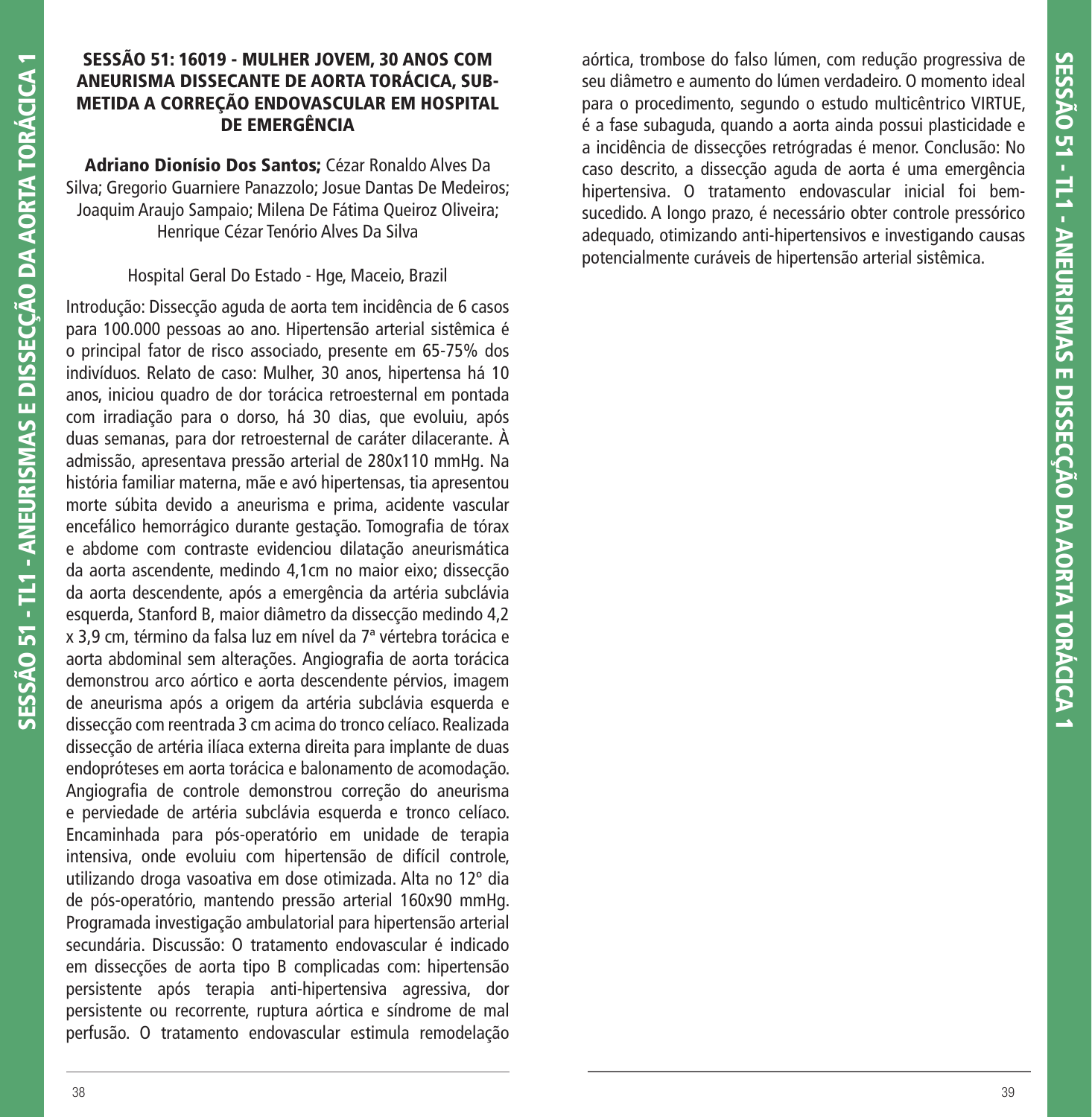## **SESSÃO 51: 16045 - TRATAMENTO ENDOVASCULAR DE ANEURISMA DE AORTA TORÁCICA DESCENDENTE ROTO ASSOCIADO À EROSÃO VERTEBRAL: RELATO DE CASO**

**Celso Luiz Lisita Filho;** Fábio Augusto Cypreste Oliveira; Brenno Noleto De Souza Sieiro Conde; Marcelo Luiz Brandão; Ly De Freitas Fernandes; Juliano Ricardo Santana Dos Santos; Ana Bittencourt Detanico

# Hospital Das Clínicas Da Universidade Federal De Goiás, Goiania, Brazil

A rotura de um aneurisma da aorta torácica é uma catástrofe cardiovascular com uma incidência estimada de 5 para 100.000 pessoas por ano no mundo, e que determina a morte de mais de 90% dos indivíduos acometidos. Atualmente, está entre as quinze principais causas de morte nos Estados Unidos. A taxa anual de ruptura, dissecção e/ou morte para aneurismas maiores que 6 cm, é de cerca de 15% ao ano, e apenas uma pequena fração de todos os pacientes com aneurismas de aorta torácica rotos é admitida em serviços de urgência. Os pacientes que sobrevivem ao evento agudo da rotura têm na correção cirúrgica precoce a possibilidade de melhorar a sobrevida. Nesse intuito, o reparo endovascular das doenças aórticas tem se apresentado como uma técnica com melhores resultados sobre a morbimortalidade peroperatória e pós-operatória precoce comparada à cirurgia aberta. Os autores apresentam o relato de um caso de aneurisma de aorta torácica descendente roto associado à erosão de vértebra dorsal adjacente, submetido à correção endovascular com prótese e posterior fixação cirúrgica da coluna. Paciente do gênero masculino, 66 anos, encaminhado ao HC/UFG para tratamento de aneurisma sacular roto de aorta torácica descendente, diagnosticado à angiotomografia computadorizada de tórax há uma semana.O quadro clínico iniciou-se há nove meses com dorsalgia, de forte intensidade e contínua, aliviada apenas com o uso de anti-inflamatórios não-esteroidais. Há aproximadamente três meses, a dor intensificou-se e se associou a paresia dos membros inferiores. A angiotomografia de tórax evidenciou um aneurisma sacular no segmento descendente da aorta torácica, com origem a aproximadamente 25 mm abaixo da emergência da artéria subclávia esquerda, com colo proximal de 35 mm de diâmetro e extensão total de 78 mm (Figura 1). Seu maior diâmetro, ao nível da sexta vértebra dorsal (D6), media 60 x 62 mm. O aneurisma apresentava calcificações parietais, trombos murais e ulcerações que inferiam rotura recente contida. A correção endovascular

do aneurisma de aorta torácica descendente foi realizada logo após a admissão do paciente em nosso serviço, por de implante de endoprótese cônica em aorta torácica descendente de 46 x 40 x 190 mm, com colo proximal à aproximadamente 2,0 cm da origem da artéria subclávia esquerda, através de acessos femorais, sendo dissecada a artéria femoral direita para passagem da endoprótese e punção da artéria femoral esquerda para controles angiográficos. Posteriormente, foi realizada a fixação cirúrgica dos corpos vertebrais de D6 e D7 pela equipe de Ortopedia. O paciente evoluiu com melhora clínica e recebeu alta hospitalar após sessenta dias do reparo endovascular do aneurisma de aorta torácica. O reparo endovascular do aneurisma de aorta torácica revolucionou o manejo das doenças da aorta. As vantagens de uma abordagem endovascular minimamente invasiva estão em evitar a toracotomia e o pinçamento aórtico, reduzindo o tempo cirúrgico e perdas sanguíneas adicionais, que são particularmente importantes em pacientes em estado crítico com aneurisma de aorta torácica roto.Embora ainda não haja evidências de que a técnica endovascular melhore a sobrevida global a longo prazo em comparação com a cirurgia aberta, ela tem sido a opção preferida em várias instituições pelo mundo assim como em nosso serviço, pela redução da morbimortalidade precoce.

**SESSÃO 51 - TL1 - ANEURISMAS E DISSECÇÃO DA AORTA TORÁCICA 1**

SESSÃO 51 - TL1 - ANEURISMAS E DISSECÇÃO DA AORTA TORÁCICA 1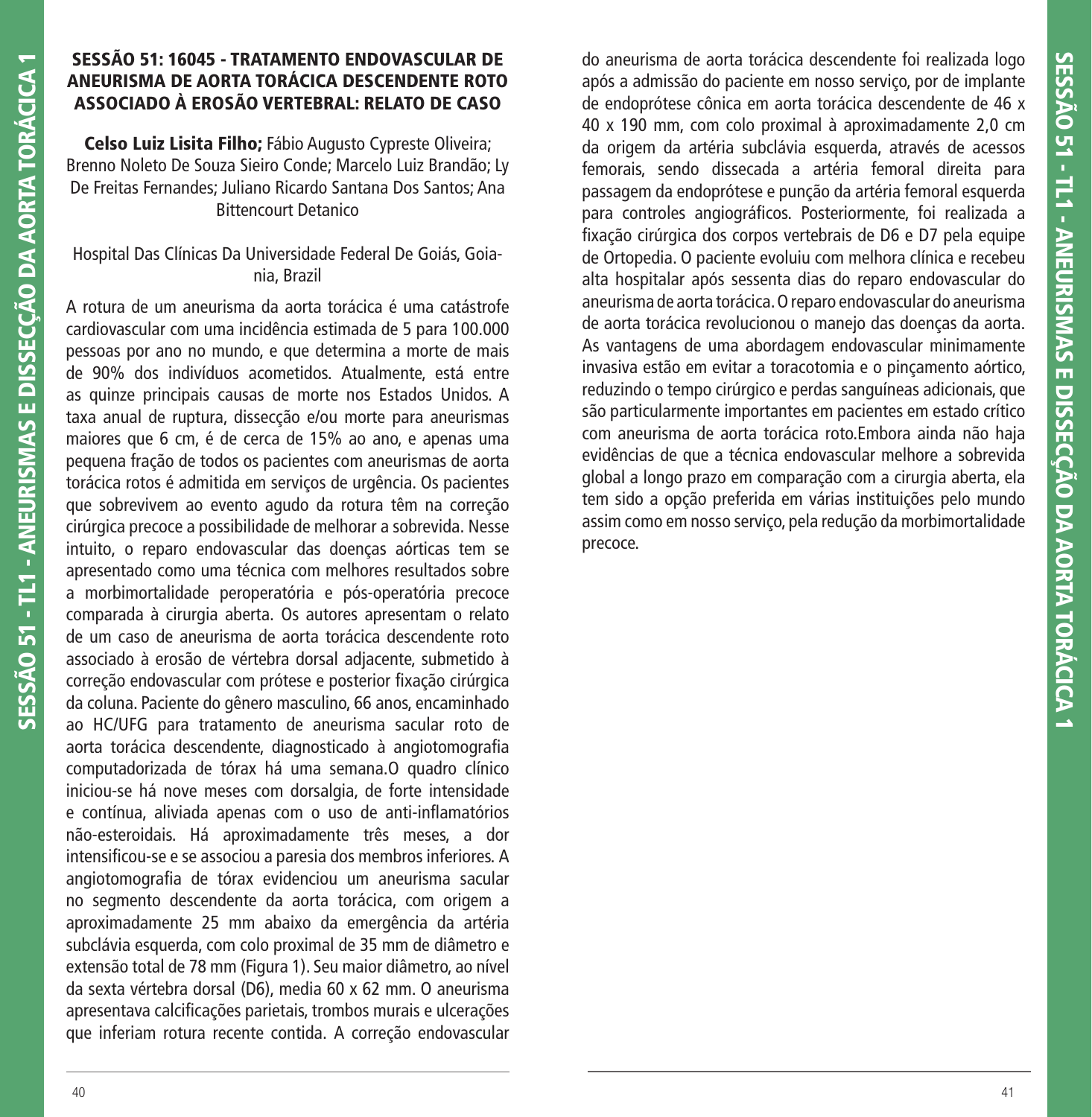## **SESSÃO 51: 16088 - TRATAMENTO DA DISSECÇÃO DE AORTA TORÁCICA COMPLICADA COM TÉCNICA DE PET-TICOAT: RELATO DE CASO.**

**Altino Ono Moraes;** Ericsson Fernando Viotto; Patricia Gaio Sapata; Jihad Mansour Abdalah; Antonio Geraldo Queiroz; Sidney Rodrigues Proença; Rogerio Yoshikazu Nabeshima

## Imv Maringa, Maringa, Brazil

INTRODUÇÃO: Esse caso faz parte das Síndromes Aórticas Agudas, que são tratadas na fase aguda por apresentarem algum tipo de complicação. OBJETIVO: Relatar as fases do tratamento endovascular desta paciente, mostrando as táticas operatórias, resultados e complicações pertinentes ao caso. METODO: Paciente encaminhado do pronto socorro cardiológico com dor intratável e instabilidade hemodinâmica em 10/2012. AngioTC mostrava dissecção tipo B de Stanford até ilíaca comum. Foi submetida a Correção Endovascular com implante de Endoprotese GORE TAG e fechamento da entrada proximal. Com um ano de pós operatório, paciente apresentou piora do quadro de dissecçao sendo indicado nova intervenção. Foi realizado implante de Endoprótese E-XL JOTEC na porção distal e proximal com bom resultado e fechamento da dissecção. Na AngioTC de 10/2015 mostrou fratura do E-XL colocado em posição distal e presença de dilatação aneurismática sacular. Foi submetida a nova intervenção com implante de uma Endoprótese Evita Torácica com correção do aneurisma. RESULTADO: Fechamento da dissecção e correção da dilatação aneurismática sacular. CONCLUSÃO: Podemos concluir através deste caso que a Doença Dissecante de Aorta Torácica é complexa, multifatorial e de difícil tratamento. Fundamental que tenha acompanhamento frequente.

# **SESSÃO 51: 16207 - USO DE ENDOPROTESE MFM PARA DISSECCAO DE AORTA - RELATO DE CASO**

## **Camila Kolber Del Priore, Wanderbilt De Barros, Rodrigo Gibin Jaldin, José Reginaldo Simão**

#### Icve, Sao Paulo, Brazil

Realizamos procedimento de correção de disseccao de aorta torácica em paciente de 65 anos sintomático utilizando a endoprotese MFM. Temos como objetivos avaliar a utilização dessa endoprotese para disseccao e assim demonstrarmos os resultados obtidos pois essa endoprotese não é utilizada para esse devido fim. Tivemos como resultado a melhora completa dos sintomas e evolução satisfatória dos exames de imagem com diminuição da área dissecada.

**SESSÃO 51 - TL1 - ANEURISMAS E DISSECÇÃO DA AORTA TORÁCICA 1**

SESSÃO 51 - TL1 - ANEURISMAS E DISSECCÃO DA AORTA TORÁCICA 1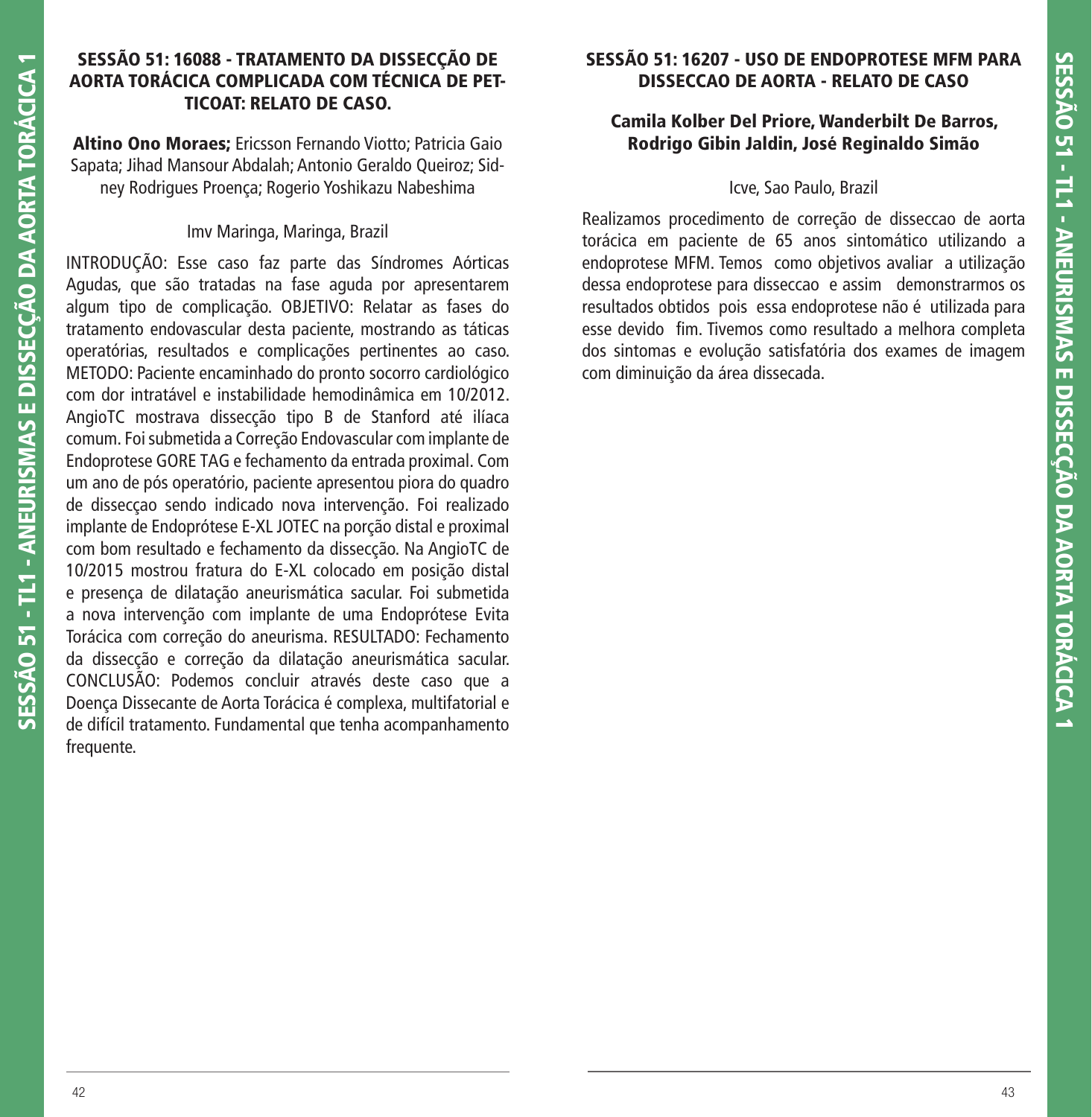# SESSÃO 52 - TL2 - ANEURISMA COMPLEXO DA AORTA 1 **SESSÃO 52 - TL2 - ANEURISMA COMPLEXO DA AORTA 1**

# **SESSÃO 52: 16010 - DESENVOLVIMENTO DE MODIFI-CAÇÕES PARA CONTROLE DO SISTEMA DE LIBERAÇÃO E PRODUÇÃO DE FENESTRAS EM ENDOPRÓTESE COM MECANISMO DE LIBERAÇÃO SIMPLES, TIPO PULLBACK ? ESTUDO IN VITRO**

**Márcio Fernando Costa Medeiros2** ; Angelo Mário De Sá Bomfim Filho1; Dominique Rodas Costa1; Daniel Florêncio Ferro1

# 1 - Angioneuro, Maceio, Brazil; 2 - Hospital Do Coração De Alagoas, Maceio, Brazil

Introdução: O tratamento endovascular para o aneurismas que envolvem os óstios de ramos da aorta ainda é um desafio técnico. Várias técnicas endovasculares são propostas como alternativas ao tratamento cirúrgico aberto, como forma de reduzir a morbimortalidade operatória. Endopróteses fenestradas e ramificadas, técnicas de stents paralelos e octopus são alternativas que podem ser consideradas. O tratamento de aneurisma complexos com endopróteses fenestradas tem mostrando bons resultados. Entretanto, a customização destas endopróteses requerem um média de 6 a 12 semanas, fazendo com que está técnica seja indisponível para anerismas sintomáticos e rotos. Apresentamos um estudo in vitro, com objetivo de se obter maior controle nos sistemas de liberação de primeira geração (tipo pullback) através de modificações realizadas na endoprótese pelo cirurgião. As alterações apresentadas permitem a expansão parcial da endoprótese, possibilitando sua movimentação no eixo transverso e longitudinal. Estas características adicionadas ao dispositivo viabilizam sua utilização em aneurismas complexos, com envolvimento dos óstios dos ramos da aorta, através de fenestras ou ramificações. Estudo in vitro Para o desenvolvimento do estudo utilizamos dois tipos de moldes de vidro. O primeiro, simulando um aneurisma de aorta torácica descendente, com envolvimento do óstio da artéria subclávia. Utilizamos um segundo molde, simulando um aneurisma justa renal, com envolvimento das orígens das artérias renais. Modificações na endoprótese: Modelo de aneurisma torácico: Após liberar uma endoprótese reta Hércules T (MicroPort Medical, Shanghai Co. Ltd.) em bancada, confeccionamos o orifício lateral para fenestração da artéria subclávia. Acrescentamos um reforço à fenestra com uma ponta radiopaca de fio quia PT2 0,014' (Boston Scientific, Marlborough, MA) suturado com fio prolene 5.0. Realizamos a constricção da endoprótese através de nós ancorados a um fio quia de sustentação PT2 0,014` que é atravessado longitudinalmente

através da malha da endoprótese, como adaptação da descrição inicial de Oderiche em 2010. Tal constricção permite a expansão parcial da endoprótese possibilitando sua movimentação no eixo transverso e longitudinal. A fenestra foi então pré-cateterizadas com um guia 0,014` e a endoprótese foi novamente inserida no seu sistema de liberação padrão. Modelo de aneurisma abdominal: Após liberar uma endoprótese bifurcada Hércules B em bancada, confeccionamos os orifícios laterais para fenestração das artérias renais. Acrescentamos reforço às fenestras com uma ponta radiopaca de fio guia PT2 0,014' suturado com fio prolene 5.0. Realizamos a constricção da endoprótese como explicado acima, reduzindo o diâmetro original. Cada fenestra foi précateterizada com um guia 0,014` e a endoprótese foi novamente inserida no seu sistema de liberação padrão. Implante e posicionamento da endoprótese: Introduzimos o dispositivo no modelo torácico e no modelo abdominal e avançamos os guias que pré cateterizam as fenestras. Capturamos com laço estes guias por acesso braquial e realizamos um varal. A partir deste momento, avançamos um cateter através das fenestras pré-cateterizadas e cateterizamos os ramos da aorta a serem revascularizados. Posicionamos um guia extrastiff e avançamos uma bainha longa até estes ramos. Seguimos então os passos a seguintes usuais para uma endoprótese fenestrada. Conclusão: As modificações in vitro realizadas na endoprótese com sistema de liberação tipo pullback permitiram obter maior controle de liberação através da expansão parcial temporária do dispositivo, tornando possível sua movimentação no eixo transverso e longitudinal. Estas modificações podem viabilizar a utilização em aneurismas complexos, quando existe envolvimento dos óstios dos ramos da aorta, com endopróteses fenestradas ou ramificadas.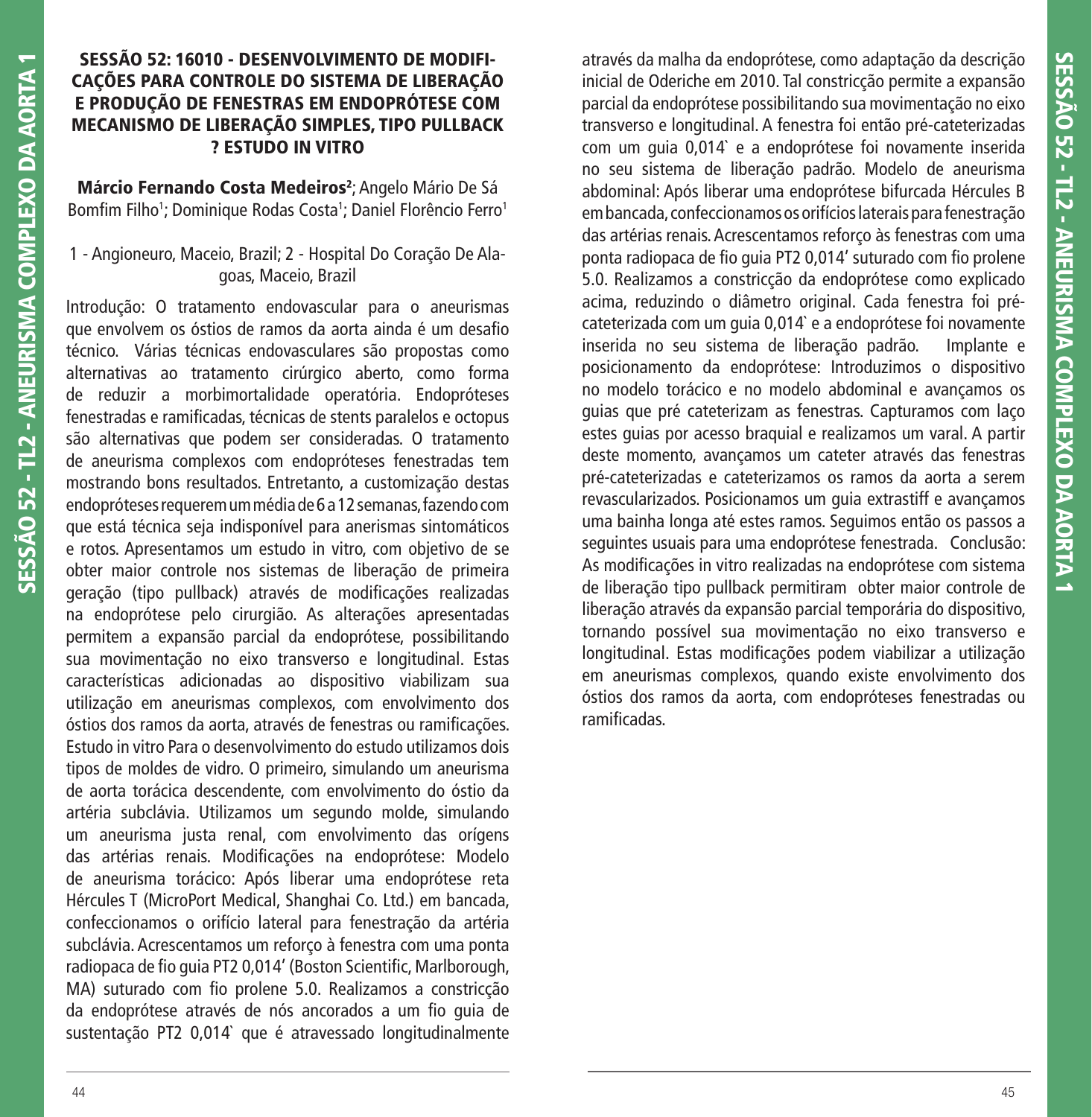## **SESSÃO 52: 16021 - TRATAMIENTO PERCUTANEO DE ANEURISMA DE AORTA ABDOMINAL ROTO CON SHOCK HEMODINAMICO**

**Pablo Alejandro Marina;** Marcelo Pettinari; Thomas Jorge; Aldassoro Armando; Diaz Roberto; Cañarte Gonzalo; De La Cruz David

## Sanatorio Modelo Burzaco, , Argentina

INTRODUCCION:EL SHOCK HEMODINAMICO SECUNDARIO A ANEURISMA DE AORTA ABDOMINAL ROTO ES UNA URGENCIA VASCULAR CON MORTALIDAD ELEVADA.EL TRATAMIENTO DE ELECCION ES EL IMPLANTE DE ENDOPROTESIS. EL TIEMPO DE PROCEDIMIENTO Y EL SANGRADO INTRAPROCEDIMIENTO ES CRUCIAL PARA COMPENSAR AL PACIENTE.CON ESTA PREMISA REALIZAMOS UNA ESTRATEGIA EXCLUSIVAMENTE PERCUTANEA PARA IMPLANTE DE ENDOPROTESIS. UNA VEZ COMPENSADO EL PACIENTE SE RETIRO EL INTRODUCTOR 17FRENCH(Fr) POR DISECCION QUIRURGICA OBJETIVO:TRATAMIENTO PERCUTANEO DE ANEURISMA DE AORTA ABDOMINAL ROTO CON SHOCK HEMODINAMICO MATERIAL Y METODOS: PACIENTE DE 75 AÑOS, OBESO,REGULAR ESTADO GENERAL,CONSULTO HACE 10 HORAS EN UN HOSPITAL PUBLICO POR DOLOR ABDOMINAL,SUDORACION E HIPOTENSION SEVERA CON DETERIORO DE SENSORIO. EN DICHO HOSPITAL SE REALIZA TOMOGRAFIA DE ABDOMEN QUE OBJETIVA ANEURISMA DE AORTA ABDOMINAL COMPLICADO. SE LE REALIZO LAPAROTOMIA EXPLORADORA Y AL NO PODER RESOLVER LA RUPTURA VASCULAR SE LO DERIVA A NUESTRO SANATORIO PARA IMPLANTE DE ENDOPROTESIS. EL PACIENTE INGRESA EN SHOCK HEMODINAMICO(TENSION SISTOLICA 40MMHG),ASISTENCIA RESPIRATORIA MECANICA Y APOYO DE DROGAS INOTROPICAS.SE DECIDE REALIZAR IMPLANTE DE ENDOPROTESIS UNIMODULAR ENDOLOGIX POR VIA PERCUTANEA.SE PUNZA ARTERIA FEMORAL COMUN IZQUIERDA, SE PUNZA ARTERIA FEMORAL COMUN DERECHA. POR EL ACCESO DERECHO NO SE LOGRA NEGOCIAR EL CUELLO PROXIMAL DEL ANEURISMA(LA GUIA INGRESABA EN EL GRAN HEMATOMA RETROPERITONEAL) POR LO QUE SE AVANZA DICHA GUIA POR ACCESO FEMORAL IZQUIERDO. SE INTERCAMBIA EN AORTA TORACICA GUIA HIDROFILICA POR EXTRASOPORTE. SE AVANZA ATRAVES DE DICHA GUÍA EN FORMA PROGRESIVA INTRODUCTORES DE 8,10 Y 14Fr. SE COLOCA POR ULTIMO INTRODUCTOR 17FRENCH SIN COMPLICACIONES.SE IMPLANTA ENDOPROTESIS BIFURCADA UNIMODULAR ENDOLOGIX BIFURCADA SIN COMPLICACIONES.

EL PACIENTE SE ESTABILIZA INMEDIATAMENTE. LUEGO SE RETIRA POR DISECCION QUIRÚRGICA EL INTRODUCTOR 17FR.EL PACIENTE ES DERIVADO A UNIDAD DE CUIDADOS INTENSIVOS ESTABLE HEMODINAMICAMENTE, SIN REQUERIMIENTO DE DROGAS INOTROPICAS CONCLUSION:EN CASOS DE SHOCK HEMODINAMICO POR RUPURA DE ANEURISMA DE AORTA ABDOMINAL SE PUEDE REALIZAR LA COLOCACION DE ENDOPROTESIS CON ESTRATEGIA PERCUTANEA INICIAL. LUEGO DE COMPENSADO EL SHOCK HEMODINAMICO SE PUEDE RETIRAR POR VIA QUIRURGICA EL INTRODUCTOR 17FR UTILIZANDO COMO GUIA LA VAINA FEMORAL. VENTAJAS CON ESTA ESTRATEGIA:MENOR SANGRADO INTRAPROCEDIMIENTO,MENOR TIEMPO PUNCION FEMORAL-IMPLANTE DE ENDOPROTESIS Y ESTABILIZACION RAPIDA DEL PACIENTE CON MENOR INJURIA MULTIORGANICA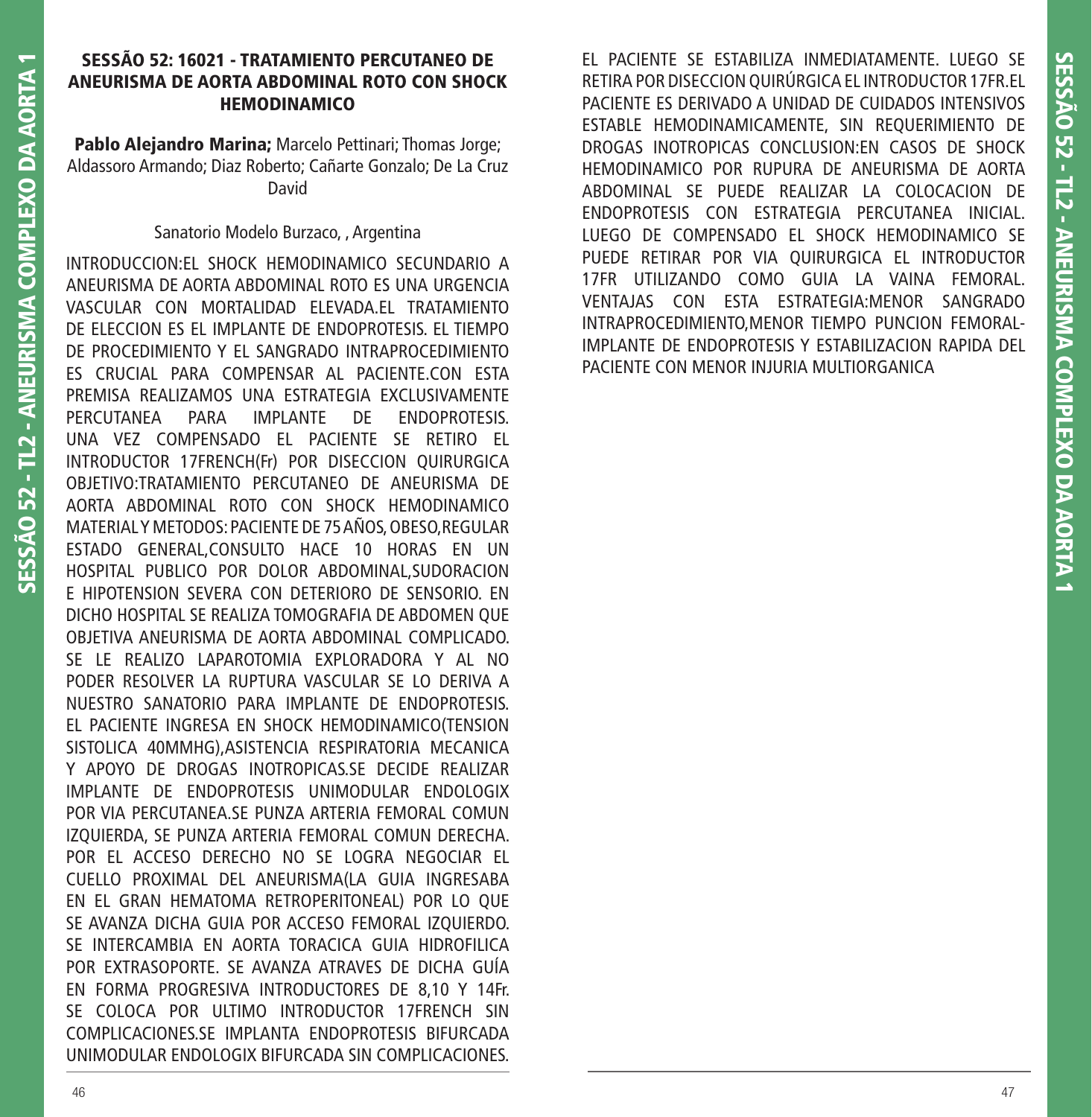## **SESSÃO 52: 16037 - TRATAMENTO DE ANEURISMA DE AORTA ABDOMINAL EM PACIENTE COM RIM PÉLVICO: RELATO DE CASO**

**Priscilla Ribeiro Dos Santos**<sup>2</sup>; José Emerson Dos Santos Souza<sup>1</sup>; Paulo Inácio Alves Ramos Diniz<sup>2</sup>; Enio Barreto Carneiro<sup>2</sup>; Ricardo Dias Da Rocha<sup>1</sup>; Leonardo Pessoa Cavalcante<sup>1</sup>; Marcos Velludo Bernardes1

## 1 - Hospital Universitário Francisca Mendes-ufam, Manaus, Brazil; 2 - Hospital Universitário Getúlio Vargas-ufam, Manaus, Brazil

Introdução: A Ectopia renal pélvica é uma variação anatômica rara e, sua associação com aneurisma de aorta abdominal, torna o presente caso mais raro ainda. Relato do Caso: Homem, 67 anos, hipertenso, assintomático, com achado incidental, à USG de abdome, de aneurisma de aorta infrarrenal com 6,0 cm de diâmetro. Realizado angiotomografia com identificação de rim esquerdo pélvico (rim direito tópico/tamanho normal), sendo confirmado na aortografia a emergência de artéria renal esquerda (única) da bifurcação aortoilíaca. Ambos os rins de tamanho normal e relação córtico-medular preservada. Paciente foi submetido à tratamento cirúrgico aberto, tendo sido realizada reconstrução arterial com prótese de dacron bifurcada 20x10 mm com ramo direito anastomosado diretamente na artéria renal ectópica. O tempo de isquemia quente foi de 31 minutos. O ramo esquerdo da prótese bifurcada foi anastomosado na ilíaca comum esquerda e a revascularização da ilíaca comum direita foi realizada com ponte de prótese de dacron reto 10 mm (originando-se do corpo principal do enxerto). Como medida de proteção renal foi administrado manitol prévio ao clampeamento aórtico. O paciente foi extubado no pós operatório imediato, recebendo alta do CTI no 1o dia pós-operatório. Durante internação na enfermaria paciente evoluiu com íleo paralítico prolongado com boa resposta ao suporte clínico; durante internação função renal e PA permaneceram normais. Paciente recebeu alta hospitalar no 8o dia pós-operatório. Conclusão: A presença de rim pélvico torna mais complexa a correção dos aneurismas de aorta abdominal, exigindo atenção especial à anatomia vascular do rim ectópico, no sentido de planejar antecipadamente sua abordagem, com o intuito de minimizar ao máximo a lesão por isquemia-reperfusão do mesmo.

# **SESSÃO 52: 16050 - EXPERIÊNCIA INICIAL DO HOSPITAL CENTRAL DO EXÉRCITO NO USO DA ENDOPRÓTESE FENESTRADA ? RELATO DE CASO**

Antonio Joaquim Serra De Freitas; Leonardo De Castro; Cláudio Santoro; Bruno Barone; Débora Oliveira; Celina Rosário De Freitas; **Pedro Ferreira Pasetto**; José Augusto Pires De Freitas; Valter Willian De Paiva; Ana Paula Castro Dos Santos

# Hospital Central Do Exército, Rio De Janeiro, Brazil

Tema: Experiência Inicail do Hospital Central do Exército no Uso da Endoprótese Fenestrada – Relato de Caso Autores: Pedro F. Pasetto, Antonio Joaquim Serra De Freitas; Leonardo De Castro; Cláudio Santoro; Bruno Barone; Débora Oliveira; Celina Andrea Freitas Do Rosário; José Augusto Pires De Freitas; Valter Willian De Paiva & Ana Paula Castro Dos Santos Serviço: Serviço de Cirurgia Vascular e Endovascular do Hospital Central do Exército - HCE Objetivo: Relatar um caso de aneurisma de aorta abdominal justa-renal tratado por via endovascular com o uso de endoprótese fenestrada Materiais e Métodos: As informações foram obtidas por meio de revisão do prontuário, entrevista com o paciente, registro fotográfico dos métodos diagnósticos e terapêuticos aos quais o paciente foi submetido e revisão da literatura. O paciente foi submetido a tratamento de aneurisma de aorta abdominal justa-renal por via endovascular com o uso de endoprótese fenestrada, com cateterização e angioplastia do tronco celíaco, artéria mesentérica superior e artérias renais. Resultados: O paciente recebeu alta hospitalar em bom estado geral, sem dores abdominais, pulsos presentes e amplos. Optouse por manter a dupla antiagregação plaquetária via oral e o acompanhamento ambulatorial. Conclusão: O tratamento do aneurisma de aorta justa-renal por via endovascular mostrouse efetivo com o uso da endoprótese fenestrada. Porém, ainda são escassos e isolados os relatos desse tipo. Sendo assim, para uma conclusão mais apropriada e segura, estudos prospectivos randomizados e comparativos se fazem necessários para análise criteriosa do método.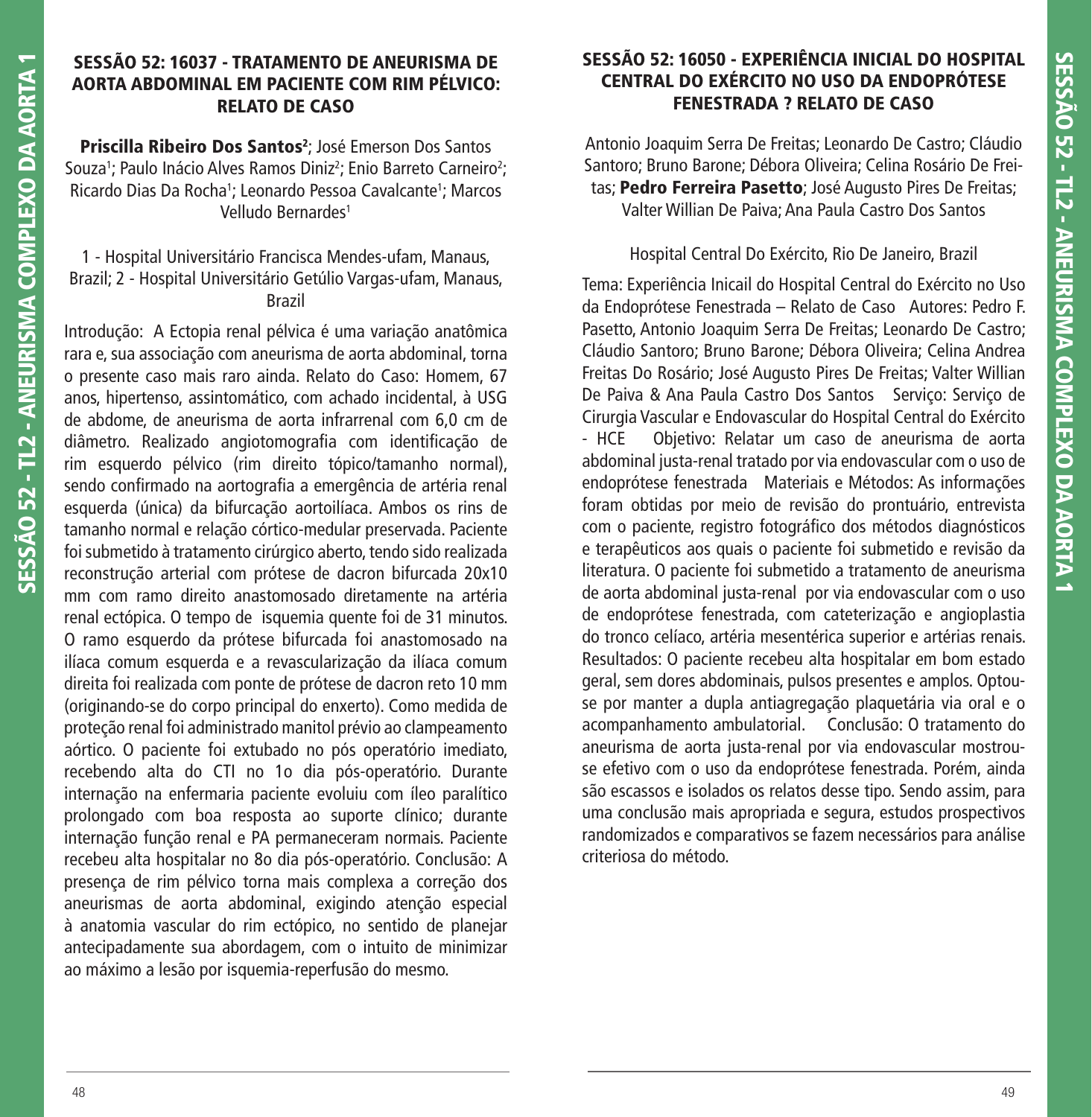## **SESSÃO 52: 16075 - A COMPLEXIDADE E O DESAFIO DOS TRATAMENTOS ENDOVASCULAR PARA ANEURIS-MAS COM ÂNGULOS HOSTIS. RELATO DE CASOS**

**Mauricio Rocco De Oliveira;** Fausto Miranda; Marcelo Cury; Wanderbilt Duarte De Barros Neto; Rodrigo Gibin Jaldin; Andre M. Cancela; Guilherme V. Meirelles; Camila Kolber Del Priore; Thamirys Guimaraes Marques; Wesley Lobo Avelar Junior; Elias Abdala Tauil Filho; Leandro Teixeira Rocha; Naim Carlos Elias; Armando De Carvalho Lobato

#### Icve, São Paulo, Brazil

Introdução: O tratamento endovascular de aneurismas vem enfrentando situações desafiadoras de colo aórticos. Ao utilizar endopróteses dentro das instruções de utilização, é extremamente eficaz na prevenção de morte relacionada com o aneurisma, ruptura e expansão do saco aneurismático ao longo prazo. Ângulos agudos no colo do aneurisma proximal (> 60 °) é reconhecido como um importante fator de risco de falha do tratamento endovascular para os aneurismas aórticos. A angulação aumenta dificuldade de introdução de sistema de entrega, implantação de endoprótese e pode aumentar "endoleak" tipo I. Um colo angulado e/ou comprimento proximal Os relatórios de sucesso do tratamento de pacientes com colo proximal severamente angulados (> 60 ° C) estão aumentando na literatura. No entanto, quando o colo angulado está presente, o desafio torna-se intensificado e exige extrema precisão, a fim de locar a endoprótese na posição exata que lhe permitiria manter a sua eficácia a longo prazo. Objetivo Relatar 3 casos com utilização da endoprótese AorfixTM AAA Flexible Stent Graft System e seus resultados Métodos Tratase de estudo retrospectivo baseado na revisão de prontuários e imagens de pacientes portadores desta enfermidade atendidos no ICVE-SP (Instituto de Cirurgia Vascular e Endovascular de São Paulo Discussão Os resultados sugerem uma potencial opção menos invasiva para pacientes com anatomia com colos altamente angulados que de outra forma não têm opções endovasculares, e esta é atualmente a única endoprótese com a aprovação pela FDA + CE para tratar aneurismas gravemente angulados. Porém, estudos com maior número de pacientes e com acompanhamento a médio e longo prazos podem definir melhor a sua aplicabilidade

# **SESSÃO 52: 16084 - AUTOTRANSPLANTE RENAL: UMA ALTERNATIVA PARA AUXILIAR O TRATAMENTO ENDO-VASCULAR DO ANEURISMA DE AORTA ABDOMINAL COM COLO RENAL CURTO**

## **Guilherme Campos;** Gaudencio Espinosa; Marcio Filippo

## Hospital Universitário Clementino Fraga Filho, Rio De Janeiro, Brazil

Relatamos um caso de tratamento de aneurisma de aorta abdominal de colo renal curto tratado pela via endovascular e, precedido por autotransplante renal, sendo uma alternativa viável (em casos selecionados) ao tratamento endovascular convencional, quando outras alternativas de maior custo não forem possíveis (próteses ramificadas, fenestradas, chaminé...)

**SESSÃO 52 - TL2 - ANEURISMA COMPLEXO DA AORTA 1**

SESSÃO 52 - TL2 - ANEURISMA COMPLEXO DA AORTA 1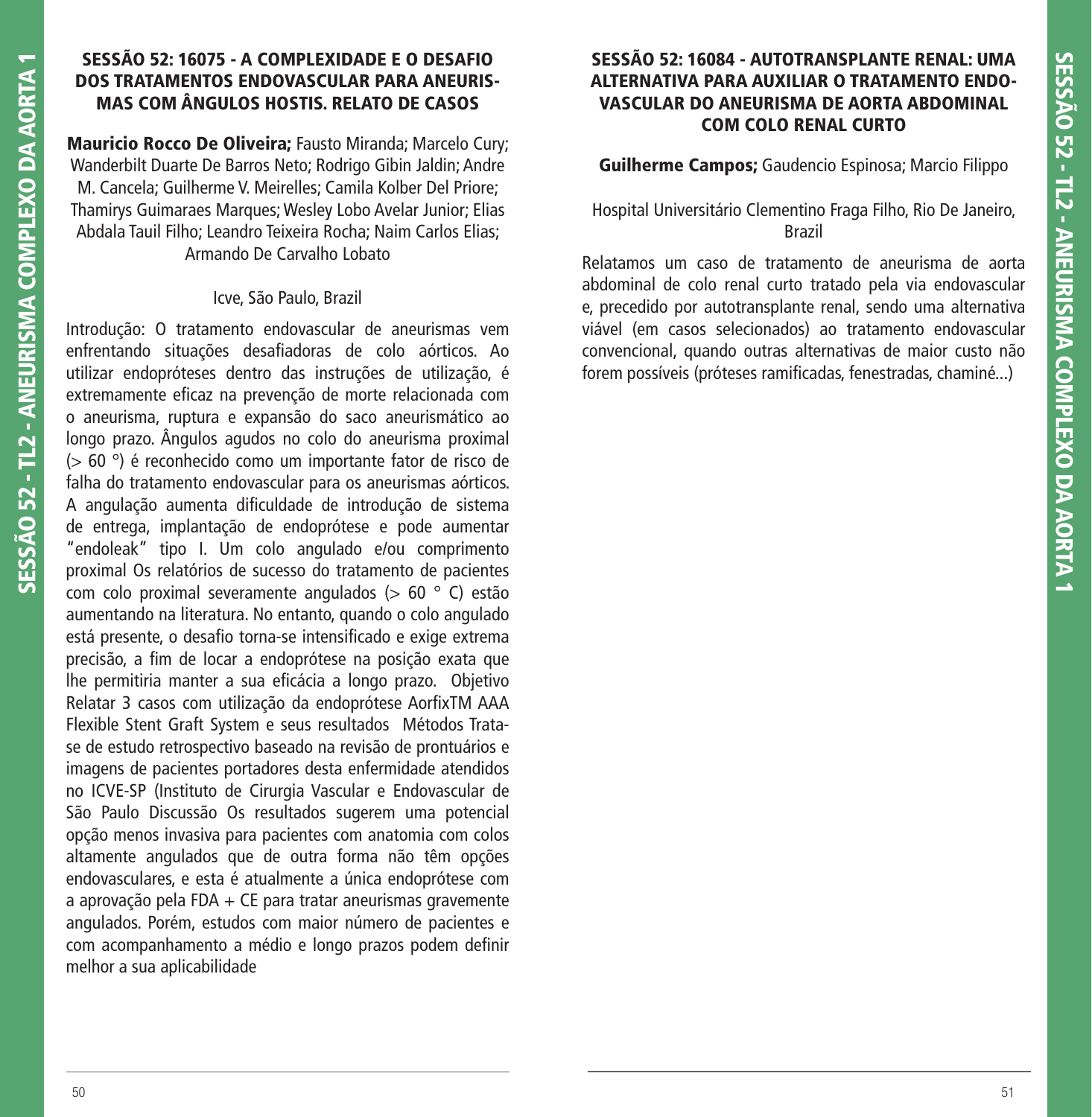# **SESSÃO 53: 16035 - CASO COMPLEXO DE TOS TRATADO COM CIRURGIA HÍBRIDA**

**Alexandre Inacio Moreira Coutinho1** ; Stefany Gimenes Baptista Coutinho<sup>1</sup>; Cleinaldo De Almeida Costa<sup>2</sup>; Marcelo Dorneles De Sousa1; Vitor Penteado Figueiredo Pagotto1

# 1 - Marinha Do Brasil, Manaus, Brazil; 2 - Universidade Estadual Do Amazonas, Manaus, Brazil

Introdução: TOS (Thoracic Outlet Syndrome) tem uma grande variedade de sinais e sintomas com a compressão do feixe neurovascular no membro superior ipsilateral. Existem três tipos de compressão na síndrome do desfiladeiro torácico: Neurogênica, venosa e arterial. A compressão arterial é frequentemente associada à costela cervical, anomalias na primeira costela e raramente anomalia na inserção do músculo escaleno anterior. Os sinais e sintomas são resultantes de embolização arterial distal ou oclusão arterial aguda por aneurisma da artéria subclávia. Pode ocorrer estenose arterial por anomalia da costela. Nosso objetivo foi relatar um caso complexo de TOS em um paciente militar da ativa da Marinha do Brasil que estava em missão na Amazonia Ocidental e veio transferido para Manaus-AM com isquemia arterial crônica agudizada no membro superior esquerdo. Materiais e Métodos: O paciente apresentava-se clinicamente com dor em repouso, paralisia, parestesia, palidez, cianose não fixa nas extremidades dos quirodáctilos e ausência de pulso axilar, braquial, radial e ulnar no membro superior esquerdo. Identificado pelo eco color doppler arterial do membro superior esquerdo, aneurisma trombosado no terço médio da artéria subclávia, sem deságue. A radiografia de tórax revelou costela cervical bilateral. Angiotomografia de tronco supraaórtico e membro superior esquerdo confirmou aneurisma trombosado da artéria subclávia esquerda (ASE), adjacente a inserção da costela cervical na primeira costela. A primeira intervenção foi a ressecção da costela cervical interposta com a primeira costela pelo acesso supraclavicular, seguido de tromboembolectomia axilar-braquial, radial-braquial e ulnar-braquial pelo acesso à artéria braquial distal. Não visualizado "back flow" pela artéria radial e ulnar. Puncionado artéria femoral direita pela técnica de Seldinger e implantado introdutor 6F, seguido de cateterismo da ASE com cateter SIM's 1 e posterior angiografia identificando oclusão da ASE, seguido de implante com Stent revestido Fluency 10x40 com bom fluxo após o Stent até a artéria axilar. Não visualizado deságue através da axilar, braquial, radial e ulnar. Optamos pela trombólise com ativador recombinante do plasminogênio tecidual (rt-PA) 10 mg em bolus e 0,05mg/kg/h em dripping com microcateter multiperfurado por 8 horas. Angiografia de controle identificou estenose crítica por trombo crônico aderido na parede da artéria axilar com bom deságue para artéria ulnar; sem recanalização da artéria radial. Corrigido a estenose critica na artéria axilar com implante de Stent autoexpansivel. Apresentou bom "runoff" pela artéria ulnar com enchimento do arco palmar e ausência de compressão externa do Stent na artéria axilar durante o movimento de abdução e adução do ombro esquerdo. Resultado: Houve um sucesso técnico, com reversão da isquemia critica do membro superior esquerdo, com boa perfusão distal e enchimento do arco palmar. O paciente queixou-se da melhora parcial da parestesia na mão, porém, houve regressão total da paralisia. Não apresentou déficit motor. Foi realizado primeiramente a descompressão do segmento arterial, com a ressecção da costela cervical. A correção endovascular foi uma alternativa menos invasiva em relação a cirurgia convencional com enxerto autólogo. Não impossibilitando nova intervenção em caso de fratura, estenose e oclusão do Stent. Conclusão: A cirurgia híbrida para TOS com costela cervical e isquemia crítica do membro superior por trombose de aneurisma na artéria subclávia é uma opção factível, com baixa taxa de mortalidade e complicações.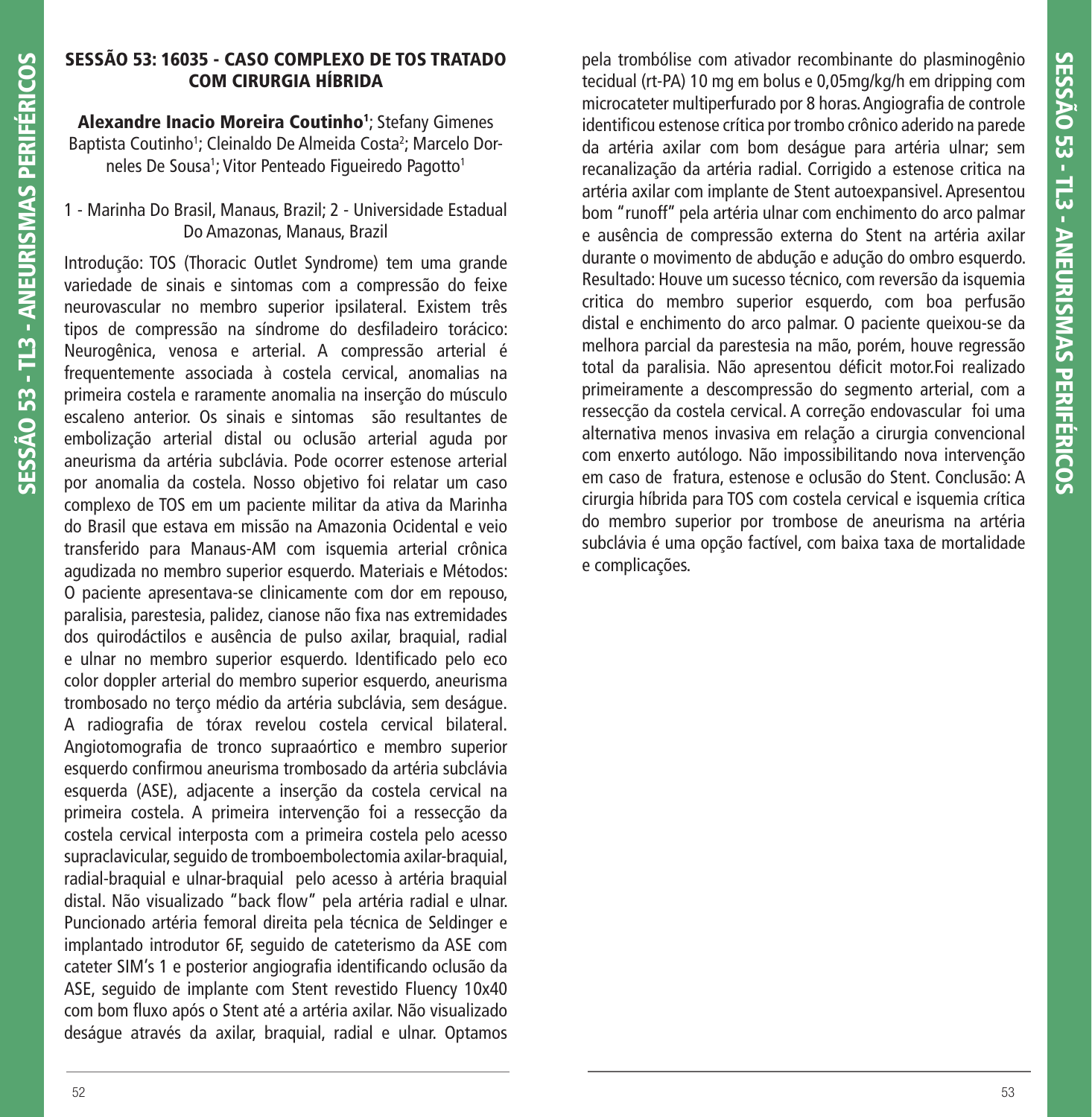## **SESSÃO 53: 16163 - RELATO CASO: TRATAMENTO EN-DOVASCULAR DE ANEURISMA DA ARCADA BUHLER**

**Marcos Maraskin Fonseca;** Jose Luiz Guimaraes Filho; Lara Rech Poltronieri; Joel Alex Longui; Marcus Vinicius Pezzella; Rodrigo Argenta; Ricardo Berguer Soares; Eduardo F. Medronha

## Serviço De Cirurgia Vascular Do Hospital Conceição, Porto Alegre, Brazil

OBJETIVO: A arcada de Buhler representa a persistência embriológica da anastomose ventral entre a artéria mesentérica superior e o tronco celíaco. Aneurisma nesse território e ainda menos comum e esta associado a estenose do tronco celíaco. Relato de caso de um paciente que apresentou ruptura de aneurisma sacular da Arcada de Buhler com tratamento Endovascular - embolização. RELATO DE CASO: Paciente feminina, 69 anos, previamente hipertensa e fibrilação atrial com tratamento irregular, sem historia de tabagismo, chega a emergência do hospital com queixa de dor epigástrica com irradiação para região dorsal, hipotensão e sudorese. Realizado AngioTC de abdome que evidenciou imagem sacular medindo 8,3 por 3,5 cm acompanhada de infiltração da gordura mesentérica adjacente e liquido livre em pelve. Paciente foi levada a hemodinâmica para embolização apos estabilização clinica. Realizado punção da artéria femoral comum direita e cateterismo seletivo da artéria mesentérica superior com guia hidrofílica 0.035'' e cateter RDC 6Fr. Apos injeção de contraste, identificado arcada que comunica artéria mesentérica superior com a artéria esplênica (arcada de Buhler) com aneurisma sacular nesta arcada. Realizado cateterismo seletivo do aneurisma com guia 0.018"e micro cateter para embolização com mola num total de 4 molas. Paciente evolui bem tendo alta hospitalar no 5 dia apos procedimento com plano de seguimento ambulatorial. DISCUSSAO E CONCLUSAO: A arcada de Buhler representa a persistência embriológica da anastomose ventral entre a artéria mesentérica superior e o tronco celíaco. Sua incidência e desconhecida, porem estima-se que seja menor que 4% na população, e a progressão ou formação aneurismática esta associada a estenose/oclusão do tronco celíaco. Geralmente de característica assintomática e sem impacto clinico. Entretanto a degeneração aneurismática pode colocar a vida do paciente em risco caso não diagnosticado e tratado rapidamente. Devido a complexidade de cateterizacao e necessidade de preservação de colaterais, o procedimento tem maiores taxas de sucesso quando realizado com técnica de micro cateter e micro molas.

# **SESSÃO 53: 16166 - RELATO DE CASO: ANEURISMA DE ARTERIA POPLITEA EM PACIENTE COM DOENÇA DE BEHÇET.**

**Marcos Maraskin Fonseca;** Lara Rech Poltronieri; Jose Luiz Guimaraes Filho; Ricardo Berguer Soares; Rodrigo Argenta; Joel Alex Longui

# Serviço De Cirurgia Vascular Do Hospital Conceição, Porto Alegre, Brazil

OBJETIVO: A doença de Behcet (vasculite sistêmica de causa desconhecida) pode ser causa de doença aneurismática. Sua incidência ocorre habitualmente em jovens, acometendo principalmente a aorta abdominal, podendo ser múltiplos aneurismas e de formato sacular. Relato de caso de paciente com ruptura de aneurisma de artéria femoral superficial por doença de Behcet. RELATO DE CASO: paciente masculino, 34 anos, tabagista, historia de uso de cocaína no passado, sem historia de trauma em membro recente, chega a emergência do hospital com quadro de dor intensa em MIE e abaulamento pequeno em terço distal da coxa esquerda com menos de 24 horas de evolução. Apresentava palidez e diminuição da temperatura da perna esquerda sem pulso poplíteo, tibial posterior ou pedioso. Realizado AngioTC que evidenciou aneurisma roto de artéria poplítea supracondiliana acometendo interlinha articular do joelho (Figura 01 e 02). Paciente submetido a procedimento cirúrgico aberto de exploração do segmento poplíteo e realizado by-pass femoropoliteo infra-condiliano com veia safena ipsilateral. Material enviado para cultura sem crescimento. No pós-operatório, paciente apresentou ulceras orais e peniana (historia de recorrência de ulceras) sendo diagnosticado doença de BEHÇET. Realizado terapia imunossupressora com melhora do quadro pela equipe e reumatologia. DISCUSSAO E CONCLUSAO: A doença de Behcet é uma vasculite sistêmica que acomete artérias e veias de qualquer calibre e em qualquer órgão. É caracterizada por úlceras orais e genitais, recorrência de lesões cutâneas e oculares. O acometimento de grandes vasos arteriais é observado em 1-7% dos pacientes sendo mais comum a doença aneurismática que a oclusiva, sobretudo em indivíduos do sexo masculino com início da doença em idade mais jovem. O processo inflamatório das artérias na doença de Behçet é aguda e destrutiva para a parede do vaso, resultando na rápida formação de verdadeiros e/ou pseudoaneurismas com uma maior incidência de ruptura e sangramento. Devemos pensar nessa patologia como diagnostico diferencia em pacientes jovens com aneurisma de grandes vasos.

**SESSÃO 53 - TL3 - ANEURISMAS PERIFÉRICOS**

SESSÃO 53 - TL3 - ANEURISMAS PERIFÉRICOS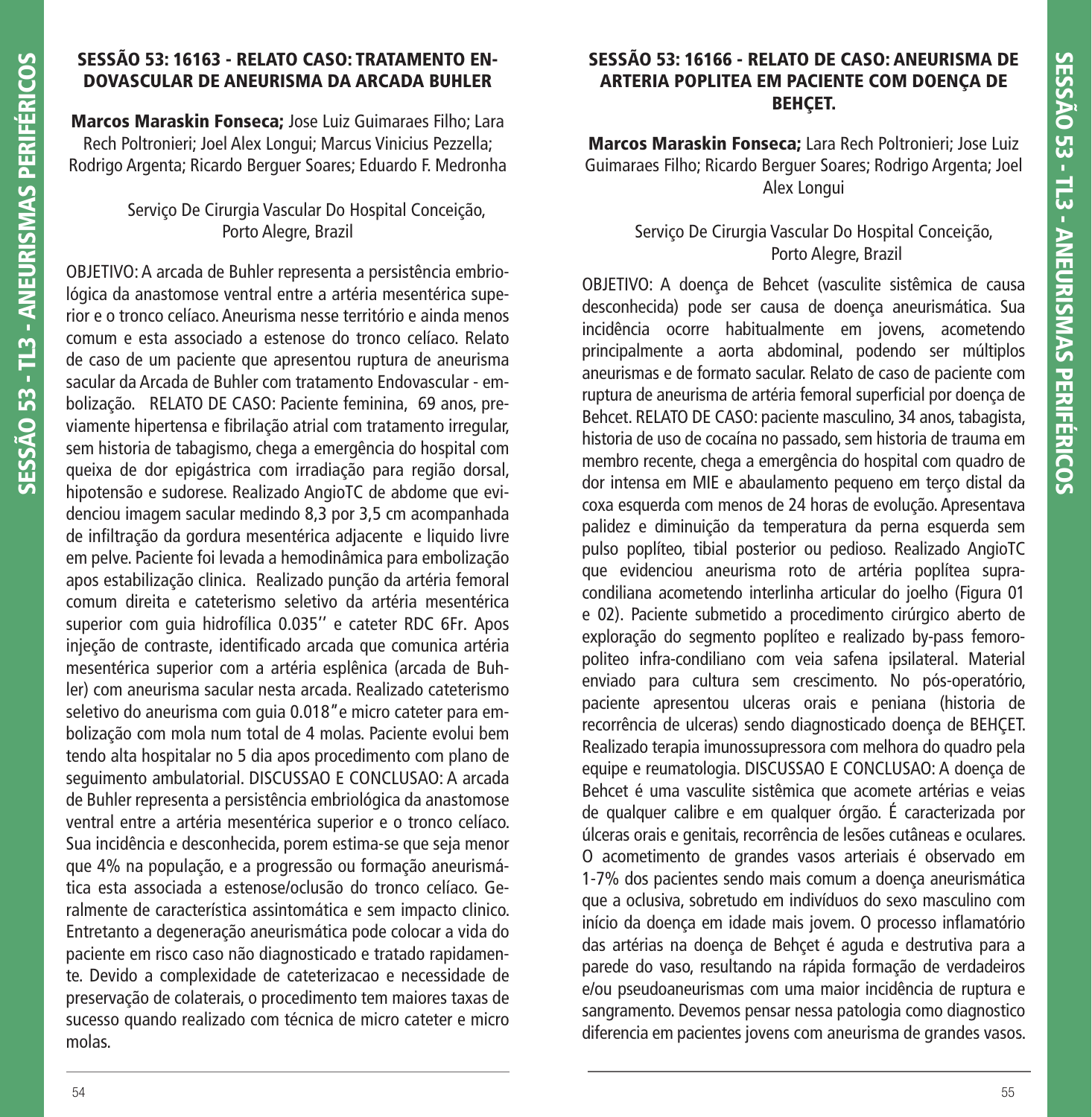# **SESSÃO 53: 16171 - ANEURIMA DE ARTÉRIA ILÍACA EXTERNA TRATADA COM CORREÇÃO ENDOVASCULAR E RELACIONADA COM ACHADOS INFLAMATÓRIOS DE IMAGEM EM CRIANÇA DE 5 ANOS.**

**Adjaldes Ribeiro De Moraes Júnior;** Vinicius Bertoldi; Daniel Faccioli; Bruno Donegá Constantin; Sergio Ricardo Abrão; Bruno Donegá Constantin; Anna Paula Sincos; Igor Rafael Sincos; Ricardo Aun; Alex Lederman; Fernando Saliture Neto; Aline Simplício Bigatão; Vitor Cervantes Gornati

#### Hospital Israelita Albert Einstein, Brazil

Relatamos um aneurisma de artéria ilíaca externa em criança do sexo feminino, de 5 anos de idade, associada com história prévia de febre por 3 dias, sem sinais localizados, e sufusão conjunctival 10 dias antes. Este é um caso único considerando a forte suspeita clínica de doença de Kawasaki. A criança foi submetida a tratamento com prótese endovascular, interferon endovenoso, com bons resultados clínicos, recuperação complete e alta hospitalar 3 dias após. Outros diagnósticos diferenciais foram excluídos, uma vez que não houve evidencia de infecção bacteriana nos exams laboratoriais seriados, sem doença do tecido conectivo detectada ou artrite. O aneurima na artéria ilíaca externa, pode ter consequencias catastróficas, foi relacionada a doença relativamente comum na infância (virose ocasionando Doença de Kawasaki) e é raramente encontrada na radiologia pediátrica que deve ser reconhecida para reduzir a morbidade.

# **SESSÃO 53: 16180 - TRATAMENTO ENDOVASCULAR DE ANEURISMA ISOLADO DE ARTÉRIA ILÍACA BILATERAL**

Gilberto Tubino Da Silva; Alexandre Bueno Da Silva; Eduardo Lima Tigre; **Francis Margel Vogel**; Gabriel Oliveira Da Silveira

Hospital Da Cidade De Passo Fundo, Passo Fundo, Brazil

INTRODUÇÃO O aneurisma isolado de artéria ilíaca corresponde a menos de 2% dos aneurismas abdominais, sendo mais prevalente em homens. Quase que na sua totalidade tem etiologia aterosclerótica. Possui sintomatologia inespecífica e, na maioria dos casos, poucos sinais ao exame físico<sup>1</sup>. Quando roto, tem índice de morbimortalidade próximo ao aneurisma de aorta abdominal. Por esse motivo, há a preocupação do diagnóstico e tratamento precoces². OBJETIVO Relatar o caso de um paciente masculino, com rim pélvico transplantado e presença de aneurisma isolado de artérias ilíacas. MÉTODO As informações contidas neste trabalho foram obtidas por meio de: revisão de prontuário médico, entrevista com o paciente, registro fotográfico dos meios diagnósticos e revisão da literatura. RELATO DO CASO Anamnese Paciente I.A.D.A., masculino, 63 anos, refere presença de massa pulsátil em fossa ilíaca direita durante os exames de rotina com nefrologista. Ex-tabagista. Como comorbidades relata Hipertensão Arterial Sistêmica, bem controlada com uso de apenas uma classe de medicamento anti-hipertensivo. História pregressa de transplante renal pélvico direito com vascularização em eixo ilíacos externos, há 20 anos. Exame Físico Bom estado geral, com pressão arterial de 110 x 60 mmHg. Pulsos femorais, poplíteo e distais presentes e simétricos. Abdome: assimétrico com massa pulsátil em fossa ilíaca direita, indolor à palpação. Exames subsidiários O paciente realizou Ultrassom Abdominal Total, que evidenciou aneurisma de artéria ilíaca direita, com aproximadamente 6 cm no maior diâmetro. Foi, então, encaminhado ao Serviço de Cirurgia Vascular HCPF, onde submeteu-se a Angiotomografia de Abdome, evidenciando dilatações aneurismáticas, parcialmente trombosadas, em ambas artérias ilíacas comuns, em toda extensão. Medindo no maior diâmetro, 7,9cm à direita e 6,5cm à esquerda. Conduta Realizou-se tratamento endovascular de aneurisma de artérias ilíacas, com endoprótese de aorta abdominal infrarrenal bifurcada ENDOLOGIX AFX (25x80mm), extensão ilíaca esquerda EXCLUDER (16x14,5x12mm) e ilíaco direito VIABAHN (13X50mm) E (13X100mm). Posteriormente, evidenciou-se selamento total do aneurisma em Angiografia de controle pós-operatório. paciente recebeu alta após três dias

**SESSÃO 53 - TL3 - ANEURISMAS PERIFÉRICOS**

SESSÃO 53 - TL3 - ANEURISMAS PERIFÉRICOS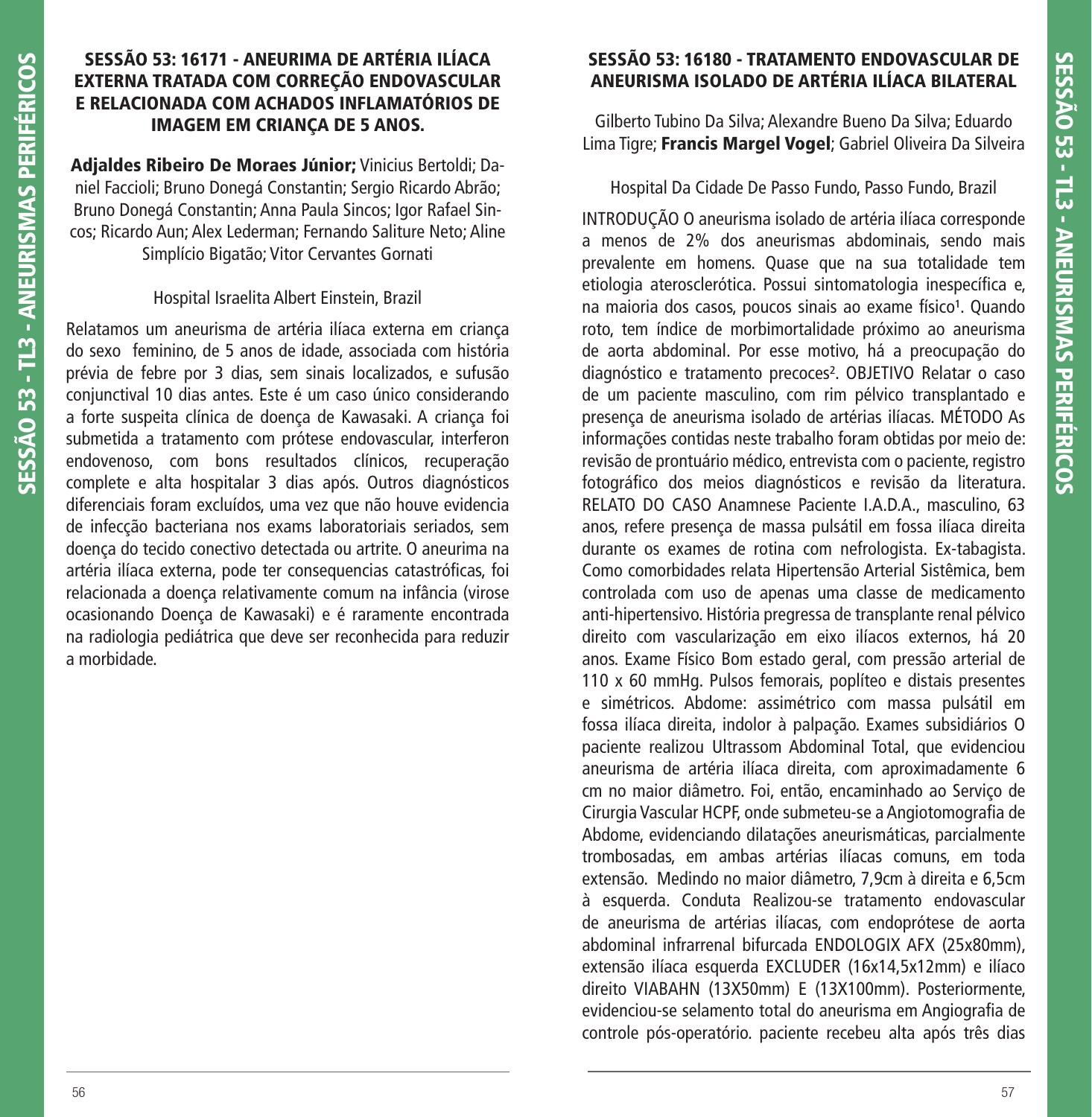com uso de AAS 100mg e Clopidogrel 75mg. Sendo realizado controle com angiotomografia com 60 dias que evidenciou selamento total dos aneurismas. DISCUSSÃO Os aneurismas isolados de artéria ilíaca são raros e de complicado diagnóstico. Apresentam certo grau de dificuldade em seu tratamento, seja por sua anatomia complexa, comorbidades associadas ou sua alta incidencia de ruptura.<sup>3</sup> Os pacientes, em sua maioria, se mostram assintomáticos. Entretanto, quando sintomáticos, os mais comuns são: ruptura do aneurisma, embolização distal, trombose, sintomas uretrais e compressão neurológica.4. reparo endovascular do aneurisma de artéria ilíaca (IVAR) apresenta menor tempo cirúrgico e perda sanguínea intraoperatória, se comparado ao procedimento convencional. Tal fato resulta em menor morbimortalidade<sup>3</sup>. O IVAR fornece satisfatória taxa de exclusão do aneurisma a curto e médio prazo. Ademais, evita os riscos da dissecção profunda na pelve e suas complicações.

## **SESSÃO 53: 16202 - ANEURISMA ROTO DE ARTERIA MAMARIA INTERNA NEUROFIBROMATOSE TIPO 1 RELATO DE CASO**

**Wesley Lobo Avelar Junior;** Mauricio Rocco De Oliveira; Elias Abdla Tauil Filho; Leandro Teixeira Rocha; Thamirys Guimaraes Marques

Icve, São Paulo, Brazil

PACIENTE DEU ENTRADA EM CHOQUE HIPOVOLEMICO , SUBMETIDA A TOMOGRAFIA ONDE EVIDENCIOU-SE HEMATOMA EXTRA PLEURAL COM ANEURISMA ROTO DE MAMARIA INTERNA, LEVADO A HEMODINAMICA E TRATADA COM EMBOLIZACAO E VIABAHN.

**SESSÃO 53 - TL3 - ANEURISMAS PERIFÉRICOS**

SESSÃO 53 - TL3 - ANEURISMAS PERIFÉRICOS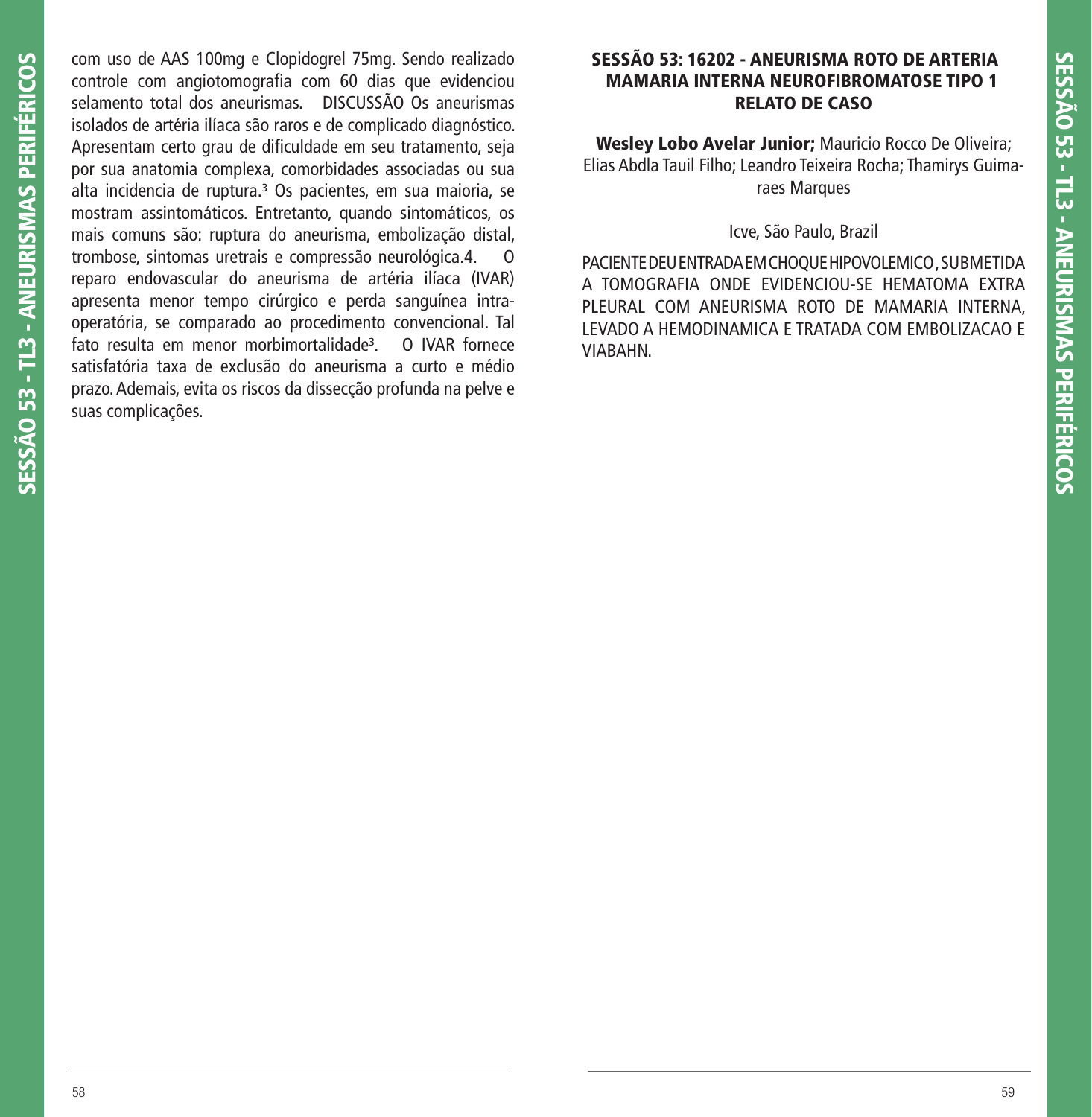# **SESSÃO 54: 16009 - RECANALIZACION DE FISTULA DE DIALISIS CON STENT GRAFT**

**Pablo Alejandro Marina;** Marcelo Pettinari; Thomas Jorge; Aldassoro Armando; Diaz Roberto; Cañarte Gonzalo

#### Sanatorio Modelo Burzaco, , Argentina

OBJETIVO: DESCRIBIR LA RECANALIZACION DE PROTESIS DE PTFE DE DIALISIS CON STENT GRAFT MATERIAL Y METODOS:PACIENTE MASCULINO DE 67 AÑOS DE EDAD,DIABETICO II, PANVASCULAR,ANTECEDENTE DE DIALISIS TRISEMANAL ATRAVES DE FISTULA DE PTFE FEMORAL IZQUIERDA QUE EXPERIMENTA OCLUSION AGUDA. SE DERIVA DESDE CENTRO DE DIALISIS PARA DIAGNOSTICO Y TRATAMIENTO ENDOVASCULAR.PROCEDIMIENTO:PUNCION ANTEROGRADA FEMORAL IZQUIERDA CON COLOCACION DE INTRODUCTOR 8FRENCH. SE OBJETIVA OCLUSION DE FISTULA DE DIALISIS EN ORIGEN. CON APOYO DE CATETER DIAGNOSTICO JR6Fr SOBRE CUERDA HIDROFILICA SE LOCALIZA EL SITIO DE OCLUSION. LUEGO DE NAVEGAR CON CATETER DIAGNOSTICO HASTA TERCIO MEDIO DE LA PROTESIS DE PTFE SE INTERCAMBIA GUIA HIDROFILICA POR GHIA EXTRASOPORTE QUE AYUDO A POSICIONAR EL CATETER Y LA CUERDA HASTA EL EXTREMO VENOSO DE LA PROTESIS RESULTADOS:SE PREDILATA CON BALON PERIFERICO 6.0X59mm LA PROTESIS DE PTFE SIN COMPLICACIONES.SE LOCALIZA ESTENOSIS CRITICA EN EL ORIGEN DE LA PROTESIS DE PTFE Y SE IMPLANTA UN STENT GRAFT ADVANTA V12 DE 6.0X22mm.SE REALIZA ANGIOGRAFIA CONTROL RECUPERANDO LA PERMEABILIDAD DE LA FISTULA EN TODA SU EXTENSION.EL PACIENTE EVOLUCIONA CON RECUPERACION DE ACCESO PARA DIALISIS Y DOPPLER CONTROL AL SEXTO MES CON FISTULA PERMEABLE CONCLUSION:SE PUEDE REALIZAR LA ANGIOPLASTIA CON BALON EN FISTULA DE PTFE COMO METODO DE RECANALIZACION.EL IMPLANTE DE STENT GRAFT EXPANDIBLE POR BALON EL EL SITIO DE ESTENOSIS CRITICA NOS AYUDO A MANTENER PERMEABLE EL ACCESO PARA DIALISIS

# **SESSÃO 54: 16056 - O PAPEL DO TRATAMENTO ENDO-VASCULAR NA DISFUNÇÃO DE ACESSOS VASCULARES PARA HEMODIÁLISE.**

**Antonio Carlos Mansur Bedeti**; Gerson Marques Pereira Júnior; Ricardo Wang; Carlos Rafael De Almeida Felipe; Carlos Augusto Bueno Silva; André De Souza Alvarenga; Saulo Augusto Lima; Freddy Montecinos Garcia; Soraia Cristina Cantini; Vinicius Goncalves Loureiro; Vinicius Valentim; Augusto Lima Filho

# Santa Casa De Belo Horizonte, Belo Horizonte, Brazil

Introdução: A disfunção de acessos vasculares é uma das principais causas de morbimortalidade em pacientes em hemodiálise. A abordagem endovascular é o tratamento de escolha na maioria dos casos, promovendo o retorno da funcionalidade e a maior longividade dos acessos vasculares definitivos, reduzindo a necessidade de implante de cateteres para a realização de hemodiálise. Métodos: No período de outubro de 2013 a janeiro de 2016, 70 procedimentos endovasculares foram realizados em 53 pacientes renais crônicos com disfunção de acesso vascular para hemodiálise. Resultados: A média de idade dos pacientes foi de 55,5 anos, sendo 60,4% do sexo masculino, 77,3% hipertensos, 30,2% diabéticos e 47% dislipidêmicos. Até a data da realização do procedimento, cada paciente havia perdido em média 4,4 acessos vasculares e o tempo médio de uso de cada acesso até a falência foi de 3,1 anos. As causas de disfunção do acesso vascular foram: trombose (24,3%), estenose (41,4%) e edema limitante do membro do acesso vascular (34,3%). A angioplastia por cateter balão foi realizada em todos os procedimentos. O implante de stent foi realizado em 18,5% dos casos. O procedimento foi considerado como sucesso quando houve retorno da utilização do acesso tratado para realização de hemodiálise, sem necessidade de implante de cateter, sendo obtido em 95,7% dos procedimentos. O primeiro paciente tratado apresentou sangramento maior no sítio de acesso sendo necessário hemotransfusão. Durante o seguimento médio de 411dias, 8 pacientes faleceram, nenhum de causa relacionada ao procedimento. Neste período, considerando os 45 pacientes que permaneceram em hemodiálise, a patência primária pós intervenção e a secundária foram de 75,5% e 93,3% respectivamente. Conclusão: O tratamento endovascular da disfunção de acessos vasculares para hemodiálise, neste estudo, apresentou elevadas taxas de reestabelecimento e da manutenção da funcionalidade deste acessos a médio e longo prazo.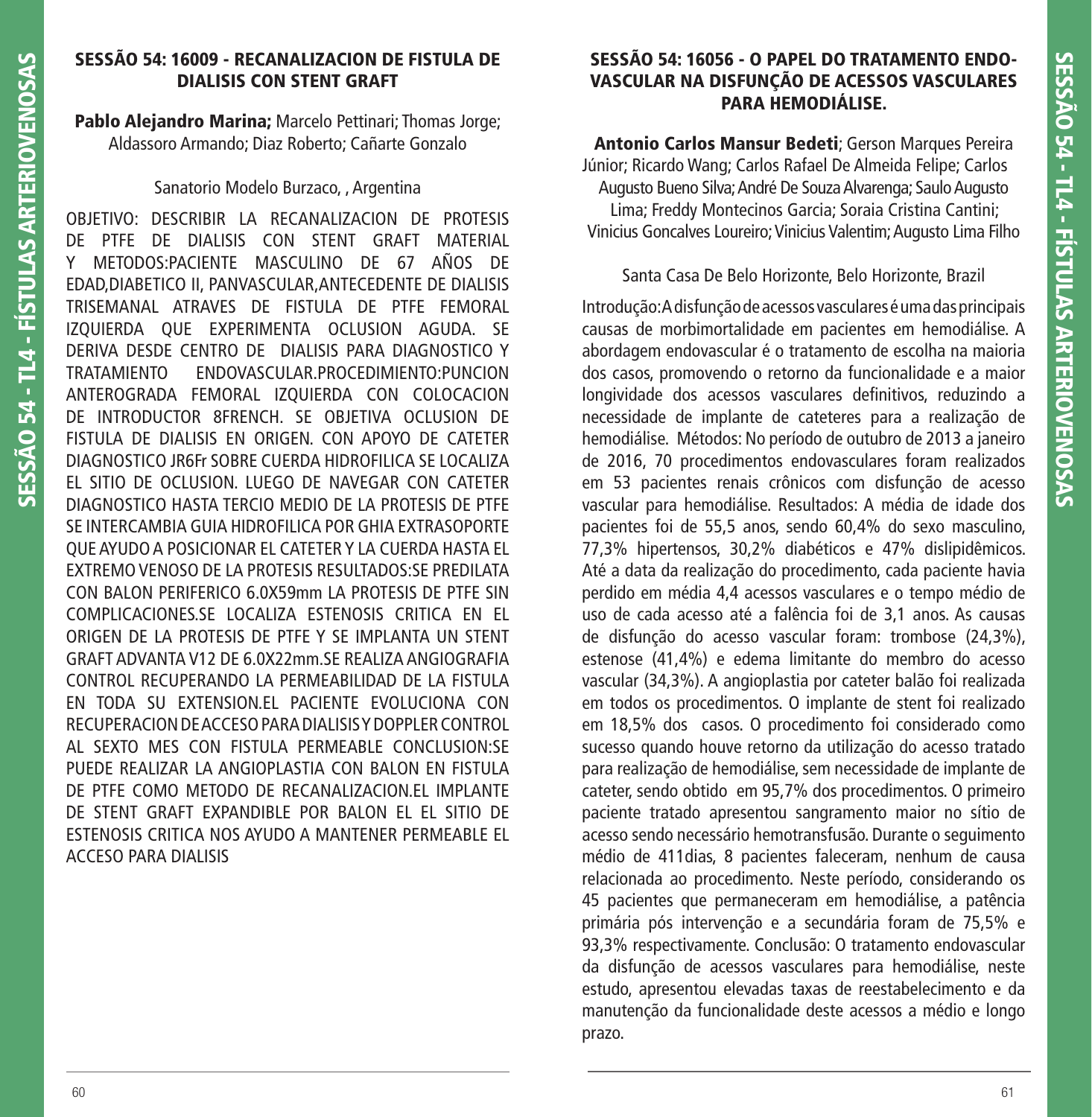## **SESSÃO 54: 16167 - ABORDAGEM PRECOCE DE ESTENOSE DE VEIA CENTRAL: SALVAMENTO DE ACESSO PARA HEMODIÁLISE EM PACIENTE RENAL CRÔNICO.**

**Dafne Braga Diamante Leiderman**; Felipe Soares Ribeiro; Walter Campos Junior; Nelson De Luccia; Pedro Puerch Leão

#### Hcfmusp, São Paulo, Brazil

INTRODUÇÃO: As estenoses de veias centrais são uma complicação frequente e um desafio a serem tratados em pacientes hemodiálise-dependentes. Obstruções de troncos venosos neste grupo sao provocadas por lesão mecânica ao endotelio em contato constante com o cateter. Em consequência, há surgimento de trombose, fibrose, edema do membro, circulação colateral e prejuízo da hemodiálise. MÉTODO: Revisão de prontuário médico do Hospital das Clinicas da Faculdade de Medicina da USP, com propósito de relatar um caso de estenose de veia inominada esquerda com diagnóstico clínico precoce, objetivando preservação de fístula arterio-venosa no membro envolvido e melhora de qualidade de vida. RELATO DE CASO: Paciente do sexo feminino, 58 anos, com doença renal crônica dialítica há 3 anos. Apresentava fístula braquio-basílica em membro superior esquerdo desde 2012 pela qual realizou diálise ao longo de 01 ano. Em 2013 foi implantado cateter de longa permanência (permcath) em veia jugular interna esquerda devido dificuldade de punção e má superficialização da veia basílica. Iniciou quadro de edema de membro superior esquerdo progressivo em dezembro de 2014, com surgimento de colaterais venosas em região cervical e hemitorax esquerdo e sintomas congestivos locais. Mantinha diálise pelo permcath e FAV em MSE seguia funcionante, embora sem uso. Realizado angio-TC que identificou estenose venosa central no trajeto do cateter na veia inominada, e decidido por intervenção endovascular. Realizado intervenção em centro cirúrgico: retirada de cateter de longa permanência com manutenção de seu acesso por fioguia hidrofílico 0,035 e realizado angioplastia de veia inominada esquerda com balão Mustang 12x40mm e Wallstent 12x90mm por acesso superior (punção de veia basílica esquerda proximal à anastomose). Após procedimento, observado melhora significativa do fluxo pela FAV e repermeabilização do tronco venoso. Em mesmo procedimento, realizado superficialização de veia basílica para realização de diálise. Obteve alta no 2º pós-operatório com melhora significativa do edema do MSE. Em controle ambulatorial após 30 dias do procedimento encontravase sem edema residual de MSE, FAV funcionante, assintomática.

CONCLUSÃO: A estenose ou oclusão fibrótica de veias centrais se configura como um problema de grande impacto em pacientes com doença renal crônica estádio terminal levando a falência de acessos, aumento de morbidade e riscos associados a múltiplos procedimentos e intervenções. O Diagnóstico precoce deve ser encorajado ativamente objetivando abordagens resolutivas com preservação e aumento da patência de acessos de longa permanência.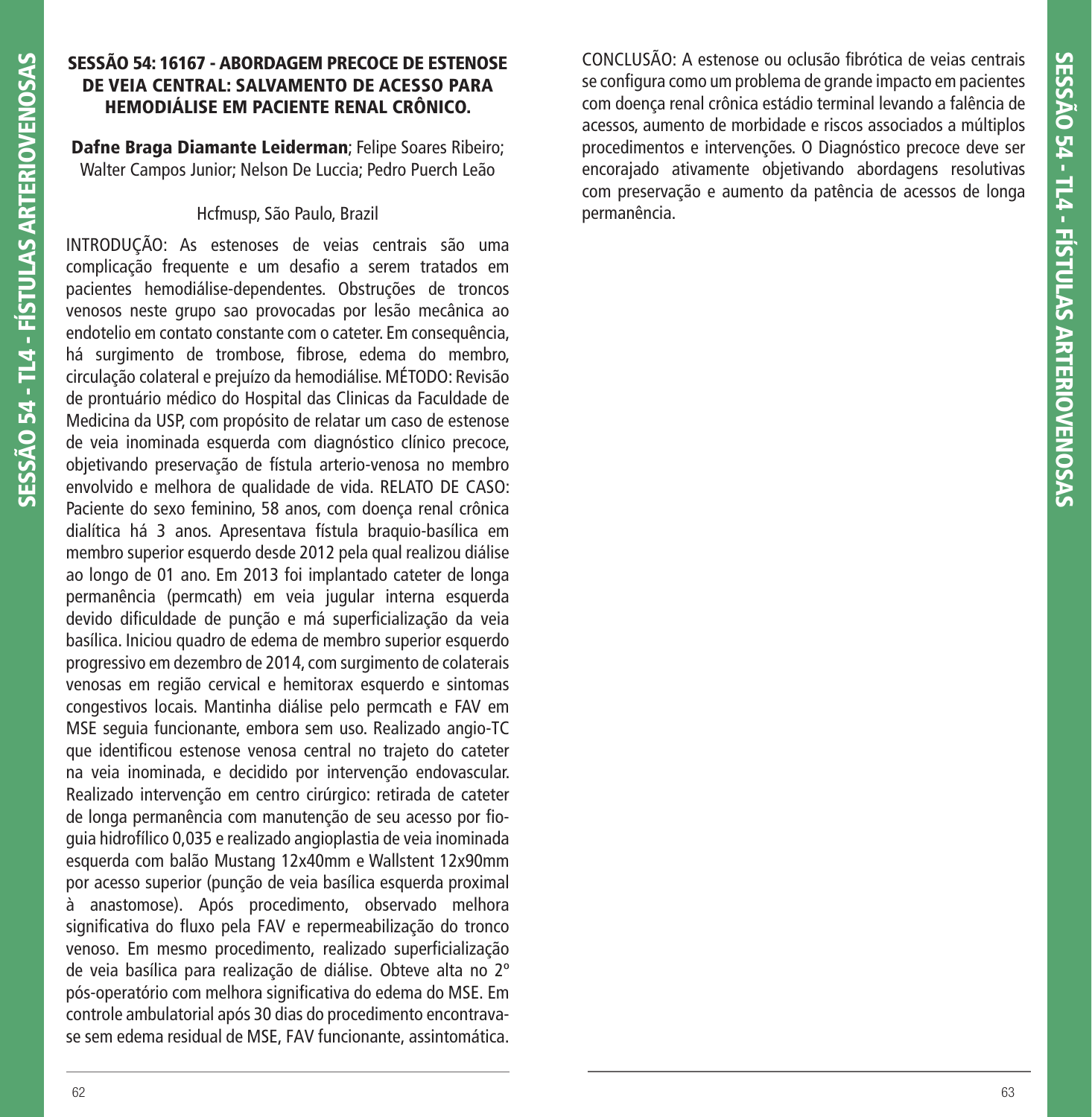# **SESSÃO 54: 16186 - TRATAMENTO FAV TRAUMÁTICA EM MEMBRO SUPERIOR COM UTILIZAÇÃO DE POLIDO-CANOL - RELATO DE CASO.**

**Carla De França Gonçalves;** Ana Cristina De Oliveira Marinho; Gaudencio Espinosa; Guilherme De Souza Campos; Joana Sardenberg; Rafael Resende Da Costa

## Hospital Universitário Clementino Fraga Filho - Ufrj, Rio De Janeiro, Brazil

Introdução: As FAV traumaticas podem ocorrem após traumas fechados e abertos, seja por projeteis de arma de fogo e lesões por arma branca, principalmente quando ha fratura de ossos longos. Podem abrir com quadro de hematoma, sangramento ativo e massa pulsatil, devendo ser abordadas no momento do diagnóstico, porém também podem ser assintomáticas e serem diagnosticadas ate após meses e anos, os pacientes com lesões suspeitas devem ser submetidos a exame de imagem para confirmação do diagnóstico e posterior tratamento. Objetivo : relatar a eficacia do tratamento com polidocanol em FAV traumática pequena em membro superior Material e métodos: Relato de caso de paciente do sexo masculino, de 33 anos, com trauma em membro superior esquerdo após acidente automobilístico em 2013, com necessidade de osteossíntese de umero e posteriormente nova cirurgia para retirada de material rejeitado com infecção local, apos um ano das cirurgias, evolui com edema importante e eritema do membro. Submetido a ecocollor Doppler com confirmação de FAV em trajeto de veia basílica e também a arteriografia que evidencia fav a partir de ramo da arteria braquial . Foi submetido a embolização com polidocanol, guiado por Doppler, de ramos que se apresentavam com fluxo arterializado. Após 10 meses de tratamento, o paciente apresentou melhora do edema e do eritema. Resultados: Após utilização da embolização com polidocanol da FAV, paciente apresentou melhora dos sinais e sintomas. Conclusão: A embolização de FAVs pequenas com uso de polidocanol e guiada por Doppler, é uma técnica segura, que pode ser realizada com anestesia local e apresenta otimos resultados, sendo uma alternativa a cirurgia aberta, apresentando menos complicações e riscos.

# **SESSÃO 64: 16058 - " ENDOVASCULAR TREATMENT OF FOCAL INFRARENAL AORTIC STENOSIS WITH ABSENCE OF THE CELIAC TRUNK - CASE REPORT"**

**Paulo Eduardo Ocke Reis;** Fernando De Azambuja Fontes; Irlandia Figueira Ocke Reis; Luciana Cristina Menezes; Lys Nunes Dos Santos; Marcello Nascimento Rotolo; Pietro De Almeida Sandri

## Clínica Vascular Ocke Reis, Rio De Janeiro, Brazil

Abstract Purpose: This case report describes a case of abdominal aortic stenotic disease treated with covered balloon- expandable stent with absence of the celiac trunk artery. Technique: Patients are selected for this strategy if they have a lesion without bifurcation involvement located at the mid segment of the infrarenal aorta or stenosis with unfavorable aortic anatomy, or severely diseased and calcified distal aorta. Conclusion: Our result in this case supports the feasibility, safety, and efficacy of stenting for stenosis of the distal infrarenal aorta. Keywords: aortic stenosis, endovascular procedures, angioplasty, endovascular surgery, celiac trunk variation Introduction The early surgical treatment of aortic stenosis were endarterectomy or bypass surgery and have been used exclusively until the 1980s.1 The surgical approach was considered as the standard treatment for occlusive disease of the abdominal aorta in chronic arterial stenosis or occlusions with great calcium component. Percutaneous transluminal angioplasty has been proposed as an alternative to surgery, and several series have demonstrated its safety and efficacy in localized stenosis of the distal infra renal aorta.The feasibility of a randomized study comparing endovascular treatment to open surgery is low because of the rarity of the disease, however, more data could help to perform meta-analyses. Short aortic occlusions are not a risk factor for the early and late patency rate and should be downgraded from group TASC D and could be first line approach for infrarenal aortic occlusive disease4. Few minor series have been published and no agreement has been found regarding which procedure should be considered as a first line treatment. The incidence of focal distal aortic stenosis without involvement of the aortic bifurcation is quite low so these lesions are usually reported in the literature along with stenosis involving the aortoiliac junction.The incidence of isolated stenosis in the infrarenal aorta appears to be higher in young women, perhaps attributable to nicotine abuse.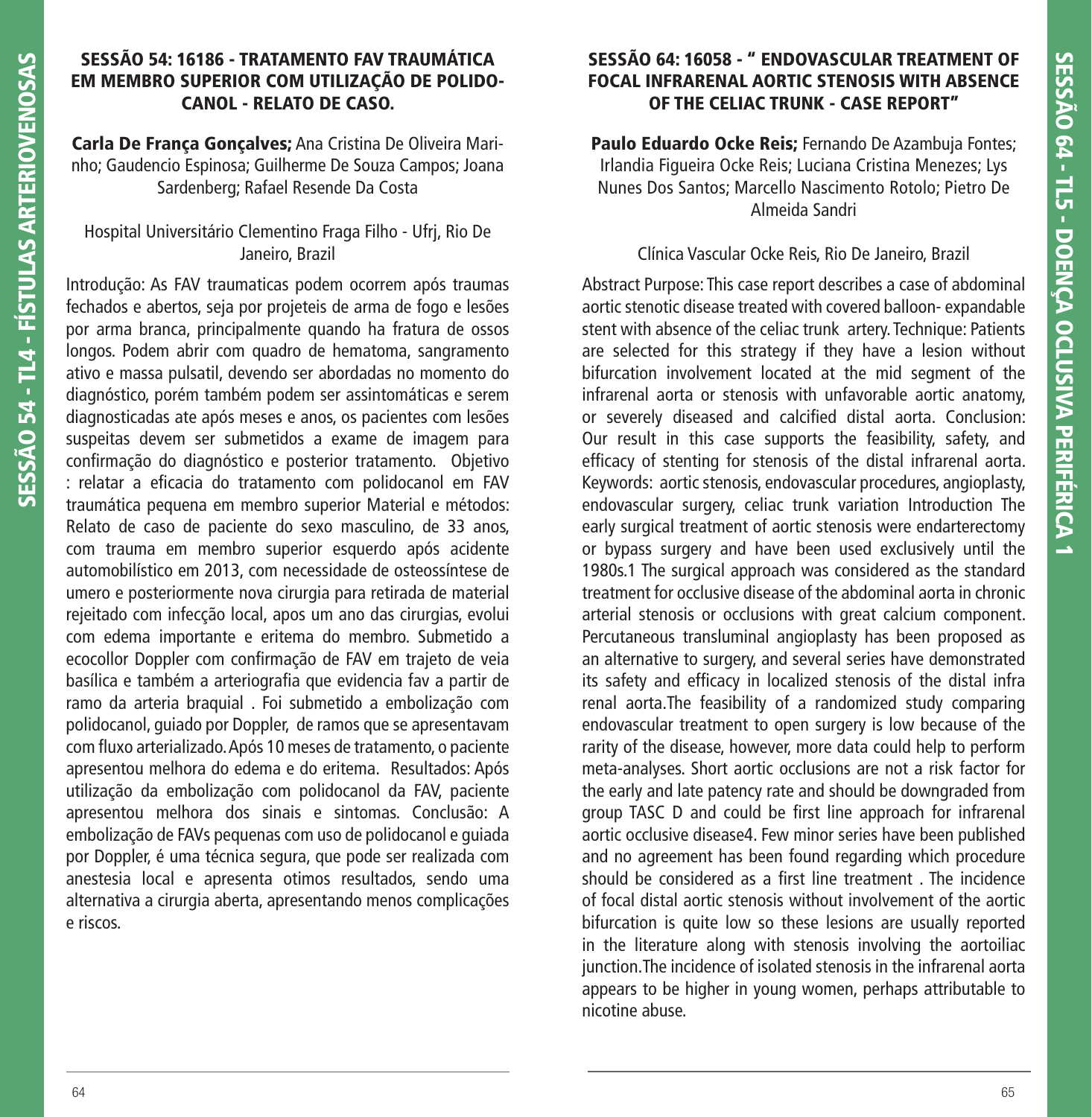# **SESSÃO 64: 16131 - ESTUDO PILOTO DO USO DE PROSTAVASIN® INTRAARTERIAL EM BOLUS NA DO-ENÇA ARTERIAL PERIFÉRICA DOS MEMBROS INFERIO-RES SEM CONDIÇÕES DE REVASCULARIZAÇÃO**

Mateus Picada Correa<sup>1</sup>; Julio Cesar De Mello Bajerski<sup>1</sup>; Jaber Nashat Saleh<sup>1</sup>; Rafael Stevan Noel<sup>1</sup>; Omar Toufic<sup>1</sup>; Adolfo Lara Brkanitch<sup>1</sup>; Jessica Nunes Garcia<sup>1</sup>; Kevin Gollo<sup>1</sup>; Lauren Dos Santos Copatti<sup>1</sup>; Isadora De Mello Godoy<sup>1</sup>; Francine Camboim Ruzzarin2

1 - Invasc - Instituto Vascular De Passo Fundo, Passo Fundo, Brazil; 2 - Hospital São Vicente De Paulo, Passo Fundo, Brazil

Introdução: O Prostavasin é uma prostaglandina que atua como vasodilatador periférico e anti-inflamatório na doença arterial periférica. Diversos estudos da sua utilização intravenosa e intrarterial seriada foram realizados. Em 2012, Parodi relatou o uso intra-arterial (IA) em dose única em bolus para o tratamento da isquemia crítica. Todavia, nenhum estudo foi realizado para avaliação da eficácia do tratamento. Este é um estudo piloto para avaliação da eficácia do alprostadil nesta situação. Materiais e métodos: Estudo retrospectivo de casos com análise de prontuários dos pacientes portadores de isquemia crítica de membros inferiores tratados com Prostavasin intrarterial em dose única em bolus no Hospital São Vicente de Paulo de Passo Fundo, RS. Foram analisados fatores de risco e comorbidades e foram avaliadas complicações do tratamento. Resultados: De julho de 2014 a junho de 2015, 15 pacientes com idade média de 56 anos (9 homens, 6 mulheres) portadores de doença arterial periférica de classes Rutherford 4 a 6, foram avaliados. Um paciente que recebeu duas sessões de Prostavasin IA para isquemia aguda de quirodáctilo foi excluído do estudo. Todos os pacientes apresentavam TASC I D infrapatelar, com artérias de deságue com classificação de 2.5 (4 pacientes) e 3 (4 pacientes). Em todos os pacientes foi utilizada a dose de 10 ampolas de 20mcg de Prostavasin intraterial em bolus em uma hora, com o paciente com raquianestesia. Não foram identificados nesta coorte sintomas gastrointestinais, cefaléia ou flushing durante a infusão. Três pacientes apresentaram taquicardia. Nenhum paciente evoluiu com edema agudo de pulmão ou isquemia coronariana. Um paciente faleceu de sepse pulmonar e dois pacientes sofreram amputações maiores devido à osteomielite já existente. Nenhum paciente foi amputado por dor isquêmica refratária ou não cicatrização de feridas. O restante dos pacientes apresentou melhora dos sintomas e cicatrização das

suas feridas. Conclusão: Apesar do número inicial de pacientes e conforme os dados da literatura existentes sobre o uso venoso de Prostavasin, o estudo evidenciou que o uso intrarterial na doença arterial periférica não diminui o número absoluto de amputações, porém aumenta a permanência do paciente com o membro e melhora os sintomas isquêmicos. Estudos com números maiores de pacientes são necessários para corroborar os achados do nosso estudo.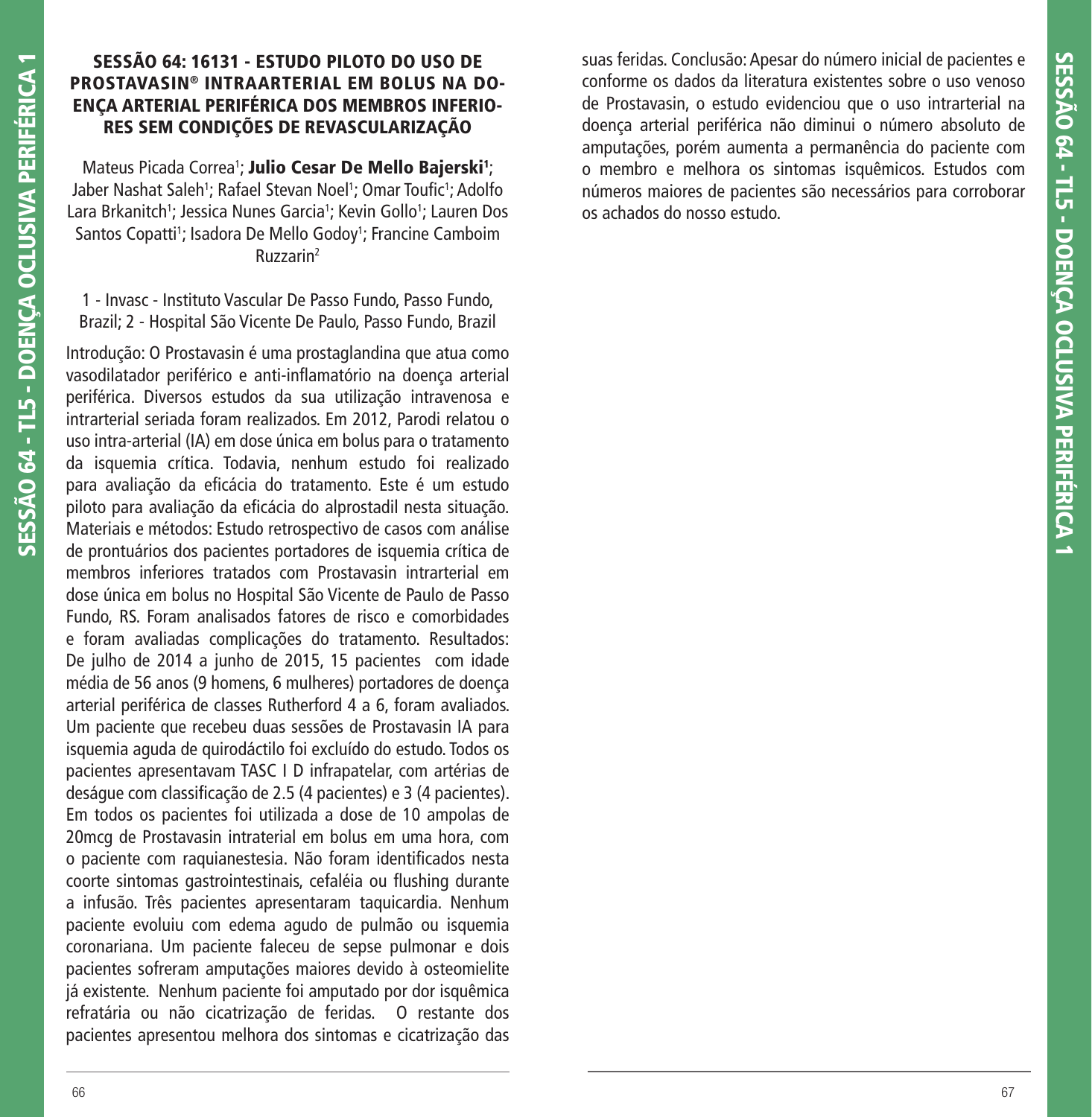## **SESSÃO 64: 16138 - TROMBÓLISE DE ENXERTOS AXI-LOFEMORAIS COM PRÓTESE DE DACRON OCLUÍDOS? RELATO DE CASOS**

**Bianca Marinelli Teixeira**; Tamiris Arruda De Matos Ingrund; Marcelo Franchini Giusti; Isabella Ramos De Carvalho Lotti; Karina De Mendonça Uchoa Pacheco; Agenor José Vasconcelos Costa; João Antonio Correa; Yumiko Regina Yamazaki

## Faculdade De Medicina Do Abc, Sao Paulo, Brazil

Introdução: O tratamento trombolítico com injeção direta de agentes fibrinolíticos diretamente nas próteses apresenta recanalização satisfatória com baixas taxas de complicações sistêmicas. Relato dos casos: Relatamos 2 casos de trombólise de enxertos axilofemorais em pacientes admitidos com isquemia aguda devido trombose do enxerto de dacron. Em ambos foi realizada através de acesso braquial e aplicada solução de RTPa retrogradamente. Devido a presença de trombos residuais, um dos casos necessitou de infusão por maior tempo , sem complicações maiores. Pulso sistólico foi palpado em todo trajeto da prótese após infusão nos dois casos. Administração concomitante de heparina utilizada para prevenir retrombose. A arteriografia final em ambos os casos mostrou a dissolução completa de trombos resultando perviedade da prótese e adequada perfusão dos membros. Conclusão: A trombólise farmacológica é uma técnica factível para reparar oclusões de enxerto, sem complicações hemorrágicas maiores.

# **SESSÃO 64: 16199 - REINTERVENÇÃO ENDOVASCULAR INFRAINGUINAL NO SERVIÇO DE CIRURGIA VASCULAR DO HUPE ? UERJ: ANÁLISE RETROSPECTIVA DOS CASOS**

**Livia Carvalho-marchon;** Cristina Ribeiro Riguetti-pinto; Felipe Borges Fagundes; Bernardo Senra Barros; Cristiane Araujo Gomes; Helen Christian Pessoni; Monica Rochedo Mayall; Leonardo Castro; Paulo Prette; Jamil Moroun; Igor Martins; Caio Neves; Rodrigo De Rezende Teixeira Maciel; Eric Paiva Vilela; Carlos Eduardo Virgini-magalhães

# Hospital Universitário Pedro Ernesto - Uerj, Rio De Janeiro, Brazil

O objetivo deste trabalho é avaliar o perfi l de conduta do nosso serviço em relação as reintervenções cirúrgicas infrainguinais, analisando a indicação da técnica endovascular e os resultados. Foram analisados retrospectivamente todos os pacientes submetidos a reintervenção endovascular, após revascularização infrainguinal, no Serviço de Cirurgia Vascular do HUPE-UERJ de janeiro de 2013 a julho de 2015. Os pacientes foram acompanhados com exame clínico e duplex scan no primeiro mês e, em seguida, semestralmente. Observamos, num total de XXX procedimentos de revascularização de membro inferior, XX% de reintervenção endovascular (52 casos em 35 pacientes). Foram um total de 62 reintervenções, das quais excluímos 10 casos de reabordagem aberta. Houveram 5 casos (9,6%) de reintervenção endovascular precoce por oclusão do enxerto e 47 casos (90,4%) de reintervenção endovascular tardia. Dentre as indicações de reintervencao endovascular, 71,2% dos pacientes apresentavam sintomas relacionados a falência da revascularização e 28,8% eram assintomáticos. Nos paciente sintomáticos, as queixas mais frequentes foram lesão trófica e claudicação, em 48,7% e 35,1% dos casos respectivamente. Nos pacientes assintomáticos, em todos os casos houve indicação de tratamento para lesões hemodinamicamente significativas que comprometessem a viabilidade do segmento arterial previamente revascularizado. Destas, 81,8% eram lesoes no enxerto/stent (um dos casos com lesão associada no leito de deságue), 1 caso de lesão no leito de influxo e 1 caso de lesão no leito de desague. Considerando todas as revascularizações endovasculares, 9,6% eram lesões de influxo, 67,3% na ponte/stent e 19,2% no leito de desague. Dentre os procedimentos realizados, 73,1% foram angioplastias simples, 13,5% foram implantes de stent e 5,8% foram trombolises. Obtivemos um sucesso técnico de 82,7%, perviedade de 88,6% e salvamento de membro de 88,6%. Observamos uma prevalência

**SESSÃO 64 - TL5 - DOENÇA OCLUSIVA PERIFÉRICA 1**

SESSÃO 64 - TL5 - DOENCA OCLUSIVA PERIFÉRICA 1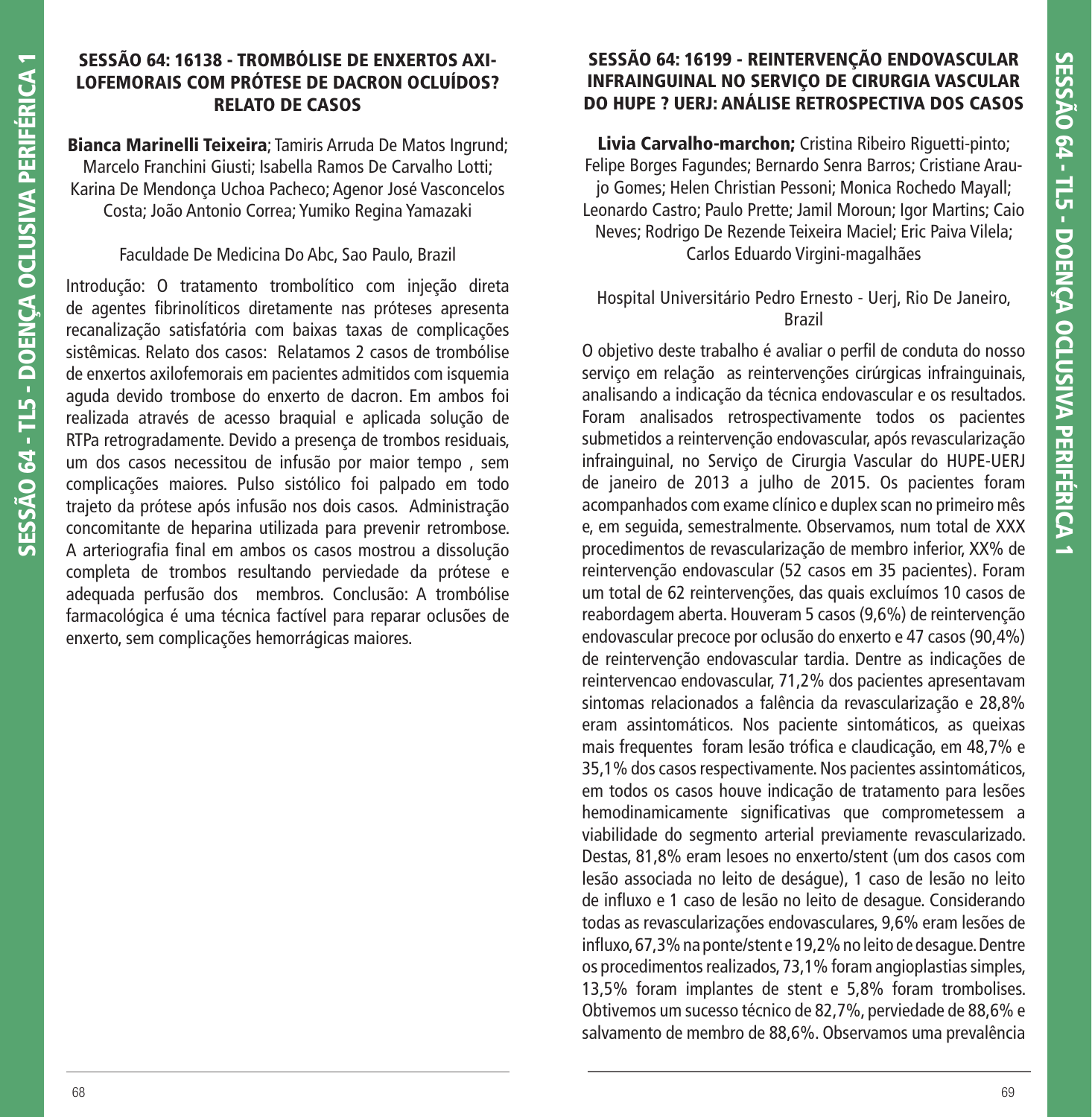significativa na reintervenção pela técnica endovascular em relação a aberta, provavelmente pela menor morbimortalidade. Houve uma indicação liberal em paciente assintomáticos, com sinais clínicos e ecográficos de enxerto em falência, visando prolongar a perviedade primária assistida. Concluímos que houve um aumento importante na reintervenção pela técnica endovascular em detrimento da aberta, associado a indicação liberal em pacientes assintomáticos, provavelmente pela menor morbimortalidade da técnica, com aumento da perviedade das revascularizações.

## **SESSÃO 64: 16213 - PAD COMPLEX CASES TREATED WITH SUPERA STENT**

**Alexandre Inacio Moreira Coutinho1** ; Stefany Gimenes Baptista Coutinho<sup>1</sup>; Fabiana Lo Presti Mendonça Rosas<sup>2</sup>

1 - Marinha Do Brasil, Manaus, Brazil; 2 - Icv, Manaus, Brazil

Introdução: Pacientes com isquemia crítica associado à doença complexa arterial crônica periférica pela oclusão crônica extensa maior que 20 cm na artéria femoral superficial envolvendo a artéria poplítea com oclusão do tronco tibiofibular, é um verdadeiro desafio para a intervenção endovascular. Nosso objetivo foi relatar dois casos complexos tratados com o Stent Supera. Materiais e Métodos: Os pacientes submetidos a intervenção com o Stent Supera, apresentavam isquemia critica em território femoro poplíteo associado com oclusão da artéria poplítea e tronco tibio fibular. Os acessos foram ipsilaterais com introdutor 6F, fio quia 0,014, 0,018 e cateteres de suporte e seletivos para recanalização da artéria poplítea e do tronco tibio fibular. Após a recanalização dos segmentos ocluídos prosseguimos com os três passos para o implante do supera: Passo1- Pré-dilatação, Passo2- Escolha do tamanho do Supera e o Passo3- liberação do Supera lentamente. Resultado: Houve sucesso técnico nos dois casos complexos tratados com o Stent Supera, alcançando o reestabelecimento do fluxo arterial e melhora do diâmetro intra-luminal no território da artéria poplítea na interlinha genicular. Conclusão: Casos complexos de doença arterial crônica periférica, com oclusão da artéria poplítea retropatelar, a intervenção com implante do Stent Supera é uma excelente opção para normalizar a função da artéria poplítea no território da interlinha genicular e permitir a reabilitação dos pacientes tratados, melhorando a qualidade de vida, com retorno precoce às atividades habituais, através da adequada e duradoura revascularização arterial do membro.

**SESSÃO 64 - TL5 - DOENÇA OCLUSIVA PERIFÉRICA 1**

SESSÃO 64 - TL5 - DOENCA OCLUSIVA PERIFÉRICA 1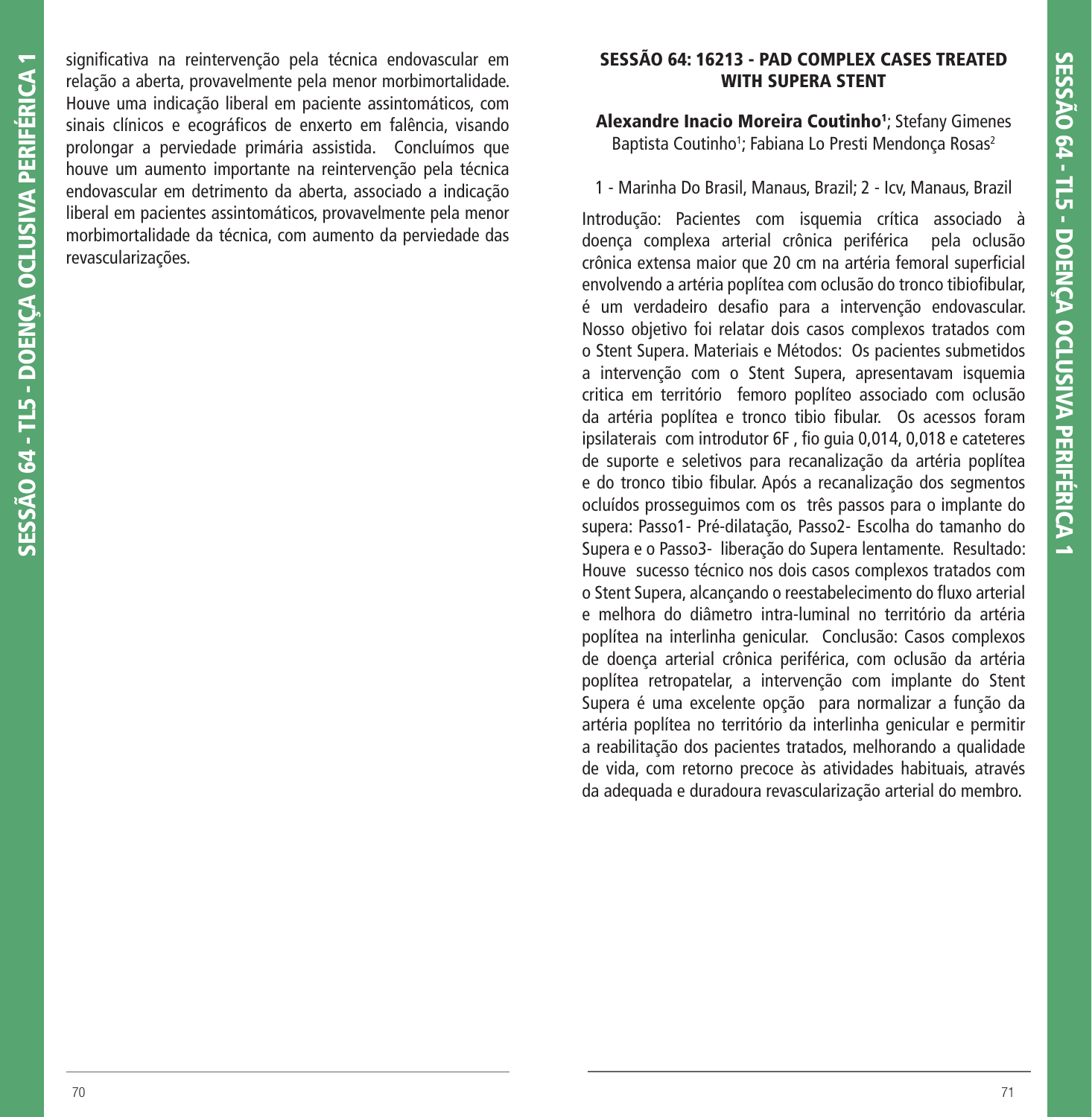### **SESSÃO 65: 16025 - UTILIZAÇÃO DE ENDOPRÓTESE BIFURCADA NAS RECANALIZAÇÕES AORTO-ILÍACAS COMPLEXAS**

### Marcelo Barbosa Mandelli; **Thiago Filipe Josino**; Robério Rodrigo Hora Melo; Daniel Silva Lupselo

Instituto De Cardiologia De Santa Catarina, Florianopolis, Brazil

Introdução: O tratamento endovascular das doenças aortoilíacas oclusivas encontra-se em constante evolução. Pacientes de alto risco com oclusões complexas no segmento aortoilíaco, antes submetidos a by-pass aorto bi-femoral, com elevada taxa de morbimortalidade, hoje são tratados através de recanalizações endovasculares com excelentes resultados. As novas técnicas e materiais da terapia endoluminal elevaram a eficácia deste tratamento, outrora considerado inapropriado ou até mesmo inacessível, tornando-se uma alternativa promissora. Objetivos: Demonstrar evolução e diversidade das técnicas endovasculares no tratamento de oclusão aortoilíaca complexas e apresentar resultados da recanalização aortoilíaca com endoprótese bifurcada. Materiais e métodos: Casos clínicos de pacientes de alto risco submetidos à correção endovascular de doença oclusiva aortoilíaca complexas com endoprótese bifurcada no período de 2015 em serviço de referência vascular de Santa Catarina. Conclusão: O uso de endoprótese bifurcada no tratamento de doenças aortoilícas em pacientes de alto risco é uma alternativa terapêutica tecnicamente viável e menos invasiva apresentando resultados promissores.

## **SESSÃO 65: 16036 - CORREÇÃO DE ANEURISMA DE AORTA ABDOMINAL E ILÍACAS BILATERAL USANDO TÉCNICAS OFF LABEL.**

**Altino Ono Moraes;** Rogerio Nabeshima; Juliana Henriques Dos Santos; Marcelo Yoshida

## Imv Maringa, Maringa, Brazil

Introdução: Com o advento de novas técnicas endovasculares as opções de tratamento para casos desafiadores tem aumentado. Tanto tratamentos já testados e consagrados quanto tratamentos que chamamos de off label. O objetivo deste trabalho é demonstrar um tratamento alternativo para aneurisma de aorta abdominal e ilíacas bilateral com preservação de artérias ilíacas internas. Método: Paciente encaminhada do ambulatório com história de 6 meses de pós operatório de correção de dissecção de aorta tóraco abdominal com uso de Stent E-XL® JOTEC. Esse Stent foi implantado desde o arco aórtico até quase a bifurcação da aorta abdominal com sucesso, porém a paciente apresentava dor abdominal e aneurisma de aorta abdominal e ilíacas bilateral envolvendo a bifurcação das artérias ilíacas internas bilateralmente. A Angiotomografia mostrava também que a artéria renal direita se originava bem abaixo da artéria renal esquerda, cerca de apenas 4 cm da bifurcação da aorta abdominal. Foi feita a correção dos aneurismas usando técnica de Chaminé para a renal direita e técnica de Sanduíche para artéria ilíaca interna bilateral. Usamos endoprótese AFX® Endologix e stents Viabhans® GORE. Resultado: Houve selamento total dos aneurismas com revascularização das artérias ilíacas internas e da artéria renal direita. Conclusao: Podemos concluir através deste caso que é possível resolver casos desafiadores usando métodos alternativos.

**SESSÃO 65 - TL6 - ANEURISMA DA AORTA ABDOMINAL 1**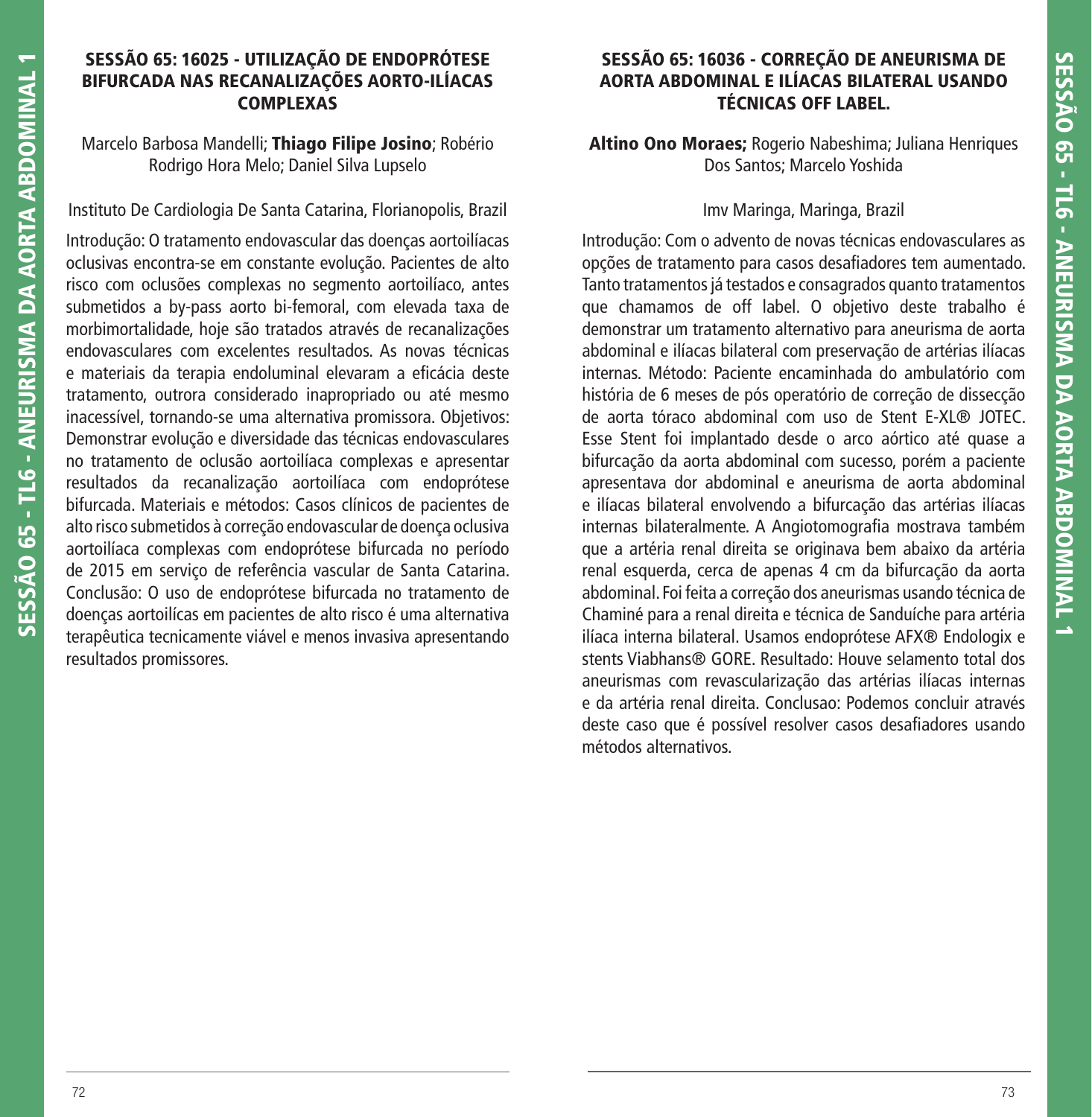### **SESSÃO 65: 16127 - TRATAMENTO ENDOVASCULAR PARA ANEURISMA DE ARTÉRIA ILÍACA COMUM ESQUERDA INFECTADO E ROTO**

**Gabriel Augusto Biassi Geromel;** Danilo Fernandes Da Silva; Gleison Juliano Da Silva Russeff; Maycon Joécio Dos Santos Costa; Selma Regina De Oliveira Raymundo; Andre Rodrigo Miquelin; Fernando Reis Neto; Luiz Fernando Reis; Daniel Gustavo Miquelin; Talita De Oliveira

Faculdade De Medicina De São José Do Rio Preto, Sao Jose Do Rio Preto, Brazil

RELATO DE CASO – TRATAMENTO ENDOVASCULAR PARA ANEURISMA DE ARTÉRIA ILÍACA COMUM ESQUERDA INFECTADO E ROTO. INTRODUÇÃO – Aneurismas Micóticos (Infectados) consiste em uma dilatação focal (>50%) de uma artéria devido à destruição da parede do vaso por infecção. Organismos frequentemente associados incluem Staphylococcus spp e Salmonella spp. Normalmente manifestam-se com quadro de massa pulsátil, dolorosa, associado a febre e prostração. Seu diagnóstico implica avaliação laboratorial com positividade de Hemoculturas e exames de imagem que documentam aneurismas associados à inflamação de tecidos moles, ar intra luminal ou perivascular. O tratamento padrão consiste em antibioticoterapia combinada com desbridamento cirúrgico, incluindo ou não a revascularização. Entretanto, em pacientes com comorbidades graves ou aneurismas rotos, a correção endovascular torna-se viável e promissora. OBJETIVO – Relatar o tratamento endovascular em aneurisma micótico roto de artéria ilíaca comum esquerda. RELATO – Relata-se o caso clínico de um paciente do sexo masculino, 60anos, tabagista e ex etilista que iniciou quadro de dor em flanco esquerdo associado a síndrome febril. Durante internação, realizado exames laboratoriais que revelaram leucocitose e elevação de provas inflamatórias, além de Hemocultura positiva para Salmonella spp. A Angiotomografia de aorta abdominal apresentava imagem sugestiva de aneurisma de artéria ilíaca comum esquerda infectado. Optado inicialmente por antibióticoterapia (Vancomicina e Ceftriaxone), contudo, paciente evoluiu com rotura do aneurisma. Realizado cirurgia de emergência com correção endovascular utilizando endoprótese de aorta e extensão para artéria ilíaca externa esquerda. Apresentou evolução estável em pós operatório, sendo mantido antibioticoterapia por 42dias. CONCLUSÃO – Há poucos relatos de estudos comparando o tratamento convencional com as técnicas endovasculares nos aneurismas micóticos. Contudo, em

pacientes de alto risco cirúrgicos ou situações de emergência médica, as técnicas endovasculares tornaram-se opções satisfatórias e pouco invasivas com bons resultados a curto e médio prazo.

**SESSÃO 65 - TL6 - ANEURISMA DA AORTA ABDOMINAL 1**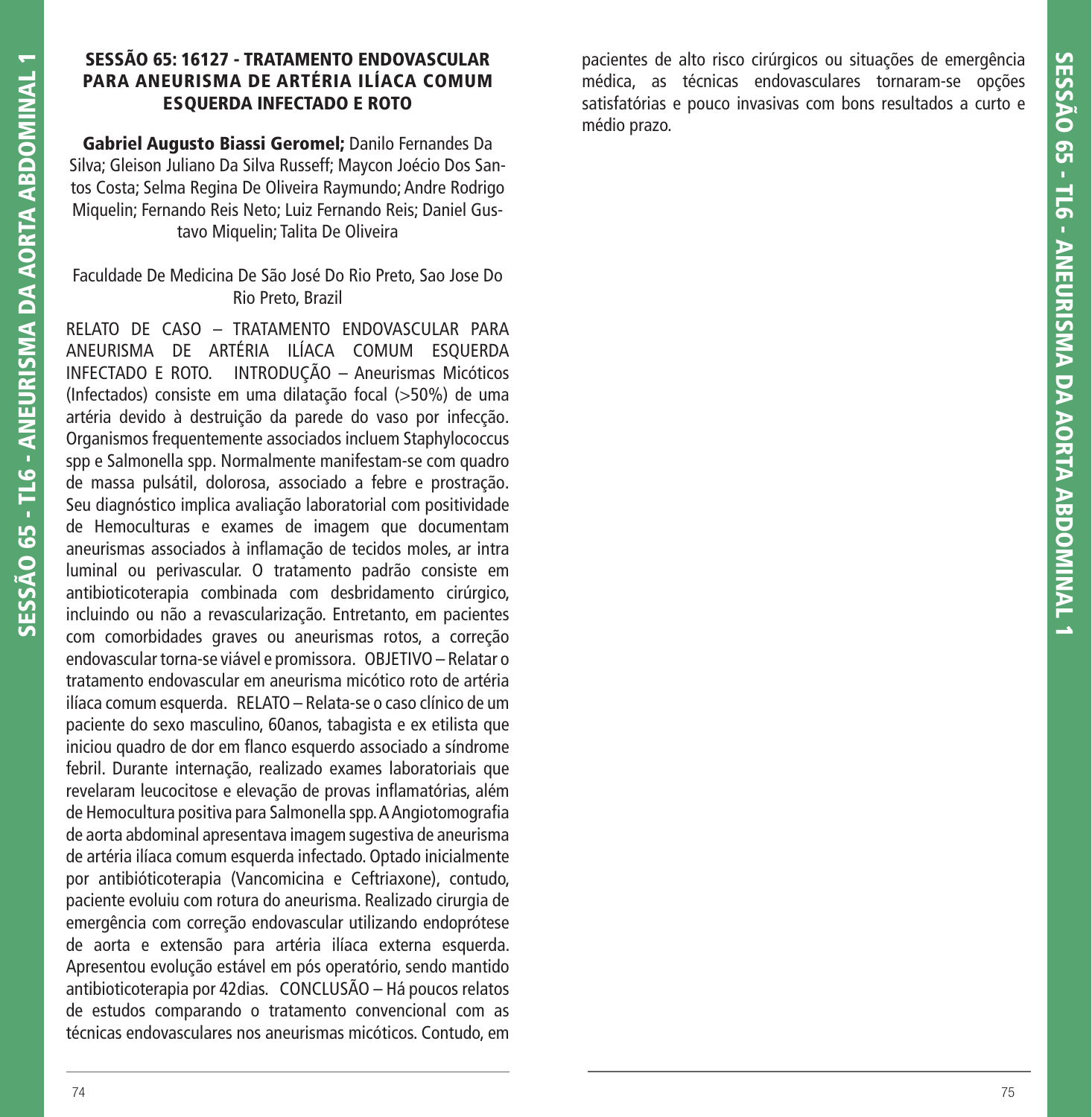## **SESSÃO 65: 16133 - TRATAMENTO ENDOVASCULAR DE DOENÇA AORTO ILÍACA COM ENDOPRÓTESE AÓRTICA**

**Virginia Graciela Rivas Arcia;** Elisabeth Mayumi Yano; Eduardo Silva Rochel; Rafael Isaac Nishimoto; Mariana Campoy; Thiago Osawa; Marcelo Colli; Samuel Martins Moreira; Antonio Massamitsu Kambara

#### Instituto Dante Pazzanese De Cardiologia, São Paulo, Brazil

Introdução: A Doença Arterial Obstrutiva Periférica (DAOP) tem origem aterotrombótico, ao longo dos anos tem sido uma grande preocupação por ser considerada um problema de saúde pública. Uma das apresentações da DAOP é a oclusão crônica aorto-ilíaca (OCAI), sendo uma importante causa de isquemia dos membros inferiores e com frequência é encontrada em pacientes jovens e tabagistas, e tambem considerada uma forma incomum de doença oclusiva aorto-ilíaca. O reparo cirúrgico aberto é considerado efetivo e definitivo, mas possui taxas de morbimortalidade não desprezíveis, com período de recuperação muitas vezes prolongado. Tem-se relatado atualmente o uso de técnicas endovasculares em pacientes com OCAI mas os dados ainda são escassos e os resultados, não consolidados. Caso: Paciente feminino de 72 anos de idade com IMC de 39, ex-tabagista, com antecedente de HAS e DM com historia de claudicação limitante quem foi encaminhada ao ambulatório de endovascular com diagnóstico de oclusão aorto ilíaca por arteriografia. Discussão e técnica cirúrgica: Foi solicitada angiotomográfia total de aorta com contraste que revelou a preseça de trombos murais e placas ulceradas em aorta abdominal infrarrenal alem de oclusão da artéria ilíaca comum direita e iliaca externa esquerda. Foi indicado o tratamento endovascular. O procedimento foi realizado na sala hibrida sob anestesia geral, apos dissecção bilateral de arterias femorais comuns e heparinização sistemica foi realizado o implante de endoprotese aórtica AFX e angioplastia com stent Smart Control de artéria ilíaca comum direita com succeso. Conclusão: No tratamento da OCAI em pacientes no contexto de claudicação limitante, onde a abordagem cirúrgica é controversa, a opção terapêutica endovascular representa uma ferramenta válida. A ausência de dados nesses casos específicos indicam a necessidade de orientar trabalhos de investigação que permitam esclarecer ainda mais os parâmetros que devem ser contemporizados para indicar este tipo de abordagem.

### **SESSÃO 65: 16146 - ESTUDO DA PREVALÊNCIA DE ANEURISMA DE AORTA ABDOMINAL EM PESSOAS IDOSAS ATENDIDAS EM SÃO CAETANO DO SUL**

**Diego Monteiro De Melo Lucena;** Ramon Félix Martins Fernandes; Luisa Emanuela Biseo Henriques; Sidnei José Galego; Soraia Helal; Lidiane Rocha Brand; Stephania Morreale; Giovanna Cardella Vizentini; Joao Antônio Correia

#### Faculdade De Medicina Do Abc, Santo André, Brazil

Palavras-chave: Aneurisma de Aorta Abdominal, Epidemiologia e Ultrassonografia. Introdução: O aneurisma é definido como uma dilatação focal e permanente da artéria com aumento de pelo menos 50% do diâmetro normal do vaso. Os Aneurismas de Aorta Abdominal (AAA) são os mais comuns e considerase um AAA quando o diâmetro do seguimento comprometido tiver pelo menos 3 cm<sup>1</sup>. O AAA causa aproximadamente 175 mil casos de morte no mundo² sendo que a ruptura desse aneurisma representa cerca de 80% dos casos<sup>3</sup>. Estudos epidemiológicos demonstraram uma frequência que compreende entre 0,5 % e 3,2 % de AAA em indivíduos com idade superior a 65 anos nos Estados Unidos4. Objetivo: Determinar a prevalência de aneurisma de aorta abdominal em indivíduos com idade igual ou superior a 60 anos em população previamente determinada. Método: Trata-se de um estudo transversal realizado durante um Mutirão de Vascular na cidade de São Caetano do Sul em 2015 na qual foram selecionados, ao acaso, 43 pacientes de ambos os sexos e com idade igual ou superior a 60 anos para rastreamento de aneurisma de aorta abdominal por meio de medidor de ultrassonografia Samsung mysono U6. Foram analisadas as dimensões ântero-posterior, látero-lateral e longitudinal, sendo considerada a medida do maior diâmetro. Os pacientes analisados foram caracterizados em grupos de acordo com a medida do diâmetro de escolha sendo que os indivíduos do grupo I entre 1 e 2 cm, grupo II entre 2 e 3 cm, grupo III entre 3 e 4 cm e grupo IV aqueles com diâmetro maior do que 4 cm. Foram considerados aneurismas os casos de diâmetro maior ou igual a 3 cm. Para análise descritiva dos resultados foi utilizado o programa estatístico Stata 11.0. Resultados: Nos 43 pacientes estudados, apenas um apresentou dilatação compatível com o grupo III de valor 3.3 cm. O grupo I apresentou 31 pacientes sendo o menor valor encontrado 1,1 cm e o maior 1,9 cm. O grupo II apresentou 11 pacientes, sendo o valor mínimo e máximo encontrados 2 cm e 2,4 cm, respectivamente.. Já o grupo IV não apresentou nenhum indivíduo uma vez que nenhum possui diâmetro maior

**SESSÃO 65 - TL6 - ANEURISMA DA AORTA ABDOMINAL 1**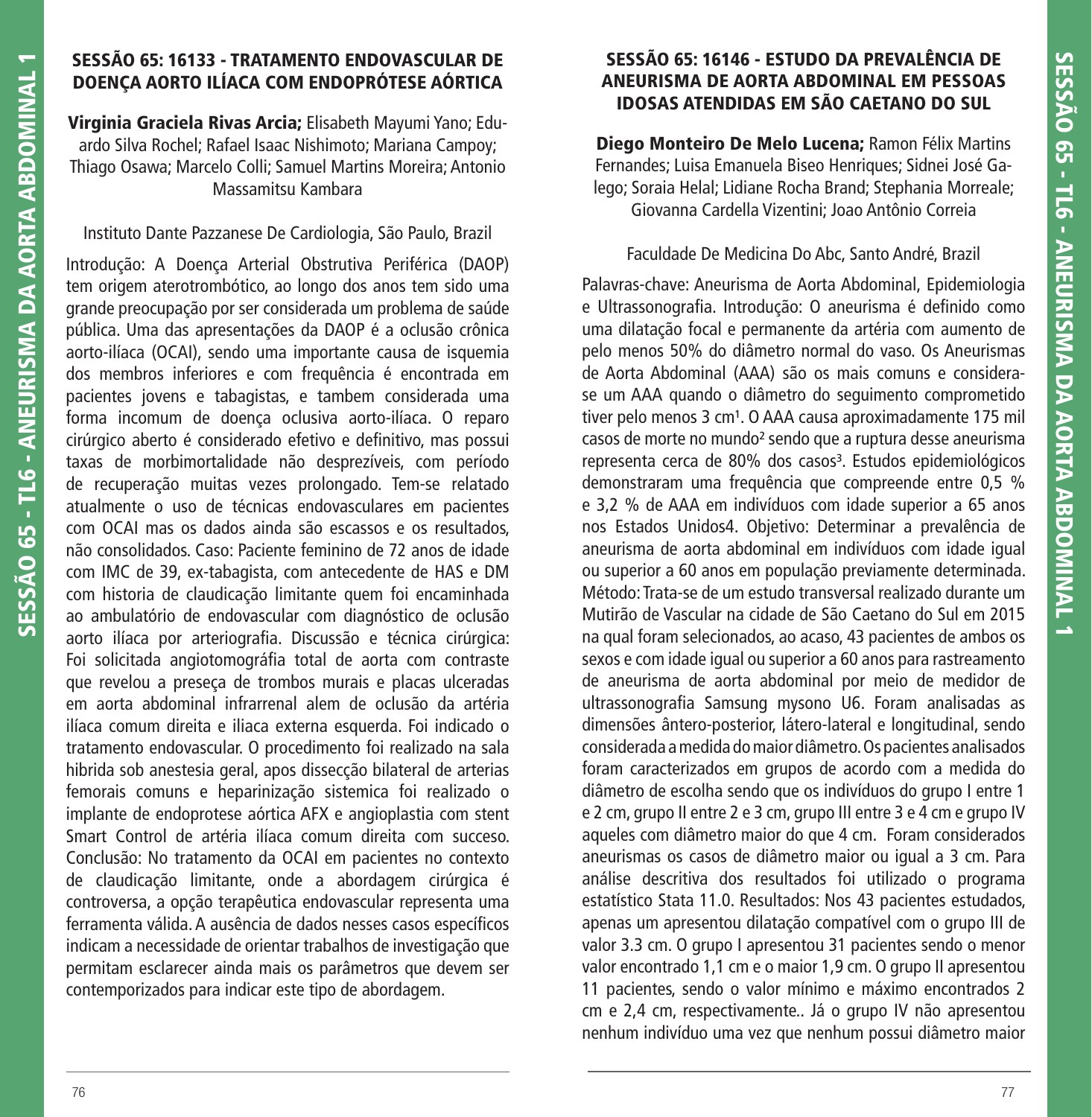do que 4 cm. Sendo assim, a prevalência de aneurisma de aorta abdominal foi de 1 caso em 43 estudados, ou seja, 2,3 % da amostra, número compatível com estudos prévios de prevalência de AAA. Conclusão: O estudo demonstrou que a prevalência de aneurisma de aorta abdominal segue os mesmos resultados encontrados na literatura. O conhecimento da epidemiologia do aneurisma se mostra importante para determinar o futuro do rastreamento dessa doença e, assim, aprimorar as políticas públicas de saúde na prevenção de suas complicações. Desse modo, esse estudo pode auxiliar reduzindo a morbimortalidade por aneurisma de aorta abdominal.<sup>1</sup> Pearce W H, Annambhotla S, Rowe V L, Bessman E, Brown D F M, Kaufman J L, O'Connor R E, Setnik G TF. Abdominal Aortic Aneurysm. Background [Internet]. Medscape. 2014. Available from: http://emedicine. medscape.com/article/1979501- overview#a0101 ² Institute for Health Metrics and Evaluation. Global Burden of Disease Study. http://www.healthmetricsandevaluation. org/gbd/visualizations/ gbd-cause-patterns<sup>3</sup> Ashton HA, Buxton MJ, Day NE, Kim LG, Marteau TM, Scott RA et al.; Multicentre Aneurysm Screening Study Group. The Multicentre Aneurysm Screening Study (MASS) into the effect of abdominal aortic aneurysm screening on mortality in men: a randomised controlled trial. Lancet 2002; 360: 1531–1539. 4Lederle FA, Johnson GR, Wilson SE, Chute EP, Littooy FN, Bandyk D, et al. Prevalence and associations of abdominal aortic aneurysm detected through screening. Aneurysm Detection and Management (ADAM) Veterans Affairs Cooperative Study Group. Ann Intern Med. 1997 Mar 15. 126(6):441-9. [Medline].

### **SESSÃO 65: 16218 - EXPERIÊNCIA INICIAL COM O USO DE ENDOPRÓTESE INCRAFT NO REPARO ENDOVASCULAR DE ANEURISMA DE AORTA ABDOMINAL INFRA-RENAL EM PACIENTES COM DOENÇA ARTERIAL OBSTRUTIVA AORTO**

João Alberto Castro Fay Neves; **Robson Duarte Medeiros;** Livia Bittencourt Pastana; Almir Francisco Da Silva Neto; Leandro Tavares Barbosa De Matos; Camila Beatriz Silva Magalhães; Ligia Jaqueline Iorio; Fúlvio Toshio De Souza Lima Hara

### Hospital Municipal Salgado Filho, Rio De Janeiro, Brazil

O reparo de lesões vasculares, especialmente de aneurismas de aorta abdominal, vem mudando nas últimas décadas devido ao emprego de técnicas endovasculares, como as endopróteses, o que permite uma abordagem muito menos invasiva. O presente relato refere-se à experiência com o uso da endoprótese Incraft em pacientes do Hospital Municipal Salgado Filho, Rio de Janeiro, RJ, Brasil, que apresentavam aneurisma de aorta abdominal infra-renal, com perfil de artérias ilíacas com baixo calibre, em caráter eletivo.

**SESSÃO 65 - TL6 - ANEURISMA DA AORTA ABDOMINAL 1**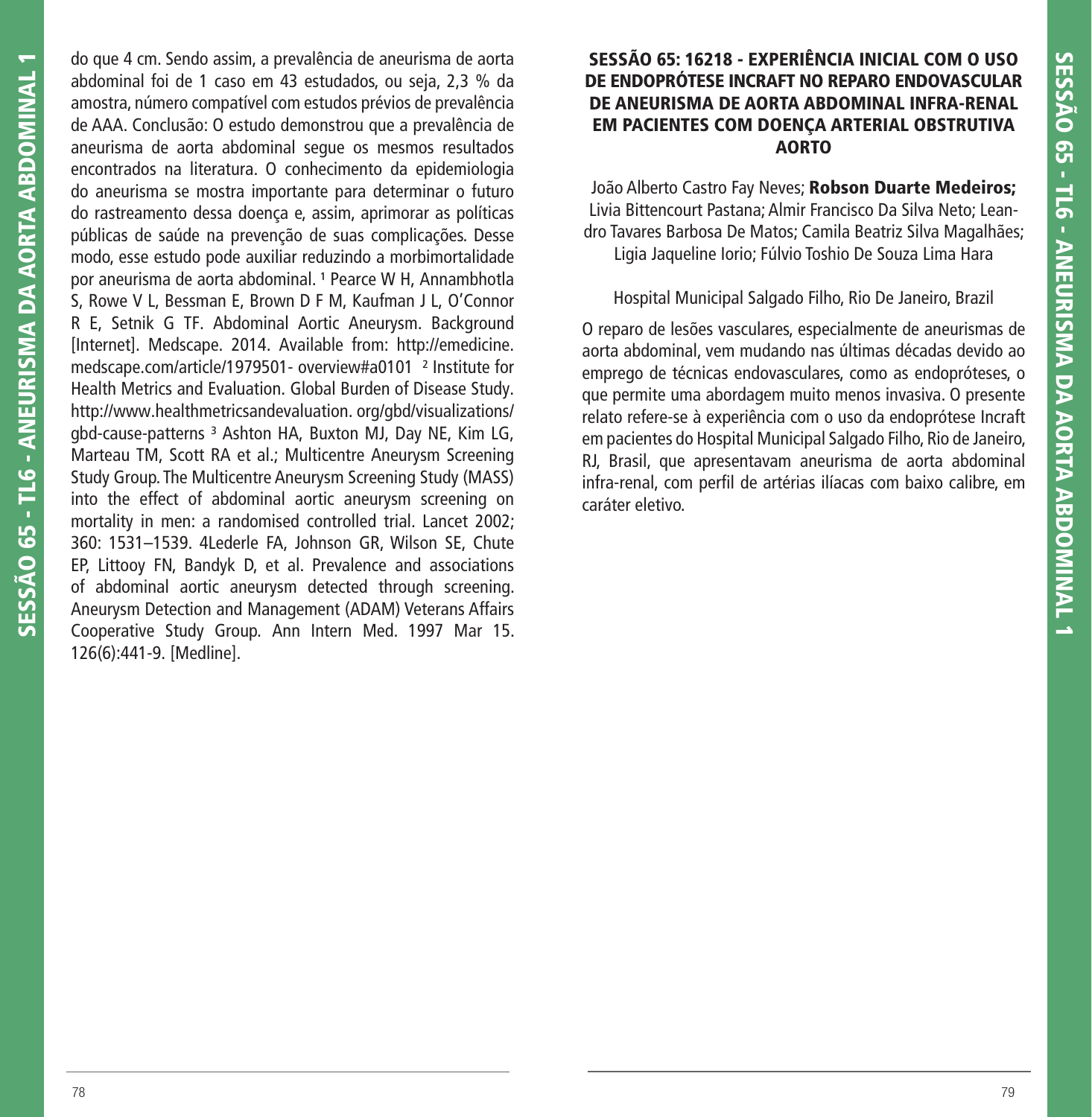## **SESSÃO 66: 16002 - EXCLUSION DE ANEURISMA SUB-CLAVIO CON PROTESIS VIABAHN POR ACCESO HUMERAL**

**Pablo Alejandro Marina**<sup>1</sup>; Marcelo Pettinari<sup>1</sup>; Aldassoro Armando1; Thomas Jorge1; Diaz Roberto1; Cañarte Gonzalo1

### 1 - Sanatorio Modelo Burzaco, Argentina; 2 - Sanatorio Modelo Burzaco, , Argentina

OBJETIVO:EXCLUSION DE ANEURISMA SUBCLAVIO CON PROTESIS VIABAHN POR ACCESO HUMERAL MATERIAL Y METODOS: PACIENTE FEMENINO DE 75 AÑOS DE EDAD, HIPERTENSA,DISLIPEMICA, EX TABAQUISTA,QUE CONSULTA POR MASA PULSATIL Y DOLOROSA A LA PALPACION EN REGION SUBCLAVIA DERECHA.SE SOLICITO DOPPLER DE VASOS DE CUELLO Y ANGIOTC QUE OBJETIVA ANEURISMA SUBCLAVIO DE 27MM DE DIAMETRO.SE DECIDE TRATAMIENTO ENDOVASCULAR RESULTADOS:SE REALIZA PUNCION HUMERAL DERECHA CON COLOCACION DE INTRODUCTOR 9FRENCH.PUNCION FEMORAL DERECHA CON COLOCACION DE INTRODUCTOR 6FRENCH. DEBIDO A SEVERA TORTUOSIDAD DE LA ARTERIA SUBCLAVIA DESDE EL ACCESO FEMORAL,SE UTILIZO LA VIA HUMERAL PARA POSICIONAR LA PROTESIS.ATRAVES DE ESTA VIA SE CRUZA EL ANEURISMA SUBCLAVIO CON GUÌA HIDROFÌLICA DE 3METROS Y APOYO DE CATÈTER DIAGNOSTICO CORONARIO DERECHO.SE DEJA GUIA HIDROFILICA EN AORTA ASCENDENTE. SE INSUFLA BALON PERIFERICO 8MM PROXIMAL AL ANEURISMA PARA ELEGIR EL DIAMETRO DE LA PROTESIS. SE IMPLANTA PROTESIS VIABAHN CON RECUBRIMIENTO DE HEPARINA DE 9X15CM RESPETANDO LOS ORIGENES DE LAS ARTERIAS VERTEBRAL Y MAMARIA DERECHA.LUEGO DEL IMPLANTE SE REALIZA ANGIOGRAFIA CONTROL OBJETIVANDO PROTESIS PERMEABLE Y EXCLUSION DE ANEURISMA SUBCLAVIO DERECHO CON PERMEABILIDAD DE ARTERIAS VERTEBRAL Y MAMARIA DERECHA.SE RETIRAN VAINAS HUMERAL Y FEMORAL SIN COMPLICACIONES.ALTA SANATORIAL A LAS 24HS.CONTROL CLINICO INMEDIATO,PRIMER MES Y 6° MES CON DESAPARICION DE DOLOR Y DE LA MASA PULSATIL SUBCLAVIA DERECHA.DOPPLER AL 6ºMES CON PROTESIS VIABAHN PERMEABLE Y EXCLUSION DE ANEURISMA SUBCLAVIO DERECHO CONCLUSIONES:SE PUEDE REALIZAR LA EXCLUSION DE ANEURISMA SUBCLAVIO DE MANERA SEGURA Y EFECTIVA CON PROTESIS VIABAHN,QUE GRACIAS A SU FLEXIBILIDAD Y NAVEGABILIDAD PUEDE SER IMPLANTADA EN VASOS CON GRAN TORTUOSIDAD.SE PUEDE UTILIZAR EL ACCESO HUMERAL PERCUTANEO CON VAINA 9FRENCH DE MANERA SEGURA Y SIN COMPLICACIONES

### **SESSÃO 66: 16123 - ANGIOPLASTIA BILATERAL DE ARTÉRIAS CARÓTIDAS COMUM E INTERNA EM PACIENTE COM ESTENOSE INDUZIDA POR RADIAÇÃO: RELATO DE CASO**

**Rafael Isaac Nishimoto;** Virgínia Rivas; Eduardo S. Rochel; Gustavo Costa; Rodrigo Marcondes; Elizabeth Yano; Samuel M. Martins; Antônio M. Kambara

#### Instituto Dante Pazzanese, Sao Paulo, Brazil

ANGIOPLASTIA BILATERAL DE ARTÉRIAS CARÓTIDAS COMUM E INTERNA EM PACIENTE COM ESTENOSE INDUZIDA POR RADIAÇÃO: RELATO DE CASO Introdução: Pacientes com estenose de carótida associada a radioterapia e cirurgia cervical prévia tem indicação como tratamento de escolha o método endovascular. Dentre os motivos destacam-se: Dificuldade de acesso cirúrgico devido a alterações cervicais de pele e muitos pacientes foram submetidos a traqueostomias ou abordagens cirúrgicas prévias (pescoço hostil), as lesões geralmente são longas e múltiplas, envolvendo segmentos das carótidas comuns e internas bilateralmente o que torna o procedimento aberto praticamente inviável. O caso relatado ilustra os benefícios da angioplastia no tratamento desses pacientes. Caso: Paciente de 68 anos sexo masculino, portador de hipertensão arterial sistêmica, Diabetes Melitus tipo 2, Dislipidemia e ex tabagista. Há cerca de 20 anos fez tratamento para neoplasia maligna de laringe sendo submetido a laringectomia radical e sessões de radioterapia (25 sessões em 1996). Há cinco anos o paciente passou a apresentar episódios de acidente isquêmico transitório com acometimento de membro superior direito. Realizou ultrassom doppler de carótidas e março de 2015 evidenciando estenose de  $>$  70% em carótidas comuns e carótidas internas. Realizou arteriografia cerebral isquêmica em maio de 2015 que mostrava múltiplas estenoses críticas ao longo das artérias carótidas comum e carótidas internas. Discussão e Técnica: Devido à complexidade do caso e o número de estenoses no sistema carotídeo foi optado por angioplastia em tempos diferentes de todas as lesões significativas. Em 8 de Julho de 2015 foi feita angioplastia de artéria carótida comum direita com WallStent 9x50mm e pós dilatação com balão aviator 7x20mm. Em 28 deJulho de 2015 realizou-se a angioplastia da artéria carótida interna direita com stent Precise 8x40 mm e balão Aviator 6 x20mm com filtro de proteção Angioguard 6mm. Em 11 de Agosto de 2015 tratou-se a carótida comum esquerda com stent Wallstent 9x50mm e balão Aviator 7x20 e a carótida

**SESSÃO 66 - TL7 - TRONCOS SUPRA-AÓRTICOS**

SESSÃO 66 - TL7

- TRONCOS SUPRA-AÓRTICOS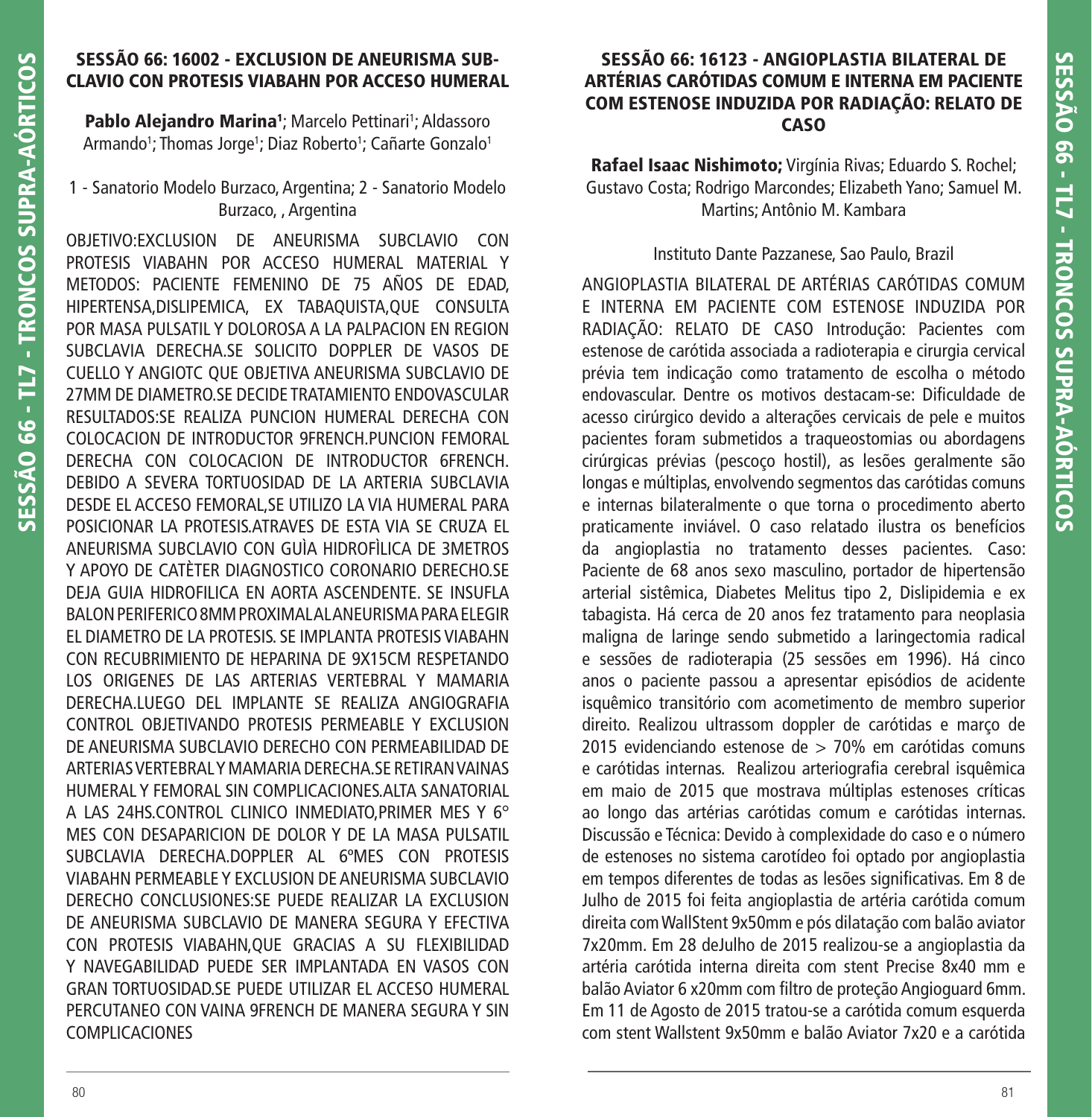interna esquerda com stent Precise 8x40 e balão Sterling 6x20, foi aplicado filtro de proteção Angioguard. O paciente recebeu alta 24 horas após o procedimento em todas ocasições sem nenhum tipo de complicação maior (acidente vascular cerebral, hemorragia, hematoma, pseudoaneurisma). No seguimento foi realizado ultrassom com um mês do último procedimento sem alterações intrastent e sem estenoses significativas. O paciente mantém-se assintomático, nega novos episódios de acidente isquêmico transitório. Conclusão: O tratamento endovascular no caso descrito acima foi seguro para o paciente e possibilitou a correção de todas as estenoses significativas no sistema carotídeo. O paciente não apresentou mais episódios de AITs e mostrou-se satisfeito com a técnica aplicada.

# **SESSÃO 66: 16143 - TRATAMENTO HÍBRIDO E ENDO-VASCULAR DE ANEURISMA DE ARTÉRIA SUBCLÁVIA ESQUERDA ? RELATO DE CASO**

**Luisa Emanuela Biseo Henriques;** Sidnei José Galego; Diego Monteiro De Melo Lucena; Ramon Félix Martins Fernandes; Paulo Roberto Zamfolini Zachêu; João Antônio Corrêa; Keller Da Silva Santos; Yumiko Regina Yamazaki; Rafael Furst; Afonso César Polimanti

## Faculdade De Medicina Do Abc, Santo Andre, Brazil

RELATO DE CASO: Paciente APS, do sexo masculino, 51 anos, foi diagnosticado com aneurisma de artéria subclávia (AAS) esquerda com grande diâmetro, sem colo. Paciente portador de Hipertensão Arterial Sistêmica (HAS), Diabetes Mellitus (DM) tipo 2 e com história prévia de Infarto Agudo do Miocárdio (IAM) com introdução de 2 stents há 3 anos. Nega tabagismo. Paciente chegou ao nosso serviço com dor torácica ao repouso de forte intensidade com 4 horas de duração. O ECG na admissão não apresentou alterações isquêmicas agudas. O exame físico de pulsos foi normal, sem sinais de déficit motor ou sensibilidade. Durante investigação clínica, foi diagnosticado AAS esquerda na tomografia computadorizada de tórax. Observou-se uma dilatação aneurismática da porção posterior da croça da aorta descendente, medindo 3,9 X 3,8 cm e uma dilatação da emergência da artéria subclávia esquerda, sem sinais de dissecção. No Ecocardiograma realizado, o ventrículo esquerdo apresentou função normal. O doppler da aorta abdominal, das carótidas, das artérias vertebrais não apresentaram alterações. Foi realizado tratamento híbrido endovascular visando o isolamento do aneurisma da artéria subclávia esquerda com planejamento inicial de endoprótese com seguimento descoberto na emergência de artéria carótida esquerda. Após o implante dessa endoprótese houve migração do dispositivo para o interior do aneurisma. Optou-se por técnica de resgate com colocação de segundo dispositivo com stent descoberto na emergência do tronco braquiocefálico. Anteriormente da abertura do dispositivo, realizou-se enxerto PTFE anelado heparinizado (Bopaten- Gore) extra-anatômico carótido-carotídeo (de – D- E) e revascularização de membro superior direito com derivação para artéria subclávia esquerda com colocação de dispositivo híbrido (Hybrid Gore). No pós operatório imediato, o paciente apresentava pulsos palpáveis. Paciente recebeu alta hospitalar sem anormalidades ou intercorrências, fazendo uso de antiagregante plaquetário ( clopidogrel 75 mg/dia + ácido acetilsalicílico 100 mg/dia). Após

**SESSÃO 66 - TL7 - TRONCOS SUPRA-AÓRTICOS**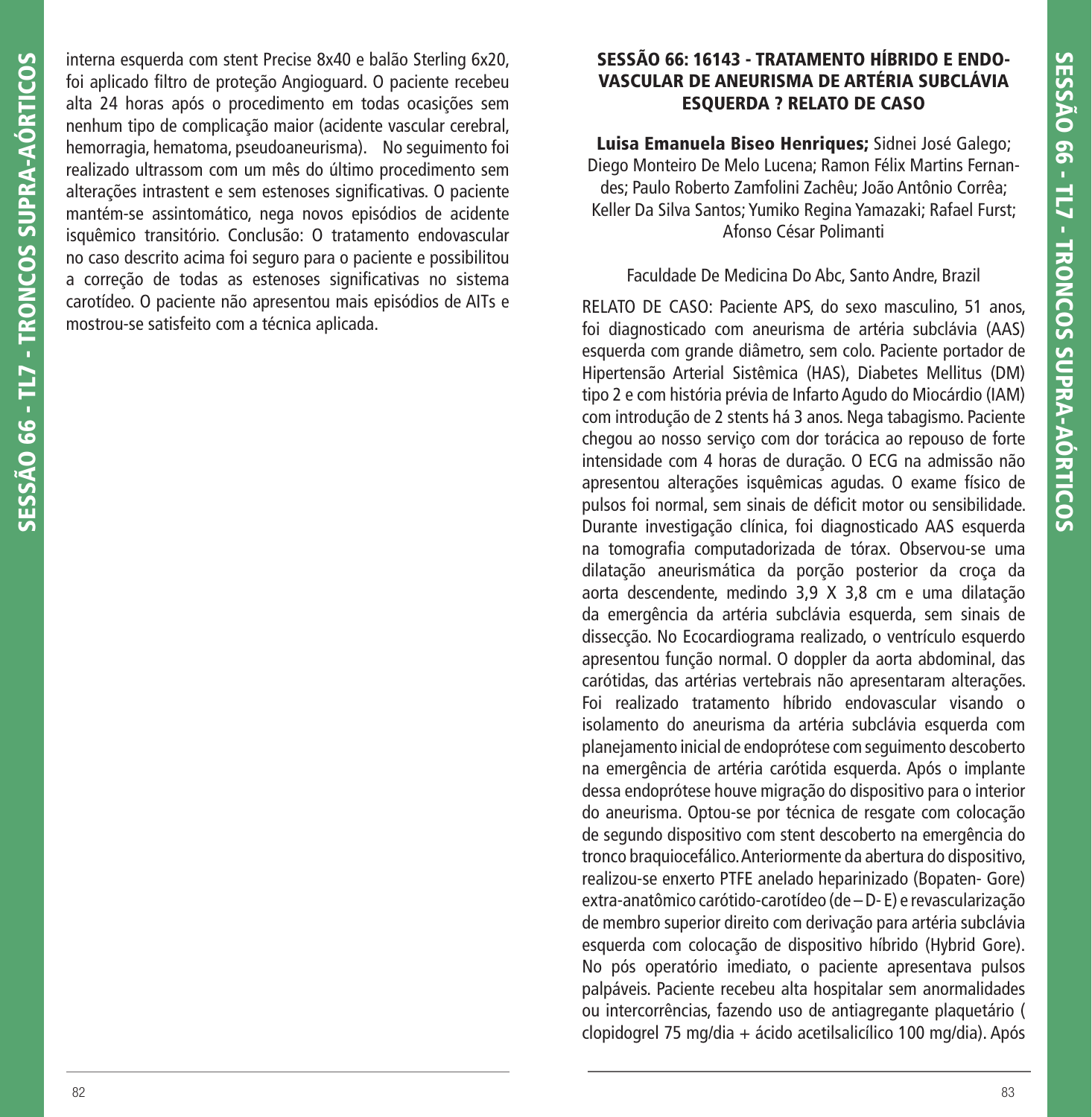trinta dias de pós operatório, o paciente evoluiu com perda de força de membro inferior esquerdo. Realizou-se ressonância magnética com imagem de infarto lobular parietal direito. Realizou-se uma angiotomografia computadorizada da aorta torácica em que foi encontrado um aneurisma parcialmente trombosado (4,0 X 3,5 cm) na emergência da artéria subclávia esquerda que apresentava amputação vascular no nível da transição subclávia/axilar. CONCLUSÃO: Neste caso, a abordagem endovascular do AAS associada à técnica cirúrgica aberta, tornou-se uma boa opção no tratamento dessa lesão complexa intratorácicas, com bons resultados.

### **SESSÃO 66: 16164 - ANGIOPLASTIA COMBINADA DE ARTÉRIA CARÓTIDA INTERNA DIREITA E TRONCO BRA-QUICEFÁLICO COM ACESSO CERVICAL E BRAQUIAL DIREITOS: RELATO DE UM CASO E REVISÃO DA LITERA-TURA.**

#### **Dafne Braga Diamante Leiderman**

#### Hcfmusp, Sao Paulo, Brazil

RELATO DE CASO: Paciente do sexo feminimo, 68 anos, com antecedentes de hipertensão, diabetes tipo 2, dislipidemia, ex-tabagista 30ano.maço. Operada em 1996 com enxerto aorto-biiliaco por insuficiência arterial periférica evoluindo com oclusão do enxerto ( ausência de pulso femoral bilateral). Submetida em 2011 a enxerto ilíaco-mesentérico por claudicação mesentérica (assintomática atualmente). Antecedente de acidente vascular cerebral isquêmico (AVCi) em outubro de 2015 com hemiparesia esquerda. Foi internada eletivamente para correção de estenose de carótida interna direita (ACID) sintomática (AVCi com hemiparesia esquerda 1mês antes) na enfermaria de cirurgia vascular do HC-FMUSP. Ao exame físico de admissão, ausência déficit neurológico, presença de tremor essencial, , pulso carotídeo direito diminuído, ausência de pulsos no membro superior direito e nos membros inferiores. Durante avaliação pré-operatória, USG Doppler (18/05/2015) diagnosticou oclusão da ACI esquerda (ACIE) estenose de 50- 69% da emergência da ACID. Complementada avaliação com angiotomografia de vasos da base e cervicais sendo visualizadas estenose significativa (>70%) do tronco braguiocefalico, oclusão da ACIE, estenose de aproximadamente 50% da ACID, artéria vertebral direita hipoplásica, artéria vertebral esquerda sem estenoses significativas. Realizada ressonância magnética (outubro/2015) de cerebral com achados compatíveis com evento isquêmico recente em hemisfério direito e com evento isquêmico subagudo em hemisférico esquerdo. Na programação pré-operatória foi optado pela não manipulação do arco aórtico, tronco braquiocefálico e ACID antes da proteção com filtro da carótida interna direita, pelo alto risco de embolização. Após definida a estratégia, foi foi submetida (novembro/2015) ao procedimento sob anestesia geral, sendo iniciado com cervicotomia longitudinal, dissecção e isolamento de segmento curto da artéria carótida comum direita (ACCD) para punção sob visão direta. Pulso 1+/4 na ACCD. Realizado então acesso braquial direito por dissecção (artéria braquial direita sem pulso) para punção sob visão direta. Após heparinização sistêmica, feita

**SESSÃO 66 - TL7 - TRONCOS SUPRA-AÓRTICOS**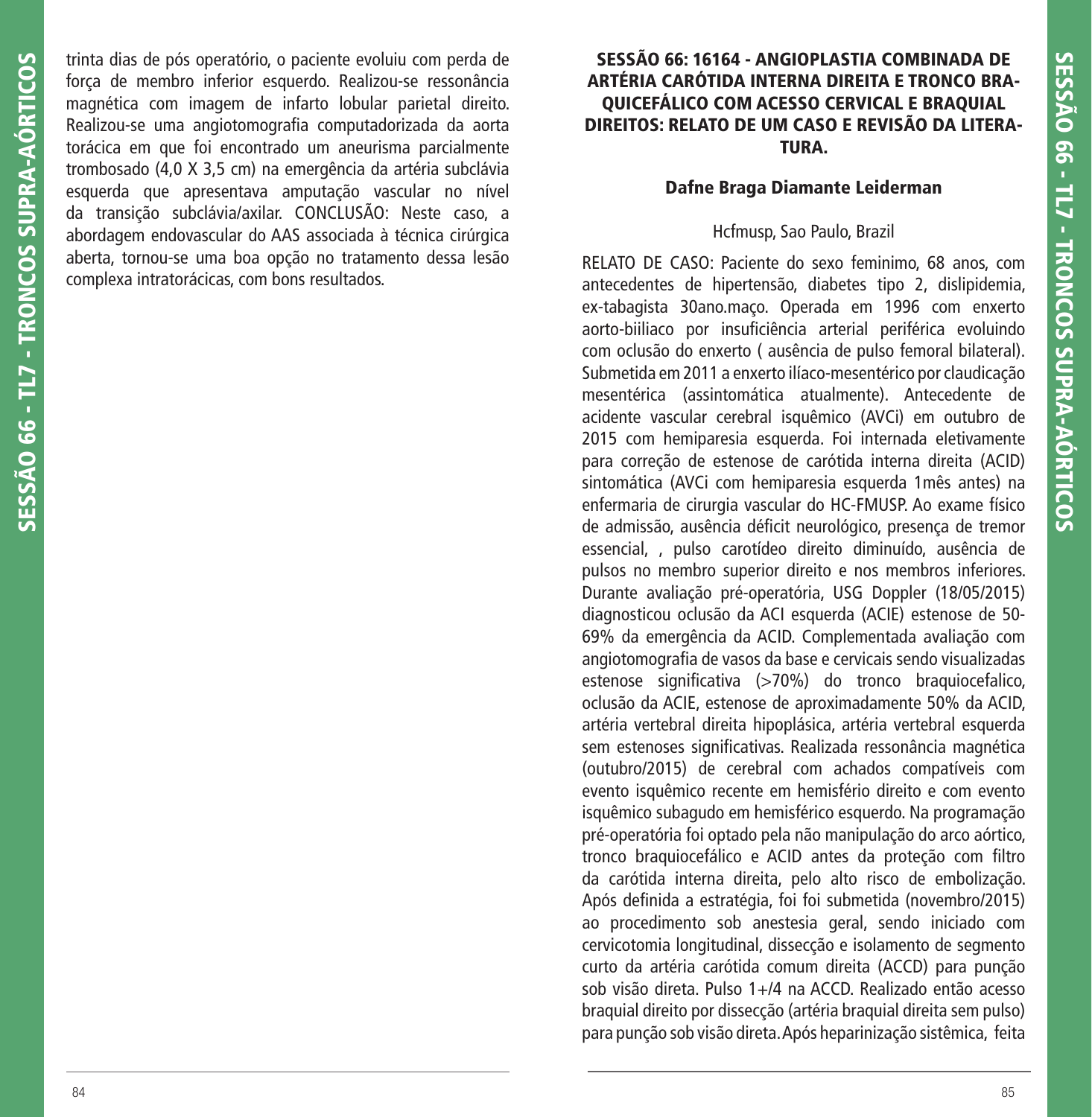punção da ACCD e locado introdutor 6F. Realizada arteriografia da ACCD e ACID sendo observado lesão estenótica em bulbo e oclusão da carótida externa direita. Passado sistema de proteção Emboshield em carótida interna direita (filtro), 4cm acima do ponto de estenose no bulbo, sem intercorrências. Após, realizado punção retrograda da artéria braquial direita com arteriografia do tronco braquiocefalico evidenciando estenose significativa em seu óstio e pequena dilatação pós-estenotica. Feita transposição da estenose do tronco e realizada angioplastia com stent balãoexpansível EXPRESS 9x37mm, (liberado com margem de 1,0cm para o interior da crossa da aorta). Arteriografia de controle do arco aórtico mostrou ótimo fluxo, com melhora da estenose. Seguido então com a angioplastia da ACID com stent Precise 6x30mm e balão Aviator 5,5x20mm pelo acesso carotídeo direito previamente realizado. A arteriografia de controle apresentou ótimo fluxo carotídeo e bom enchimento de circulação cerebral. Retirado material endovascular, feito síntese dos orifícios de punção em ACCD e artéria braquial D, sendo observado ótimo pulso (4+/4) carotídeo e braquial. Utilizado total de 80ml de contraste no procedimento. A paciente foi extubada em sala cirúrgica, sem déficits neurológicos após o despertar anestésico e encaminhada para a unidade de terapia intensiva para cuidados pós operatórios imediatos, sem drogas vasoativas. Evoluiu de forma favorável, sem intercorrências clínicas, com bom pulso carotídeo, radial e ulnar. Ultrassom doppler de controle pósoperatório evidenciou stent bem locado, com fluxo anterógrado de baixa resistência, sem aumento de velocidades (VPS ACID: 80). Recebeu alta no 30 pós operatório.

## **SESSÃO 66: 16168 - ANGIOPLASTIA COMBINADA DE ARTÉRIA CARÓTIDA INTERNA DIREITA E TRONCO BRA-QUICEFÁLICO COM ACESSO CERVICAL E BRAQUIAL DI-REITOS: RELATO DE UM CASO**

**Dafne Braga Diamante Leiderman**; Felipe Soares Ribeiro; Ivan Casella; Nelson De Luccia; Pedro Puerch Leão

### Hcfmusp, Sao Paulo, Brazil

Mulher, 68a, com hipertensão, diabetes tipo 2, dislipidemia, ex-tabagista 30ano.maço. Operada em 1996 com enxerto aorto-biiliaco por insuficiência arterial periférica evoluindo com oclusão do enxerto (ausência de pulso femoral bilateral). Submetida em 2011 a enxerto ilíaco-mesentérico por claudicação mesentérica (assintomática atualmente). Antecedente de acidente vascular cerebral isquêmico em outubro/2015 com hemiparesia esquerda. internada eletivamente para correção de estenose de carótida interna direita (ACID) sintomática (AVCi com hemiparesia esquerda 1mês antes) na enfermaria de cirurgia vascular do HC-FMUSP. Ao exame físico de admissão, ausência déficit neurológico, presença de tremor essencial, pulso carotídeo direito diminuído, ausência de pulsos no membro superior direito e nos membros inferiores. Durante avaliação pré-operatória, Doppler (18/05/2015) diagnosticou oclusão da ACI esquerda, estenose de 50-69% da emergência da ACID. Angiotomografia de vasos da base e cervicais visualizada estenose significativa (>70%) do tronco braquiocefalico, oclusão da ACIE, estenose de aproximadamente 50% da ACID, artéria vertebral direita hipoplásica, artéria vertebral esquerda sem estenoses significativas. Ressonância magnética (outubro/2015) cerebral com achados compatíveis com evento isquêmico recente em hemisfério direito e com evento isquêmico subagudo contralateral. Optado pela não manipulação do arco aórtico, tronco braquiocefálico e ACID antes da proteção com filtro da carótida interna direita, pelo alto risco de embolização. Após definida a estratégia, foi foi submetida (novembro/2015) ao procedimento sob anestesia geral, sendo iniciado com cervicotomia longitudinal, dissecção e isolamento de segmento curto da artéria carótida comum direita (ACCD) para punção sob visão direta. Pulso 1+/4 na ACCD. Realizado então acesso braquial direito por dissecção (artéria braquial direita sem pulso) para punção sob visão direta. Após heparinização sistêmica, feita punção da ACCD e locado introdutor 6F. Realizada arteriografia da ACCD e ACID sendo observado lesão estenótica em bulbo e oclusão da carótida externa direita. Passado sistema de proteção

**SESSÃO 66 - TL7 - TRONCOS SUPRA-AÓRTICOS**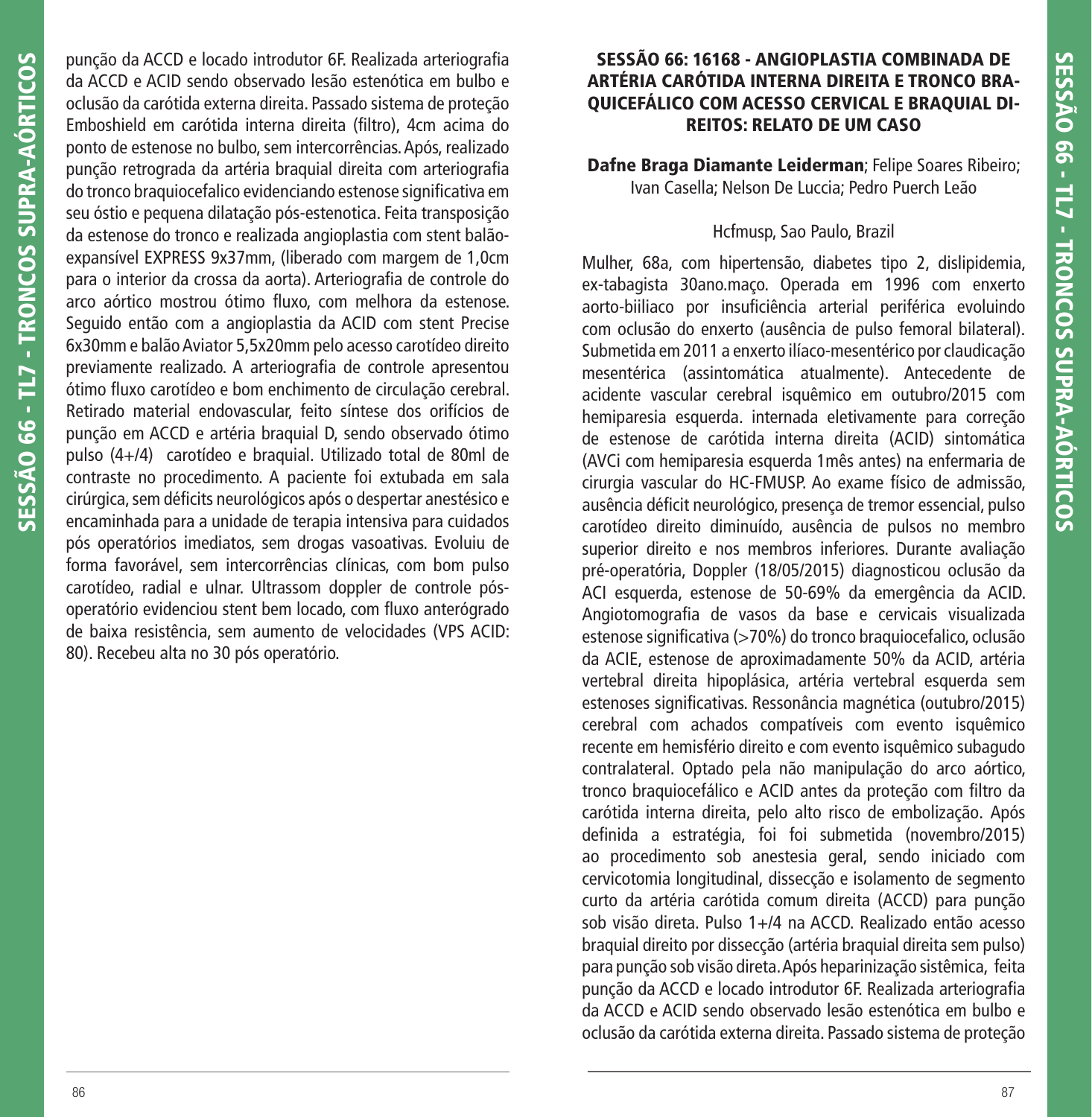Emboshield em carótida interna direita (filtro), 4cm acima do ponto de estenose no bulbo, sem intercorrências. Após, realizado punção retrograda da artéria braquial direita com arteriografia do tronco braquiocefalico evidenciando estenose significativa em seu óstio e pequena dilatação pós-estenotica. Feita transposição da estenose do tronco e realizada angioplastia com stent balãoexpansível EXPRESS 9x37mm, (liberado com margem de 1,0cm para o interior da crossa da aorta). Arteriografia de controle do arco aórtico mostrou ótimo fluxo, com melhora da estenose. Seguido então com a angioplastia da ACID com stent Precise 6x30mm e balão Aviator 5,5x20mm pelo acesso carotídeo direito previamente realizado. A arteriografia de controle apresentou ótimo fluxo carotídeo e bom enchimento de circulação cerebral. Retirado material endovascular, feito síntese dos orifícios de punção em ACCD e artéria braquial D, sendo observado ótimo pulso (4+/4) carotídeo e braquial. Utilizado total de 80ml de contraste no procedimento. A paciente foi extubada em sala cirúrgica, sem déficits neurológicos após o despertar anestésico e encaminhada para a unidade de terapia intensiva para cuidados pós operatórios imediatos, sem drogas vasoativas. Evoluiu de forma favorável, sem intercorrências clínicas, com bom pulso carotídeo, radial e ulnar. Ultrassom doppler de controle pósoperatório evidenciou stent bem locado, com fluxo anterógrado de baixa resistência, sem aumento de velocidades (VPS ACID: 80). Recebeu alta no 30P

## **SESSÃO 66: 16187 - O TRATAMENTO ENDOVASCULAR PARA DISSECÇÃO ESPONTÂNEA DE ARTÉRIA CARÓTIDA BILATERAL COM STENT CAROTÍDEO MULTILEYER E MICROMOLAS**

## **Raquel Rufino Gomesl Leal**; Igor Rafael Sincos

1 - Hospital Israelita Albert Einstein, Sao Paulo, Brazil; 2 - Clinica Endovascular Sp, Sao Paulo, Brazil

Introdução: Dissecção de artéria carótida interna é uma causa sub-reconhecida de ataque isquemico transitório e acidente vascular cerebral. A intervenção endovascular é uma opção de tratamento em pacientes nos quais a terapia de anticoagulação por si só não é suficiente, que não são candidatos adequados para a cirurgia de grande porte, nos que tem dissecções distais de difícil acesso ou apresentam a formação de um pseudoaneurisma e/ou dissecção associada. Objetivo: Relatar caso bem sucessido de tratamento endovascular com stent multilayer (cardiatis@) e aplicação de micromolas em um paciente com dissecção bilateral espontanea da artéria carótida cervical com formação de pseudo aneurisma e estenose hemodinâmicamente signifi cativa. Material e Métodos: Homem 39 anos, com antecedente de cefáleia intensa e dor cervical, estava sendo tratado com por uma dissecção da artéria carótida bilateral com anticoagulação hà 2 anos. Atendido no Departamento de cirurgia vascular com queixa de cefáleia intensa, pior que enxaqueca habitual e dor cervical bilateral, mais pronunciada à esquerda. Angio-TC revelou dissecção de artéria carótida interna bilateral, com pseudo aneurisma na artéria carótida interna direita e uma estenose grave na artéria carótida interna esquerda. Angiografia foi realizada, o que confirmou os achados da tomografia. O paciente foi submetido ao tratamento endovascular; primeiro foi realizado na artéria carótida interna direita, com stent multilayer e 4 micromolas (azur terumo@); e após 1 mês de seguimento, foi realizado um segundo procedimento na artéria carótida interna esquerda com apenas 1 stent multilayer. Resultados: Apóes 24 meses de seguimento, o paciente está assintomático, sem deficits neurológicos ao exame físico e continua a receber AAS e clopidogrel 75mg um vez por dia; e o exame de controle (angio-TC) demonstra perviedade e adequado tratamento das lesões. Conclusão: O tratamento endovascular com implante de multilayer e micromolas foi bem sucedido neste paciente com dissecção de artéria carótida interna bilateral espontânea. Este procedimento pode ser indicado em pacientes com dissecção carótidea que tem déficits neurológicos persistentes ou

**SESSÃO 66 - TL7 - TRONCOS SUPRA-AÓRTICOS**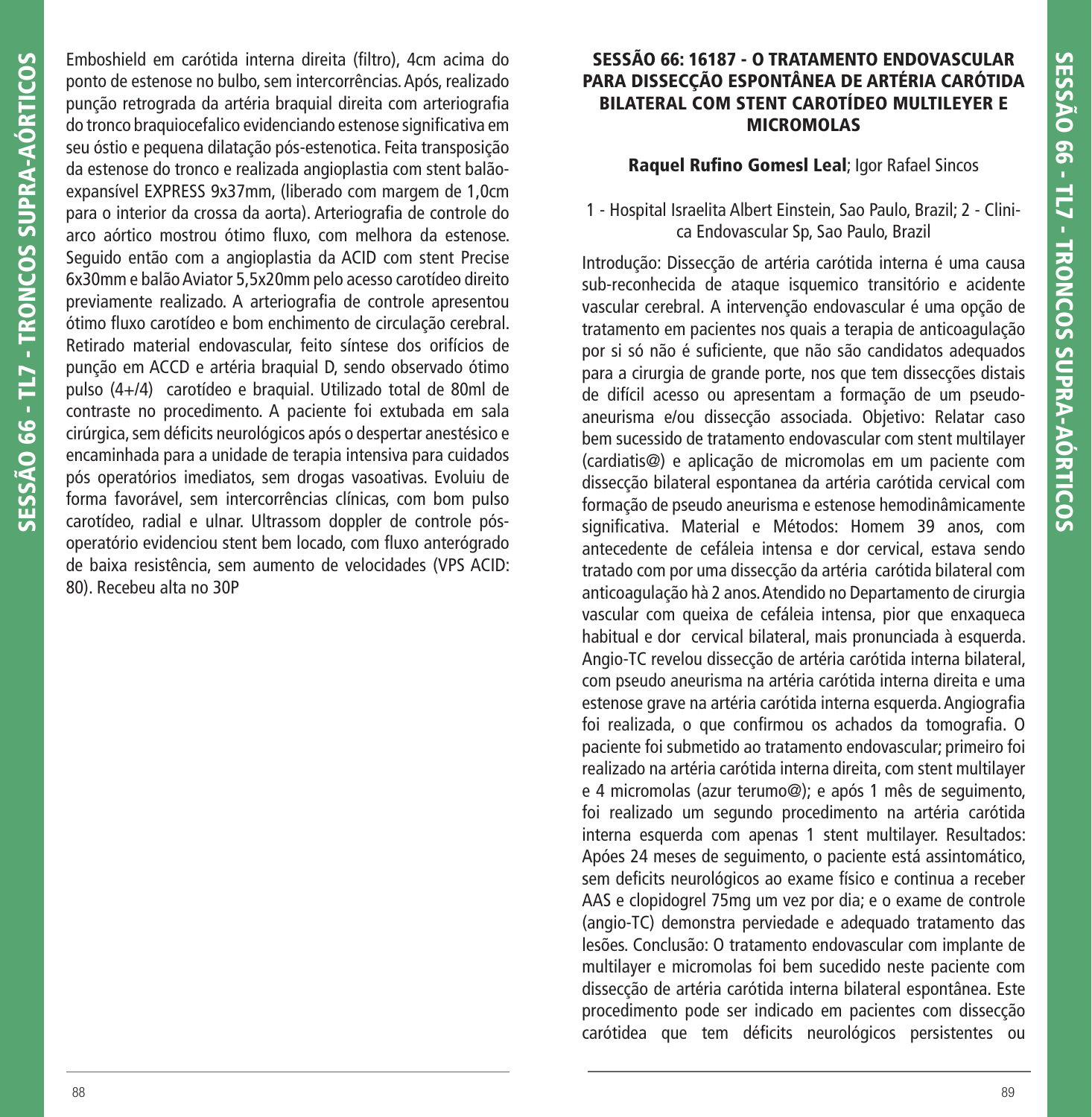progressivos, apesar da terapêutica anticoagulante; apresentem desenvolvimento de complicações da dissecção arterial, tais como formação de pseudo-aneurisma e estenose; ou não forem candidatos a intervenção cirúrgica.

### **SESSÃO 66: 16211 - RELATO DE CASO DE TUMOR DE CORPO CAROTÍDEO**

**Luana Gouveia Rio Rocha Do Carmo**; Rodrigo Andrade Vaz De Melo; Bernardo Santos Souza; Jackson Caiafa; Marcus Humberto Gress

Hospital Federal Dos Servidores Do Estado Do Rio De Janeiro, Rio De Janeiro, Brazil

Introdução : Paragangliomas cervicais são entidades raras com incidência de 1:30.000 a 1:100.000. Tumores de glomus carotídeo correspondem a 65 a 80% desses. A idade média é de 55 anos prevalecendo no sexo feminino. Cerca de 5% são malignos. Objetivo : Revisão da literatura e relato de caso de tumor de glomus carotídeo.Métodos: Relato de caso de paciente submetida à ressecção de tumor de glomus carotídeo pelo serviço de cirurgia vascular do hospital federal do servidores do estado do RJ - HFSEResultados: Paciente feminina de 82 anos com sintomas de tonteira e com massa cervical palpável, investigada e diagnosticado como portadora de tumor de glomus carotídeo tipo III de Shamblin. Foi submetida a ressecção cirúrgica, sem necessidade de reconstrução vascular com boa evolução pós operatória.Conclusão: Tumor de glomus carotídeo é uma neoplasia rara porém deve ser lembrado no diagnóstico diferencial de massas cervicais. A ressecção é o tratamento preferencial.

**SESSÃO 66 - TL7 - TRONCOS SUPRA-AÓRTICOS**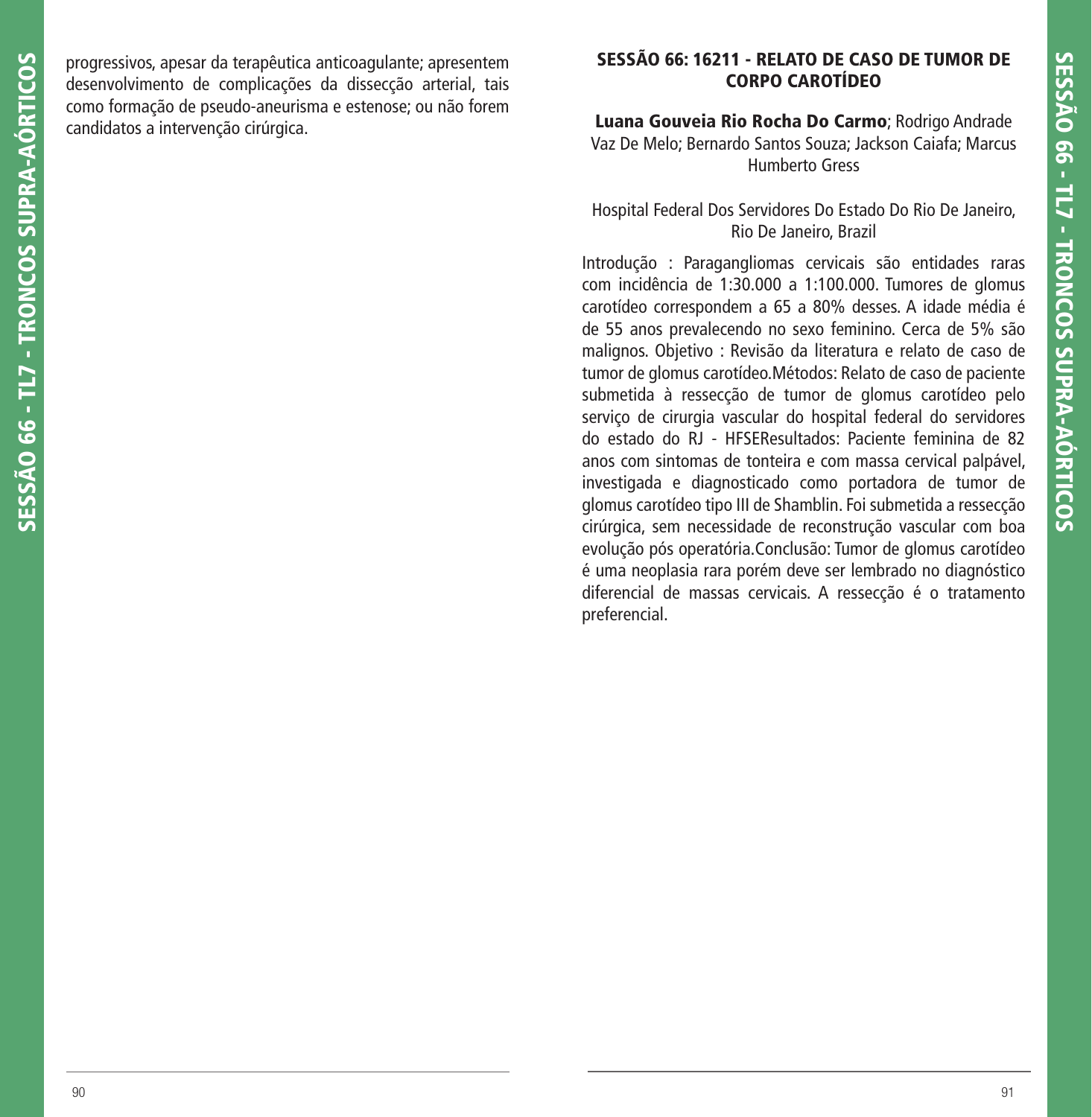## **SESSÃO 66: 16215 - TRATAMENTO HÍBRIDO PARA REVASCULARIZAÇÃO COMPLEXA DE TRONCOS SUPRA-AÓR-TICOS: RELATO DE CASO E REVISÃO DA LITERATURA**

**Nathalia Elino Da Silveira;** Lucas Augusto Barbosa; Eduardo Wagner Guimarães; Bernardo Souza; Luana Gouveia Rio Rocha Do Carmo; Marcus Humberto Tavares Gress; Rodrigo Andrade Vaz De Melo; Jackson Silveira Caiafa

Hospital Federal Dos Servidores Do Estado, Rio De Janeiro, Brazil

Introdução: a Doença Oclusiva dos Troncos Supra-Aórticos é uma entidade rara e representa um desafio terapêutico aos cirurgiões. Objetivo: revisão da literatura sobre o tratamento cirúrgico da Doença Oclusiva dos Troncos Supra-Aórticos e relato de caso de tratamento híbrido. Métodos: relato de caso de paciente submetida a cirurgia híbrida para tratamento de Doença Oclusiva de Troncos Supra-aórticos no Hospital Federal dos Servidores do Estado, Rio de Janeiro, em Março de 2016, e revisão da literatura relacionada ao tratamento dessa doença. Resultados: paciente de 61 anos, hipertensa, com história prévia de endarterectomia de Carótida Direita em 2012 e angioplastia de Artéria Subclávia Esquerda em 2013, que evoluiu com lipotímia e paresia intermitente de membro superior direito. Tomografia computadorizada com contraste revelou calcificação importante do Arco Aórtico e estenose dos Troncos Supra-Aórticos. Arteriografia revelou estenoses críticas em Tronco Braquicefálico e óstio da Carótida Esquerda e estenose intrastent de Artéria Subclávia Esquerda. Foi realizada angioplastia de Carótida Esquerda com stent por acesso para a carótida, seguida de endarterectomia carotídea bilateral e derivação carotídeo-carotídea via retrofaríngea com prótese de PTFE anelado e ligadura de Carótida Direita. A paciente foi extubada ao término do procedimento, sem alterações neurológicas, teve alta do CTI no dia seguinte e alta hospitalar após 3 dias da cirurgia. Conclusão: a Doença Oclusiva dos Troncos Supra-Aórticos é uma entidade rara e de tratamento complexo devido à característica ostial das lesões, representando muitas vezes um desafio tanto para a cirurgia convencional quanto para as técnicas endovasculares. A cirurgia híbrida tem se mostrado uma opção valiosa nos casos de acometimento multivascular e extenso, como o apresentado.

## **SESSÃO 66: 16220 - RESULTADOS IMEDIATOS NA ANGIOPLASTIA CAROTÍDEA COM A UTILIZAÇÃO DO BALÃO DE ACOMODAÇÃO PÓS IMPLANTE DO STENT**

Wanderbilt Duarte De Barros Neto<sup>1</sup>; Alexandre Luiz Da Silva Vieira<sup>1</sup>; Willian Rogers Fonseca<sup>1</sup>; Armando De Carvalho Lobato<sup>2</sup>; Camila Kolber Del Priore2 ; **Cecille Virginia Accioly Menezes<sup>1</sup>;** Maurício Rocco De Oliveira<sup>2</sup>

## 1 - Hospital E Maternidade Frei Galvão, Guaratingueta, Brazil; 2 - Icve - Sp, Sao Paulo, Brazil

INTRODUÇÃO: A correcão endovascular da doença continua sendo um desafio para o cirurgião, que praticamente não permite erros durante sua execução. OBJETIVO: Discutir e expor o procedimento de angioplastia carotídea com balonamento pósstent , confrontando os resultados encontrados com a técnica utilizada. MATERIAL E MÉTODOS: No período de março de 2009 a dezembro de 2014, foram realizadas 107 angioplastias do sistema carotídeo extra-craniano, um total de 96 pacientes, sendo 68.75% do sexo masculino e 35.41% do sexo feminino. A hipertensão arterial estava presente em 84.3%, a diabetes em 53.1%, tabagismo (passado ou atual) em 62.5% e a dislipidemia ou uso de hipolipemiantes em 75%. Foram utilizados Stents auto-expansíveis em todos os casos, de células fechadas (90 casos – 84.1%) e híbridos (17 casos – 15.8%), em média de 6 a 8 mm de diâmetro, por 30-40 mm de comprimento. Os critérios de inclusão utlilizados foram estenose em origem da carótida interna hemodinamicamente significativa por pelo menos dois métodos de imagem. Angiografia intra-craniana imediata pós-angioplastia foi realizada de rotina. RESULTADOS: Em 91.5% dos casos realizamos balonamento pós-liberação do stent. Em 9 procedimentos julgamos bo resultado imediato quanto ao aspecto e abertura do Stent , não realizando nesses a acomodação com balão após o implante. Angiografia cerebral ipsi-lateral foi realizada de rotina após a retirada de dispositivos de proteção, sem sinais de oclusões ou embolia inerentes ao procedimento. AVC maior foi diagnosticado no pós-operatório em 2.8% dos casos; AVC menor ou com recupração total em 1.86%, mais relacionados à amnipulações e dificuldades de acesso ao sistema carotídeo. CONCLUSÃO: A utilização da técnica de balonamento do stent para acomodação mostra-se segura quando utilizada com parcimônia, sem sinais maiores de complicações ou AVC no per-operatório.

**SESSÃO 66 - TL7 - TRONCOS SUPRA-AÓRTICOS**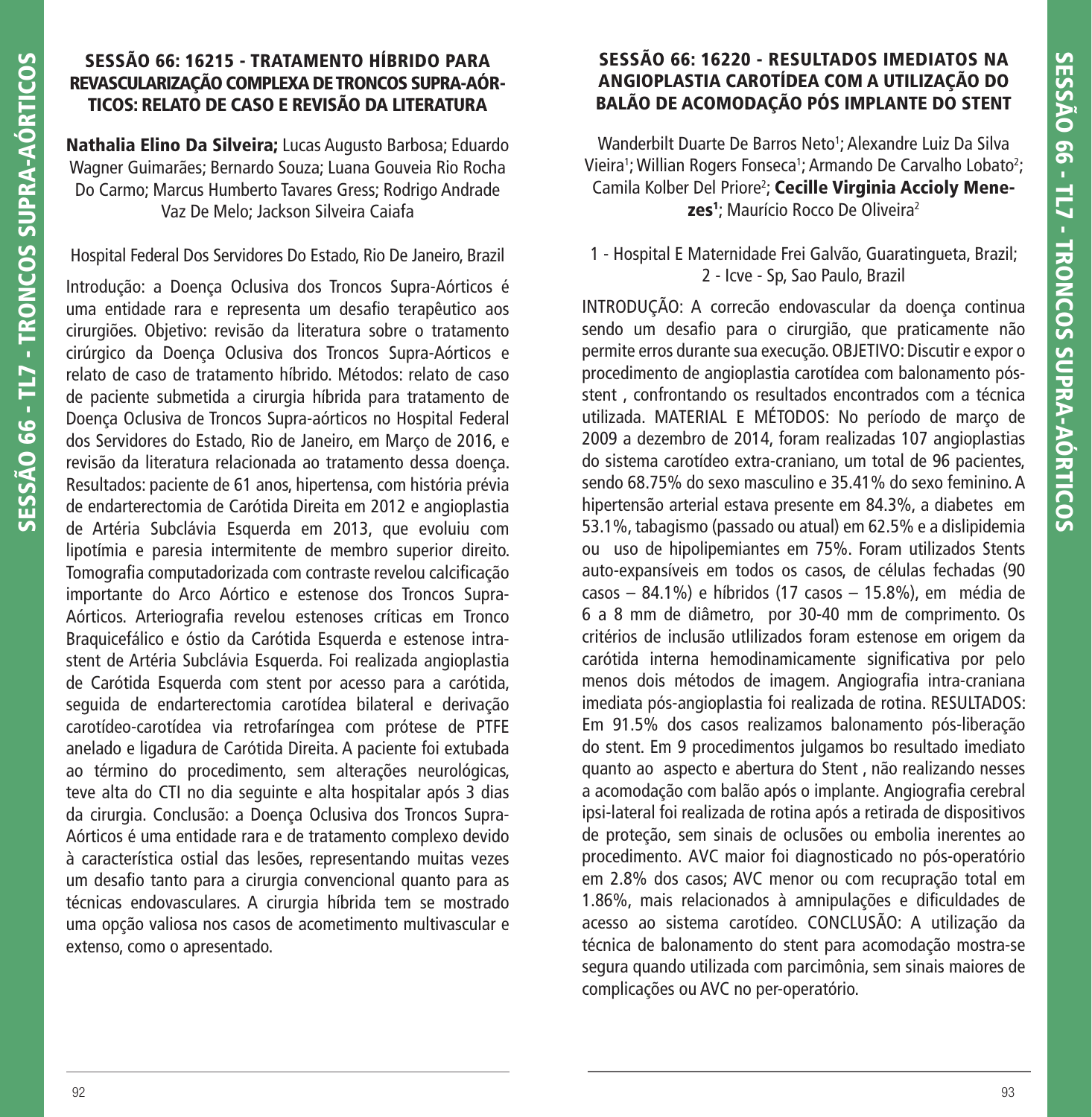## **SESSÃO 67: 16153 - AVALIAÇÃO DA PUNÇÃO IPSILATE-RAL ANTERÓGRADA DA ARTÉRIA FEMORAL COMUM EM ANGIOPLASTIA DE MEMBROS INFERIORES**

Jorge Rufino Ribas Timi; **Elis Sbrissia Ribeiro;** Jaime Schmitt

### Instituto Da Circulação, Curitiba, Brazil

Introdução: A arteria femoral comum é sítio frequente de trametno endovascular por lesões estenóticas ou oclusivas do vaso. A estação de trabalha pode ser anterógrada ipsilateral ou retrógrada contralateral, sendo que cada uma tem suas vantagens e desvantagens já conhecidas. Objetivo: Avaliar o sucesso da punção ipsilateral anterógrada em artéria femoral em angioplastias de membro inferior. A via anterógrada não expõe o risco de complicações no território aorto-ilíaco do paciente, bem como não necessita de sitemas de entrega longos. Métodos: Pacientes cuja punção ipsilateral anterógrada as cegas foi a primeira escolha de acesso foram avaliados quanto ao seu sucesso. Avaliação do motivo de insucesso da punção. Estudo descritivo realizado entre julho de 2015 e fevereiro de 2016. Resultados: Foram avaliados 33 pacientes sendo 10 (30,30%) do sexo masculino e 23 (69,70%) do sexo feminino. A média de idade foi de 66 anos. Em 28 (84,85%) pacientes a punção ipsilateral anterógrada foi a via de acesso para o procedimento. Em 5 (15.15%) pacientes não foi possível estabelecer um acesso ipsilateral para a realização do procedimento. Atribuiu-se para 3 insucessos a obesidade para 2 insucessos a curta distância entre a lesão e a punção, fazendo a migração preferencial do sitema para a artéria femoral profunda. Em todos os 5 pacientes, foi possível realizar angioplastia através de punção contralateral. Conclusão: A punção ipsilateral é uma via de acesso com alta taxa de sucesso em sua realização.

## **SESSÃO 67: 16154 - RESULTADO DO TRATAMENTO ENDOVASCULAR DAS LESÕES ATEROSCLERÓTICAS INFRA-PATELARES NO HOSPITAL SÃO JOSÉ DO AVAÍ? ITAPERUNA**

Eugênio Carlos De Almeida Tinoco; **Leonardo Barros Piccinini;** Daniel Fernandes Guimarães; Antônio Cascelli Vaz Filho; Ricardo Turra Perrone

### Hospital São José Do Avaí, Itaperuna, Brazil

 INTRODUÇÃO: O envelhecimento populacional associado à crescente prevalência de Hipertensão Arterial e Diabetes Mellitus tem aumentado os casos de aterosclerose e isquemia crítica dos membros inferiores (ICMI). Como tratamento, era possível apenas o bypass distal para revascularização infrapatelar, com objetivo de melhorar a classe funcional e diminuir a incidência de amputação de membros. Além de mudanças de estilo de vida e da terapia clínica, a angioplastia tornou-se o padrão ouro para o tratamento da aterosclerose infrapatelar em doentes que sofrem de ICMI. Novas técnicas e dispositivos tornaram a angioplastia transluminal percutânea viável, segura e com resultados clínicos satisfatórios. Comparada à cirurgia, a angioplastia é um procedimento minimamente invasivo, com o benefício de reduzidas complicações per e pós-operatórias, especialmente em paciente de alto risco cirúrgico, apresentando resultados finais equivalentes. OBJETIVO: Apresentar os resultados do tratamento endovascular das lesões ateroscleróticas infrapatelares do serviço de Cirurgia Vascular e Endovascular do Hospital São José do Avaí (Itaperuna – RJ). MATERIAL E MÉTODOS: Foram analisados prospectivamente 278 pacientes submetidos à 327 procedimentos de angioplastia infrapatelar, no período de junho de 2007 a janeiro de 2016. As indicações para o procedimento endovascular foram pacientes com claudicação incapacitante associada à doença distal e ICMI. Foram realizadas angioplastias simples e implante de stent. RESULTADO: Dos 278 pacientes, 59,71% eram do sexo masculino e 40,29% do feminino, com idade média de 71,1 anos  $(\pm 10,1)$ . Os fatores de risco mais encontrados foram: Hipertensão Arterial em 79,49% e Diabetes Mellitus em 64,38%. Foram realizadas 210 angioplastias simples e 117 angioplastias com colocação de stent; 27,52% envolveram a artéria tibial anterior, 37,61% a artéria fibular, 18,65% a artéria tibial posterior e 16,2% o tronco tíbio-fíbular. Evoluíram com amputação menor ou maior, 29,49% dos pacientes. CONCLUSÃO O tratamento endovascular das lesões ateroscleróticas infra-patelares, apresenta menos complicações

**SESSÃO 67 - TL8 - DOENÇA OCLUSIVA PERIFÉRICA 3**

**SESSÃO 67 - TL8 - DOENÇA OCLUSIVA PERIFÉRICA** 

 $\sim$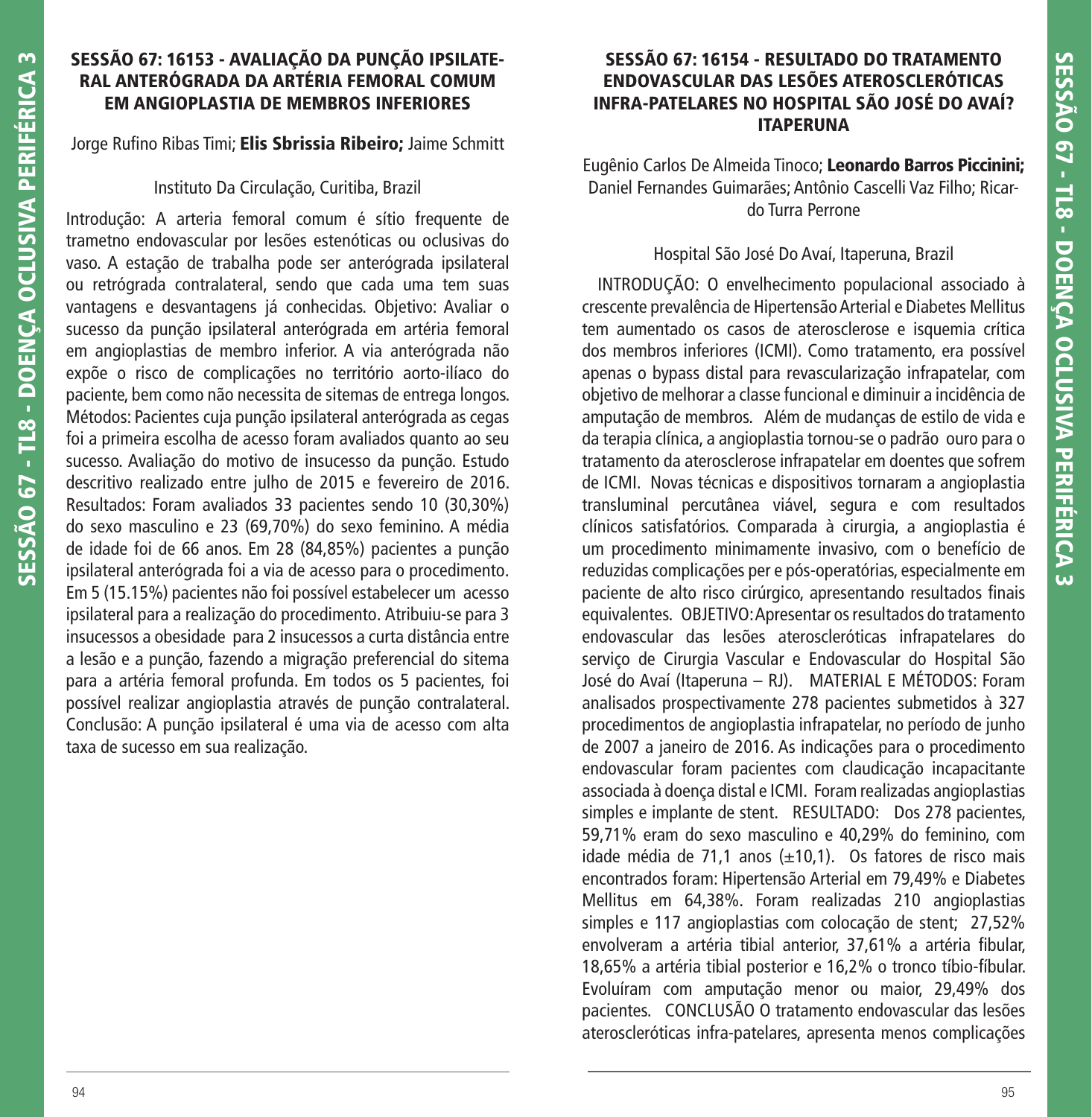e taxas de sucesso aceitáveis, que em conjunto são capazes de proporcionar qualidade de vida aos pacientes portadores de doença arterial obstrutiva periférica.

## **SESSÃO 67: 16156 - ANGIOPLASTIA DE ARTÉRIA RADIAL E ULNAR EM MEMBRO SUPERIOR ESQUERDO POR ISQUEMIA CRÍTICA E PADRÃO ANGIOGRÁFICO DE ARTERÍTE**

**Adjaldes Ribeiro De Moraes Júnior;** Fernando Saliture Neto; Aline Simplício Bigatão; Alex Lederman; Ricardo Aun; Igor Rafael Sincos; Anna Paula Sincos; Raquel Rufino Gomes Leal; Sergio Ricardo Abrão; Bruno Donegá Constantin; Daniel Faccioli; Vinicius Bertoldi; Vitor Cervantes Gornati

Hospital Israelita Albert Einstein, Sao Paulo, Brazil

Relato de caso de um paciente 65 anos, sexo masculino, sem histórico de tabagismo, diabético tipo 2 , hipertenso, em uso crônico de corticoide para tratamento de Artrite Reumatoide, o qual evoluiu com isquemia crítica de membro superior esquerdo, com lesão trófica em falange distal de 3º quirodáctilo com duas semanas de evolução, de etiologia indeterminada. Teve diagnóstico clínico e ao Doppler arterial de oclusão das artérias Radial e Ulnar em seu terço distal. Progamado uma arteriografia Ulnar armada e realizada angioplastia com balão dessas duas artérias ocluídas com sucesso.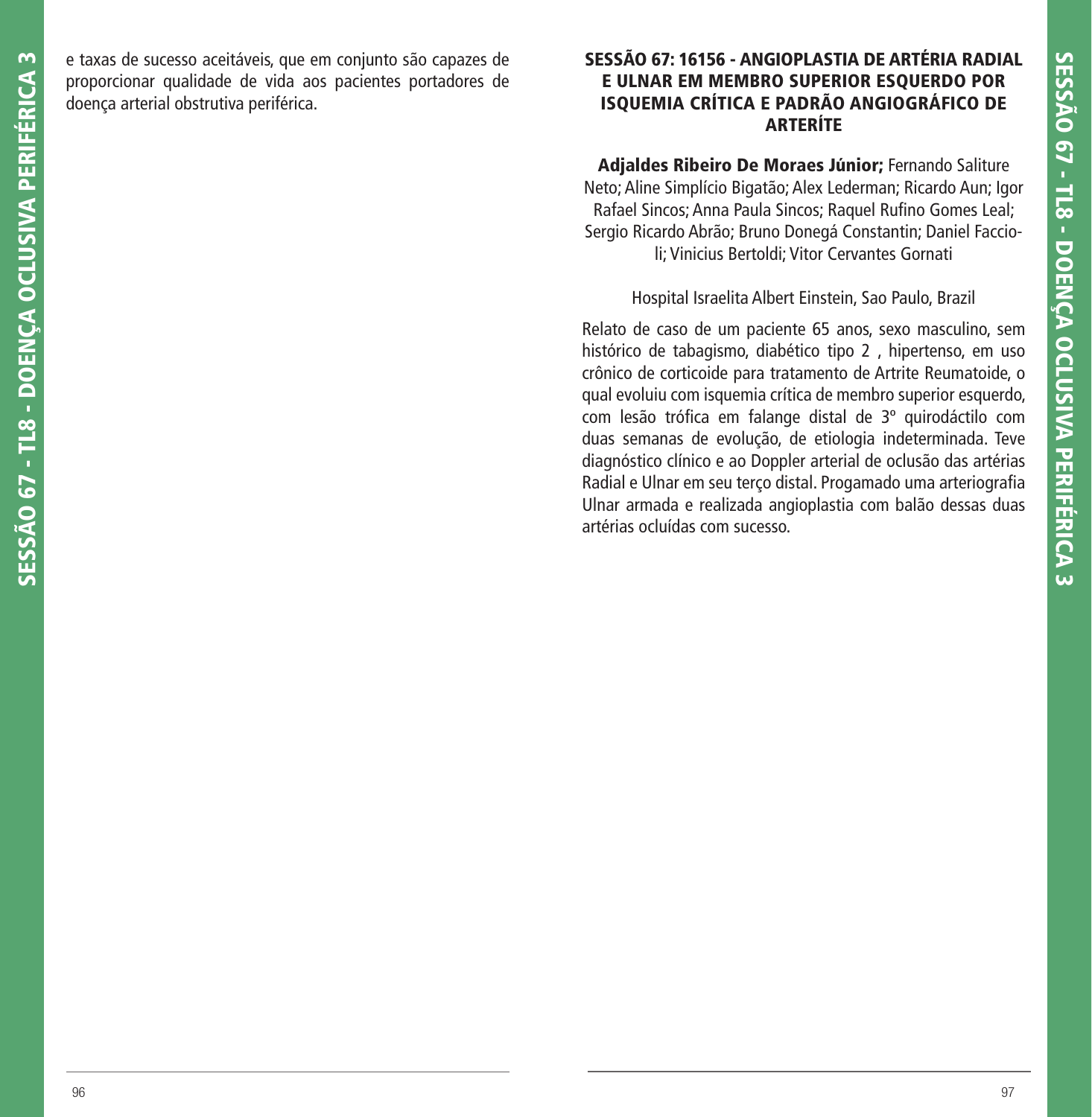### **SESSÃO 67: 16158 - RESULTADOS DO TRATAMENTO ENDOVASCULAR DA ESTENOSE DE ARTÉRIAS ILÍACAS NO HOSPITAL SÃO JOSE DO AVAÍ - ITAPERUNA**

Eugênio Carlos De Almeida Tinoco; **Leonardo Barros Piccinini**; Daniel Fernandes Guimarães; Antônio Cascelli Vaz Filho; Ricardo Turra Perrone

### Hospital São José Do Avaí, Itaperuna, Brazil

 INTRODUÇÃO: A claudicação intermitente é a apresentação clínica mais comum da doença arterial periférica. A abordagem principal desta condição é o tratamento da aterosclerose sistêmica, baseado na modificação de fatores de risco, controle medicamentoso e exercícios físicos. Os pacientes que não responderam ao tratamento clínico, necessitam de tratamento invasivo, sendo a maior parte tratada com técnicas percutâneas. Várias são as opções de tratamento endovascular, dependendo da anatomia da lesão. O tratamento cirúrgico é reservado para uma pequena parte de pacientes com doença aterosclerótica difusa. OBJETIVO: Apresentar os resultados do tratamento endovascular de angioplastia de artérias ilíacas do serviço de Cirurgia Vascular e Endovascular do Hospital São José do Avaí ( Itaperuna – RJ). MATERIAL E MÉTODOS: Foi feita uma analise retrospectiva totalizando 254 casos, no período de setembro 2008 a Janeiro de 2016, evidenciando que 63% eram do sexo masculino e 34% do feminino, com idade variando entre 33-93 anos (média de 63 anos). A maioria dos pacientes acompanhados foram tratados com angioplastia com Stent (93,3%) e angioplastia simples (6,7%). Dos pacientes tratados 31,1 % dos casos foram bilaterais, 36,2% do lado direito e 32,7% do lado esquerdo. Fatores de risco apresentados foram HAS (61,4%), tabagismo (39%), DM (26%). As indicações do procedimento foram pacientes sintomáticos, classifi cação de Fontaine II a IV (Rutherford 1 a 6), reestenoses e como procedimento adicional a cirurgia de revascularização dos membros inferiores. RESULTADO: As complicações precoces foram nefrotoxicidade ao contraste iodado e IRA em 04 casos (1,5%), infecção em 09 pacientes (3,4%), insucesso do procedimento evoluindo com amputação suprapatelar em 09 casos (3,5%). Dois pacientes (0,7%) evoluíram para by-pass e dois pacientes foram a óbito (0,7%) no seguimento pósoperatorio precoce. CONCLUSÃO O tratamento endovascular das estenoses das artérias ilíacas, mostrou-se seguro e eficaz, com boa perviedade e baixa morbimortalidade.

## **SESSÃO 68: 16043 - EXPERIÊNCIA DO HOSPITAL CEN-TRAL DO EXÉRCITO COM A ENDOPRÓTESE RAMIFICADA**

Antonio Joaquim Serra De Freitas; Leonardo De Castro; Cláudio Santoro; Bruno Barone; Débora Oliveira; Celina Andrea Freitas Do Rosário; **Pedro Ferreira Pasetto**; José Augusto Pires De Freitas; Valter Willian De Paiva; Ana Paula Castro Dos Santos

## Hospital Central Do Exército, Rio De Janeiro, Brazil

Experiência do Hospital Central do Exército com a Endoprótese Ramificada Antônio Serra de Freitas; Débora Oliveira; Bruno Barone; Claudio Santoro; Leonardo De Castro; Pedro Ferreira Pasetto; Celina Andrea Freitas do Rosário; Valter William de Paiva ; José Augusto Pires de Freitas; Ana Paula Castro dos Santos HOSPITAL CENTRAL DO EXÉRCITO, Rio De Janeiro, Brasil Tema: Experiência do Hospital Central do Exército com a Endoprótese Ramificada Autores: Pedro F. Pasetto, Antonio Joaquim de Serra Freitas, Leonardo de Castro, Cláudio Santoro, Bruno Barone, Débora Oliveira, Celina Andréa Freitas do Rosário, Valter Willian de Paiva, José Augusto Pires de Freitas, Ana Paula Castro dos Santos Serviço: Serviço de Cirurgia Vascular e Endovascular do Hospital Central do Exército - HCE Objetivo: Relatar a experiência do hospital central do exército no uso da endoprótese ramificada para o tratamento de aneurisma de aorta abdominal Materiais e Métodos: As informações foram obtidas por meio de revisão do prontuário, entrevista com o paciente, registro fotográfico dos métodos diagnósticos e terapêuticos aos quais o paciente foi submetido e revisão da literatura. Os pacientes foram tratados por via endovascular com endoprótese ramificada. O corpo principal da endoprótese variou de 26 a32 mm de diâmetro, a ZBIS de 10 a12 mm, a ZSLE de 11 a14 mm e a ESLE de 14 a16 mm. Em dois casos optou-se por embolizar a ilíaca interna unilateralmente com mola, utilizando-se "stent" revestido contralateral e bilateralmente nos demais casos. Resultados: Os pacientes receberam alta hospitalar com média de 5 dias de internação, a maioria com 3 dias, e encontramse em seguimento ambulatorial. Houve a ocorrência de dois óbitos, por complicações pulmonares e isquêmicas. Conclusão: A utilização da endoprótese ramificada, na experiência do Hospital Central do Exército, se mostrou efetiva no tratamento dos aneurismas da aorta infra-renal associados aos aneurismas de ilíacas, tendo sido evidenciado o sucesso na preservação das ilíacas internas e a baixa morbidade do procedimento.

**SESSÃO 67 - TL8 - DOENÇA OCLUSIVA PERIFÉRICA 3**

**SESSÃO 67 - TL8 - DOENCA OCLUSIVA PERIFÉRICA** 

 $\sim$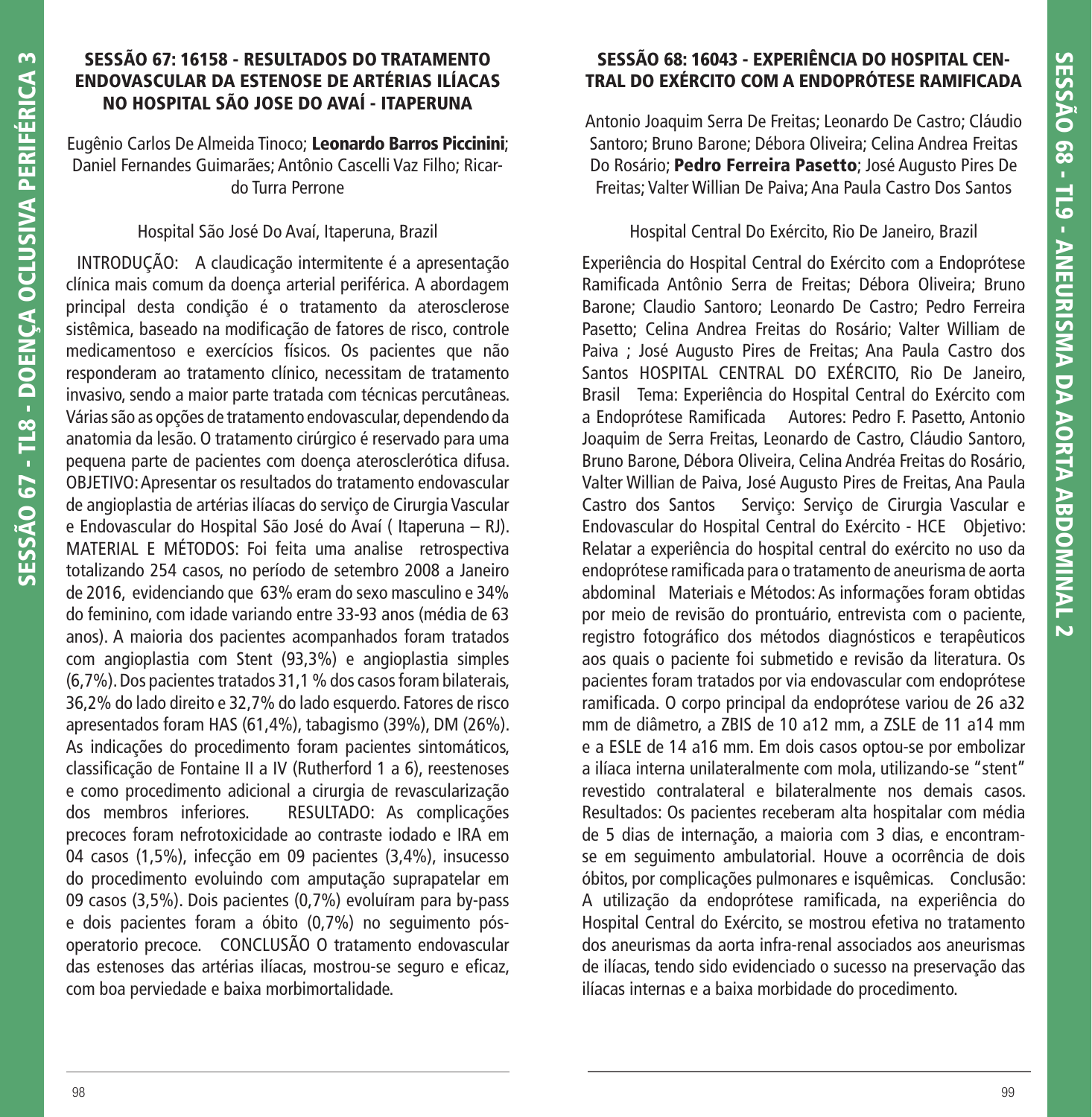## **SESSÃO 68: 16091 - TRATAMENTO DE ANEURISMA DE AORTA SE ESTENDENDO PARA RAMOS VISCERAIS UTILIZANDO STENT MODULADOR DE FLUXO (CARDIA-TIS MULTILAYER FLOW MODULATOR).**

**Camylla Santos De Souza<sup>1</sup>; Wellington Forte Alves<sup>2</sup>; Francis**co Eduardo Siqueira Da Rocha<sup>2</sup>; Daniel Benitti<sup>3</sup>; Joseida Coelho  $L$ opes<sup>2</sup>

1 - Universidade Federal Do Ceará, Fortaleza, Brazil; 2 - Hospital Geral De Fortaleza, Fortaleza, Brazil; 3 - Hospital Das Clínicas Da Faculdade De Medicina Da Universidade De São Paulo, São Paulo, Brazil

Introdução: O tratamento endovascular de aneurismas de aorta toracoabdominal envolvendo artérias viscerais representa, ainda hoje, um desafio técnico, pois, dependendo das estruturas comprometidas e da extensão da lesão, pode-se encontrar alguma dificuldade para utilização de endopróteses, mesmos as fenestradas e ramificadas. Nesse contexto, embora muitos estudos contestem, o stent Multilayer com modulação de fluxo surge como alternativa promissora para o tratamento de aneurismas aórticos, viscerais e periféricos, pois, ao mesmo tempo que permite a passagem do fluxo para as artérias colaterais, evita a ocorrência de complicações cirúrgicas devido à redução da velocidade e da pressão do fluxo sanguíneo dentro do saco aneurismático. Objetivo: Descrever caso de paciente acometida por aneurisma de aorta toracoabdominal envolvendo a artéria mesentérica superior e o tronco celíaco, tratado com endoprótese Multilayer. Materiais e Métodos: Foi realizado levantamento bibliográfico sobre o assunto e estudados exames e prontuário da paciente em questão. A paciente, do sexo feminino, 60 anos, coronariopata, portadora de diabetes mellitus, insuficiência cardíaca congestiva e DPOC grave, deu entrada na emergência do Hospital Geral de Fortaleza com dor abdominal leve difusa. Tomografia computadorizada revelou extenso aneurisma fusiforme de aorta toracoabdominal com classificação de Crawford tipo IV, parcialmente trombosado, com comprometimento da artéria renal e associado a pseudoaneurisma sacular de nível A de artéria mesentérica superior e tronco celíaco. Ecocardiograma detectou alto risco cardiovascular com fração de ejeção de apenas 25%. A paciente permaneceu internada por três meses antes da realização da cirurgia aguardando a resolução do caso. Resultados: Devido às características pouco comuns do caso em questão, foi cogitado inicialmente a possibilidade de aneurisma micótico, o qual

poderia inviabilizar a realização de procedimento cirúrgico endovascular; no entanto, essa possibilidade foi descartada após ser constatado ausência de febre e hemograma sem alterações significativas, como também, PCR, VHS e outras culturas sem a presença de Staphylococcus, Salmonella e demais microorganismos causadores de vasculopatias. Optou-se por implante de prótese Multilayer com modulação de fluxo por não estarem disponíveis no serviço endopróteses fenestradas ou ramificadas, bem como pelo fato de existir elevado risco cirúrgico, tanto pela localização anatômica desfavorável para cirurgia convencional como também pelo risco cardiológico envolvido. Realizouse a dissecção de ambas as artérias femorais, com progressão de introdutor e realização de angiografia transoperatória com cateter pigtail. Foi encontrado volumoso aneurisma em região toracoabdominal compatível com tomografia pré-operatória, procedendo-se para aposição de endoprótese Multilayer com modulação de fluxo. Angiografia de controle realizada após a liberação da prótese demonstrou cobertura total do aneurisma e posicionamento em local previamente programado. Conclusão: Não houve intercorrências no tempo cirúrgico. Tomografia de controle realizada um ano após o procedimento mostrou resultado satisfatório de tratamento endovascular, sem indícios de endoleak e com retração do aneurisma, demonstrando a possibilidade de utilização do stent Multilayer para o tratamento de casos selecionados.

**SESSÃO 68 - TL9 - ANEURISMA DA AORTA ABDOMINAL 2**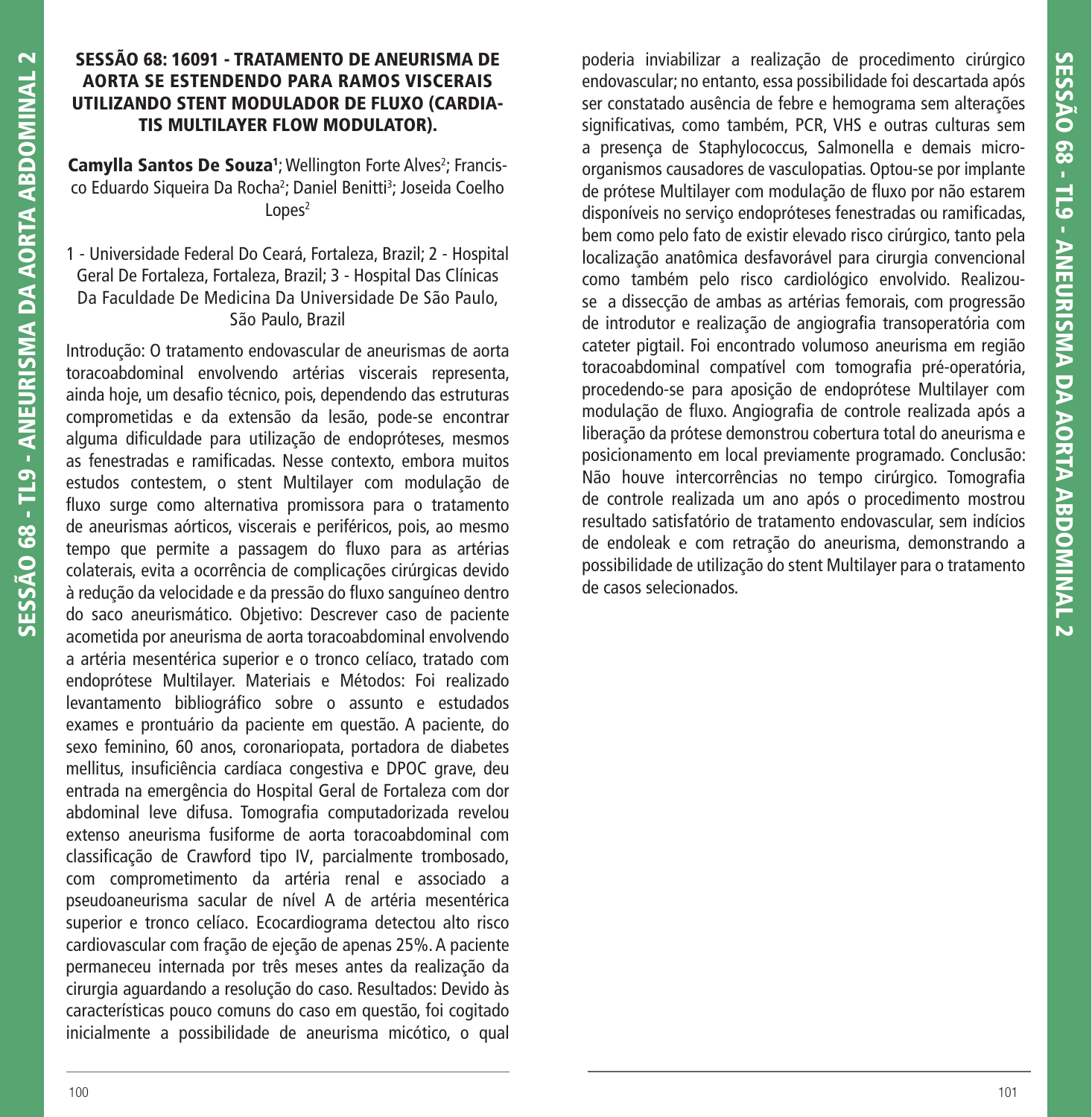## **SESSÃO 68: 16103 - CORREÇÃO ENDOVASCULAR TOTALMENTE PERCUTANEA DE ANEURISMA DE AORTA ABDOMINAL INFRA RENAL COM ENDOPROTESE DE PERFIL ULTRA BAIXO: REPORTE DO PRIMEIRO CASO NO INSTITUTO DANTE PAZZANESE DE CARDIOLOGIA**

**Virginia Graciela Rivas Arcia**; Elisabeth Mayumi Yano; Gustavo Costa; Rafael Isaac Nishimoto; Rodrigo Marcondes; Marcelo Colli; Samuel Martins Moreira; Antonio Massamitsu Kambara

## Instituto Dante Pazzanese De Cardiologia, Sao Paulo, Brazil

 RESUMO Introdução: Os aneurismas de aorta abdominal (AAA) foram tradicionalmente tratados com cirurgia aberta, depois o tratamento endovascular (EVAR) surgiu como opção terapêutica e se manteve como abordagem de eleição em grande número de casos por mais de duas décadas. Em nossa instituição este tipo de abordagem ainda é realizado rotineiramente a través da dissecção bilateral das artérias femorais, normalmente são bem toleradas na maioria dos casos mas certas complicações podem surgir. Com o desenvolvimento da técnica endovascular os dispositivos de perfil mais baixo e os de pre oclusão vascular surgiram como estratégias na prevenção das complicações, favorecendo assim a evolução dos pacientes submetidos à correção endovascular de AAA. Caso: Paciente masculino de 71 anos de idade assintomatico, com antecedente de HAS, Dislipidemia, Fibrilação atrial, mandibulectomia e resseção de tumor de bexiga. Foi diagnosticado com AAA infra renal de 66 mm de diâmetro após realizar uma tomografia computadorizada abdominal no seguimento oncológico pos operatório. Discussão e técnica cirúrgica: Considerando os antecedentes clínicos, a correção endovascular foi indicada. O procedimento foi realizado na sala híbrida sob anestesia epidural, as artérias femorais comuns foram puncionadas e canuladas, usando a técnica de pre oclusão com o dispositivo ProGlide® e após heparinização sistêmica, a endoprotese de perfil ultra baixo InCraft® foi implantada com sucesso. Conclusão: estudos têm demostrado que na correção Endovascular totalmente percutânea de AAA a morbilidade é menor quando comparada à técnica convencional, neste caso a abordagem totalmente percutânea associada ao uso de um dispositivo de perfil ultra baixo foi uma excelente opção terapêutica para um paciente oncológico de risco cirúrgico alto

## **SESSÃO 68: 16121 - OCLUSÃO DE ARTERIA MESENTÉ-RICA SUPERIOR APÓS CORREÇÃO DE ANEURISMA DE AORTA JUSTARRENAL PELA TECNICA DE CHAMINÉ**

Francine Camboim Ruzzarin<sup>2</sup>; Mateus Picada Correa<sup>1</sup>; Julio Cesar De Mello Bajerski<sup>1</sup>; Larissa Bianchini<sup>1</sup>; Jaber Nashat Saleh<sup>1</sup>; Omar Toufic<sup>1</sup>; Adolfo Lara Brkanitch<sup>1</sup>; **Rafael Stevan Noel<sup>1</sup>;** Joanine Andrighetti Sotilli<sup>2</sup>; Flavia Cristina Marafon<sup>1</sup>

1 - Invasc - Instituto Vascular De Passo Fundo, Passo Fundo, Brazil; 2 - Hospital São Vicente De Paulo, Passo Fundo, Brazil

 INTRODUÇÃO: Os aneurismas aórticos justarrenais constituemse cerca de 15% dos aneurismas aórticos abdominais (AAA). Na maioria dos casos, o tratamento endovascular dos AAA é escolhido em detrimento da cirurgia aberta, apresentando menor mortalidade e morbidade. Contudo, cerca de 20-50% dos pacientes apresentam anatomia desfavorável para o reparo endovascular. A técnica do Chaminé foi desenvolvida como alternativa, enfaticamente aos pacientes de alto risco, possuidores de características anatômicas adequadas a uma prótese frenestrada, mas que, devido ao custo elevado da mesma ou à urgência do procedimento, necessitam de outra opção viável. Assim como todas as técnicas, a de Chaminé não se isenta de complicações, estando entre elas o deslocamento dos stents revestidos. Apresentamos um relato de caso que retrata um quadro de angina mesentérica em decorrência do deslocamento dos stents revestidos, após a técnica de Chaminé. MATERIAIS E MÉTODOS: As informações foram obtidas por revisão do prontuário, exames de imagem e revisão da literatura. Paciente do sexo masculino, 73 anos, portador de DM2 e hipertenso. Avaliado em consulta devido a achado ocasional de AAA em uma ressonância nuclear magnetica realizada para investigação de compressão de canal espinhal lombar. Paciente sem queixas do ponto de vista vascular, ao exame físico abdome depressível e indolor a palpação; membros inferiores bem perfundidos,pulsos femorais palpáveis bilateralmente e pulsos poplíteos e distais ausentes. Solicitada angiotomografia (ATC) de aorta total que evidenciou AAA justarrenal com diâmetro máximo de 53mm. Devido à idade, comorbidades do paciente e a anatomia complexa do aneurisma, foi optado por tratamento conservador com plano de novo exame de imagem para controle em seis meses. Na ATC de controle o AAA apresentou taxa de expansão de 0,6cm em relação ao exame anterior, sendo indicada intervenção endovascular. O paciente foi submetido a correção endovascular

**SESSÃO 68 - TL9 - ANEURISMA DA AORTA ABDOMINAL 2**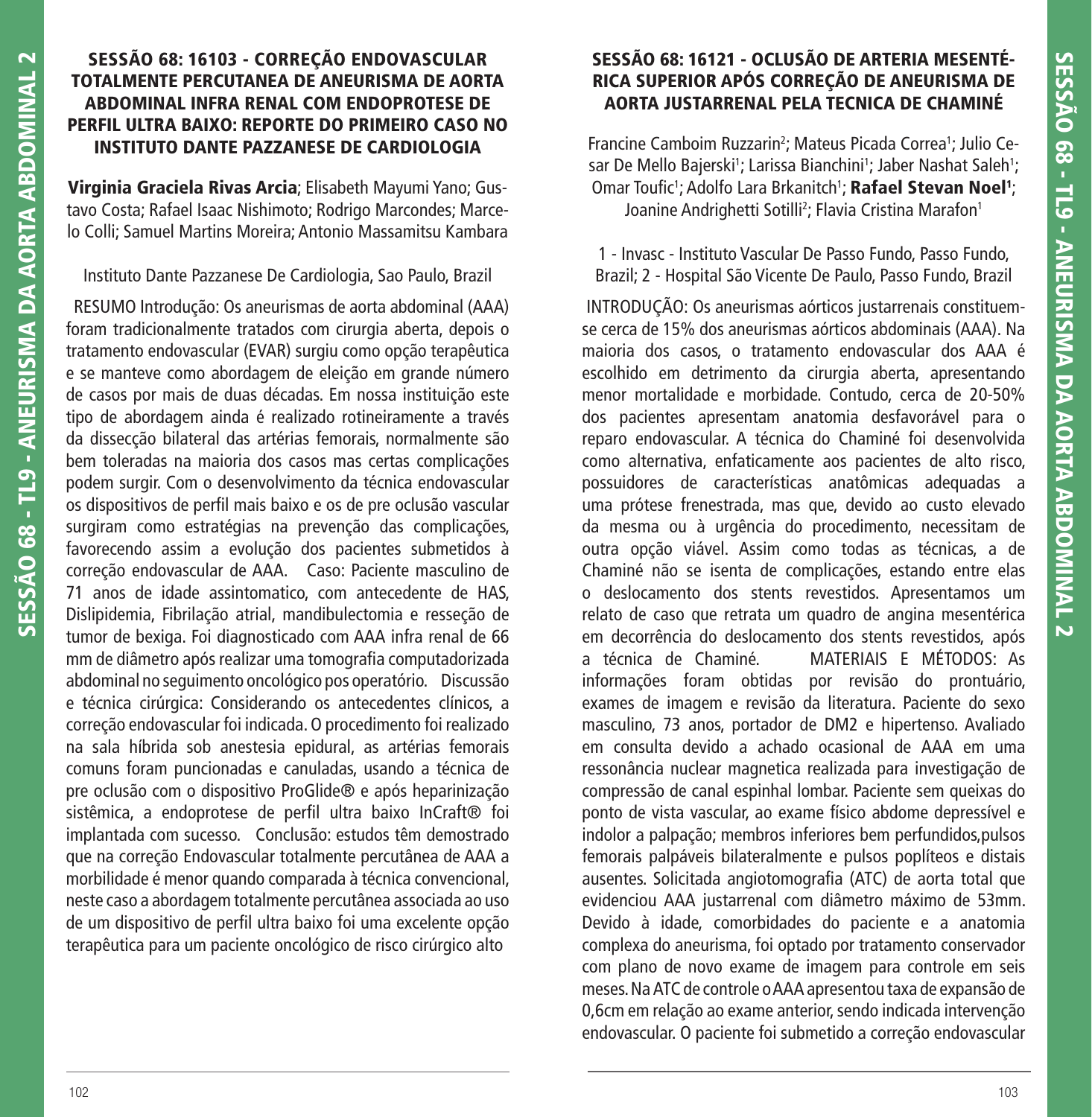do aneurisma com implante de endoprótese bifurcada e dois Viabahn® 6x50 nas artérias renais pela técnica de Chaminé. Apresentou boa evolução pós-operatória, recebendo alta hospitalar em boas condições clinicas. Sete meses após o tratamento, procurou a emergência com dor abdominal epigástrica pós-prandial, diarréia, náuseas e vômitos. Nesta ocasião foi realizada nova ATC, que evidenciou deslocamento dos stents revestidos das artérias renais para o óstio da artéria mesentérica superior, ocasionando a oclusão da mesma, e para proximidades do óstio do tronco celíaco, sem oclusão. RESULTADOS: O paciente foi submetido a fibrinólise de artéria mesentérica superior, com 20mg de RTPA (sendo utilizado filtro de proteção Spider®) e angioplastia com stent Omnilink® 7x38mm e do tronco celíaco com stent Assurant® 7x30mm, obtendo bom resultado angiográfico final. Apresentou remissão completa dos sintomas, recebendo alta hospitalar. Realizou consultas de revisão, com ATC de controle, 30 dias, 06,12 e 24 meses após, evidenciando bom posicionamento da endoprótese, saco aneurismático sem expansão e perviedade dos stents. O paciente encontra-se assintomático com dois anos de pós-operatório. CONCLUSÃO: O tratamento endovascular associado a técnica de Chaminé, representa um método menos dispendioso e mais disponível para reparo de aneurismas aórticos justarrenais. Entretanto, há probabilidade de complicações tais como acotovelamento, deslocamento e deformidade do stent, entre outras. O avanço nos materiais de uso endovascular e a experiência do cirurgião permitem uma resolução adequada das complicações. Cada procedimento deve ser individualizado e adequado acompanhamento é necessário.

## **SESSÃO 68: 16177 - NEFROPATIA INDUZIDA POR CONTRASTE APÓS EVAR**

**Emanuel Junio Ramos Tenório**; Felipe Mavignier Pereira França; Edwaldo Edner Joviliano; Maurício Serra Ribeiro; André Felipe Farias Braga; Eduardo De Lucca Dall Acqua

Hospital Das Clínicas De Ribeirão Preto, Ribeirao Preto, Brazil

INTRODUÇÃO: A nefropatia induzida por contraste (NIC) é uma importante complicação pós-operatória que pode ter impacto sobre a mortalidade, morbidade e custo. A incidência após a correção do aneurisma endovascular (EVAR) permanece desconhecida. O objetivo deste estudo é avaliar a incidência de NIC após o EVAR eletivo e examinar o impacto da NIC na morbimortalidade cardiovascular. Métodos: Este foi um estudo de coorte usando dados coletados prospectivamente, incluindo pacientes consecutivos submetidos a correção endovascular eletiva para aneurisma de aorta abdominal (AAA) infrarrenal. Aqueles com insuficiência renal terminal foram excluídos. O objetivo primário foi incidência de NIC usando como critério um aumento de 25% na creatinina basal. Os objetivos secundários de avaliação incluíram estágio da NIC, morbidade e mortalidade cardiovascular. Resultados: o total de 30 pacientes foram incluídos (4 do sexo feminino, 13%; média de idade: 68  $\pm$  9 anos; diâmetro médio AAA: 5,8  $\pm$  0,8 cm) sem nefropatia prévia, 5(16,6%) dos quais desenvolveram NIC. A diálise não foi necessária em nenhum dos casos, além disso houve recuperação da função renal à basal em todos os casos em um seguimento de 12 meses. O Desenvolvimento de NIC não foi associado com a mortalidade neste estudo. CONCLUSÃO: A incidência de nefropatia induzida por contraste após EVAR foi significativa neste estudo, caracterizando-se porem por ser uma condição benigna e transitória. Um maior numero de pacientes devem ser incluídos no estudo para uma avaliação mais aprofundada.

**SESSÃO 68 - TL9 - ANEURISMA DA AORTA ABDOMINAL 2**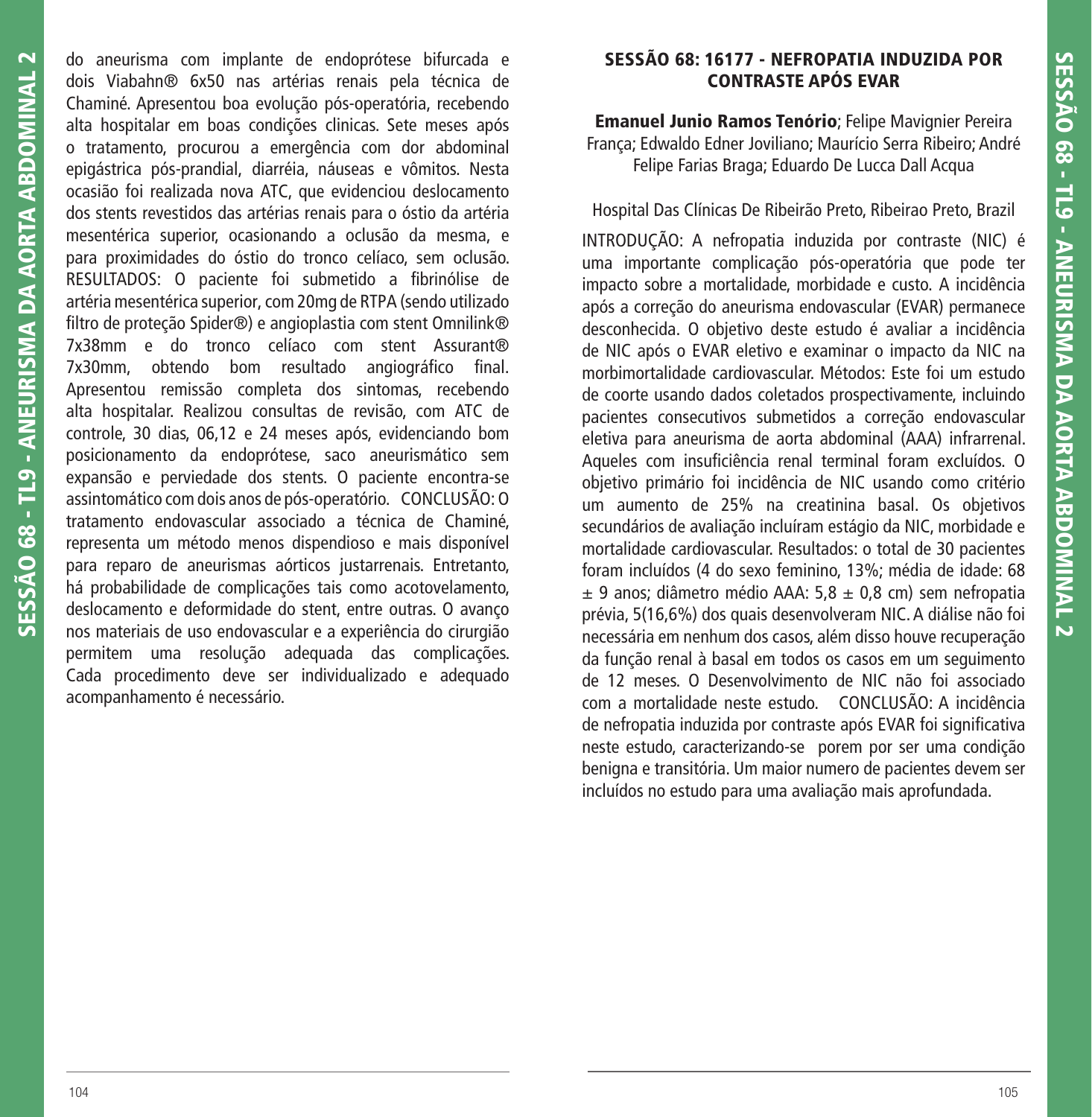### S**ESSÃO 68: 16178 - COMPLICAÇÕES HEMATOLÓGICAS NO PÓS-OPERATÓRIO DE CORREÇÃO ENDOVASCULAR DE ANEURISMA DE AORTA ABDOMINAL VOLUMOSO**

**Joana Pereira Sardenberg**; Gaudencio Espinosa; Marcio Filippo; Ana Cristina De Oliveira Marinho; Rafael Rezende Da Costa; Carla Gonçalves

Universidade Federal Do Rio De Janeiro, Rio De Janeiro, Brazil

Objetivo: Relatar complicação hematológica no tratamento endovascular do Aneurisma de Aorta Volumoso Resumo: No reparo endovascular de aneurisma de aorta (EVAR) são descritas complicacões mecânicas relacionadas ao enxerto, porem complicações inflamatórias e sistêmicas também podem acontecer. Neste relato, apresentamos um caso em que a paciente evoluiu com plaquetopenia severa ( 0 mil/mm3) no décimo sétimo dia de pós operatório de reparo endovascular de aneurisma volumoso. Baseado nesse fato, discutimos possíveis complicações raras e variáveis no pós-operatório endovascular.

## **SESSÃO 69: 16081 - CORREÇÃO ENDOVASCULAR DE ANEURISMA DE ARTÉRIA GASTRODUODENAL - RELATO DE CASO**

**Jihad Mohamad Mansour Abdallah;** Reinaldo Tavares Junior; Rogério Nabeshima

Hospital Santa Rita De Maringá, Maringa, Brazil

INTRODUÇÃO: O aneurisma de artéria gastroduodenal é uma condição rara, com prevalência entre 0,2 a 1,5%. Com diagnóstico desafiador, pois usualmente somos confrontados com suas complicações. OBJETIVO: O objetivo deste trabalho foi demonstrar a segurança e a eficácia no tratamento endovascular desta patologia. MÉTODO: Neste caso um achado de exame, paciente estava em acompanhamento para tratamento de câncer de mama, foi submetido a uma tomografia de tórax e abdome com achado de aneurisma de artéria gastroduodenal, pós achado realizou angiotomografia que demonstrou aneurisma sacular de dimensões 8,8mm por 7,2mm. O tratamento proposto foi realizar embolização do aneurisma utilizando molas de liberação controloda. Foram usadas 5 molas com selamento total do aneurisma. RESULTADO: Após embolização houve exclusão total do aneurisma, com preservação da árvore arterial da artéria gastroduodenal. Paciente teve alta precoce com retorno precoce as atividades usuais. CONCLUSÃO: Podemos concluir que neste caso obtivemos um resultado satisfatório, utilizando um tratamento eficaz e seguro.

**SESSÃO 68 - TL9 - ANEURISMA DA AORTA ABDOMINAL 2**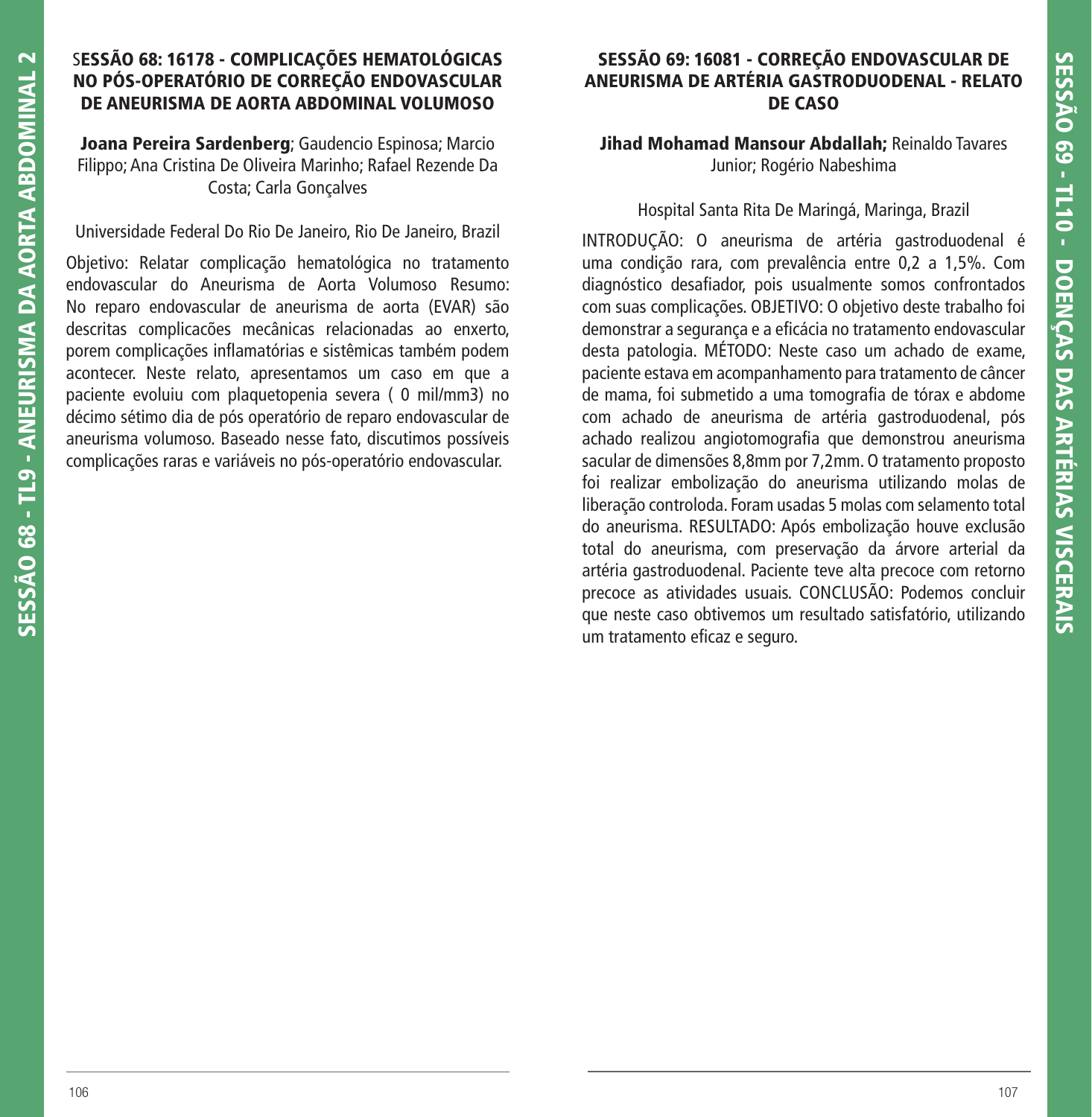### **SESSÃO 69: 16089 - ISQUEMIA MESENTÉRICA POR CONSEQUÊNCIA DE LÚPUS ERITEMATOSO SISTÊMICO - RELATO DE CASO E REVISÃO DA LITERATURA**

Mateus Picada Correa<sup>2</sup>; **Joanine Andrighetti Sotilli<sup>1</sup>;** Larissa Bianchini<sup>2</sup>; Flavia Cristina Marafon<sup>2</sup>; Francine Camboim Ruzzarin'; Julio Cesar De Mello Bajerski<sup>2</sup>; Rafael Stevan Noel<sup>2</sup>; Jaber Nashat De Souza Saleh<sup>2</sup>; Adolfo Lara Brkanitch<sup>2</sup>; Omar Toufic Mounzer<sup>2</sup>

1 - Hospital Sao Vicente De Paulo, Passo Fundo, Brazil; 2 - Instituto Vascular De Passo Fundo - Invasc, Passo Fundo, Brazil

INTRODUÇÃO: A doença vascular das artérias mesentéricas apresenta etiologia aterosclerótica em 90% dos casos. A vasculite mesentérica é decorrente de inflamação crônica dos vasos de diferentes calibres, afetando 20 pacientes por milhão anualmente. A manifestação da vasculite mesentérica depende da vasculite de base e dos vasos afetados. Envolvimento visceral no lúpus eritematoso sistêmico (LES) é raro, tendo apenas alguns casos relatados na literatura. Este trabalho visa apresentar um caso de isquemia mesentérica crônica em paciente portador de LES. RELATO DE CASO: Paciente feminina, 49 anos, tabagista, diagnóstico de LES há um ano, com manifestações cutâneas em face e braços, controlada com tratamento tópico, sem histórico de eventos tromboembólicos ou abortos, interna com quadro de angina mesentérica e perda ponderal de 15 kg nos últimos quatro meses. Ao exame físico, apresentava-se emagrecida, hidratada, abdômen indolor a palpação, sem massas abdminais ou organomegalias palpáveis. Angiotomografia computadorizada demonstrando espessamento da parede da artéria mesentérica superior (AMS) com oclusão segmentar da artéria mesentérica superior em seu terço proximal, sem doença aterosclerótica identificável em nenhum segmento arterial. Após confirmação de inatividade da doença, e avaliação pré-operatória, foi realizada recanalização e angioplastia de artéria mesentérica superior com stent Absolute 5 x 60mm com bom resultado angiográfico final. A paciente apresentou melhora dos sintomas após o procedimento. DISCUSSÃO: O LES é uma desordem auto-imune que afeta diversos sistemas do organismo. Comprometimento vascular é incomum, porém o risco de trombose é 27-43 vezes maior do que no restante da população, sendo um terço delas de origem arterial. A fisiopatologia da lesão vascular é incerta, não havendo consenso de como desenvolve-se um ambiente pró-trombótico no LES. Sabe-se, entretanto, que as tromboses associam-se a períodos de atividade da doença. Quando atinge

os pequenos vasos mesentéricos, as manifestações clínicas são hemorragia, íleo paralítico, perfuração e ulceração. O envolvimento de grandes vasos é menos comum, porém quando presente tem predileção pela AMS. Nesta ocasião, sinais e sintomas de isquemia mesentérica crônica serão encontrados. O diagnóstico é realizado com alto índice de suspeição e a realização de angiotomografia de abdome. O tratamento nestes casos é semelhante à doença aterosclerótica. A revascularização convencional apresenta altas taxas de mortalidade e morbidade – 17% e 54%, respectivamente.Com o advento da era endovascular, a angioplastia com implante de stent passou a ser amplamente utilizada, com taxas de sucesso de 90-100% e mortalidade perioperatória de 0-8.3%.Entretanto, a alta recorrência dos sintomas ainda permanece como uma limitação importante desse método, e aparentemente é relacionada com a atividade da doença. CONCLUSÃO: A isquemia mesentérica crônica em virtude da trombose da AMS em pacientes lúpicos é infrequente - em partes devido à rica circulação colateral do trato gastrointestinal. O tratamento endovascular pode ser realizado com sucesso, reservando a cirurgia convencional para ocasiões onde o primeiro não é possível. Adequado controle pré e pósoperatório da atividade da doença é fundamental para o sucesso de qualquer forma de tratamento.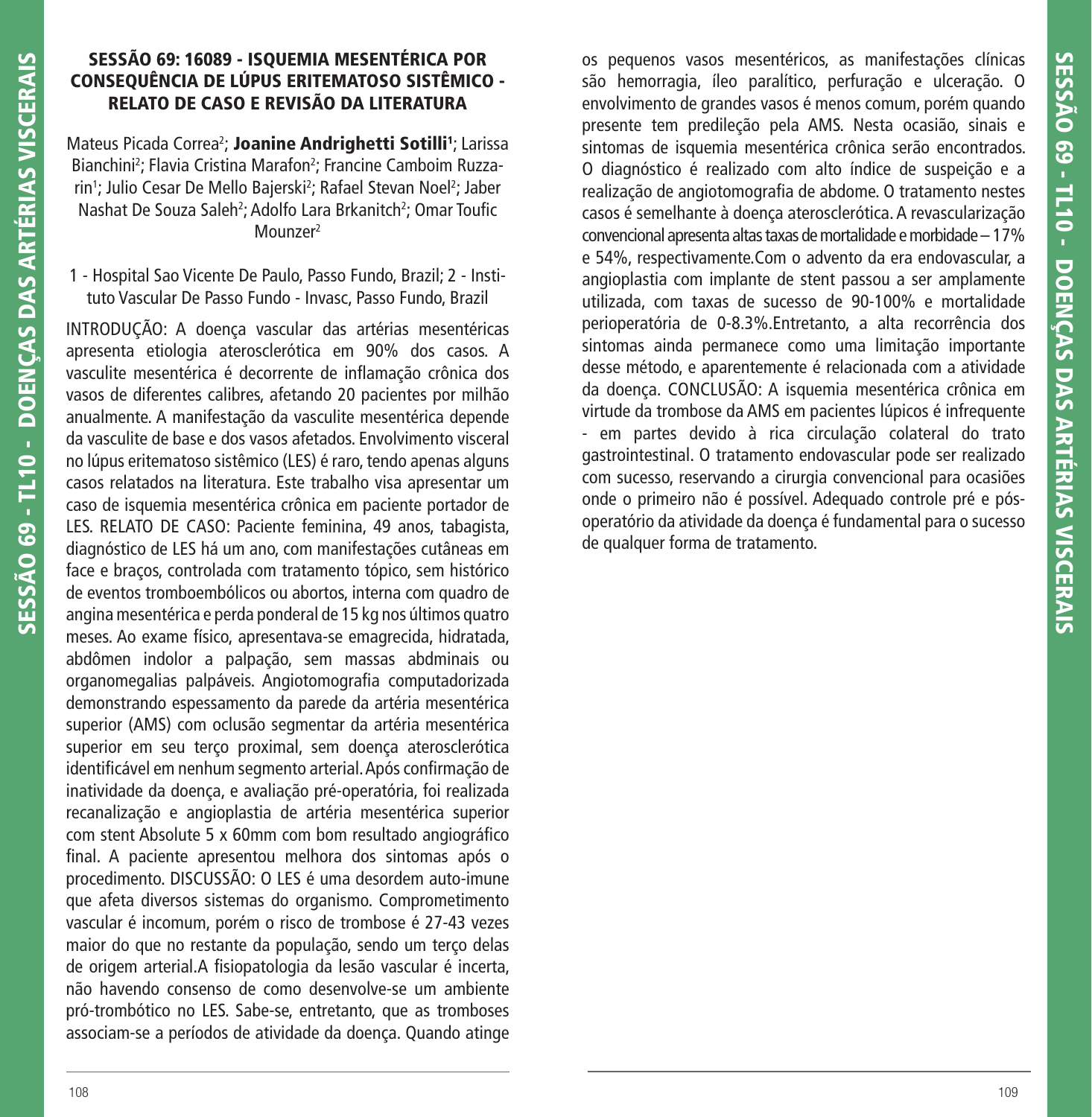# **SESSÃO 69: 16107 - TRATAMENTO ENDOVASCULAR DE ANEURISMA DE ARTÉRIA HEPÁTICA- RELATO DE CASO**

**Pedro Henrique Teles De Oliveira**; Leonardo França Pacheco; Ricardo De Ávila Oliveira; Rubens De Aquino Filho; João Manuel Tannus Filho; Sérgio Luis De Mello

Universidade Federal De Uberlandia, Uberlandia, Brazil

Introdução: O aneurisma de artéria hepática (AAH) é o terceiro mais comum entre os aneurismas de artérias viscerais (20%). A a. hepática comum é a mais afetada (tratamento a partir de 15 mm), seguida do seu ramo direito. Há predomínio no sexo masculino (2:1), e pico de incidência na sexta década de vida. A maioria dos pacientes é assintomático. Os sintomas mais comuns são: dor epigástrica ou no hipocôndrio direito, sem relação com a alimentação. A icterícia pode ocorrer por compressão de vias biliares ou por ruptura do aneurisma intra-hepático para estas. A manifestação clínica ocorre devido a formação de coágulos obstruindo as vias biliares. A taxa de rotura é alta (20-44%), assim como a possibilidade de óbito (35%). Objetivos: relato e discussão de caso Materiais e Métodos: Revisão de prontuário Resultados: Paciente foi admitido no pronto socorro com quadro de dor abdominal em hipocôndrio direito, sem sinais de irritação peritoneal. Foi realizado TC, que evidenciou volumoso aneurisma de artéria hepática. Foi realizado tratamento eletivo da lesão, com embolização seletiva com micro-molas no interior do aneurisma. O paciente evoluiu sem intercorrências no período pós operatório. No tratamento endovascular (TE) o acesso preferido é a artéria femoral, e as tortuosidades acentuadas são contornadas com o uso de microcateteres. As principais formas de TE são: embolização, endoprotetização (com stents, endopróteses ou embolização suportada por stent) e procedimentos híbridos. Conclusão: O TE é o de escolha para o tratamento dos aneurismas de artérias viscerais, com destaque para a emboloterapia.

# **SESSÃO 69: 16125 - ISQUEMIA MESENTÉRICA AGUDA TRATADA COM TROMBÓLISE.**

**Vítor Oliveira Ganem**; Daniel Mendes Pinto; Cláudia Caroline Barbosa Pfannes; Adriano Nunes Da Silva Dias; Luiza Barbosa Paolucci; Júlio Cesar Arantes Maciel; Caetano De Sousa Lopes

# Hospital Felício Rocho, Belo Horizonte, Brazil

A isquemia mesentérica aguda éuma emergência cirúrgica com incidência de 1 a 2% dos casos de dor abdominal. O quadro de insuficência arterial progride rapidamente para necrose intestinal, o que torna difícil o tratamento por revascularização. A abordagem habitual é a laparotomia para observação da viabiliade intestinal e ressecção do segmento necrosado. Quadros de trombose arterial levam a oclusão proximal da a. mesentérica superior. A embolia mesentérica ocorre em ramos pouco mais distais, que propicia a preservação da viabilidade intestinal por mais tempo. Paacientes com diagnóstico precoce, sem que haja sinais de irritação peritoneal e necrose intestinal, podem ser tratados com restabelecimento da circulação mesentérica. Apresentamos um caso de isquemia mesentérica aguda por embolia da artéria mesentérica superior em paciente tabagista, sem sinais de irritação peritoneal. O tratamento realizado foi a cateterização seletiva da artéria mesentérica superior, por acesso femoral, seguido da infusão de alteplase. Após infusão por aproximadamente 14 horas, o trombolítico foi suspenso e iniciada anticoagulação. A paciente evoluiu bem no pós-operatório, com melhora da dor, sem necessidade de laparatomia. Os autores discutem as vias de acesso, as indicações de trombólise na isquemia mesentérica aguda e a necessidade de anticoagulação prolongada.

**SESSÃO 69 - TL10 - DOENÇAS DAS ARTÉRIAS VISCERAIS**

SESSÃO 69 - TL10 - DOENCAS DAS ARTÉRIAS VISCERAIS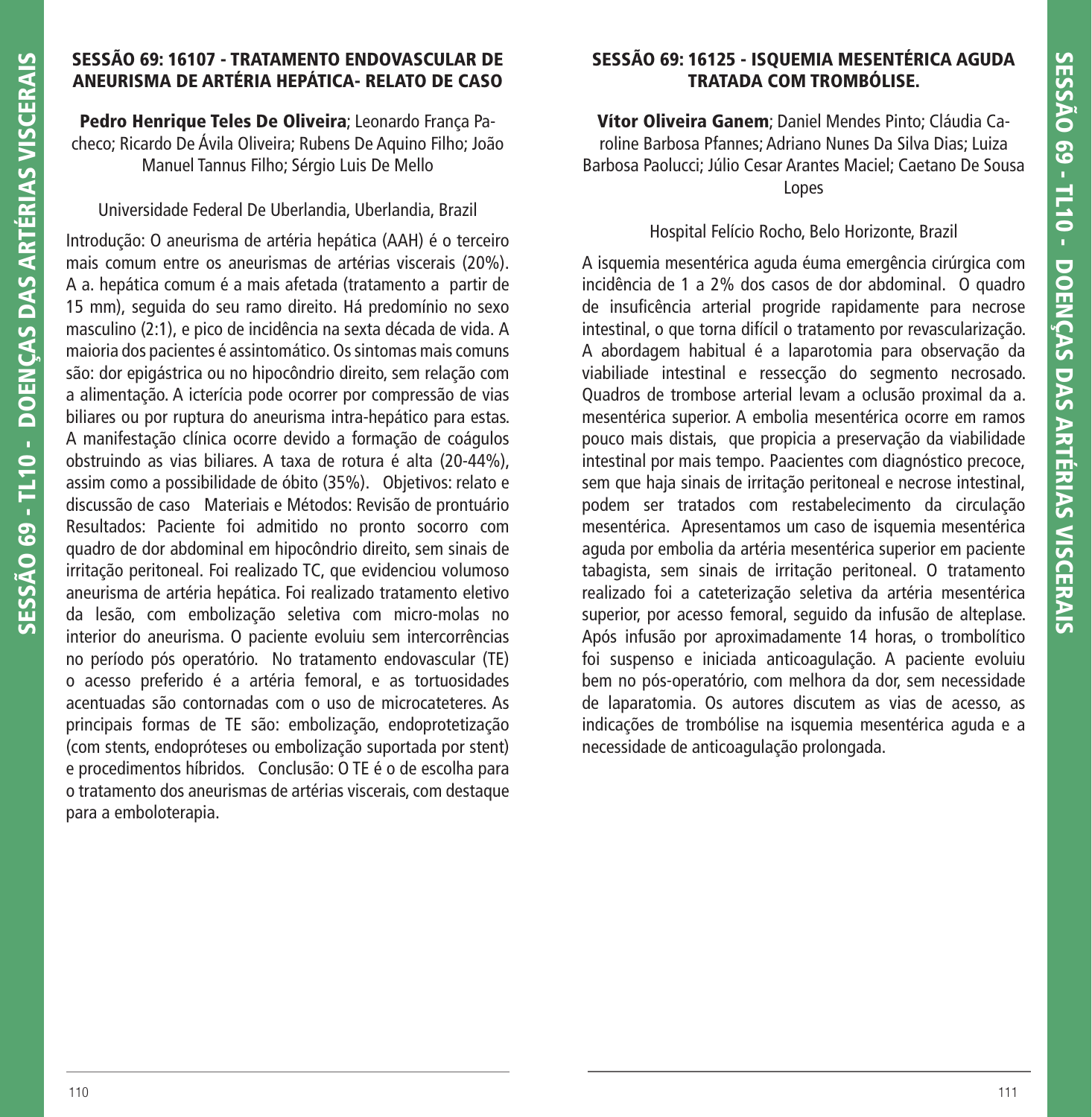### **SESSÃO 69: 16134 - TRATAMENTO ENDOVASCULAR DE OCLUSÃO DA ARTERIA MESENTERICA SUPERIOR POR VIA DE ACESSO RETRÓGRADO**

**Rafael Sampaio Vasconcelos;** Cesar Augusto Cherubim Filho; Felipe Mavigner Pereira Franca; Eduardo De Lucca Dallacqua; Nei Rodrigues Alves Dezotti; Leandro Augusto Gardenghi; Mauricio Serra Ribeiro; Edwaldo Edner Joviliano

Hospital Das Clinicas Da Faculdade De Medicina De Ribeirão Preto (hcfmrp-usp), Ribeirao Preto, Brazil

INTRODUÇÃO: A ISQUEMIA MESENTÉRICA CRÔNICA É A DOENÇA VASCULAR CRÔNICA MAIS COMUM NO TERRITÓRIO ESPLÂCNICO, NO ENTANTO, É RARA NA PRÁTICA CLÍNICA. A BAIXA FREQUÊNCIA DESSA DOENÇA DECORRE DA VASTA CIRCULAÇÃO VISCERAL, COM MÚLTIPLAS INTERCOMUNICAÇÕES ENTRE SUAS ARTÉRIAS (TRONCO CELÍACO, MESENTÉRIA SUPERIOR E MESENTÉRIA INFERIOR). A ATEROSCLEROSE É A ETIOLOGIA MAIS COMUM. O AUMENTO DA UTILIZAÇÃO DE MÉTODOS DE IMAGEM ABDOMINAIS AVANÇADOS COMO ANGIOTOMOGRAFIA COMPUTADORIZADA E ANGIORRESSONÂNCIA MAGNÉTICA POSSIBILITARAM UM AUMENTO NA IDENTIFICAÇÃO DA DOENÇA. O TRATAMENTO ENDOVASCULAR DEVIDO A SUA MENOR MORBIMORTALIDADE TEM SE TORNADO MÉTODO CADA VEZ MAIS UTILIZADO. OBJETIVO: O OBJETIVO DE ESTE TRABALHO È APRESENTAR O RELATO DE CASO DE TRATMENTO DA ISQUEMIA MESENTERICA CRONICA COM VIA DE ACESSO ALTERNATIVA PARA TRATAMENTO ENDOVASCULAR. CASO CLÍNICO: UMA DOENTE, SEXO FEMININO, 82 ANOS, APRESENTANDO DOR ABDOMINAL PÓS-PRANDIAL, ASSOCIADO A PERDA DE 25.9 KG EM DOIS ANOS (IMC: 17.8). ANTECEDIDA POR UM ULTRASSON, UMA AGIOTOMOGRAFIA IDENTIFICOU OCLUSÃO DE ARTÉRIA MESENTÉRICA SUPERIOR E TRONCO CELÍACO COM UMA IMPORTANTE VEGETAÇÃO CALCICA LUMINAL JUNTO AO OSTIO DA ARTERIA MESENTERICA SUPERIOR. REALIZADO TENTATIVA DE CATETERIZAÇÃO DE ARTÉRIA MESENTÉRICA SUPERIOR ATRAVÉS DE PUNÇÃO FEMORAL, SEM SUCESSO. OPTADO ENTÃO POR LAPAROTOMIA COM DISSECÇÃO DE ARTÉRIA MESENTÉRICA SUPERIOR, PUNCIONANDO-A RETROGRADAMENTE SOB VISÃO DIRETA. APÓS SUCESSO NA RECANALIZAÇÃO DO VASO FOI REALIZADA ANGIOPLASTIA E IMPLANTE DE STENT REVESTIDO CONSIDERANDO A IMPORTANTE VEGETAÇÃO INTRALUMINAL. PACIENTE EVOLUIU ASSINTOMÁTICA RECEBENDO ALTA HOSPITALAR NO TERCEIRO

DIA DE PÓS OPERATORIO COM BOA ACEITAÇÃO DE DIETA VIA ORAL. A DOENTE GANHOU 17 KG EM 9 MESES (IMC: 23.5). ESTA NO 120 MÊS DE ACOMPANHAMENTO. CONCLUSÃO: ESSE TRABALHO TEM COMO OBJETIVO EXEMPLIFICAR UMA VIA DE ACESSO ALTERNATIVA E VIÁVEL PARA O TRATAMENTO DE ESTENOSE DE ARTÉRIA MESENTÉRICA SUPERIOR, EVITANDO ASSIM A UTILIZAÇÃO DE ENXERTOS INTRACAVITARIOS.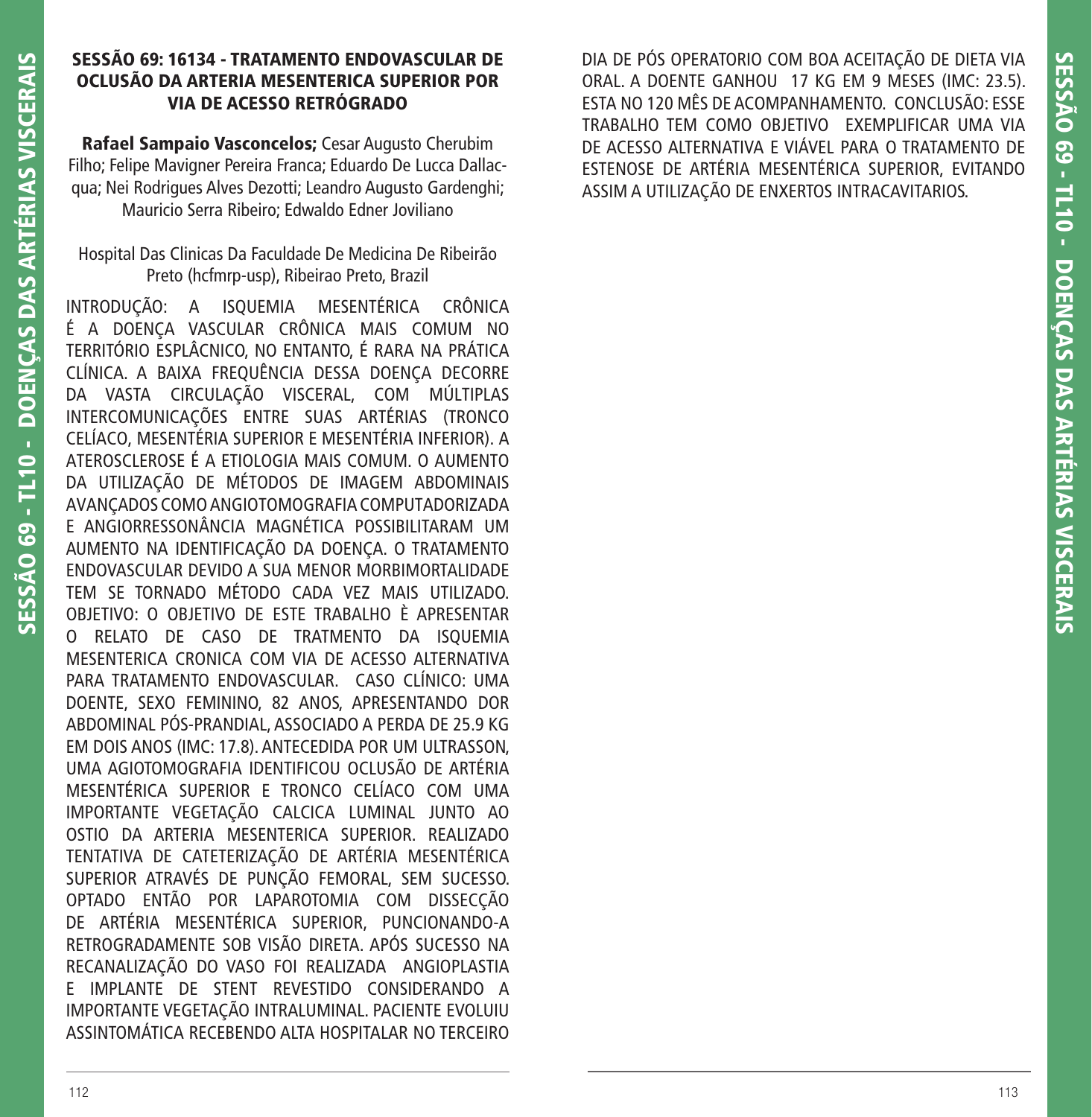### **SESSÃO 69: 16152 - RESULTADOS DO TRATAMENTO ENDOVASCULAR DA ESTENOSE DE ARTÉRIAS RENAIS DO HOSPITAL SÃO JOSÉ DO AVAÍ ? ITAPERUNA -RJ**

Eugênio Carlos De Almeida Tinoco; **Leonardo Barros Piccinini;** Daniel Fernandes Guimarães; Antônio Cascelli Vaz Filho; Ricardo Turra Perrone

### Hospital São José Do Avaí, Itaperuna, Brazil

INTRODUÇÃO: No Brasil, cerca de 30 milhões de pessoas possuem hipertensão arterial sistêmica, sendo que a doença renal isquêmica, devido à estenose de artérias renais, é a causa de 1-5% destes casos. A etiologia destas lesões pode ser devida aterosclerose em 90% dos casos, displasia fibromuscular, arterites, neurofibromatose e causas extrínsecas. A nefropatia isquêmica gera refratariedade no tratamento anti-hipertensivo e perda progressiva da função renal. As lesões ateroscleróticas predominam no óstio e em paciente com mais de 60 anos. Aproximadamente 10-20% das lesões ateroscleróticas com redução luminal igual ou maior à 70% evoluem para oclusão em um ano. A displasia fibromuscular é mais frequente dos 30 aos 50 anos, afetando mais frequentemente o terço médio e distal da artéria. Dentre os exames propedêuticos disponíveis pode-se citar o eco color Doppler, a cintilografia renal e angiotomografia. O tratamento pode ser cirúrgico ou endovascular. OBJETIVO: Apresentar os resultados do tratamento endovascular da estenose de artérias renais realizadas no Hospital São José do Avaí (Itaperuna – RJ). MATERIAIS E MÉTODOS: Foi realizada uma análise retrospectiva descritiva dos pacientes submetidos à revascularização de artérias renais através de angioplastia percutânea no período de Janeiro de 2010 até Janeiro de 2016. Foram realizados 94 procedimentos. A incidência quanto a lateralidade foi de 34 (36,2%) à direita, 44 (46,8%) à esquerda e em 15 casos foram achadas lesões bilaterais. A idade média dos pacientes foi de 71 anos (variando de 17 a 93 anos), sendo que 43 eram do sexo feminino e 50 do sexo masculino. As comorbidades encontradas foram hipertensão arterial em 86 (91,48%) pacientes, diabetes mellitus em 16 (17,2%), tabagismo em 37 (39,3%) e 9 (3,3%) pacientes já eram portadores de doença renal crônica dialítica no momento do tratamento. Ao exame angiográfico inicial, 11 (13%) pacientes já tinham oclusão de pelo menos um dos vasos, sendo 6 à esquerda e 5 à direita. A hipertensão arterial refratária ao tratamento convencional foi o quadro clínico inicial de 23 (24,4%) pacientes. Quanto a etiologia, 84 (89,3%) casos foram por aterosclerose

e 9 (9,5%) casos foram devido à fibrodisplasia muscular. As lesões foram inicialmente rastreadas ou diagnosticadas através dos seguintes exames: 40 (42,5%) por eco color doppler, 11 (11,7%) por arteriografia em paciente com doença arterial obstrutiva periférica, 10 (10,6%) por angiotomografia, 6 (6,3%) por cintilografia renal e 1 (1,06%) por angiorressonância. RESULTADO: Foi possível realizar a angioplastia em todos os pacientes. Em 84 (89,3%) pacientes foi usado stent e 10 (22%) casos foram tratados com angioplastia simples. Durante o seguimento, houve recidiva em 6 casos, os quais optou-se por tratar com angioplastia simples. Também durante o seguimento, houve oclusão do stent em 12 (12,76%) casos. As complicações ocorreram em 4 (4,7%) pacientes, sendo 1 rotura arterial, 1 dissecção arterial, 1 pseudoaneurisma e 1 fístula arteriovenosa. Não houve nenhum caso de nefropatia por contraste com repercussão clínica importante. CONCLUSÃO As principais causas de estenose de artérias renais são a aterosclerose obliterante e a fibrodisplasia muscular. A redução luminal pode gerar hipertensão renovascular e nefropatia isquêmica, que evolui para falência renal. A revascularização das artérias por via endovascular é um procedimento pouco invasivo e eficaz para a manutenção da luz do vaso, proporcionando a preservação da função renal, controle da hipertensão renovascular e nefropatia isquêmica.

**SESSÃO 69 - TL10 - DOENÇAS DAS ARTÉRIAS VISCERAIS**

SESSÃO 69 - TL10 - DOENÇAS DAS ARTÉRIAS VISCERAIS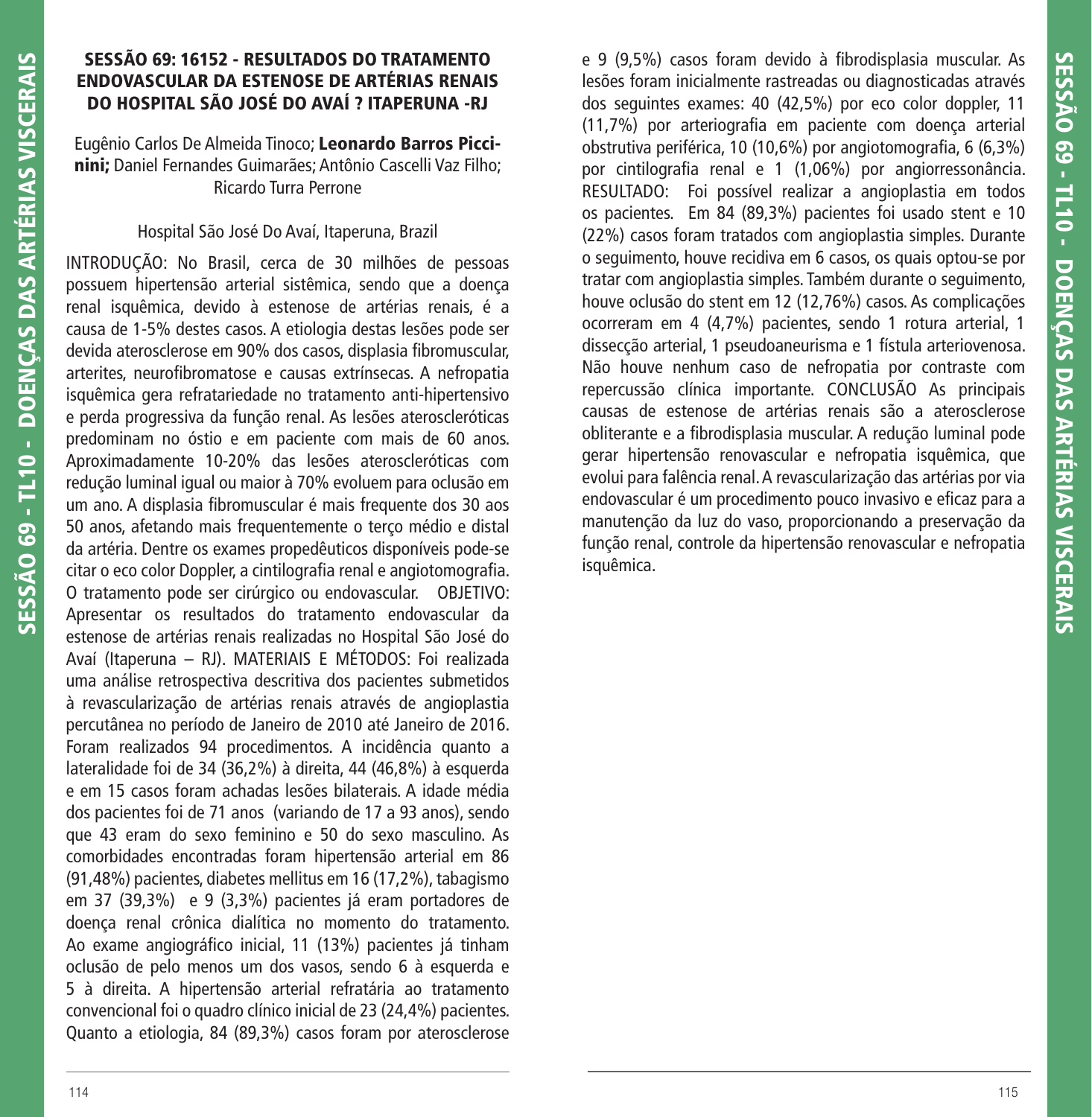### **SESSÃO 69: 16174 - FRATURA E EMBOLIZAÇÃO DE STENT DE ARTÉRIA RENAL APÓS 10 ANOS DE SEGUIMENTO: RELATO DE UM CASO E REVISÃO DA LITERATURA.**

**Tatiane Carneiro Gratão**; Felipe Soares Ribeiro; Nicole Inforsato; Andre Echaime Vallentsits Estenssoro; Erasmo Simão Da Silva; Nelson De Luccia; Pedro Puech - Leão

### Hcfmusp, São Paulo, Brazil

INTRODUÇÃO: A estenose da artéria renal está relacionada na maioria das vezes à evolução da doença aterosclerótica e pode provocar tanto hipertensão renovascular quanto a evolução para doença renal crônica em casos mais críticos. O implante de stents intravasculares vêm ao longo das ultimas décadas se estabelecendo como método terapêutico para estenoses e oclusões de diversos sítios do sistema arterial e venoso. A complicação mais comum relacionada ao uso de stents para artérias renais é a reestenose. A fratura do stent, por sua vez, é descrita em poucos casos na literatura, podendo por si só conduzir a diversas outras complicações como oclusão, pseudoaneurisma, perfuração do vaso. A fratura completa do stent renal associado à sua migração trata-se de evento raro, de modo que apenas um único caso foi descrito na literatura mundial até os dias atuais. OBJETIVOS: Relatar um caso de fratura de stent na artéria renal direita, com embolização de seu fragmento para artéria ilíaca comum ipsilateral. MÉTODO: Revisão de prontuário médico do Hospital das Clinicas da Faculdade de Medicina da USP, com propósito de relatar um caso de fratura e embolização de stent de artéria renal após 10 anos de seu implante. RELATO DE CASO: Paciente AMM, sexo feminino, 71 anos, com antecedentes de HAS e tabagismo, com correção de dissecção de aorta tipo A em 1993. Em 2006 foi submetida a correção endovascular de úlcera de aorta torácica descendente com endoprótese COOK 36x186mm e, no mesmo tempo cirúrgico, a angioplastia da artéria renal direita com Stent Genesis 6x24mm. Dez dias após o procedimento, devido à localização do stent não englobar o óstio da artéria renal, optado por nova intervenção, com implante de um segundo Stent Genesis 6x24mm na ARD, proximal ao anterior. Manteve seguimento ambulatorial, permanecendo assintomática e com controle de imagem periódico sem alterações, até que em 2014 foi observado em angiotomografia fratura do stent renal, sem deslocamento do segmento fraturado. Como a paciente evoluiu assintomática, optado por observação clinica e seguimento com exame de imagem anual. Submetida a nova angiotomografia em 2015, na qual foi evidenciada embolização do fragmento do stent, com localização do mesmo na bifurcação da artéria ilíaca direita, sem determinar oclusão arterial e sem repercussões clínicas. Discutido novamente caso em reunião, em que optou-se por seguimento clínico, sem intervenção cirúrgica. CONCLUSÃO: Inúmeras causas podem estar relacionadas ao desgaste e subsequente fratura do material do stent em artérias renais. Diversos autores citam como mecanismo importante a mobilidade renal com a respiração e com a postura corporal, levando a stress contínuo e fadiga do metal que pode ou não culminar em fratura. Ao mesmo tempo, a sobreposição de 02 stents, como no caso apresentado, pode ter tido importância na evolução para fadiga e danificação do metal. A análise deste relato nos traz a importância do seguimento clínico pormenorizado de doentes tratados por via endovascular com objetivo de surpreender precocemente complicações a curto e longo prazo relacionadas ao procedimento com a tomada da melhor conduta. A migração do fragmento do material para um dos membros pode eventualmente levar a trombose e oclusão arterial com risco de isquemia e amputação do membro, contudo, a evolução satisfatória neste caso nos levou a optar por seguimento clinico ainda mais rígido, sem intervenções. Mais estudos devem ser realizados visando sempre o aperfeiçoamento e a harmonia entre rigidez, forca, elasticidade e plasticidade do material utilizado, de forma que complicações relacionadas ao desgaste do mesmo continuem no grupo de eventos infrequentes.

**SESSÃO 69 - TL10 - DOENÇAS DAS ARTÉRIAS VISCERAIS**

SESSÃO 69 - TL10 - DOENCAS DAS ARTÉRIAS VISCERAIS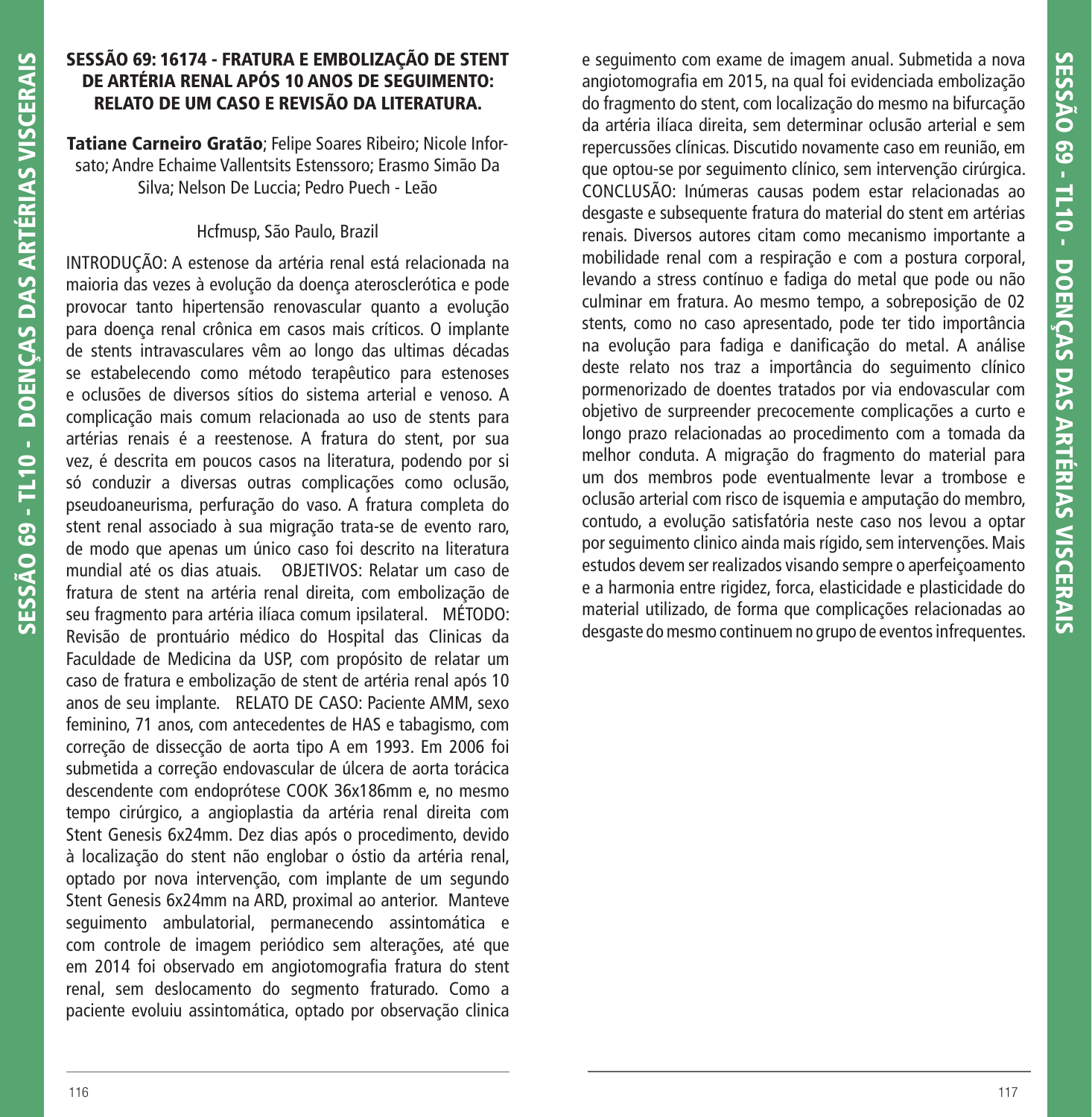## **SESSÃO 69: 16182 - CORREÇÃO DE ANEURISMA DA AR-TÉRIA ESPLÊNICA ATRAVÉS DA ARTÉRIA MESENTÉRICA SUPERIOR, RELATO DE CASO E REVISÃO DA LITERATURA.**

**Mariana Vieira Delazeri;** Cristiano Silva Pinto; Luciano Vieira; Rodrigo Araldi Nery; Aline Dos Santos Pes; Marianne Aryeli Andretta; Marco Antonio Lourenço; Marcelo Tizzot; Rogerio Yokoyama; Antonio Lacerda Dos Santos Filho; Wilson Michaelis; Andressa Patriani Pimpao

### Hospital Evangélico De Curitiba, Curitiba, Brazil

INTRODUÇÃO Os aneurismas aberrantes da artéria esplênica (AE), originados da artéria mesentérica superior (AMS), também conhecido como tronco esplenomesentérico, são uma variação anatômica encontrada em <1% da população, mais comumente em mulheres. Existe hoje na literatura cerca de 35 casos descritos sobre esta variação anatômica, entretanto, são clinicamente importantes devido ao potencial de ruptura e desfecho catastrófico associado. OBJETIVO Relatar um raro caso de aneurisma de artéria esplênica proveniente da artéria mesentérica superior. MATERIAL Revisão de prontuário. RELATO DE CASO B.T.D.D., fem, 47 anos, apresentando dor tipo cólica, epigástrica, há 1 ano. Realizada angioTC de abdome, que evidenciou aneurisma sacular de AE logo após sua origem, com dimensões 14,3 mm x 14,3 mm. Artéria esplênica aberrante saindo do tronco da AMS, artéria hepática saindo da aorta, ausência de tronco celíaco e artéria gástrica esquerda. Colo aneurismático de 5,4 mm. Optado por correção endovascular. Realizada punção de artéria braquial esquerda, cateterizado AMS através de introdutor longo 6F. Colocado stent Advanta V12® 60 x 24 mm na artéria esplênica, logo após sua emergência da artéria mesentérica superior. As imagens de controle evidenciaram exclusão do aneurisma e perviedade dos demais ramos. A paciente recebeu alta hospitalar no 1o. pós-operatório, permanecendo assintomática até o presente momento. AngioTC de controle realizada 12 meses após o procedimento evidenciou perviedade sem vazamentos do stent. CONCLUSÃO A técnica endovascular tem se mostrado efetiva para tratamento desta patologia, estando associado a menores taxas de complicações intra-hospitalares, embora não altere a taxa de mortalidade. Com a gradual melhoria da tecnologia dos materiais utilizados, a tendência é que seja técnica de escolha, exceto para casos nos quais seja inviável a realização do tratamento endovascular.

# **SESSÃO 70: 16094 - EMBOLIZAÇÃO DE ANEURISMA DE ARTÉRIA RENAL- RELATO DE CASO**

**Pedro Henrique Teles De Oliveira;** Leonardo França Pacheco; Ricardo De Ávila Oliveira; Rubens De Aquino Filho; Sérgio Luis De Mello; João Manuel Tannus Filho

# Universidade Federal De Uberlandia, Uberlandia, Brazil

Introdução: O aneurisma de artéria renal (AAR) é o segundo aneurisma visceral mais comum (25% dos casos). Sua prevalência na população é de 0,1%. A displasia fibromuscular é a principal etiologia, seguida de aterosclerose, trauma e poliarterite nodosa. A maioria dos AAR é extraparenquimatosa (90%), se localizando na a. renal principal ou seus ramos. Eventualmente pode haver estenose arterial, gerando mecanismo de hipertensão renovascular. Há predileção para adultos entre 40-60 anos e sexo feminino. A maioria é assintomática, com diagnóstico incidental. O risco de rotura é de 3- 4,6%. Indica-se tratamento para AAR (fusiformes) com diâmetro superior a 2 cm. Objetivos: Relato e discussão de caso Materiais e Métodos: Revisão de prontuário Resultados: Paciente feminina, 63 anos, admitida com hipertensão refratária de longa data; sem alterações ao exame físico geral e sem queixas urinárias ou gastrointestinais. O duplex arterial e arteriografia de vasos renais identificou aneurisma de a. renal direita medindo 2,1 cm (maior diâmetro). Foi realizado tratamento endovascular, com embolização local com molas destacáveis (GDC) e angioplastia local com stent auto-expansível (Tsunami- 6 x 18). A angiografia de controle evidenciou perfusão renal adequada (fases parenquimatosa, venosa) e ausência de sinais do aneurisma; stent pérvio. Houve controle parcial do quadro de hipertensão arterial (HAS) Conclusão: O tratamento endovascular é a opção de escolha no tratamento do AAR.

**SESSÃO 69 - TL10 - DOENÇAS DAS ARTÉRIAS VISCERAIS**

SESSÃO 69 - TL10 - DOENCAS DAS ARTÉRIAS VISCERAIS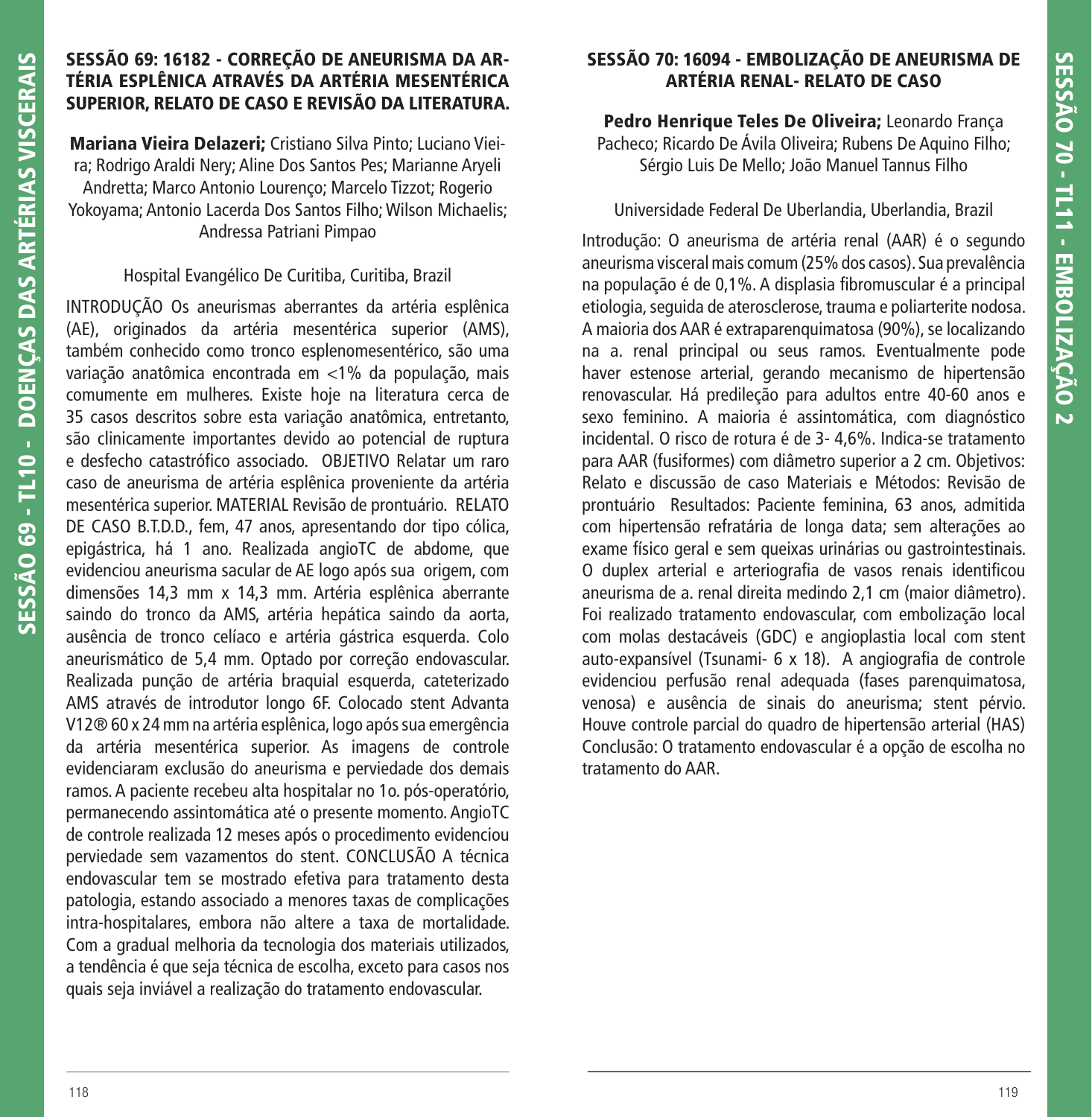## **SESSÃO 70: 16132 - TRATAMENTO POR EMBOLIZAÇÃO PERCUTÂNEA DE PSEUDOANEURISMA DE CABEÇA DE PÂNCREAS: RELATO DE CASO.**

**Vinicius Oliveira Godoi;** Marcelle Souza Alves Da Silva; Luiz Ronaldo Godinho Pereira; Eduardo Pereira Nascimento; Thiago Mosci; Leonardo Augusto Dávila Gonçalves; Hudson Cruz Reis De Carvalho

#### Hospital Marcio Cunha, Ipatinga, Brazil

INTRODUÇÃO: Aneurismas da arcada pancreaticoduodenal acometem mais homens do que mulheres, com maior incidência na sexta década de vida, e apresentam a pancreatite alcoólica como principal etiologia. Classicamente o tratamento é cirúrgico convencional com elevada taxa de morbi-mortalidade. Atualmente o tratamento de escolha em muitos serviços é o endovascular, sendo a embolização seletiva por cateterismo o procedimento mais comumente empregado. Para a realização deste procedimento é necessário a identificação da artéria nutridora do pseudoaneursima, o que nem sempre é possível. Nestes casos, a embolização percutânea direta do aneurisma guiada por tomografi a apresenta-se como alternativa. OBJETIVO: Relatar um caso de pseudoaneurisma arterial de cabeça de pâncreas tratado por embolização por punção percutânea guiada por tomografia, avaliando a eficácia do tratamento e suas complicações. Procedimento este realizado conjuntamente pelos serviços de Cirurgia Vascular e de Radiologia Intervencionista do Hospital Márcio Cunha, Ipatinga –Minas Gerais. RELATO DE CASO: Paciente com queixa de dor abdominal, com diagnóstico prévio de pancreatite crônica e cisto de cabeça de pâncreas, submetido a angiotomografia que evidenciou pseudoaneurisma de cabeça de pâncreas. Realizado arteriografia seletiva visceral não sendo identificada a artéria nutridora do pseudoaneurisma. Optado por punção, sob anestesia local, quiada por tomografia do pseudoaneurisma, com embolização sequencial com selante de fibrina (Tissucol®). Realizado controle de eficácia com ecodoppler vascular durante o procedimento. Antibioticoterpia com ciprofloxacino foi iniciada 24 horas antes do procedimento e mantida por sete dias após a intervenção. RESULTADOS: Sucesso ultrassonográfico imediato. Angiotomografia de controle, dois meses após a embolização, evidenciou ausência de fluxo em pseudoaneurisma. Ausência de intercorrências per-operatórias ou complicações cirúrgicas pós-operatórias até março de 2016. CONCLUSÃO: O tratamento endovascular de pseudoaneurisma de cabeça de pâncreas é factível de ser realizado por punção percutânea quiada por tomografia, demonstrando ser um método seguro e de baixa morbimortalidade. A literatura a respeito de casos por punção percutânea é escassa devido à baixa prevalência da doença, ao amplo domínio da abordagem cirúrgica convencional e à segurança e eficácia da embolização endovascular por acesso remoto.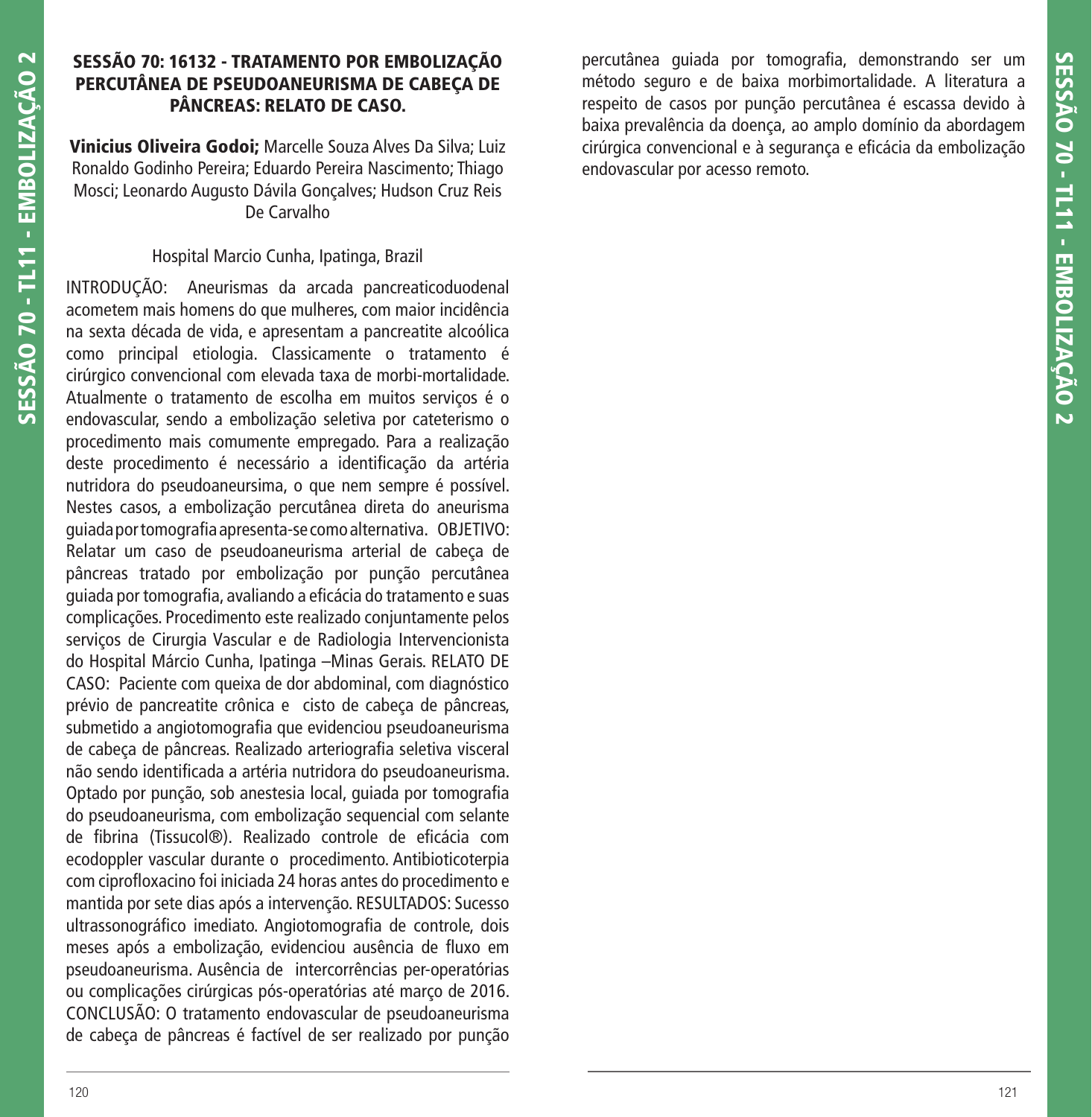## **SESSÃO 70: 16160 - EMBOLIZAÇÃO DE HEMANGIOMA EM MEMBRO INFERIOR ESQUERDO COM POLIDOCANOL**

**Rafael Rezende Da Costa**; Ana Cristina Marinho; Gaudêncio Espinosa; Luciana Farjoun; Guilherme Campos; Joana Sardenberg; Carla França Gonçalvez; Marcio Fillipo

### Hospital Universitário Clementino Fraga Filho - Ufrj, Rio De Janeiro, Brazil

INTRODUÇÃO HEMANGIOMA É UMA MÁ FORMAÇÃO VASCULAR E PODEM SER CLASSIFICADOS COMO PLANOS , FRAGIFORMES , CAVERNOSOS OU TUBEROSOS. OS PLANOS E OS CAVERNOSOS SÃO CONGÊNITOS ENQUANTO QUE OS FRAGIFORMES E OS TUBEROSOS SAO PROLIFERATIVOS E TEM SEU DESENVOLVIMENTO, PREFERENCIALMENTE NA VIDA PÓS NATAL. O SEU DIAGNÓSTICO PODE SER FACILITADO OU DIFICULTADO DE ACORDO COM A SUA LOCALIZAÇÃO. O TRATAMENTO PODE VARIAR DESDE CONSERVADOR ATÉ O TRATAMENTO CIRURGICO SENDO UMA DAS OPÇÕES A EMBOLIZAÇÃO COM POLIDOCANOL. OBJETIVO APRESENTAR UMA OPÇÃO DE TRATAMENTO DO HEMANGIOMA COM O POLIDOCANOL COMO MICROESPUMA NO PACIENTE SINTOMÁTICO ASSIM COMO ENUMERAR SUAS POSSIVEIS COMPLICAÇÕES MATERIAL E MÉTODOS RELATO DE CASO - EMBOLIZAÇÃO DO HEMANGIOMA DE MEMBRO INFERIOR ESQUERDO COM POLIDOCANOL 3% NUM VOLUME DE 5 ML E A 2% NUM VOLUME DE 5ML FAZENDO UM TOTAL DE 10 ML . PACIENTE FEMININA , 10 ANOS , ACOMPANHADA PELA MÃE DURANTE TODO TRAMENTO. COM QUEIXA PRINCIPAL DE DOR AO PISAR. RESULTADOS FOI NECESSÁRIO 5 DIAS DE INTERNAÇÃO HOSPITALAR , SEM NECESSIDADE DE PÓS OPERATÓRIO EM UNIDADE DE TERAPIA INTENSIVA , COM EVOLUÇÃO CLÍNICA SATISFATÓRIA APRESENTANDO MELHORA SIGNIFICATIVA DA DOR . A PACIENTE APRESENTOU DISCRETA DIFICULDADE DE DEAMBULAR DEVIDO A DISCRETA ATROFIA DA MUSCULATURA QUE JÁ EXISTIA NO PRÉ OPERATÓRIO ATRÍBUÍDO A POSIÇÃO ANTÁLGICA ADOTADA POR ELA POR UM TEMPO PROLONGADO. NÃO FORAM OBSERVADOS COMPLICAÇÕES INERENTES AO USO DE POLIDOCANOL COMO MICROESPUMA. CONCLUSÃO A EMBOLIZAÇÃO COM ESPUMA DE POLIDOCANOL 3% SE MOSTROU UM TIPO DE TRATAMENTO SEGURO , COM BOA EFICÁCIA ,COM BAIXOS ÍNDICES DE COMPLICACÕES . ALÉM DE APRESENTAR RÁPIDA RECUPERAÇÃO.

## **SESSÃO 70: 16161 - EMBOLIZAÇÃO ARTERIAL SELETIVA DE TUMOR ÓSSEO PRIMÁRIO - RELATO DE CASO**

**Debora Antonieta Barros Sasso;** Henrique Mitsu Matsuda; Daniel Barreto Ramos; Guilherme Da Silva Silvestre; Gustavo Teixeira Fulton Schimit; Eduardo Durante Ramires; José Manoel Da Silva Silvestre; Domingos De Morais Filho

#### Universidade Estadual De Londrina, Londrina, Brazil

1. Introdução: O tumor de células gigantes (TCG) é uma das neoplasias ósseas primárias mais comuns, maioria dos casos benigna. Acomete o adulto jovem na faixa dos 20 aos 35 anos de idade, localizado mais frequentemente no fêmur distal e na tíbia proximal. O tratamento consiste basicamente da curetagem simples até a ressecção ampla, e para melhoria dos resultados há associação do tratamento adjuvante com diversos agentes, como o metilmetacrilato. A embolização intra-arterial seletiva ou superseletiva de tumores ósseos primários ou metástases ósseas vem sendo crescentemente utilizada, principalmente como tratamento adjuvante ou paliativo dessas neoplasias. Este é um relato de caso de tratamento adjuvante de tumor ósseo primário através de técnica endovascular (embolização superseletiva). 2. Relato de Caso: Paciente masculino, 22 anos com diagnóstico de tumor osteomuscular em membro inferior direito (fíbula) fora submetido a ressecção do mesmo em agosto de 2015, porém sem sucesso, pois durante cirurgia evidenciou-se vascularização importante circunvizinha, dificultando a progressão do procedimento. Os sinas e sintomas eram de edema, aumento da circunferência da panturrilha direita e dor local. Em ressonância magnética do membro, os achados eram de lesão expansiva predominantemente sólida e com cistos de permeio na fíbula proximal inferindo moderado grau de agressividade, e hipervascularização local. Exame histo-patológico e imunohistoquimico revelou o diagnóstico de tumor de células gigantes tenossinovial. Foi então programado embolização do tumor em setembro de 2015. Realizado arteriografia com punção retrógrada da artéria femoral esquerda, e visualizado irrigação do tumor predominantemente por ramos da artéria tibial anterior e com artérias distais pérvias ao exame. Procedeuse a cateterização superseletiva de principais ramos nutridores com microcateter (2.8Fr) e embolização com microesfereas (500~700 micrometros) até sinal de refluxo pelo microcateter. Apresentava à ultrassonografia Doppler de controle no pós cirúrgico, artérias poplíteas, tibial anterior e posterior, e fibular pérvias e de ondas trifásicas, e em ramos arteriais do tumor ondas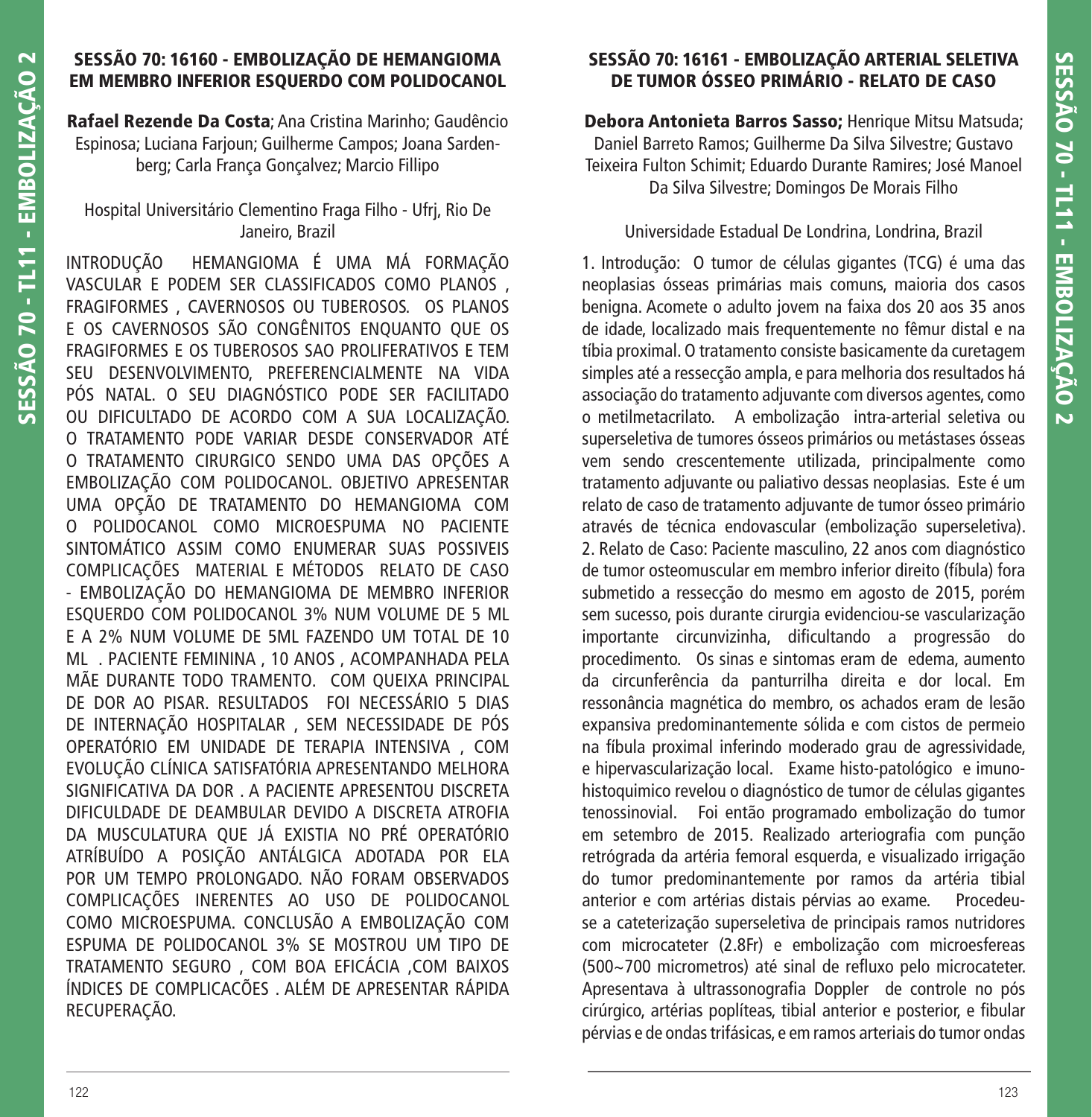de baixa resistência. Em consulta ambulatorial um mês após o procedimento paciente apresentava diminuição da tumoração em perna direita, e melhora do desconforto no local. Agendando para reavaliação ortopédica e nova tentativa de ressecção no mesmo mês. 3. Conclusões: Embolização para tumores amplamente vascularizados, inclusive tumores osteomusculares, como terapia adjuvante ou paliativa está indicada principalmente para redução de perda sanguínea intraoperatória e facilitar a ressecção dos mesmos. É necessário, certamente, planejamento e conhecimento adequado das artérias nutridoras do tumor e colaterais, para que se realize a cateterização superseletiva e injeção de agente embolizante de forma correta, evitando assim efeitos colaterais ou complicações.

## **SESSÃO 70: 16210 - TRATAMENO ENDOVASCULAR DOS MIOMAS UTERINOS: RELATO DE CASOS**

**Elias Abdala Tauil Filho;** Camila Kolber Del Priore; Wesley Lobo Avelar Junior; Leandro Rocha; Mauricio Rocco De Oliveira; Armando De Carvalho Lobato

## Icve, Sao Paulo, Brazil

Introdução: Miomas uterinos são tumores do útero, que muitas vezes aparecem durante a idade fértil. Esse tumor benigno atinge cerca de 50% das mulheres na faixa etária dos 30 aos 50 anos. O tratamento endovascular com a embolização vem sendo muito utilizado em virtude de cessamento de sangramentos e preservação do órgão em mulheres jovens sem prole definida. Casuística: Foram estudadas 6 pacientes portadoras de mioma uterino, com idade entre 33 e 51 anos, que apresentavam dor abdominal refrataria a analgesia endovenosa associada a metrorragia, submetidas ao tratamento endovascular. Métodos: As pacientes foram submetidas a embolização do mioma com microesferas, cateterizacao seletiva das artérias uterinas, por via de acesso em artéria femoral direita, media de 6 kits de microesferas por paciente, sendo acompanhadas ambulatorialmente apos o procedimento. Resultados: Foram embolizadas 12 artérias uterinas ao todo, utilizados 36 kits de microesferas, onde todas as pacientes apresentaram diminuição do volume uterino total associadas ao cessamento da metrorragia e melhora da dor. Não foram observadas complicações pós cirúrgicas dos casos submetidos ao procedimento. Conclusão: O tratamento endovascular dos miomas uterinos por embolização das artérias uterinas vem se mostrando como bom método para diminuição dos sintomas, diminuição do volume uterino, principalmente em mulheres jovens de idade fértil, sem prole definida, mantendo o órgão e a fertilidade das pacientes portadoras da doenca, com melhora na qualidade de vida , diminuindo a necessidade de histerectomias ou pelo menos postergando a viabilidade gestacional das pacientes.

**SESSÃO 70 - TL11 - EMBOLIZAÇÃO 2**

SESSÃO 70 - TL11 - EMBOLIZAÇÃO 2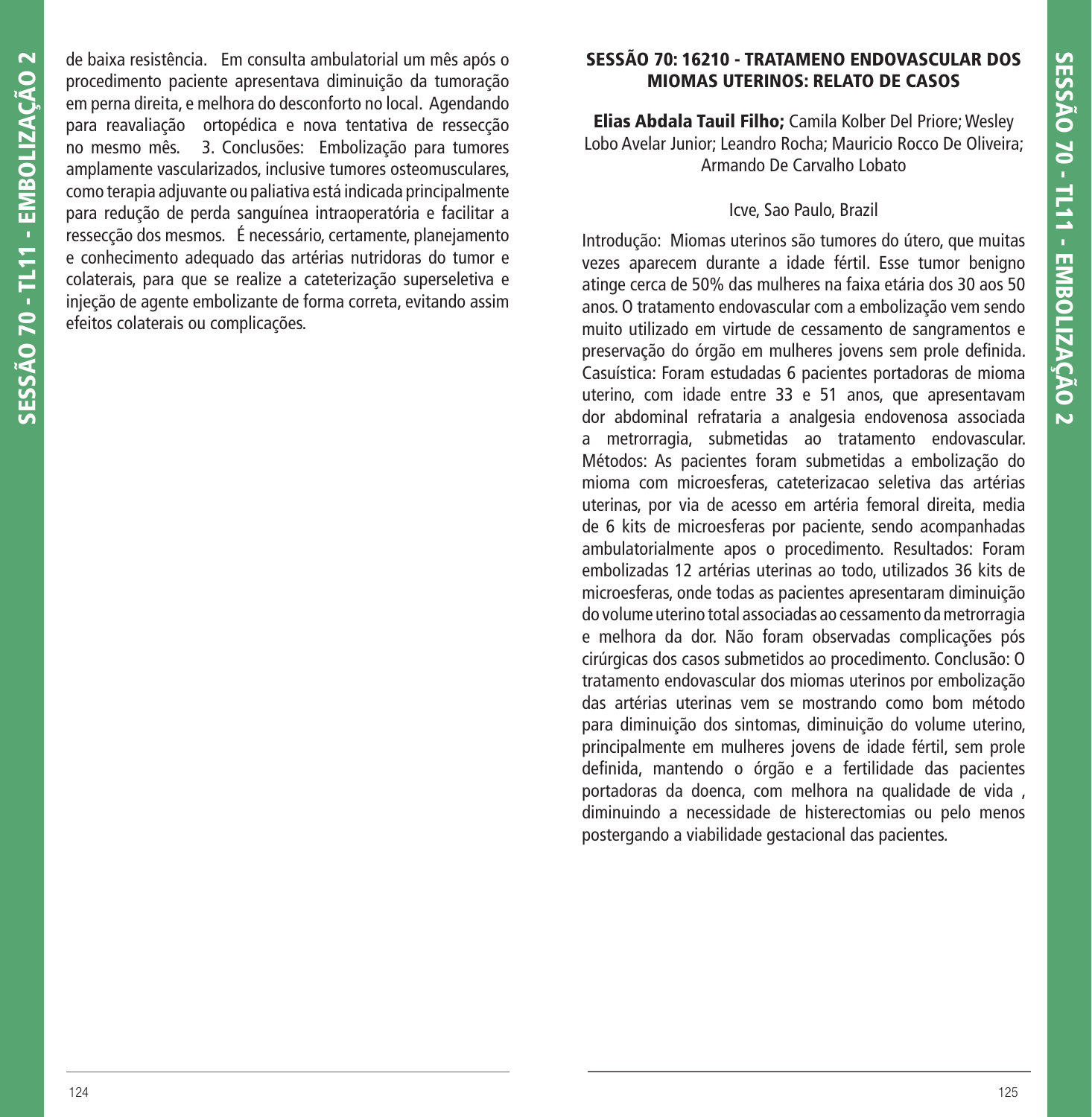### **SESSÃO 71: 16004 - COMPLICACIONES VASCULARES GRAVES EN IMPLANTE DE VALVULA AORTICA TRANS-CATETER POR VIA TRANSFEMORAL**

**Pablo Alejandro Marina;** Marcelo Pettinari; Aldassoro Armando; Thomas Jorge; Diaz Roberto; Cañarte Gonzalo

### **Sanatorio Modelo Burzaco, , Argentina**

INTRODUCCION:A PARTIR DEL ADVENIMIENTO DE DISPOSI-TIVOS DE IMPORTANTE PERFIL,LAS COMPLICACIONES DEL ACCESO VASCULAR SE HAN CONVERTIDO EN UN PUNTO CRI-TICO PARA REDUCIR LA MORBIMORTALIDAD DEL PROCEDI-MIENTO.EL ACCESO TRANSFEMORAL ES PREFERIDO POR SER MENOS INVASIVO,DE MAYOR EXPERIENCIA,MENOR ESTADIA HOSPITALARIA,RAPIDA DEAMBULACION Y MENOR COMPLI-CACIONES EN LA HERIDA.EL ACCESO TRANSFEMORAL PARA INTRODUCTOR 18 FRENCH(Fr)CONTEMPLA DIAMETRO FE-MORAL MAYOR O IGUAL DE 6MM,ESCASA CALCIFICACION Y ESCASA TORTUOSIDAD OBJETIVO:RELATAR COMPLICACIO-NES VASCULARES GRAVES EN IMPLANTE DE VALVULA AOR-TICA TRANSCATETER POR VIA TRANSFEMORAL MATERIAL Y METODOS:DESDE 2005 HASTA EL 2016 SE IMPLANTARON EN NUESTRO CENTRO 34 VALVULAS AORTICAS TRANSCA-TETER POR VIA TRANSFEMORAL.TODOS LOS ACCESOS SE REALIZARON POR DISECCION Y CIERRE QUIRURGICO DEL SITIO DE PUNCION.TUVIMOS UNA COMPLICACION VASCU-LAR GRAVE LUEGO DE UN IMPLANTE VALVULAR EXITOSO RESULTADOS:LUEGO DEL RETIRO DE INTRODUCTOR 18Fr LA PACIENTE EXPERIMENTO HIPOTENSION SEVERA SEGUIDA DE SHOCK.SE REALIZA ANGIOGRAFIA POR VIA CONTRALA-TERAL OBJETIVANDO EXTRAVASACION DE CONTRASTE FUE-RA DE LA LUZ ILIACA. SE POSICIONA GUIA HIDROFILICA DE 3METROS DESDE EL ACCESO CONTRALATERAL,SE CRUZA EL SITIO DE RUPTURA ILIACA DERECHA Y SE LOGRA OBTENER POSICION DE CUERDA EN EL ACCESO VASCULAR DERECHO. SE IMPLANTAN TRES STENTS GRAFT ADVANTA V12 EN LA ILIACA DERECHA.LA PACIENTE SE ESTABILIZA RECUPERANDO PRE-SION ARTERIAL Y CONCIENCIA.LUEGO DE SER TRASLADADA A UNIDAD DE CUIDADOS INTENSIVOS SUFRE NUEVO CUADRO DE SHOCK CON DESCENLACE FATAL CONCLUSION:CREEMOS QUE A PESAR DE CUMPLIR CON LOS DIAMETROS, CALCIFICA-CION Y TORTUOSIDAD REQUERIDOS PARA EL ACCESO FEMO-RAL DEBEMOS PRESTAR MUCHA ATENCION EN LA MANERA DEL INGRESO DEL INTRODUCTOR 18Fr POR EL EJE AORTO ILIA-CO FEMORAL,LO QUE DENOMINAMOS"SEMIOLOGIA DEL IN-TRODUCTOR".CON ELLO SIGNIFICAMOS QUE SI TENEMOS DI-FICULTADES EN EL INGRESO DEL INTRODUCTOR TENDREMOS QUE EXTREMAR CUIDADOS AL RETIRARLO.TRES MEDIDAS PODRIAN DISMINUIR LAS COMPLICACIONES AL RETIRO:1) DEJAR LA CUERDA EXTRASOPORTE LUEGO DE RETIRAR EL INTRODUCTOR LO QUE FACILITARIA EL TRATAMIENTO ENDO-VASCULAR RAPIDO DE LA COMPLICACION,2)RECOLOCAR EL DESILET SOBRE LA VAINA Y SOBRE CUERDA EXTRASOPORTE RETIRALO,3)INSUFLACION CON BALON PERIFERICO SOBRE LA VAINA PARA INTENTAR LIBERAR LA VAINA DE LA ARTERIA

**SESSÃO 71 - TL12 - TRAUMA VASCULAR 2**

**SESSÃO 71 - TL12 - TRAUMA VASCULAR 2**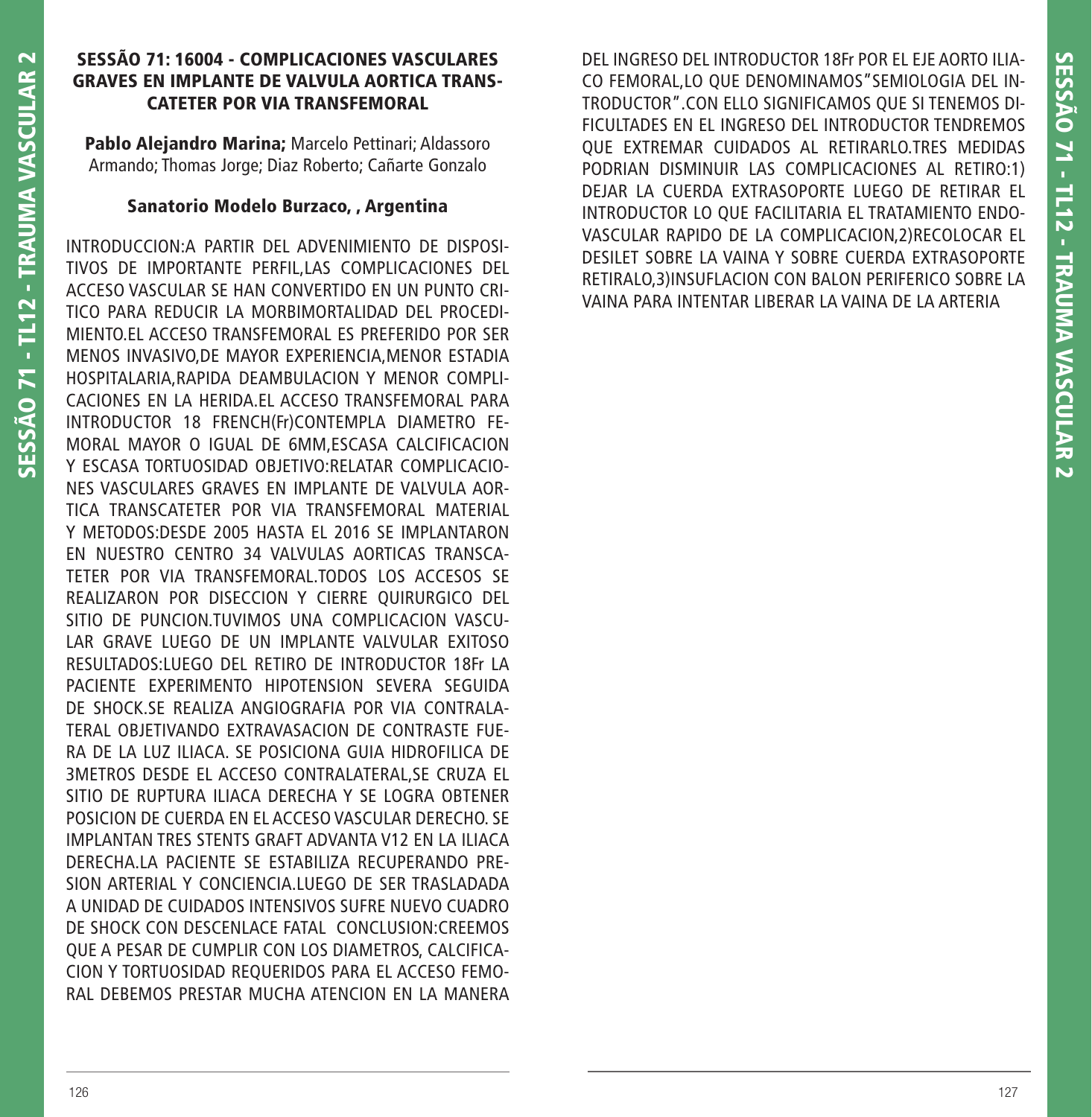# **SESSÃO 71: 16104 - FÍSTULA ARTERIO-VENOSA DE VASOS POPLÍTEOS**

**Pedro Henrique Teles De Oliveira;** Leonardo França Pacheco; Ricardo De Ávila Oliveira; Rubens De Aquino Filho; Sérgio Luis De Mello; João Manuel Tannus Filho

## Universidade Federal De Uberlandia, Uberlandia, Brazil

Introdução: As fístulas arteriovenosas (FAVs) traumáticas têm incidência de 7% no trauma vascular, com acometimento da a. poplítea em 15-18% dos casos. Pode ocasionar insuficiência valvular, resultando em insuficiência venosa. Objetivos: Relato e discussão de caso Materiais e Métodos: Revisão de prontuário Resultados: Paciente foi admitido no pronto socorro com queixa de edema volumoso, de evolução progressiva nos últimos 2 meses em perna esquerda. Associa o início do quadro a trauma contuso em joelho esquerdo (face posterior) por acidente automobilístico. Ao exame físico foi observado frêmito palpável em vasos poplíteos, sopro audível à ausculta, edema de membro e dilatação de vasos da drenagem venosa superficial do membro. Realizou-se duplex venoso e arteriografia de membros inferiores, sendo constatado volumosa FAV de a. poplítea. Foi optado por tratamento endovascular, sendo realizado posicionamento de stent local (Fluency- 8x100). A arteriografia de controle evidenciou redução importante do fluxo local; ao exame frêmito abolido e discreto sopro local. Entre as vantagens do tratamento endovascular nas lesões vasculares traumáticas nota-se: abordagem a distância, evitando o local traumatizado; menos invasivo; menor perda sanguínea; menor necessidade anestésica; em caso de insucesso, não impede a abordagem pela cirurgia convencional. Conclusão: O tratamento endovascular da FAV traumática revela-se como opção de escolha, sendo observado resultado satisfatório e possibilidade de correção da lesão com recuperação rápida.

## **SESSÃO 71: 16118 - CORREÇÃO ENDOVASCULAR DE FÍSTULA ARTERIOVENOSA E PSEUDOANEURISMA DE ARTÉRIA POPLÍTEA APÓS PROCEDIMENTO ARTROS-CÓPICO NO JOELHO: RELATO DE CASO E REVISÃO NA LITERATURA.**

**Marcelo Eduardo Ribeiro;** Thaizy Christina Duarte Novaes; Marcos Cereja Jabali; Guilherme Nobrega Garcia

# Hospital Santa Casa De Misericórdia E Hospital São Rafael De Rio Claro, Rio Claro, Brazil

Resumo Relatamos um caso de fístula arteriovenosa e pseudoaneurisma de artéria poplítea em uma mulher de 66 anos, que foi submetida à cirurgia de artroscopia de joelho direito, devido a um quadro de rotura de raiz posterior de menisco medial. Evoluiu com quadro de dor na panturrilha direita e edema no pé direito após três dias do procedimento. Realizado Eco Doppler Venoso com ausência de Trombose Venosa Profunda, com presença de fluxo de aspecto pulsátil e turbilhonado e com refluxo em veia femoral superficial. Solicitado Angiografia, com presença de fístula arteriovenosa e pseudoaneurisma de artéria poplítea. Indicado reparo endovascular, sendo este realizado após cinco meses da artroscopia do joelho. Após três meses do tratamento, paciente encontra-se assintomática, com patência do stent e oclusão da fístula arteriovenosa. Uma revisão na literatura foi realizada para verificar a prevalência dos casos que, após artroscopia de joelho, evoluíram com pseudoaneurisma e fístula arteriovenosa. A pesquisa bibliográfica foi realizada por artigos científicos nacionais e estrangeiros publicados nos últimos 25 anos. Embora raro, o pseudoaneurisma é um risco que é inerente à cirurgia artroscópica, e o reparo destes, com tratamento endovascular, mostrou-se uma opção menos invasiva e que pode ser eficaz e viável. Palavraschave: Pseudoaneurisma, Fístula arteriovenosa, Artroscopia, Joelho.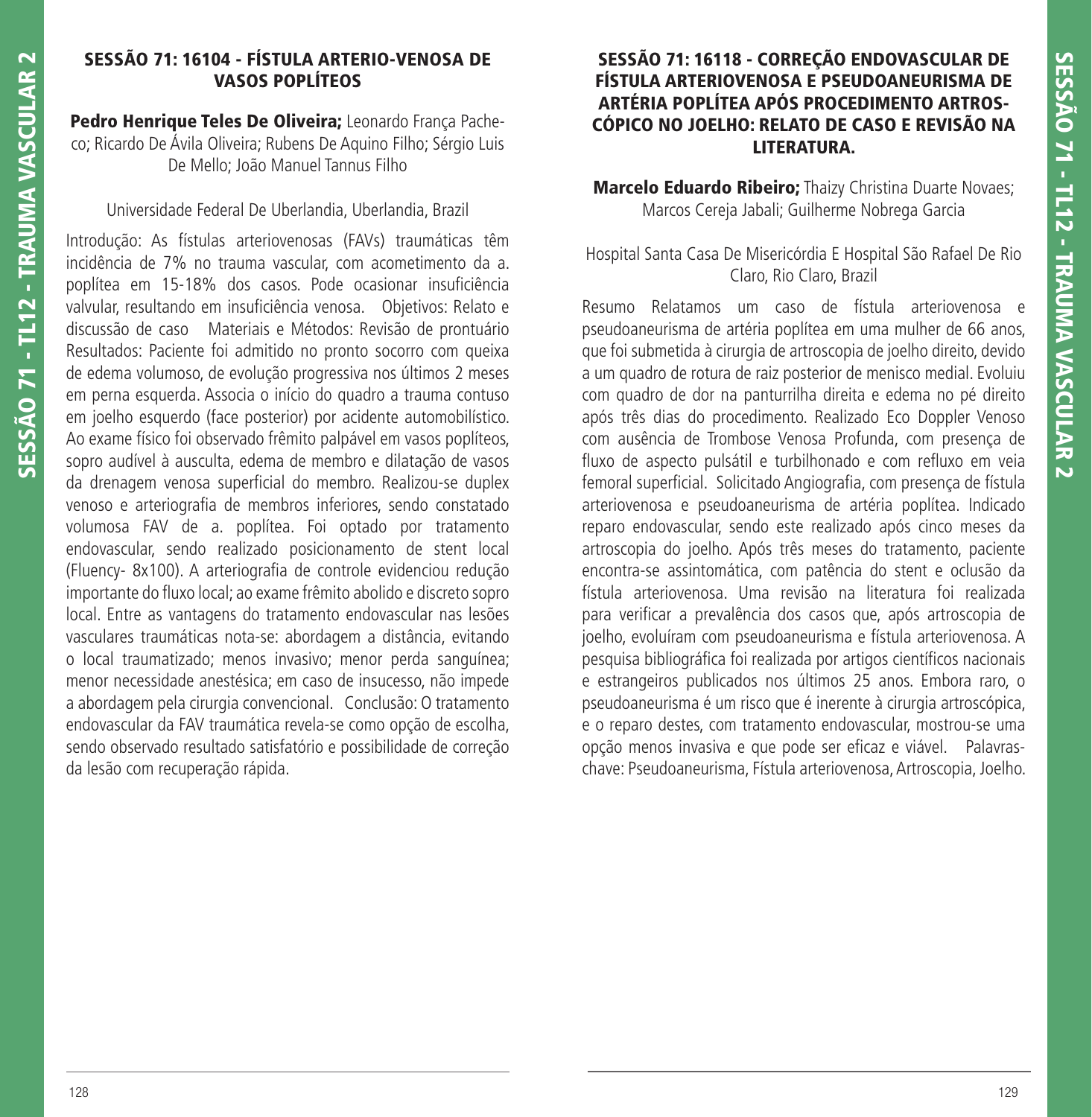## **SESSÃO 71: 16159 - CORREÇÃO ENDOVASCULAR DE PSEUDO ANEURISMA TRAUMÁTICO DE AORTA TORÁCICA**

**Debora Antonieta Barros Sasso**; Daniel Barreto Ramos; Henrique Mitsu Matsuda; Eduardo Durante Ramires; José Manoel Da Silva Silvestre; Gustavo Teixeira Fulton Schimit; Domingos De Morais Filho

### Universidade Estadual De Londrina, Londrina, Brazil

1. Introdução: A ruptura da aorta torácica é uma causa comum de morte após o trauma fechado torácico. Em mais de 80% dos casos, a ruptura ocorre nas três camadas da aorta, resultando em exsangüinação e morte no local do acidente. Trinta por cento, dos sobreviventes, inicialmente, morrerão dentro de 6 horas e 20% em 24 horas, se o diagnóstico não for feito e o tratamento instituído. A melhora estatística recente das taxas de óbito nessa população, é atribuída ao crescente conhecimento clínico, à melhoria do tratamento do trauma no pré e intra-hospitalar e do diagnóstico por imagem, bem como ao aperfeiçoamento das técnicas cirúrgicas. 2. Relato de Caso: Paciente masculino, 19 anos, deu entrada no Pronto Socorro Cirúrgico do Hospital Universitário de Londrina às 23h do dia 23/08/2015 por história de traumatismo tóraco-abdominal, fratura exposta de membro inferior esquerdo por colisão auto-auto. Na avaliação inicial, paciente se encontrava em Glasgow 15, hálito etílico, pulsos distais ausentes em membro inferior esquerdo, fratura exposta de fêmur à esquerda, evidencia de hematúria na passagem de sonda vesical, taquicárdico e normotenso. Durante avaliação de equipe de cirurgia vascular identificado a ausência de pulsos distais de membro contralateral à fratura exposta. Fora então, submetido a arteriografia diagnóstica de ambos os membros no dia 24/08, que evidenciou embolização de artérias distais de ambos os membros inferiores. Paciente mantinha se estável hemodinamicamente e em tratamento de fratura de fêmur. Procedeu-se a investigação de fonte embólica com ecocardiograma e angiotomagrafia de tórax seguido do diagnóstico de dissecção de aorta torácica logo após origem de artéria subclávia esquerda, e dilatação aneurismática de aorta torácica descendente. Foi submetido a correção endovascular de pseudoaneurisma traumático da aorta torácica no dia 04/09/15, com endoprotese 24x24x130 mm e balão de acomodação. Realizou controle pós-cirúrgico com angiotomografia torácica no dia 09/09 que mostrou endoleak tipo I, e logo, encaminhado para a correção endoluminal com uma endoprotese 28x24x100 mm. No controle tardio pós reparo endovascular, não fora evidenciado sinais de deformidade

e/ou endoleak. Paciente segue bem, em uso de antihipertensivos e acompanhamento fisioterápico. 3. Conclusões: As lesões de aorta no traumatismo torácico fechado são pouco frequentes, mas acarretam alta morbidade. O diagnóstico rápido e preciso se faz necessário para aumento da sobrevida dos paciente. O reparo endovascular nos pacientes estáveis apresenta-se como opção eficaz e certamente se tornará padrão para maioria dos casos.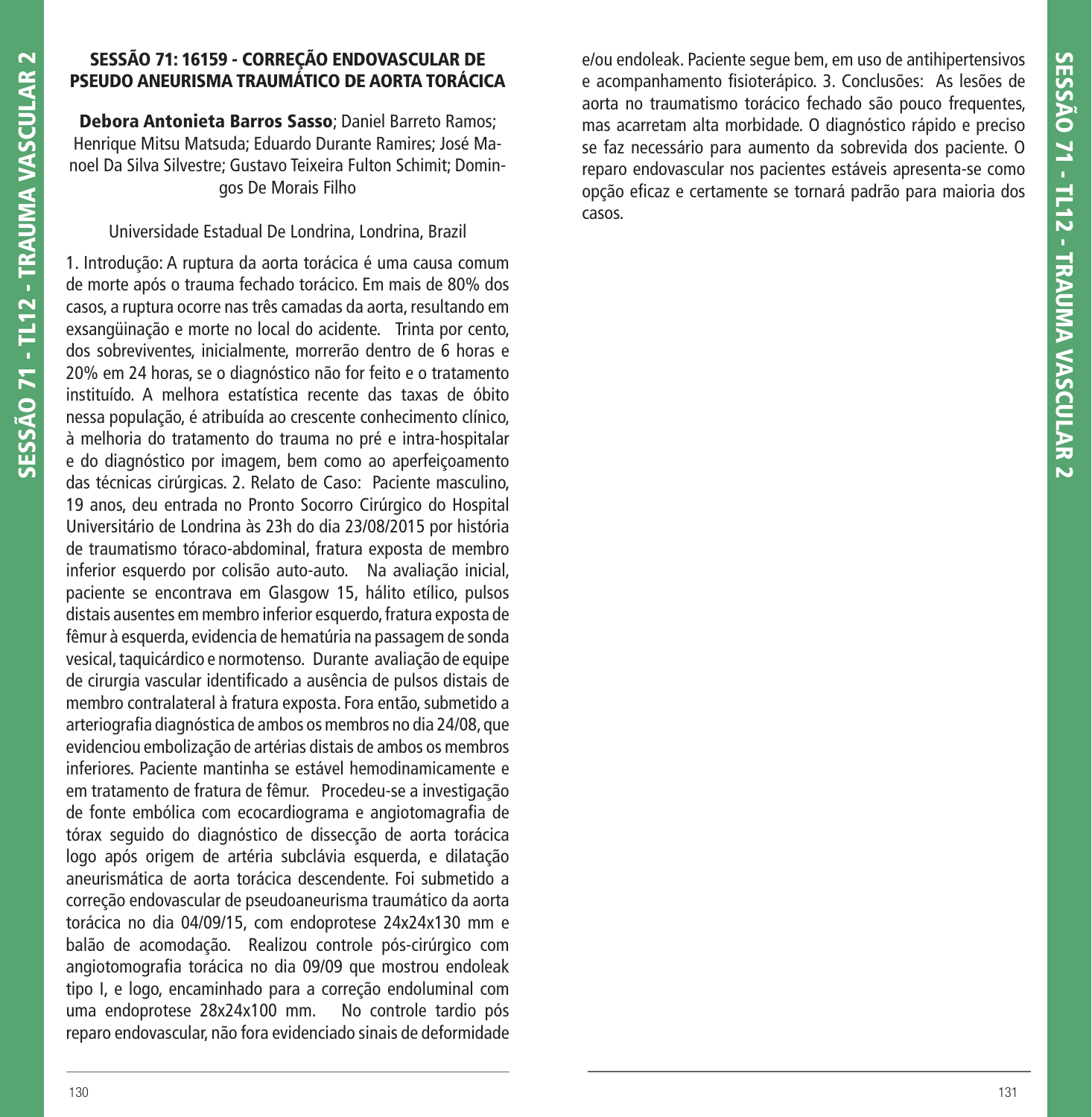### **SESSÃO 72: 16078 - RELATO DE CASO: SÍNDROME DE QUEBRA-NOZES**

Daniel Barreto Ramos; **Debora Antonieta Barros Sasso**; Henrique Mitsu Matsuda; Guilherme Da Silva Silvestre; Gustavo Teixeira Fulton Schimit; José Manoel Da Silva Silvestre; Eduardo Durante Ramires; Domingos De Morais Filho

Universidade Estadual De Londrina, Londrina, Brazil

1. Introdução A compressão da veia renal esquerda pelo ângulo aorto-mesentérico, conhecida como Síndrome de Quebra-nozes, é um distúrbio vascular raro e muitas vezes subdiagnosticado, determinando hipertensão venosa renal e congestão venosa pélvica. Acomete geralmente mulheres entre a terceira e quarta década de vida. As manifestações clínicas incluem hematúria, varizes pélvicas, varicocele, dor abdominal ou pélvica, anemia e proteinúria ortostática. Este é um relato de caso de Síndrome de quebra-nozes, em paciente com veia renal esquerda circumaórtica, tratada através de técnica endovascular. 2. Relato de caso Paciente de 54 anos, sexo feminino, em investigação de dor pélvica crônica. Negava hematúria macroscópica ou varizes de membros inferiores. Apresentava, ao exame físico, dor abdominal baixa à palpação, sem a presença de varizes perineais ou de membro inferior. Os exames laboratoriais não evidenciavam anemia, hematúria microscópica ou protenúria. Durante a investigação, realizou tomografia computadorizada (TC) de abdome, que evidenciou veia renal esquerda duplicada (circum-aórtica), com compressão do seu ramo anterior entre a artéria mesentérica e a aorta e do ramo posterior entre a aorta e segunda vértebra lombar, associada a dilatação da veia gonadal e varizes pélvicas. Realizou-se flebografia seletiva da veia renal esquerda, por cateterização da jugular direita, que demonstrou veia renal de calibre aumentado até seu cruzamento com a aorta, onde apresentava constrição, e fluxo retrógrado intenso através da veia gonadal esquerda dilatada, com contrastação de veias varicosas na região pélvica. Foi realizada venoplastia do ramo anterior da veia renal com stent auto-expansível 14x40 mm de células abertas, na região da compressão. À flebografia de controle, evidenciado redirecionamento do fluxo preferencialmente para a cava inferior e diminuição do refluxo para a veia gonadal, sem contrastação das varizes pélvicas. Com o resultado, optou-se pela não abordagem imediata (embolização) da veia gonadal, procedimento que pode ser realizado posteriormente no caso de persistência dos sintomas. Durante o acompanhamento ambulatorial, a paciente referiu

diminuição progressiva da dor, a qual cessou totalmente no terceiro mês pós-procedimento. 3. Conclusões As opções de tratamento da Síndrome de quebra-nozes incluem observação, terapia medicamentosa, cirurgias abertas ou videolaparoscópicas e técnicas endovasculares. O tratamento endovascular, pelo seu caráter pouco invasivo, vem sendo cada vez mais utilizado, tendo-se mostrado eficiente e seguro com o desenvolvimento dos materiais e aprimoramento das técnicas.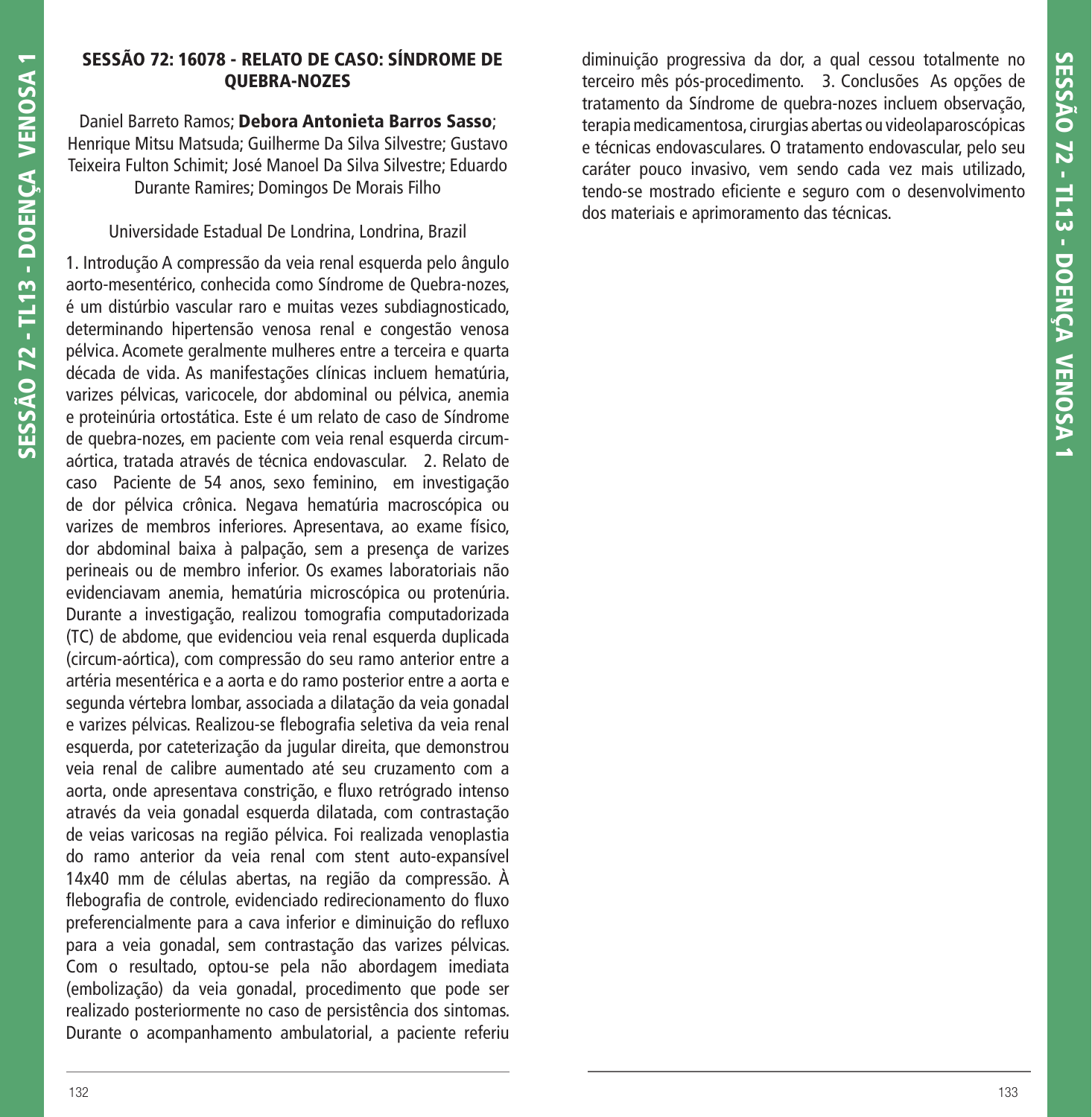## **SESSÃO 72: 16105 - SÍNDROME DE PAGET- SCHROETTER**

**Pedro Henrique Teles De Oliveira**; Sérgio Luis De Mello; Ricardo De Ávila Oliveira; João Manuel Tannus Filho; Rubens De Aquino Filho

## Universidade Federal De Uberlândia, , Brazil

Introdução: A trombose venosa profunda de membros superiores (TVPMS) foi descrita por Paget (1875) e Schroetter (1884). Acomete apenas 20% dos pacientes, sendo de incidência pouco frequente (2/1.000/ ano). O esforço físico é o principal agente causal. Predomina em indivíduos jovens, no membro dominante, após estresse físico intenso. Pode estar associada a estreitamentos anatômicos ou patológicos. Objetivos: relato e discussão de caso Materiais e Métodos: Revisão de prontuário Resultados: Paciente foi admitido no pronto socorro com dor, parestesia e edema em membro superior esquerdo (MSE) há 1 dia. Observouse cianose discreta na mão esquerda, pulsos distais palpáveis e ausência de déficit motor. Refere ser dançarino profissional e associa o início do quadro clínico após apresentação recente. Foi realizado duplex venoso de MMSS, que evidenciou TVPMS (v. axilar esquerda). Optou-se então por realização de flebografia de MSE, que confirmou o diagnóstico. Realizou-se tratamento endovascular com administração de trombolítico intra-trombo (rTPA) em bolus e por bomba de infusão contínua. Após 1 dia de tratamento observou-se recanalização completa do segmento venoso afetado, além de sinais de compressão extrínseca do 1º arco costal. Recebeu alta hospitalar no 8º PO, com anticoagulação oral e melhora clínica. Aguarda tratamento para síndrome do desfiladeiro torácico. Conclusão: A conduta mais indicada para as TVPMS é a fibrinólise nos casos de tromboses primárias, seguidos de descompressão venosa quando a flebografia de controle sugerir essa anomalia. Caso contrário, os pacientes devem ser anticoagulados da maneira habitual.

### **SESSÃO 72: 16111 - RELATO DE CASO: DOR ANAL CRÔNICA INESPECÍFICA: UMA MANISFESTAÇÃO RARA DE SÍNDROME DE QUEBRA-NOZES**

**Jaber Nashat Saleh<sup>1</sup>;** Mateus Picada Correa<sup>1</sup>; Francine Camboim Ruzzarin<sup>2</sup>; Larissa Bianchini<sup>1</sup>; Julio Cesar De Mello Bajerski<sup>1</sup>; Rafael Stevan Noel<sup>1</sup>; Omar Toufic<sup>1</sup>; Adolfo Lara Brkanitch<sup>1</sup>; Flavia Cristina Marafon<sup>1</sup>; Joanine Andrighetti Sotilli<sup>2</sup>

1 - Invasc - Instituto Vascular De Passo Fundo, Passo Fundo, Brazil; 2 - Hospital São Vicente De Paulo, Passo Fundo, Brazil

 INTRODUÇÃO: A síndrome da congestão pélvica (SCP) é uma das formas de dor pélvica crônica, responsável por 30% das consultas ginecológicas. Decorre da dilatação das veias pélvicas, ocasionando hipertensão e varizes na região. Acredita-se que 10% das mulheres possuem incompetência das veias gonadais e 60% podem evoluir para a SCP.Em alguns casos pode ser originária de hipertensão secundária à compressão da veia renal esquerda conhecida como Síndrome de quebra-nozes (SQN). A SCP possui um leque de manifestações, sendo dipareunia em 70% dos casos. A dor anal é menos comum, e pode ser confundida com patologias proctológicas. Este estudo relata um caso de dor anal crônica como manifestação de SQN. MATERIAIS E MÉTODOS: As informações foram obtidas por revisão do prontuário, exames de imagem e revisão da literatura. Paciente feminina, 39 anos, hígida, não usuária de medicações continuas, com história prévia de apendicectomia, cesariana e histerectomia, sem ooforectomia, devido à metrorragia. Paciente encaminhada pela equipe de Proctologia após investigação completa e exclusão de hipóteses de patologia intestinal. A paciente queixava-se de dor anal diária, iniciada há cerca de oito meses, com piora aos esforços físicos, sem alteração de hábito intestinal e sensação de peso e fadiga em membros inferiores, pior em dias quentes. Ao exame físico, não apresentava varizes em membros inferiores e na genitália. Foi realizada uma ressonância nuclear magnética (RNM) e angiotomografia (ATC) de abdome e pelve , a qual evidenciaram múltiplas varizes perianais, mais proeminentes à esquerda, varizes pélvicas e infiltração de paramétrios e compressão de veia renal esquerda. A paciente foi mantida com sintomáticos(quais? Venotônico? Analgésico?) até o tratamento. Optamos pela realização de flebografia a qual evidenciou compressão extrínseca da veia renal esquerda e a fleobografia seletiva demonstrou insuficiência de veia gonadal esquerda, com inúmeras varizes pélvicas e varizes anais à esquerda.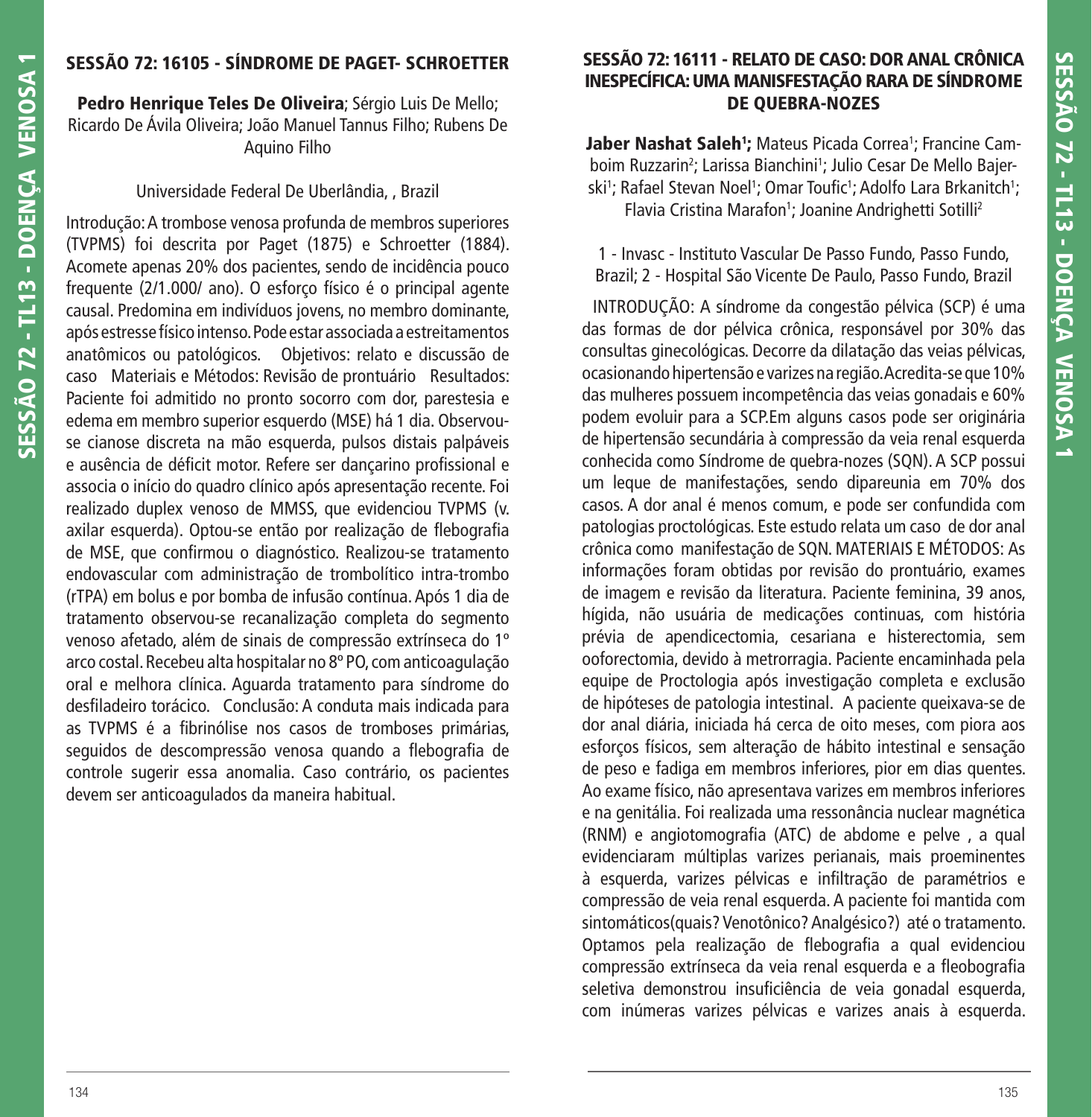RESULTADOS: Paciente foi submetida a tratamento endovascular. A flebografia renal esquerda evidenciou compressão extrínseca da veia renal esquerda e a flebografia seletiva demonstrou insuficiência de veia gonadal esquerda, com inúmeras varizes pélvicas e varizes anais à esquerda. Realizada embolização de veia gonadal esquerda com polidocanol a 3% e seis unidades de molas Cook Nester®. No mesmo tempo cirúrgico foi realizada angioplastia da veia renal esquerda, com stent Cook Zilver Vena® 16x40mm, com bom resultado angiográfico final. A paciente obteve uma boa evolução clinica no pós-operatorio imediato, com queixa de leve desconforto abdominal, que cessou com analgesia adequada e remissão completa do quadro anal. Está em acompanhamento ambulatorial com 20 dias de pós-embolização. CONCLUSÃO: Por ser uma doença de morbidade considerável e tantas vezes menosprezada devido a sua gama de queixas inespecíficas, a SCP é uma patologia que quando diagnosticada de forma correta, vem trazendo bons resultados prognósticos com o tratamento endovascular através da embolização da veia gonadal; com baixa taxa de complicação maior e um alívio sintomático de quase 90%, sendo que em mais da metade dos casos a melhora clinica é total. Assim como a SQN, que vem apresentando relatos de resultados satisfatórios com o tratamento endovascular. Um elevado índice de suspeição e a realização de exames de imagens intra-abdominais são fundamentais para o diagnóstco correto das síndromes de congestão venosa pélvicas.

### **SESSÃO 72: 16115 - INSUFICIÊNCIA VENOSA DE MEMBRO INFERIOR ESQUERDO POR COMPRESSÃO EXTRÍNSECA DA VEIA ILÍACA ESQUERDA: UMA MANIFESTAÇÃO INCOMUM DE MIOMA UTERINO**

**Julio Cesar De Mello Bajerski1** ; Francine Camboim Ruzzarin<sup>2</sup>; Mateus Picada Correa<sup>1</sup>; Rafael Stevan Noel<sup>1</sup>; Larissa Bianchini<sup>1</sup>; Jaber Nashat Saleh<sup>1</sup>; Omar Toufic<sup>1</sup>; Adolfo Lara Brkanitch<sup>1</sup>; Joanine Andrighetti Sotilli<sup>2</sup>; Flavia Cristina Marafon<sup>1</sup>

1 - Invasc - Instituto Vascular De Passo Fundo, Passo Fundo, Brazil; 2 - Hospital São Vicente De Paulo, Passo Fundo, Brazil

 Introdução: Os leiomiomas uterinos são neoplasias benignas do sistema reprodutor feminino com incidência de aproximadamente 40% durante período reprodutivo, atingindo um pico de 70% aos 50 anos de idade. Raramente podem apresentar dimensões suficientemente extensas para comprimir estruturas adjacentes, como as veias ilíacas, dificultando o retorno venoso dos membros inferiores e promovendo estase sanguíena. Apresentamos um relato de caso incomum de mioma gigante mimetizando um quadro de síndrome de May-Thurner em uma paciente com varizes de membro inferior esquerdo. Materiais e métodos: As informações foram obtidas por revisão do prontuário, exames de imagem e revisão da literatura. Paciente feminina, 37 anos, sem comorbidades, sem cirurgias previas, apresentando quadro de desconforto, sensação de peso e varizes calibrosas em membro inferior esquerdo. Tinha diagnóstico de mioma uterino, em tratamento para metrorragia. Na ocasião foi realizada flebografia que não evidenciava sinais sugestivos de Síndrome de May-Thurner. O ecodoppler venoso demonstrava insuficiência de safena magna esquerda. Foi submetida a safenectomia interna esquerda com retirada de trajetos venosos, sem intercorrências. Cerca de 12 meses após o procedimento, fomos procurados pois a paciente apresentava recidiva das varizes em membro inferior esquerdo. Foram solicitados novos exames de imagem, entre eles angiotomografia venosa, que excluiu Síndrome de May-Thurner, porém evidenciou compressão extrínseca de veia ilíaca externa esquerda por mioma uterino de grandes dimensões. Foi realizada Ressonância Nuclear Magnética (RNM) para melhor avaliação, constatando três miomas uterinos, sendo dois com menos de 02 cm em seu maior eixo e um volumoso, com dimensões de 7,2 x 6,4 x 8,0cm. Resultado: A paciente foi submetida a embolização de artérias uterinas direita e esquerda com microesferas 500-700 micra, apresentando bom resultado angiográfico final. A RNM de controle, realizada 30 dias após o procedimento, evidenciou

**SESSÃO 72 - TL13 - DOENÇA VENOSA 1**

SESSÃO 72 - TL13 - DOENÇA VENOSA 1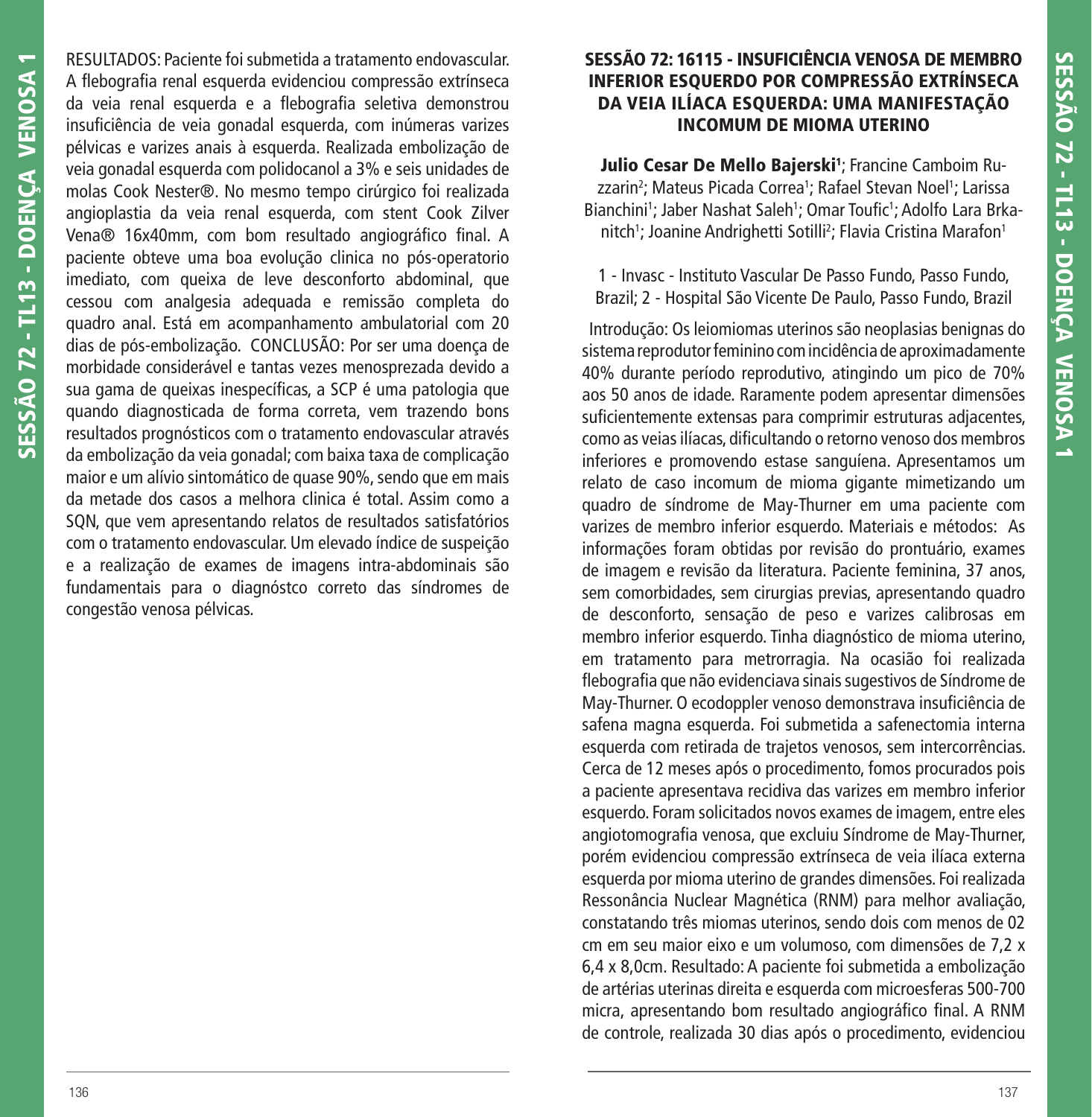redução importante do mioma uterino maior, com melhora total da metrorragia e melhora parcial do desconforto em membro inferior esquerdo. Seis meses após a embolização, foi realizada nova angiotomografia demonstrando descompressão da veia ilíaca externa esquerda com mioma uterino de 66mm em maior diâmetro. A paciente encontra-se assintomática e permanece em acompanhamento ambulatorial, com plano de novo tratamento cirúrgico de varizes. Conclusão: A insuficiência venosa crônica secundária à estenose luminal causada pela compressão por leiomioma extenso é infrequente na prática cotidiana e na literatura. Seu manejo através da embolização alivia a metrorragia em até 90% dos pacientes, com redução de 50-60% do tumor em um ano.Ademais, esse método reduz o tempo de internação e favorece o retorno precoce às atividades usuais. Contudo, faz-se indispensável acompanhamento a longo prazo do paciente, devido à eventual necessidade de reintervenção e à possibilidade, conquanto incomum, de eventos adversos tardios relevantes. Este caso demonstra a necessidade de exames de imagens intra-abdominais na suspeita de Síndrome de May-Thurner.

### **SESSÃO 72: 16148 - RESULTADOS DO TRATAMENTO ENDOVASCULAR DA ESTENOSE DE VEIA SUBCLÁVIA NO HOSPITAL SÃO JOSÉ DO AVAÍ ? ITAPERUNA - RJ**

Eugênio Carlos De Almeida Tinoco; **Leonardo Barros Piccinini;** Antônio Cascelli Vaz Filho; Daniel Fernandes Guimarães; Ricardo Turra Perrone

#### Hospital São José Do Avaí, Itaperuna, Brazil

INTRODUÇÃO: As estenoses ou oclusões venosas centrais são um problema comum em pacientes dialíticos, incidindo em 5-17% destes. Podem surgir em 52-50% dos doentes com cateterização da veia subclávia e em até 10% daqueles com cateter em veia jugular interna. O quadro clínico pode se manifestar através de edema/assimetria entre os membros superiores e de face. As opções de tratamento são por cirurgia ou via endovascular. OBJETIVO: Apresentar o resultado do tratamento endovascular de lesões estenóticas de veia subclávia realizado no Hospital São José do Avaí (Itaperuna – RJ). MATERIAIS E MÉTODOS: Foi realizada uma análise retrospectiva descritiva baseada na análise dos prontuários dos pacientes submetidos à angioplastia transluminal percutânea de veias subclávias no período de Janeiro de 2010 até Outubro de 2015. Foram realizados 14 procedimentos, sendo 6 (50%) à direita e 8 (50%) à esquerda. A média de idade foi de 56,4 anos (variando de 24 a 86 anos), sendo 11 (78,5%) do sexo masculino e 3 (21,5%) do sexo feminino. As indicações dos procedimentos foram 12 (85,7%) casos por estenose após colocação de cateter, 1 (7,1%) caso por trombose venosa e 1 (7,1%) caso por estenose após cirurgia para correção de síndrome de desfiladeiro cérvico-torácico. Os fatores de risco encontrados foram hipertensão arterial em 10 (71,4%) pacientes, diabetes mellitus em 2 (14,2%) e tabagismo em 1 (7,1%) paciente. RESULTADO: Todos se apresentaram clinicamente com assimetria entre os braços e em nenhum havia acometimento facial. Todos os casos de estenose após punção venosa eram devido a repetidos acessos para hemodiálise. Obteve-se sucesso técnico em todos os pacientes. Em 13 (92,9%) pacientes foi utilizado stent e em 1 (7,1%) caso foi feito angioplastia simples com balão. Em 5 (35,7%) pacientes houve recidiva durante o seguimento ambulatorial, sendo tratados com angioplastia simples com balão. Em 1 (7,1%) caso houve trombose tardia de stent. Em todos os casos houve redução no diâmetro da circunferência do membro tratado, em maior ou menor grau. CONCLUSÃO A angioplastia de veia subclávia é efi caz no tratamento de estenoses e com risco aceitável de

**SESSÃO 72 - TL13 - DOENÇA VENOSA 1**

SESSÃO 72 - TL13 - DOENCA VENOSA 1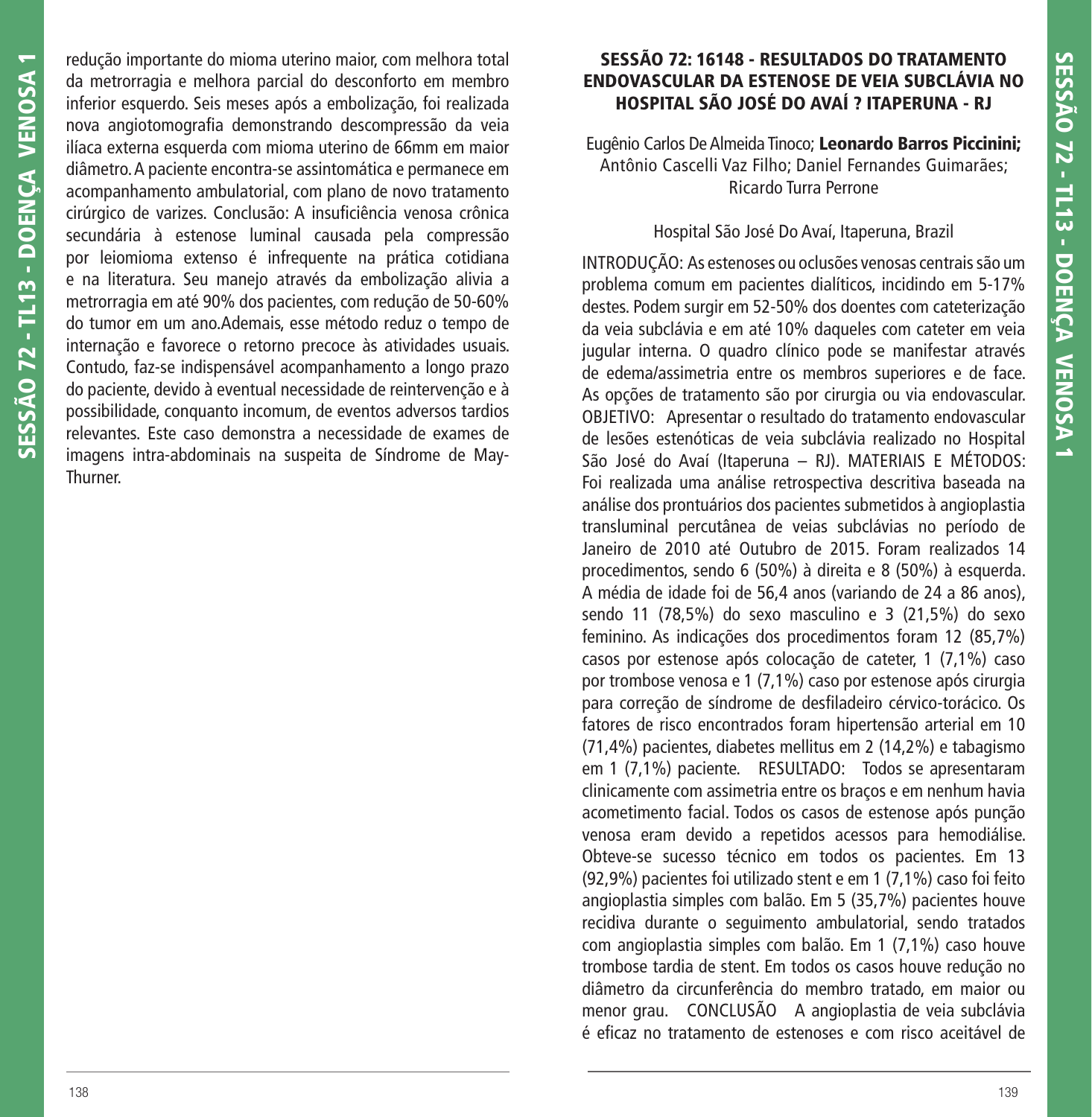complicações e de recidiva. De acordo com as Dialysis Outcome Quality Initiative (DOQI) a única terapêutica considerada aceitável para as estenoses ou oclusões venosas centrais, sintomáticas, nos doentes em hemodiálise é a terapêutica endovascular.

## **SESSÃO 72: 16162 - TRATAMENTO ENDOVASCULAR DE TROMBOSE VENOSA RECORRENTE EM ADOLESCENTE PORTADORA DE SÍNDROME DE MARFAN COM TROMBOSE VENOSA PROFUNDA E TROMBOEMBOLISMO PULMONAR**

Mateus Picada Correa<sup>2</sup>; **Joanine Andrighetti Sotilli**<sup>1</sup>; Flavia Cristina Marafon<sup>2</sup>; Larissa Bianchini<sup>2</sup>; Francine Camboim Ruzzarin<sup>1</sup>; Julio Cesar De Mello Bajerski<sup>2</sup>; Rafael Stevan Noel<sup>2</sup>; Jaber Nashat De Souza Saleh<sup>2</sup>; Adolfo Lara Brkanitch<sup>2</sup>; Omar Toufic Mounzer2

1 - Hospital Sao Vicente De Paulo, Passo Fundo, Brazil; 2 - Instituto Vascular De Passo Fundo - Invasc, Passo Fundo, Brazil

INTRODUÇÃO: A síndrome de Marfan é uma doença autossômica dominante multissistêmica causada por mutações no gene FBN1, que codifica a proteína fibrilina 1, presente no tecido conjuntivo. Os pacientes portadores desta síndrome podem ter níveis elevados de homocisteína, que é um fator relacionado a risco aumentado de tromboembolismo venoso. Apresentamos um caso singular da associação de síndrome de Marfan com tromboembolismo venoso (TEV) extenso e recorrente e seu tratamento endovascular. RELATO DO CASO Paciente feminina, 16 anos, previamente hígida, em uso de contraceptivo oral há seis meses, interna com história de dispneia progressiva há dez dias, associado à síncope. Ao exame físico, encontravase taquidispneica, com edema e empastamento desde a coxa esquerda e diminuição de pulsos distais à esquerda. Angiotomografia (ATC) de tórax demonstrou tromboembolismo pulmonar bilateral maciço e ATC de abdome e ecodoppler de membros inferiores evidenciaram trombose extensa cavoilíaca bilateral e de membro inferior esquerdo. Foi submetida a trombectomia mecânica percutânea de veia cava inferior, ilíacas bilaterais e membro inferior esquerdo com Angiojet®, implante de filtro de cava e angioplastia de veia ilíaca esquerda com stent Cook Zilver Vena® com bom resultado final. Paciente evoluiu satisfatoriamente, assintomática e com regressão da assimetria dos membros, recebendo alta com rivaroxabana até investigação de trombofilia. Ao longo desta internação, foi diagnosticada com síndrome de Marfan através de critérios clínicos: observou-se ectopia lentis, estatura elevada da paciente em relação aos pais associada à dolicostenomelia, pectus escavatum e lesão óssea que foi investigada através de biópsia evidenciando cisto ósseo aneurismático da sínfise púbica calcificado. Três meses depois, após permanecer dois dias sem anticoagulação, evoluiu com novo quadro de trombose venosa extensa cavo-ilíacas, trombose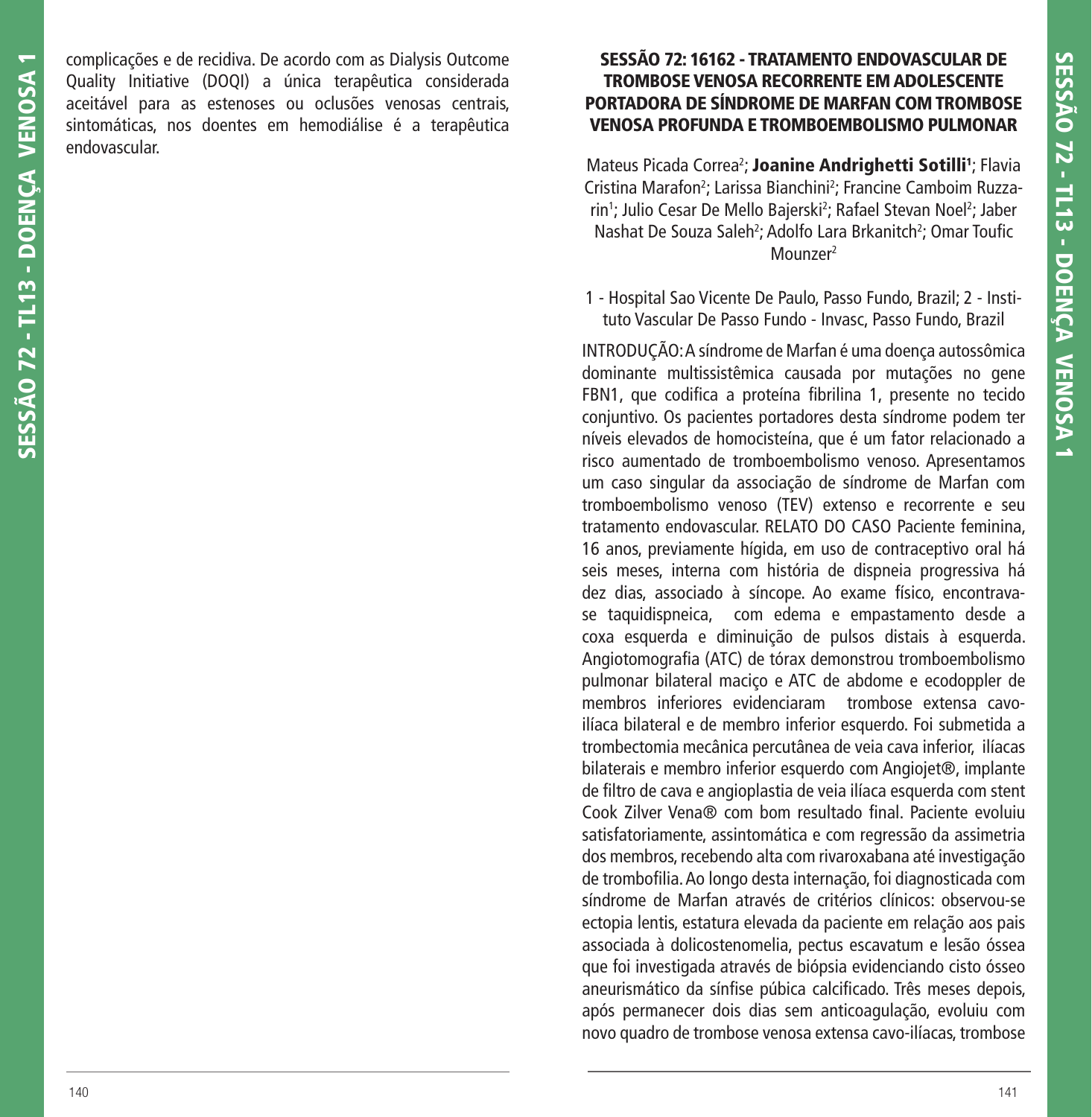de veia jugular direita e de femoral superficial esquerda. Foi realizada fibrinólise cateter-quiada. Foi mantida alteplase por cateter via veia poplítea esquerda e veia jugular esquerda por 36 horas. Como não houve recanalização satisfatória, foi optado por nova trombectomia endovascular com AngioJet®. Ao fim do procedimento foi evidenciada a não-recanalização do stent de veia ilíaca, porém com recanalização da ilíaca direita e da veia cava inferior. A paciente no momento permanece estável, no terceiro mês de pós-operatório, aguardando os resultados do teste genético para Síndrome de Marfan e da pesquisa de trombofilia. CONCLUSÃO A síndrome de Marfan é uma doença rara, porém existe relação desta com trombofilias, especialmente hiper-homocisteinemia. Estas podem cursar com quadros de trombose venosa profundas graves e recorrentes, como a relatada neste estudo. O tratamento endovascular de trombose venosa profunda grave é factível e apresenta bons resultados. Uma adequada investigação e tratamento dos fatores desencadeantes é fundamental para o sucesso do procedimento.

# **SESSÃO 72: 16191 - TRATAMENTO ENDOVASCULAR DE SÍNDROME DA VEIA CAVA SUPERIOR: CASO CLÍNICO**

**Adjaldes Ribeiro De Moraes Júnior;** Sergio Ricardo Abrão; Daniel Faccioli; Bruno Donegá Constantin; Anna Paula Sincos; Igor Rafael Sincos; Ricardo Aun; Alex Lederman; Aline Simplício Bigatão; Vitor Cervantes Gornati; Fernando Saliture Neto; Vinicius Bertoldi

### Hospital Israelita Albert Einstein, São Paulo, Brazil

Relato de caso de Síndrome da Veia Cava Superior (SVCS) em paciente do sexo feminino, com insuficiência renal crônica dialítica decorrente de Mieloma Multiplo, com cateter de longa permanência (Permicath) em Jugular interna Direita, que evoluiu há 1 semana da internação com trombose de veia cava superior, apresentando significativo edema cervicofacial e dispneia. Realizado angioplastia com stent em veia cava superior (utilizou-se o Permicath como via de acesso para o fio quia). A angiografia de controle confirmou a perviedade da mesma. Após o procedimento apresentou remissão completa dos sintomas em uma semana. A SVCS surge quando há diminuição ou obstrução do fluxo de sangue através da veia cava superior (VCS) e pode cursar com manifestações clínicas muito debilitantes como pletora facial, dispneia, edema cervicofacial, dor torácica e disfagia. Embora classicamente associada a etiologias malignas, o aumento do número de procedimentos endovenosos (cateteres venosos centrais, pacemakers, cardio-desfibriladores) fez aumentar a porcentagem de casos de etiologia benigna. O tratamento endovascular tem ganho crescente popularidade, mas nem sempre é exequível ou conduz a melhora clínica a longo prazo, sendo por vezes necessário o tratamento cirúrgico aberto.

**SESSÃO 72 - TL13 - DOENÇA VENOSA 1**

SESSÃO 72 - TL13 - DOENCA VENOSA 1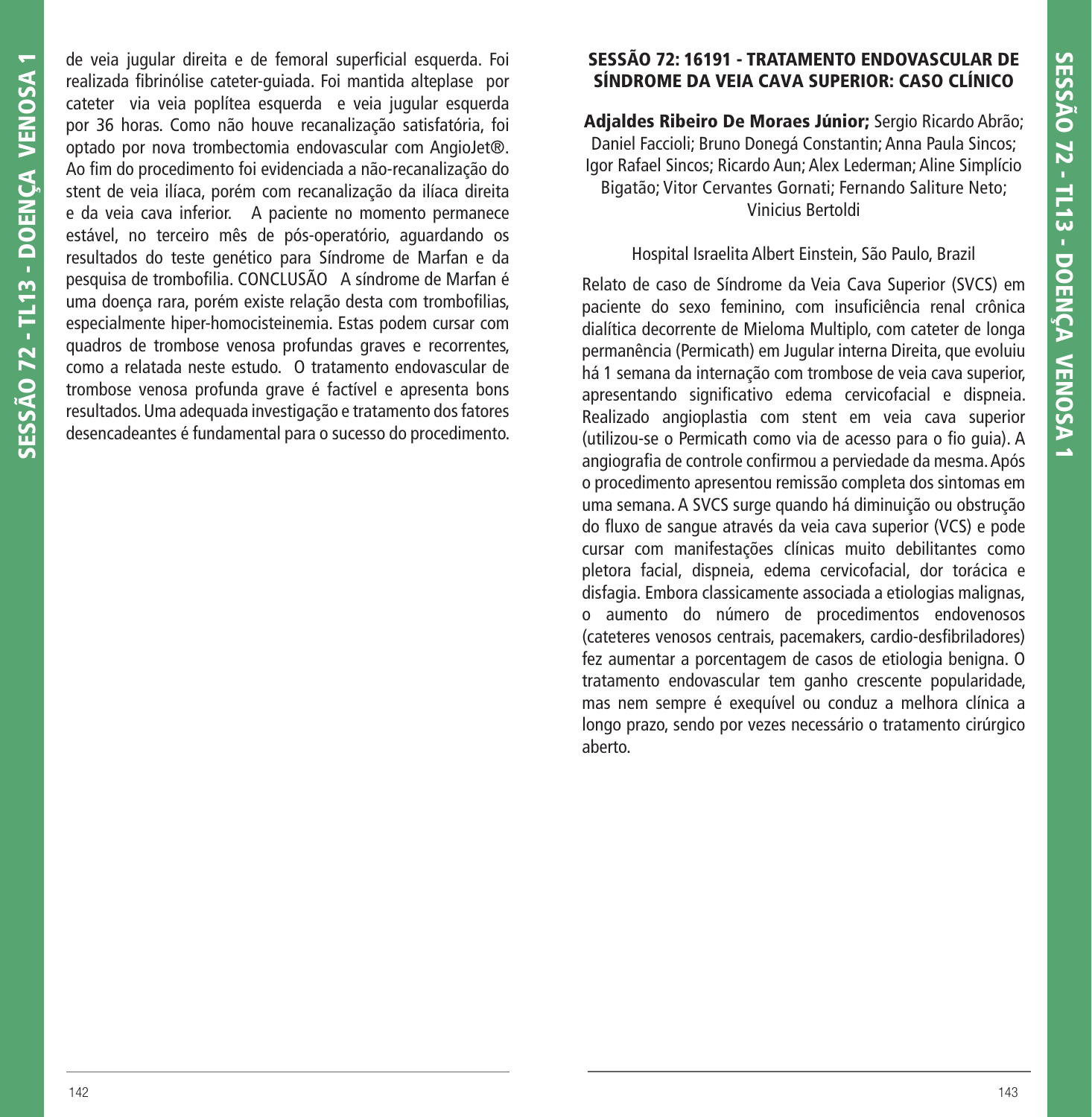### **SESSÃO 72: 16226 - FÍSTULA DUODENO CAVA- COMPLI-CAÇÃO TARDIA DO IMPLANTE DE FILTRO DE VEIA CAVA REVISÃO DE LITERATURA E RELATO DE CASO**

Aline Bigatão Simplício; **Anna Paula Sincos**; Ricardo Aun

#### Albert Einstein, Sao Paulo, Brazil

INTRODUÇÃO O Filtro De Veia Cava é implantado para prevenção de embolia pulmonar1. Perfuração da veia cava com penetração do duodeno é rara. Pacientes podem ser assintomáticos ou apresentar dor abdominal, obstrução ou sangramento intestinal, ou sepse3. RELATO DE CASO Paciente feminina, 79 anos, da entrada na emergência do Hospital Albert Einstein em 12/06/2015 com melena em grande quantidade há 1 dia e síncope. Negava hematêmese. História prévia de 2 episódios de TVP ilíaco femoral há 8 e 10 anos. Há 5 anos, necessitou interromper a anticoagulação por necessidade de tratamento cirúrgico de fratura de tíbia e fíbula, sendo colocado Filtro De Veia Cava. A entrada, paciente apresentava-se hipotensa, taquicárdica, hipocorada 3+, mantendo melena. Endoscopia Digestiva Alta mostrou úlcera ativa em duodeno e imagem metálica na luz. Encaminhada para UTI para monitorização e estabilização clínica, avaliação das equipes de Cirurgia Vascular e Gastro Cirurgia. Manteve sangramento ativo nas primeiras 8 horas e queda de Hemoglobina. Indicado procedimento para retirada de filtro de veia cava. Submetida a punção de veia jugular interna direita e veias femoral comum bilateral. Locado balão complacente via Veia femoral comum esquerda, como medida de segurança, caso houvesse sangramento na retirada do filtro. Retirada de filtro com uso de laço com implante quase simultâneo de endoprótese Excluder 26mmx10cm, no local do filtro. Retirado balão, realizada cavografia de controle, mostrando endoprótese pérvia, sem extravasamento de contraste. Realizada EDA transoperatória, mostrando sangramento duodenal após clipagem da lesão. Indicado laparotomia para duodenorrafia. Evolui sem complicações, tendo alta hospitalar assintomática. DISCUSSÃO Implante de Filtro de veia cava apresenta baixas taxas de complicações graves. As taxas de mortalidade associadas ao Filtro de Veia Cava são menores que 0,12%2,9. A perfuração da cava pelo filtro varia de 9% a 24%. Geralmente são assintomáticas e tratadas clinicamente, mas as complicações são imprevisíveis9. Alguns autores recomendam o tratamento cirúrgico para a perfuração da veia cava devido a alta mortalidade associada a ruptura espontânea da cava

e de órgãos adjacentes. No entanto, a cirurgia aberta para retirada do filtro de veia cava é uma cirurgia complexa e não livre de complicações. A remoção do filtro é geralmente difícil pois suas pernas são aderidas a parede posterior da veia cava e a tecidos adjacentes10. A literatura mostra poucos casos de tratamento endovascular para esta complicação. Yoshida et al relatam um caso de complicação tardia com perfuração da veia e penetração de uma das pernas do filtro na aorta. O tratamento endovascular foi realizado colocando um stent na aorta e após colocação de uma endoprótese cobrindo o stent e o filtro5. Este caso é provavelmente o primeiro relato de colocação de endoprótese na veia cava para tratamento da perfuração por filtro. A insuflação de um balão de acomodação para evitar o sangramento após a retirada do filtro foi importante, pois há um risco alto de sangramento após sua retirada devido a aderência deste na parede da cava. A colocação de uma endoprótese na veia garantiu sua perviedade e a não formação de fístula duodeno cava. CONCLUSÃO Complicações tardias do filtro de veia cava são raras, porém mostram-se na maioria das vezes complexas. A perfuração da cava e penetração no duodeno causando hemorragia digestiva é uma complicação grave que deve ser tratada de maneira rápida pois coloca a vida do paciente em risco. A técnica endovascular por ser menos invasiva diminui a morbimortalidade do paciente. A colocação de uma endoprótese na veia cava é incomum, e ainda precisa de maiores estudos principalmente a longo prazo.

**SESSÃO 72 - TL13 - DOENÇA VENOSA 1**

**SESSÃO 72 - TL13 - DOENÇA VENOSA 1**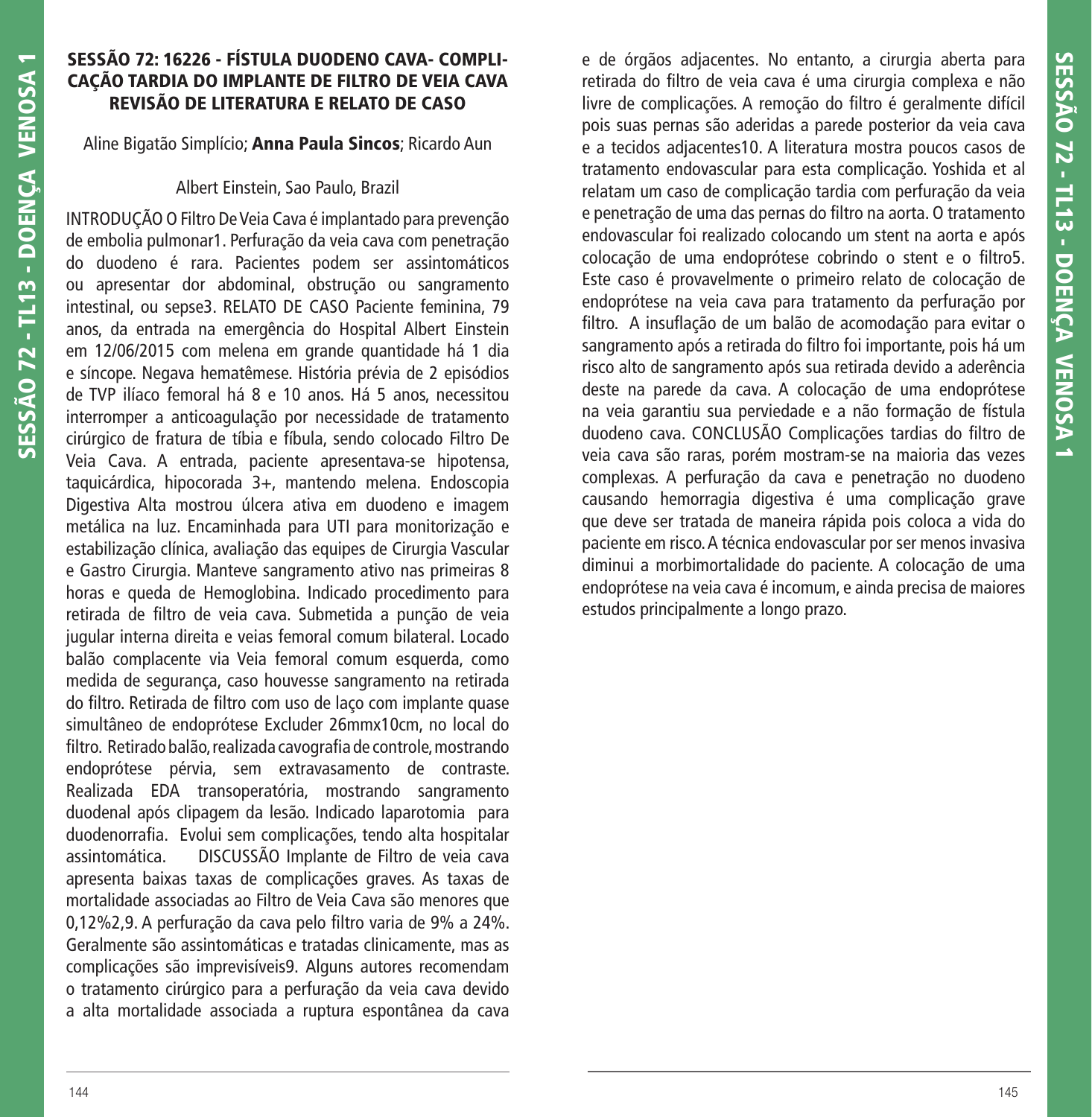#### **SESSÃO 73: 16029 - TÉCNICA HIBRIDA PARA TRATA-MENTO DA VEIA SAFENA MAGNA COM TERMOQUIMIO-ABLAÇÃO**

**Diego Mello De Souza**; Francine Camboim Ruzzarin; Luiz Carlos Leite Pfluck; Samir Velleda Pacheco; Edgar Nasser; Jayme De Oliveira; Joanine Andrighetti Sotilli

# Hospital Sao Vicente De Paulo, Passo Fundo, Brazil

INTRODUÇÃO A ablação química apresenta resultados imediatos, satisfatórios, baixa taxa de complicação, alguns eventos cerebrovasculares associados e uma alta taxa de recanalização para o tratamento de varizes dos membros inferiores. A termoablação por sua vez, apresenta taxa de oclusão superior a espuma, porem causa dor e necessidade de anestesia mais complexa. Procedimentos híbridos podem otimizar os resultados, com possibilidade de tratamento ambulatorial, sem ato anestésico complexo, associado a alta taxa de sucesso tardio e baixa incidência de complicações cerebrovasculares. OBJETIVO O estudo tem como objetivo primário avaliar eficácia da técnica hibrida com termoquimioablação (radiofrequência e espuma) para o tratamento da veia safena magna, analisando a taxa de oclusão, complicações, grau de satisfação do paciente e melhora clínica. A união de duas técnicas que separadas são consolidadas na comunidade cientifica (ecoescleroterapia com microespuma e radiofrequência) serão avaliadas em um procedimento hibrido, unindo seus benefícios e reduzindo suas complicações. MATERIAL E MÉTODOS Trata-se de um estudo experimental, prospectivo, no qual 100 indivíduos com insuficiência venosa superficial crônica serão submetidos a ablação hibrida da veia safena magna e serão seguidos por 12 meses para avaliação da taxa manutenção da oclusão. Serão triados para inclusão no estudo indivíduos consecutivamente atendidos no ambulatório Cirurgia Vascular do Hospital São Vicente de Paulo (HSVP). Para inclusão os pacientes devem ter entre 18 e 75 anos de idade, apresentar refluxo na veia safena magna superior a 0,5cm/s em 3 segmentos e com classificação CEAP - clínica, etiológica, anatômica e patofisiológica - entre 1 e 6 com indicação de tratamento cirúrgico. Serão excluídos pacientes ASA III, com diabetes, hipertensão ou outra doença crônica descompensada, entre outros. O procedimento será realizado com o paciente posicionado em decúbito dorsal com membro inferior a ser operado em leve flexão, será então realizada assepsia do membro, colocação dos campos cirúrgicos, identificação da veia safena magna e registro. Será realizada

punção Eco guiada da veia safena magna e passagem de introdutor 7F para passagem do cateter de radiofrequência que ficará posicionado a 2,5 cm da junção safena femoral realizando tumescencia em 7 cm da área de contato do cateter com a veia safena magna, realizado ablação térmica deste segmento com um ciclo, tracionado o cateter em 21 cm, realizado o preparo de espuma com polidocanol 3% (técnica Tessari), injeção pelo orifício do cateter de radiofrequência de 5ml de espuma (1.2ml fica retido no interior do cateter). As informações serão produzidas a partir do registro fotográfico dos membros operados e também a partir da aplicação de um formulário, em que três cirurgiões farão o registro das características da evolução clínica. Os pacientes operados serão acompanhados pelos pesquisadores por um período de 12 meses. Uma consulta pré-operatória será realizada e um ecocolordoppler venoso dos membros inferiores para diagnostico e tratamento. Uma consulta de revisão em 5 dias com ultrassom de controle em 15 dias, 30 dias, 90 dias e 6 meses. Tratamento medicamentoso no pós-operatório consistirá em antiinflamatórios não esteroidas para analgesia, flebotônicos e profilaxia para TVP/TEP, segundo critério AVF (American Venous Forum).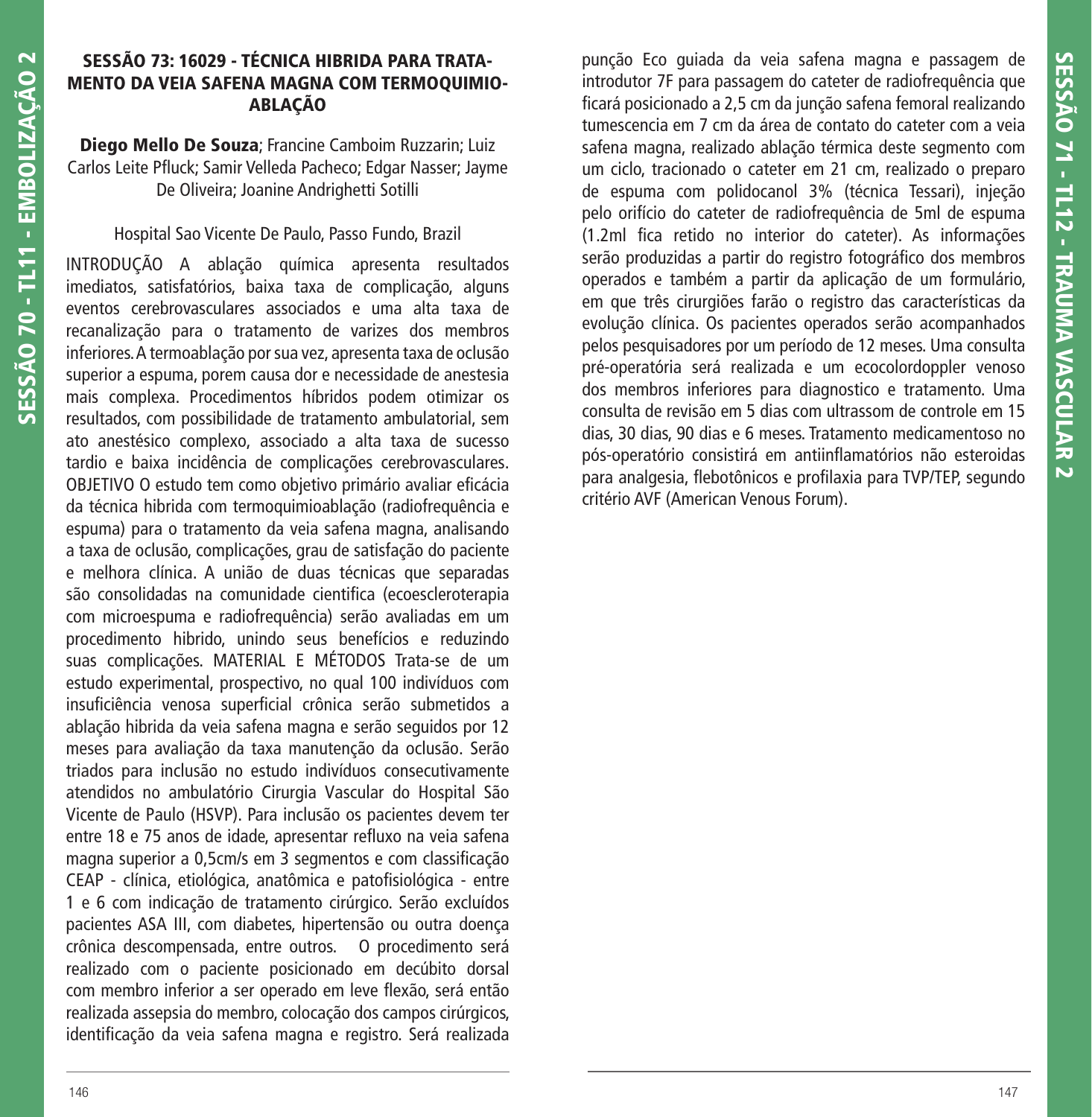# **SESSÃO 73: 16059 - "ENDOVASCULAR TREATMENT OF SUPERIOR VENA CAVA SYNDROME"-CASE REPORT**

**Paulo Eduardo Ocke Reis;** Fernando De Azambuja Fontes; Irlandia Figueira Ocke Reis; Luciana Cristina Menezes; Lys Nunes Dos Santos; Marcello Nascimento Rotolo; Pietro De Almeida Sandri

## Clínica Vascular Ocke Reis, Rio De Janeiro, Brazil

Abstract: A 53-year-old man presented to the clinic for evaluation of breathlessness, recent facial edema and fatigue. The patient was found to have Superior Vena Cava Syndrome (SVCS). That`s a rare disease caused by obstruction of the venous influx of blood from the upper body into the right atrium. Malignancy is the principal cause, among which lung cancer is the leading cause. In a minority of cases, SVCS originates from benign conditions, i.e., it may be associated with central venous catheters, dialysis fistulas, fibrosing mediastinitis or pacing electrodes in 20% of the cases (Panels A and B). These devices can cause intraluminal fibrosis; the resultant central venous occlusion can invariably lead to SVCS. Upper body and head elevation or steroid administration to decrease soft tissue swelling can relief symptoms. Although surgical reconstruction has been reported, endovascular treatment with stents achieved a rapid relief from symptoms and is considered the treatment of choice for this disorder since many years. The patient was treated by endovascular procedure and had a good radiological and clinical result immediately.

# **SESSÃO 73: 16063 - RELATO DE CASO RARO E SUA RE-SOLUÇÃO - MIGRAÇÃO DE FILTRO DE VEIA CAVA PARA VEIA JUGULAR INTERNA DIREITA EM DOIS PACIENTES**

**Diego Alvares De Melo Santos**; Jose Ricardo Brizzi Chiani; Adilson Toro Feitosa; Marina Menezes Lopes

# Rede D´or, Rio De Janeiro, Brazil

 RESUMO: INTRODUÇÃO: Os filtros de veia cava têm como princípio básico impedir a passagem de êmbolos provenientes dos membros inferiores, evitando a embolia pulmonar. Complicações precoces relacionadas ao acesso venoso, ao implante e às variações anatômicas da veia cava, são comuns e ocorrem em torno de 10% dos casos. OBJETIVO: Relatar dois casos de complicação precoce rara, ainda não descrita na literatura, do implante de filtro de veia cava, expondo a técnica utilizada para resolução desta adversidade. MÉTODO: Apresentar os casos com fotos sobre a migração do filtro de veia cava para veia jugular interna direita, em 2 pacientes, apresentando a causa desta complicação e, mostrando o vídeo da retirada dos mesmos, utilizando um dispositivo de recolhimento do filtro com sonda de nelaton e fio de polipropileno. CONCLUSÃO: O implante de filtro de veia cava não é um procedimento inócuo, podendo gerar complicações precoces e tardias. Sua migração para veia jugular direita é rara. Sua retirada desta região pode ser facilitada com a utilização de um dispositivo utilizando sonda de nelaton e fio de polipropileno.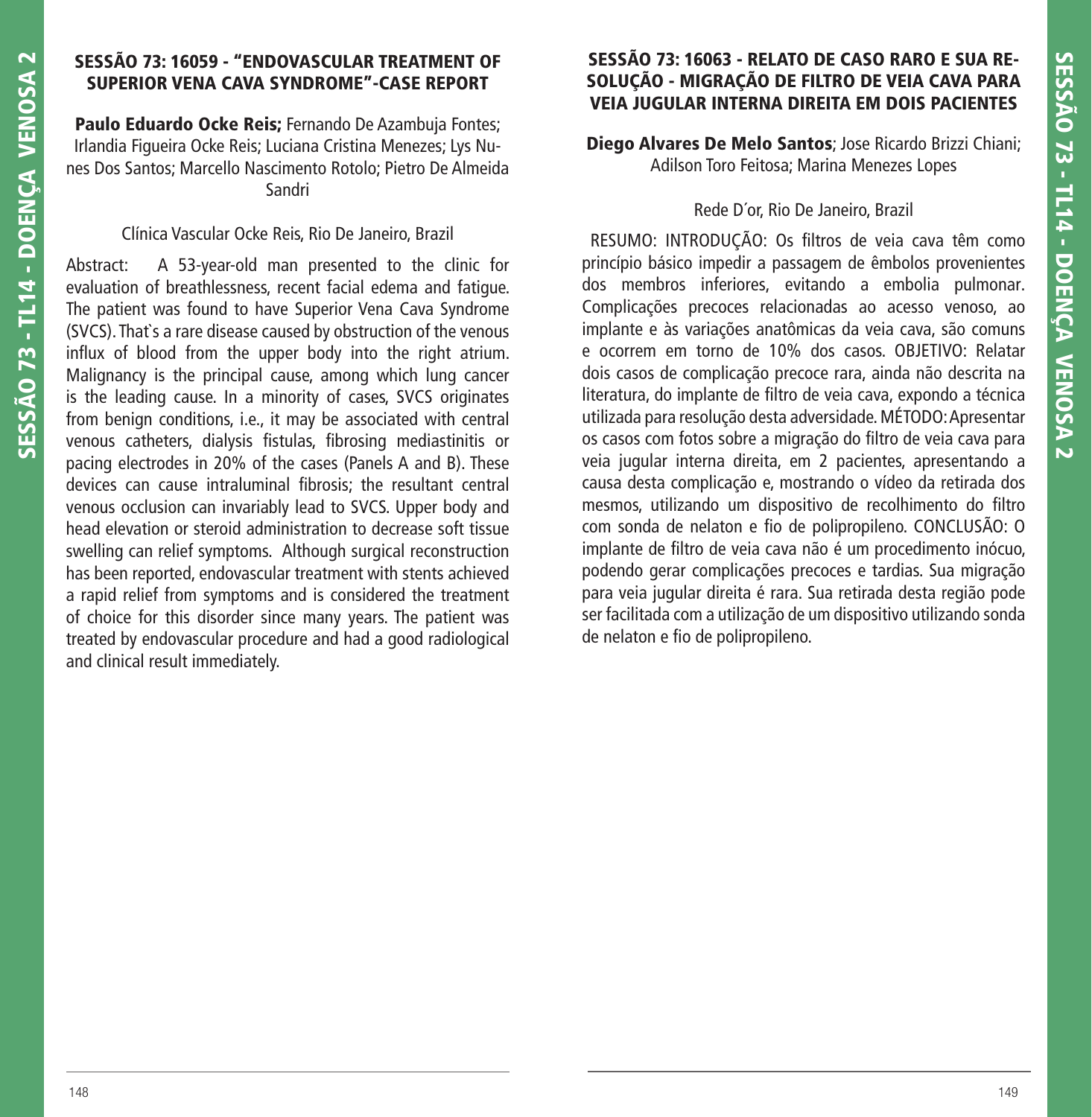# **SESSÃO 73: 16067 - " TROMBECTOMIA PULMONAR EM PACIENTE GRAVE - RELATO DE CASO "**

**Paulo Eduardo Ocke Reis;** Fernando De Azambuja Fontes; Irlandia Figueira Ocke Reis; Luciana Cristina Menezes; Vitor Nascimento Maia

#### Clínica Vascular Ocke Reis, Rio De Janeiro, Brazil

Relato de Caso Paciente do sexo masculino, 48 anos, com história pregressa de hidrocefalia e trombose venosa profunda aguda (duplex scan revelou trombose em veia femoral comum, superficial e poplítea). Iniciou em seguida quadro de dispnéia e dor pleurítica sendo avaliado por cardiologista ambulatorialmente que suspeitou de tromboembolismo pulmonar e solicitou internação hospitalar. Na internação, já em anticoagulação, evoluiu com piora da função pulmonar e hipotensão. Foi intubado e internado em cti em uso de amina. Realizada angiotomografia que evidenciou falhas no enchimento de tronco pulmonar, artérias tronculares, interlobulares e segmentares, com obliteração quase total, notadamente a esquerda. Tendo em vista o risco iminente de vida do paciente, foi indicado trombectomia mecânica com aspirex e farmacológica com actilise, além de implantação de filtro de veia cava.

## **SESSÃO 73: 16074 - TRATAMENTO ENDOVASCULAR DE SÍNDROME PÓS TROMBÓTICA CAVO ILIACO: COLETÂ-NEA DE CASOS**

**Luiz Ronaldo Godinho Pereira**; Leonardo Augusto Davila Gonçalves; Hudson Cruz Reis Carvalho; Vinicius Oliveira Godoi; Eduardo Pereira Nascimento; Marcelle Souza Alves Da Silva

#### Hospital Marcio Cunha, Ipatinga, Brazil

TRATAMENTO ENDOVASCULAR DE SINDROME PÓS TROMBOTICA CAVO ILÍACO COLETÂNEA DE CASOS Pereira, LRG ; Carvalho, HCR ; Godoi, VO ; Gonçalves, LAG: Nascimento, EP: Silva,MSA Serviço de Cirurgia Vascular - Ipatinga - MG INTRODUÇÃO: A trombose venosa crônica do segmento ilíaco é uma causa de elevada morbidade, acarretando restrições importantes relacionadas aos membros inferiores. Destes pacientes, 44% irão desenvolver claudicação venosa e 15% irão evoluir com ulcera venosa. Ate o século passado estes pacientes eram tratados com anticoagulante e uso de meia elástica, porém a taxa de recanalização destes vasos era muito pequena. Com o advento, da cirurgia endovascular, esta recanalização se tornou possível através de técnica minimamente invasiva. OBJETIVO: Relatar uma coletânea de casos de recanalização endovascular de veias ilíacas por síndrome pós-trombótica realizados no nosso serviço em Ipatinga-MG. METODOLOGIA: Foram avaliados 49 procedimentos em 46 pacientes no período de 7 anos, portadores de síndrome pós-trombótica, CEAP III a VI, sendo destes 73% do sexo femininoo e 17% do sexo masculino, com idade variando entre 21 e 85 anos. Os acessos utilizados foram veia femoral comum ,veia jugular interna direita , femoral e poplitea. Todos os procedimentos guiado por Ultrassom. Utilizamos para recanalização stent auto expansível, acompanhado de balão, apos passagem do fio quia. RESULTADOS: Feito recanalização imediata de 97% dos casos, com melhora da sintomatologia em todos os pacientes Não foi observada complicação per-operatória ou sangramento no sitio de punção. Diagnosticados 6 complicações pós-operatorias: um paciente com trombose precoce, três paciente com trombose tardia , um paciente com estenose de segmento distal venoso sub-tratado e um óbito tardio de paciente com trombose cavo ilíaco abaixo da veia hepaticas CONCLUSÃO: O tratamento percutâneo da trombose venosa crônica do segmento ilíaco, deve ser realizada, nos pacientes portadores de sintomalogia, no intuito de melhorar sua qualidade de vida. Este procedimento tem sido realizado no nosso serviço com segurança e resultados satisfatórios para o paciente.

**SESSÃO 73 - TL14 - DOENÇA VENOSA 2**

SESSÃO 73 - TL14 - DOENCA VENOSA

 $\overline{\mathbf{C}}$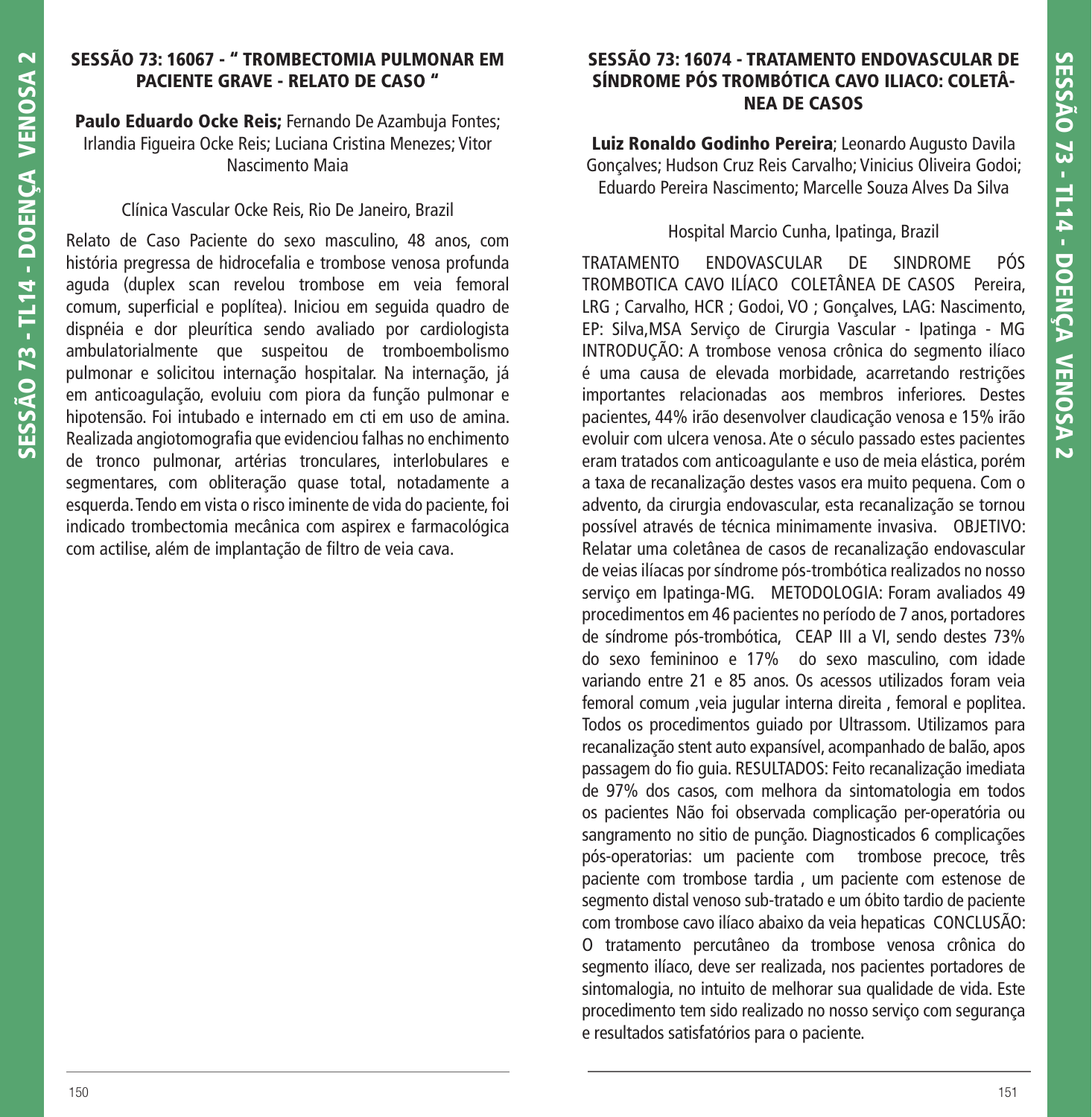#### **SESSÃO 73: 16097 - TRATAMENTO ENDOVASCULAR DAS OBSTRUÇÕES DE VEIAS CENTRAIS EM PACIENTES HE-MODIALITICOS**

**Antonio Carlos Mansur Bedeti**; Gerson Marques Pereira Júnior; Ricardo Wang; André De Souza Alvarenga; Carlos Augusto Bueno Silva; Carlos Rafael De Almeida Felipe; Freddy Montecinos Garcia; Saulo Augusto Lima; Vinicius Valentim; Vinicius Goncalves Loureiro; Augusto Lima Filho

## Santa Casa De Belo Horizonte, Belo Horizonte, Brazil

Introdução: As obstruções de veias centrais em pacientes portadores de insuficiência renal crônica dialítica é uma causa importante de morbidade devido: hipertensão venosa, edema limitante do membro ipsilateral e consequente disfunção do acesso vascular para hemodiálise. O tratamento endovascular por angioplastia com cateter balão e/ou implante de stent é o tratamento de escolha, preservando o acesso vascular e promovendo a melhora dos sintomas. Métodos: No período de novembro de 2013 a março de 2016, 27 procedimentos endovasculares foram realizados em 18 pacientes renais crônicos hemodialíticos que apresentaram disfunção do acesso vascular por hipertensão venosa e/ou edema limitante do membro ipsilateral secundária a obstrução de veias centrais. Resultados: A média de idade dos pacientes foi de 50,7 anos, sendo 66,6% do sexo masculino. Até a data da realização do procedimento, cada paciente havia perdido em média 4,4 acessos vasculares e o tempo médio de uso de cada acesso até a falência foi de 30 meses. Todos os paciente apresentavam sintomáticos devido ao edema do membro do acesso vascular. As veias braquiocefálicas foram os vasos mais comprometidos, representando 85% dos casos. À angiografia, pré intervenção, 55% da veias centrais encontravamse totalmente ocluídas com colaterais, sendo necessário o uso de técnicas especiais de recanização como Sharper Recanalization. A angioplastia por cateter balão foi realizada em todos os procedimentos. O implante de stent foi realizado em 48% dos casos. O procedimento foi considerado como sucesso quando lesão residual < 30% ou ausência de gradiente pressórico translesão com preservação do acesso, associado à melhora do edema, sendo obtido em 92,6% dos procedimentos. Durante o seguimento médio de 372 dias, 2 pacientes faleceram, nenhum de causa relacionada ao procedimento. Neste período, a patência primária pós intervenção e a secundária foram de 62,5% e 87,5% respectivamente. Conclusão: O tratamento endovascular da obstruções de veias centrais em pacientes

portadores de insuficiência renal crônica dialítica, neste estudo, apresentou elevadas taxas de sucesso inicial, sendo necessário novas intervenções para manutenção dos resultados a médio prazo.

**SESSÃO 73 - TL14 - DOENÇA VENOSA 2**

SESSÃO 73 - TL14 - DOENCA VENOSA 2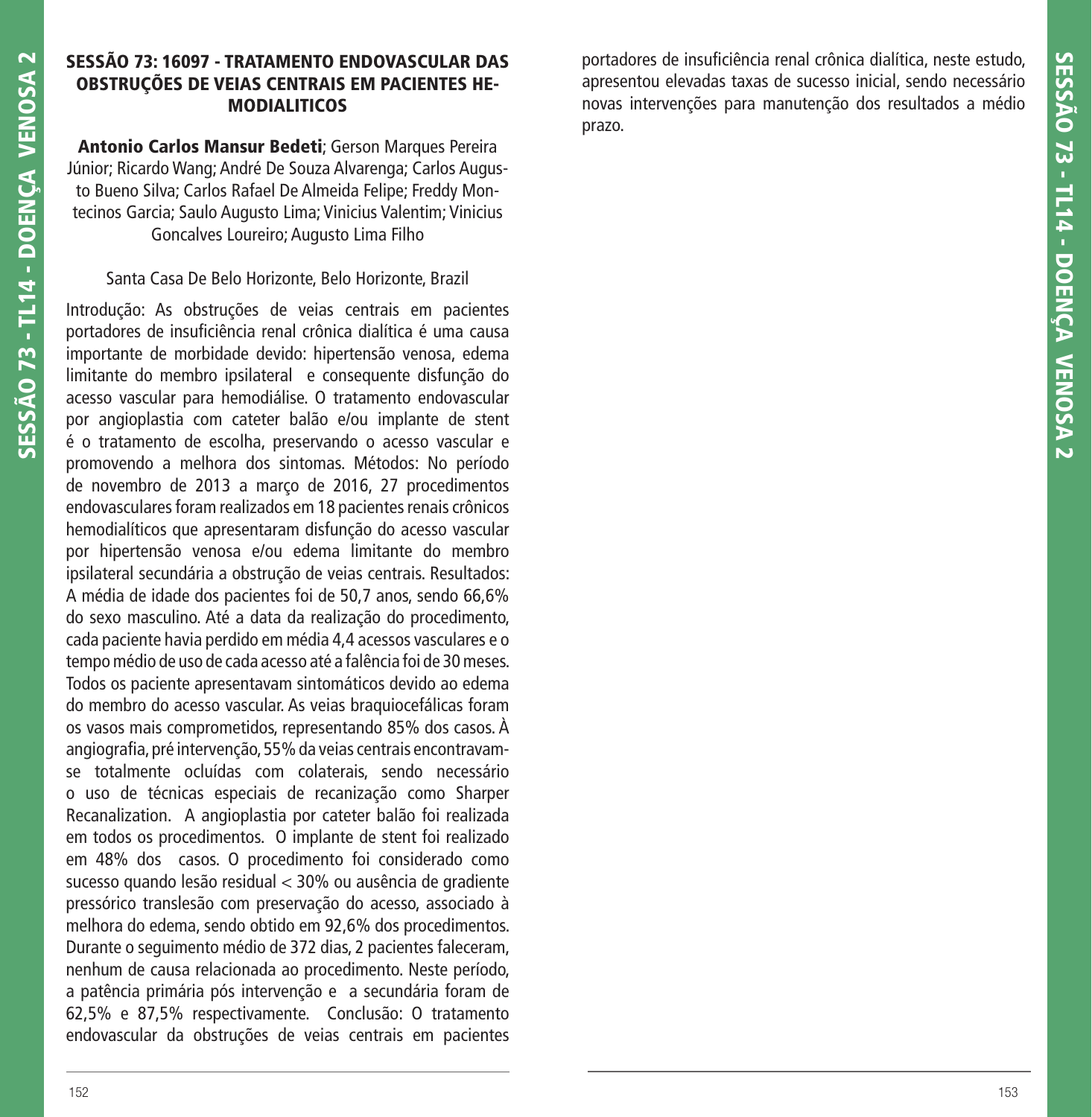# **SESSÃO 73: 16102 - ABORDAGEM DE PACIENTE COM CONTRA INDICAÇÕES ABSOLUTAS E RELATIVAS À TROMBÓLISE ? RELATO DE CASO**

**Gustavo Sasso Benso Maciel;** Diego Ferreira Franco; Caroline Malkowski; Marcio Mattos Vieira; Sergio Lisboa Junior; Rodrigo De Paula Franca; Antonio Augusto Barbosa De Menezes; Jose Maria Gomez Perez

## Hospital Universitário Cassiano Antonio Moraes, Vitoria, Brazil

Introdução As indicações atuais de trombólise incluem pacientes instáveis, em choque cardiogênico, com hipertensão pulmonar e alto estresse pós carga ventricular direita, dentre outros. Segundo as diretrizes Chest/2016, é preferida a terapia fibrinolítica sistêmica periférica em relação à cateter-dirigida, exceto em casos que apresentam alto risco de sangramento com a trombólise em locais que dispõem de materiais e equipe especializados para procedimento guiado por cateter. Porém, há que se considerar as contra indicações absolutas ( hemorragia intracraniana, AVE isquêmico recente, sangramento ativo, cirurgia cerebral ou medular recente, TCE com fratura craniana ou injúria cerebral, diátese hemorrágica) e relativas ( pressão sistólica > 180 ou diastólica > 110, sangramento não cerebral recente cirurgia recente, procedimento invasivo recente, AVE isquêmico recente, anticoagulação com varfarina, ressuscitação cardiopulmonar por trauma, gestação, pacientes acima de 75 anos, peso inferior a 60Kg), que representam desafio inestimável ao manejo de pacientes. Objetivo Relato de caso de paciente do sexo feminino, 42 anos, admitida no Hospital Universitário Cassiano Antônio Moraes ( HUCAM – Vitória-ES ) em janeiro de 2016, com quadro de dispnéia, taquipnéia, sudorese, massa palpável e dor abdominal, edema dos membros inferiores principalmente à esquerda, hipotensão, taquicardia, hematúria. Evolução com piora clínica principalmente do quadro pulmonar, cianose periférica, queda da saturação de oxigênio, em uso de dobutamina. Realizado ultrassom abdominal ( miomatose uterina ), Doppler dos membros inferiores ( TVP femoral comum esquerda), angiotomografia computadorizada (TEP troncular bilateral, TVP cava supra renal à infrarenal, TVP renais, TVP ilíacas, TVP porta ), ecocardiograma ( cor pulmonale agudo, FE 56%, PASP 70mmHg, insuficiência valvar mitral e tricúspide, aumento das câmaras direitas ), plaquetometria 26.000 em queda, alteração da função hepática ( INR 1.9, TGO 2767, TGP 1929 ). Em consenso com hematologia foi optado por anticoagulação com heparina não fracionada 5.000ui e plasma 6/6hs, transfusão

de 07 unidades de plaquetas. Após 24hs, realizada trombólise farmacológica ( 20 mg / tronco artéria pulmonar direita + 20 mg / tronco esquerdo + 10 mg / tronco direito ) e mecânica do TEP à direita devido à persistência da falha de enchimento em segmento médio, e heparinização contínua em bomba de infusão por 5 dias. Flebografia de cava e membros inferiores após o 50 dia evidenciando TVP local, realizada trombólise guiada por cateter ( 10 mg / cava + 15 mg / ilíaca comum esquerda ) e manutenção de trombólise por 24hs. Anticoagulacão com enoxaparina 60mg 12/12hs por 10 dias. Alta com rivaroxaban 15mg 2x/dia por 21 dias seguido de 20mg 1x/dia. Pesquisas de trombofilias positiva para síndrome do anticorpo antifosfolipide ( anticoagulante lúpico + ), pesquisa de hemoglobinúria paroxística noturna negativa, em acompanhamento com hematologia e ginecologia. Resultados Houve reversão do quadro clínico da admissão, do cor pulmonale ( ecocardiograma pós trombólise evidenciando PSAP 37mmHg, FE 71%, redução dos diâmetros das câmaras direitas ), do tromboembolismo pulmonar, tromboembolismo de cava e membros inferiores sem intercorrências hemorrágicas ou trombóticas na internação. Conclusão Trata-se de caso de difícil manejo devido às contra indicações à trombólise em paciente portadora de TEP troncular bilateral associada à TVP extensa, levando à necessidade optar-se por tratamento alternativo inicial e posterior abordagem fibrinolítica quiada por cateter. Remissão completa dos sinais clínicos de gravidade da admissão hospitalar, atualmente em uso de rivaroxaban sem intercorrências hemorrágicas ou trombóticas. Aguarda abordagem da ginecologia para definição de data para histerectomia. Mantém acompanhamento com hematologia.

**SESSÃO 73 - TL14 - DOENÇA VENOSA 2**

**SESSÃO 73 - TL14 - DOENÇA VENOSA 2**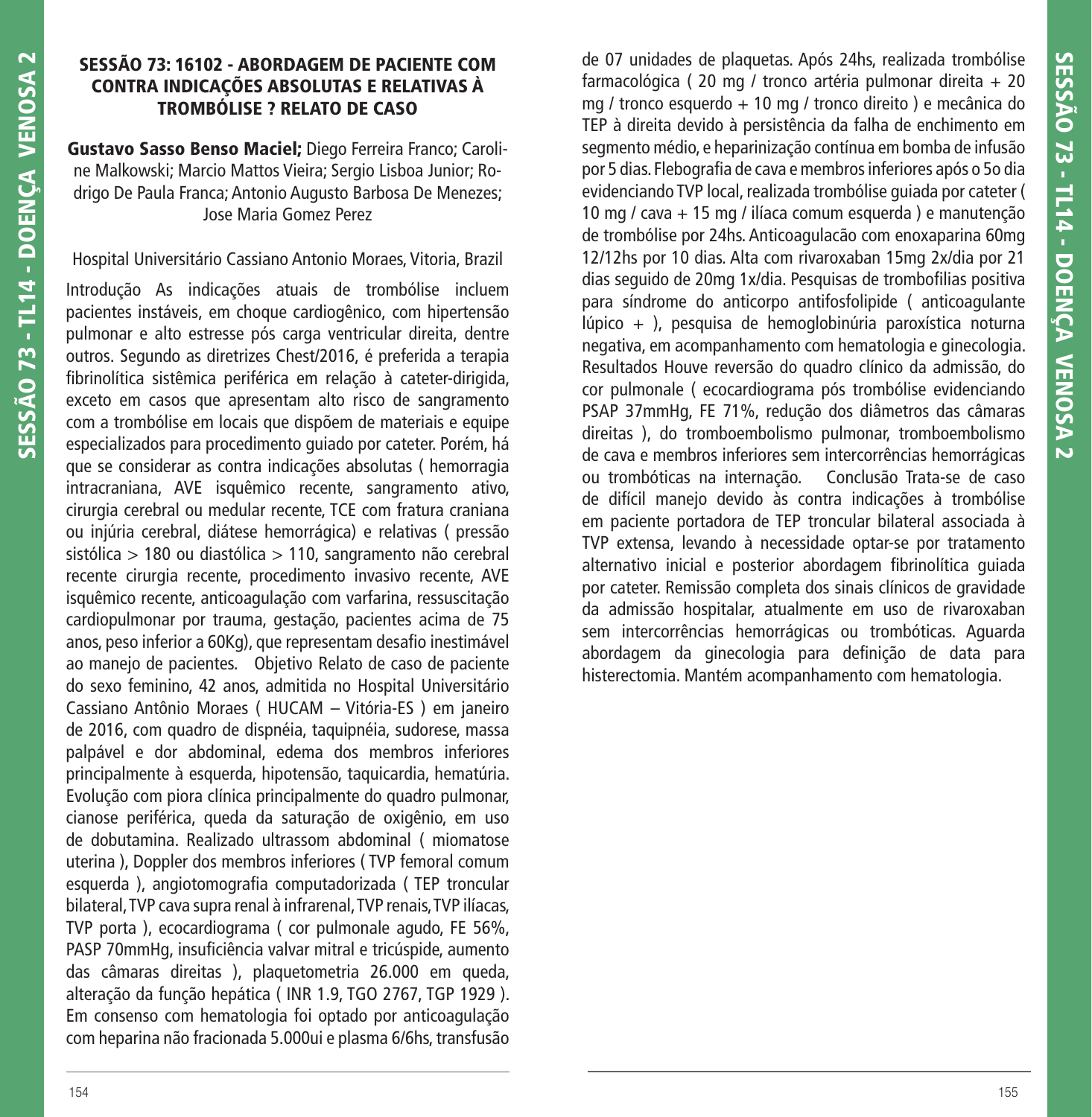#### **SESSÃO 73: 16223 - TRATAMENTO ENDOVASCULAR DA SÍNDROME DE NUTCRAKER (QUEBRA-NOZES): SÉRIE DE CASOS**

**Andréa Ostaszewski Klepacz;** Aline Bigatão Simplício; Adjaldes Ribeiro De Moraes Junior; Raquel Leal; Fernando Saliture; Alex Lederman; Anna Paula Weinhardt Baptista Sincos; Igor Rafael Sincos; Ricardo Aun

#### Hospital Israelita Albert Einstein, Sao Paulo, Brazil

Introdução: A síndrome de quebra-nozes ou síndrome de aprisionamento da veia renal esquerda ou Síndrome de Nutcracker é causada pela compressão da veia renal esquerda entre a artéria mesentérica superior e a aorta abdominal, com elevação da pressão na veia renal esquerda, congestão do rim esquerdo e o desenvolvimento de circulação colateral venosa. As manifestações clínicas incluem hematúria (micro ou macroscópica), associada a outros sinais e sintomas, como proteinuria, dor lombar ou pélvica, varicocele e varizes pélvicas. Acomete mais frequentemente mulheres entre 20 e 40 anos e é uma das causas de dor pélvica crônica subdiagnosticadas em nosso meio. O tratamento inclui a conduta expectante, cirurgia convencional e mais recentemente o tratamento endovascular. O objetivo deste relato foi descrever uma série de 7 casos de Síndrome de quebra-nozes. Resultados: Foram relatados 6 casos de síndrome de nutcracker e 1 caso de fenômeno de nutcracker, sendo 5 do sexo feminino e 2 do sexo masculino, com idade média de 33 anos. O tratamento clinico foi indicado em 3 pacientes e o tratamento endovascular foi realizado nos outros 4 pacientes, incluindo colocação de stent auto-expansível em veia renal e embolizacão de veia gonadal/ ovariana com molas, No grupo tratado com procedimento endovascular observou-se uma melhora completa dos sintomas apresentados, com tempo de internação médio de apenas 2 dias e tempo de seguimento médio de 16 meses. Conclusão: A síndrome de nutcracker é uma patologia relativamente rara que acomete pacientes jovens de ambos os sexos, causando sintomas crônicos que incluem hematuria, dor pélvica e dispareunia. O tratamento endovascular com angioplastia e implante de stent na Veia renal esquerda tem se mostrado bastante eficiente e seguro para a resolução da compressão e, consequentemente, dos sintomas relacionados.

#### **SESSÃO 74: 16003 - RECANALIZACION FEMORAL SUPERFICIAL CON PROTESIS VIABAHN POR ACCESO POPLITEO**

**Pablo Alejandro Marina;** Marcelo Pettinari; Aldassoro Armando; Thomas Jorge; Diaz Roberto; Canarte Gonzalo

#### Sanatorio Modelo Burzaco, Argentina

OBJETIVO:RECANALIZACION DE ARTERIA FEMORAL SUPERFICIAL POR ACCESO POPLITEO MATERIAL Y METODOS:PACIENTE DE 68 AÑOS DE EDAD,DIABETES II, PANVASCULAR SEVERO,BY PASS FEMOROPOPLITEO IZQUIERDO PERMEABLE,CLAUDICACION DE MIEMBRO INFERIOR DERECHO A 50METROS CON OCLUSION DE BY PASS FEMOROPOPLITEO DERECHO.SE DECIDE TRATAMIENTO ENDOVASCULAR CON RECANALIZACION DE ARTERIA FEMORAL SUPERFICIAL E IMPLANTE DE PROTESIS VIABAHN CON HEPARINA. PRIMER INTENTO DE RECANALIZACION POR ACCESO ANTEROGRADO FALLIDO POR RUPTURA DE ARTERIA FEMORAL COMUN DERECHA QUE SE TRATO CON STENT GRAFT. DEBIDO A ESTE ANTECEDENTE Y A CARREFUR HOSTIL SE DECIDE REALIZAR ACCESO POPLITEO RETROGRADO RESULTADOS:CON EL PACIENTE EN DECUBITO DORSAL SE REALIZA PUNCION FEMORAL IZQUIERDA Y SE COLOCA CATETER SIMONS EN CARREFUR PARA TESTS ANGIOGRAFICOS. SE ROTA AL PACIENTE Y EN DECUBITO DORSAL SE PUNZA LA ARTERIA POPLITEA DERECHA COLOCANDO INTRODUCTOR 8 FRENCH. CON APOYO DE CATETER DE CORONARIA DERECHA Y GUÌA HIDROFILICA SE RECANALIZA LA ARTERIA FEMORAL SUPERFICIAL DERECHA NATIVA.SE ASPIRA GRAN CANTIDAD DE MATERIAL TROMBOTICO ATRAVES DE CATETER Y ATRAVES DE INTRODUCTOR POPLITEO.A CONTINUACION SE POSICIONA E IMPLANTA UNA PROTESIS VIABAHN CON RECUBRIMIENTO DE HEPARINA 6.0X25CMM SIN COMPLICACIONES.SE RETIRA INTRODUCTOR 8Fr POPLITEO Y SE REALIZA VENDAJE COMPRESIVO.SE ROTA AL PACIENTE A DECUBITO DORSAL Y SE RETIRA VAINA FEMORAL IZQUIERDA CONCLUSIONES:SE PUEDE UTILIZAR EL ACCESO RETROGRADO POR PUNCION DE ARTERIA POPLITEA PARA RECANALIZAR LA ARTERIA FEMORAL SUPERFICIAL.ESTE ACCESO TIENE LA VENTAJA DE PODER ASPIRAR MATERIAL TROMBOTICO SIN AFECTAR LA PERMEABILIDAD DEL LECHO DISTAL INFRAPATELAR. REALIZAMOS 3 CASOS DE ACCESO POPLITEO PERCUTANEO SIN COMPLICACIONES EN EL SITIO DE PUNCION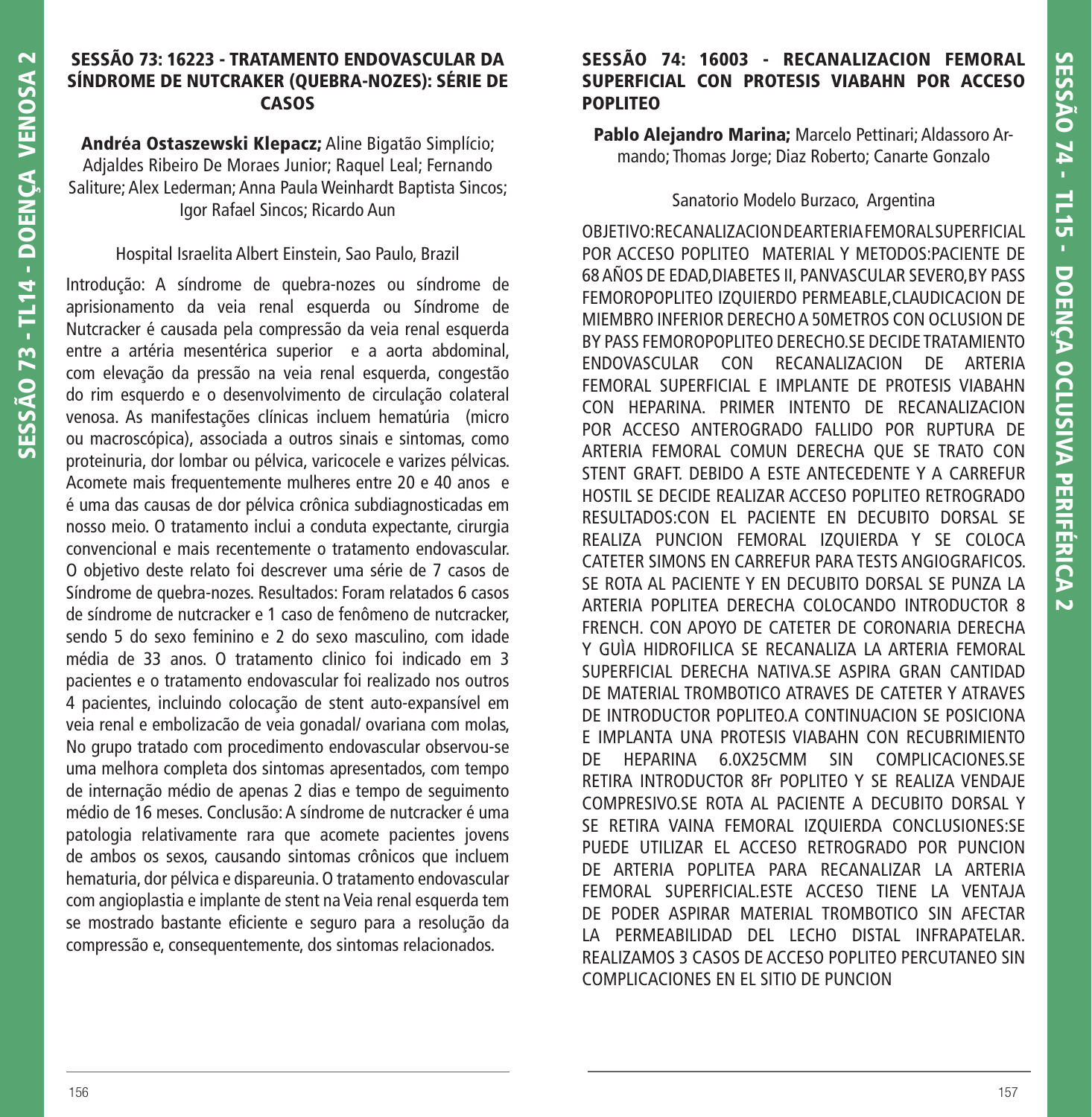# **SESSÃO 74: 16049 - EXPERIÊNCIA INICIAL DO HOSPITAL CENTRAL DO EXÉRCITO NO USO DO STENT SUPERA**

Antonio Joaquim Serra De Freitas; Leonardo De Castro; Cláudio Santoro; Bruno Barone; Débora Oliveira; Celina Rosário De Freitas; **Pedro Ferreira Pasetto**; José Augusto Pires De Freitas; Valter Willian De Paiva; Ana Paula Castro Dos Santos

# Hospital Central Do Exército, Rio De Janeiro, Brazil

Tema: Experiência Inicial do Hospital Central do Exército no Uso do Stent Supera Autores: Pedro F. Pasetto, Antonio Joaquim Serra De Freitas; Leonardo De Castro; Cláudio Santoro; Bruno Barone; Débora Oliveira; Celina Andrea Freitas Do Rosário; José Augusto Pires De Freitas; Valter Willian De Paiva & Ana Paula Castro Dos Santos Serviço: Serviço de Cirurgia Vascular e Endovascular do Hospital Central do Exército - HCE Objetivo: Relatar a experiência inicial do hospital central do exército no uso do stent Supera no tratamento de três casos de oclusão femoro-poplítea por via endovascular. Materiais e Métodos: As informações foram obtidas por meio de revisão do prontuário, entrevista com o paciente, registro fotográfico dos métodos diagnósticos e terapêuticos aos quais o paciente foi submetido e revisão da literatura. Os pacientes foram submetidos a tratamento de oclusão femoro-poplítea, diagnosticados ao ecocolordoppler, por via endovascular com o uso do Stent Supera. Resultados: Os pacientes receberam alta hospitalar com 3 dias de internação, em bom estado geral, sem dores ao repouso ou claudicação. Optou-se por manter a dupla antiagregação plaquetária via oral e o acompanhamento ambulatorial. Conclusão: O tratamento do eixo femoro poplíteo com o Stent Supera mostrou-se efetivo, porém a experiência do serviço, ainda necessita de um maior número de casos para podermos estabelecer uma avaliação mais criteriosa do método.

# **SESSÃO 74: 16061 - " ENDOVASCULAR TREATMENT OF ACUTE PERIPHERAL ARTERIAL OCCLUSION "**

**Paulo Eduardo Ocke Reis;** Fernando De Azambuja Fontes; Irlandia Figueira Ocke Reis; Luciana Cristina Menezes; Lys Nunes Dos Santos; Marcello Nascimento Rotolo; Pietro De Almeida Sandri

#### Clínica Vascular Ocke Reis, Rio De Janeiro, Brazil

 Abstract: Improvement of endovascular revascularization techniques to treat Acute Peripheral Arterial Disease can increasingly positive results. The current treatment of lower limb ischemia involves aggressive interventions in order to save the compromised limb and the patient $\boxtimes$ s life. The risk factors for peripheral arterial occlusive disease are essentially the same as those for atherosclerosis. Ischemic limb has a negative impact on the cardiovascular system and has been associated with increased mortality in patients with arterial occlusive disease. Atherosclerotic lesions with chronic total occlusion in the peripheral arteries are a difficult subset to treat by open or endovascular approaches. Improvements in revascularization techniques have produced more efficient results, in this situation, a minimally invasive endovascular intervention is a more attractive option compared to conventional open procedures, because it is associated with reduced surgical trauma. Now a days we`ve had new endovascular techniques, tactics and surgical materials to contribute to the technical development and improvement of our results for treatment of peripheral arterial disease.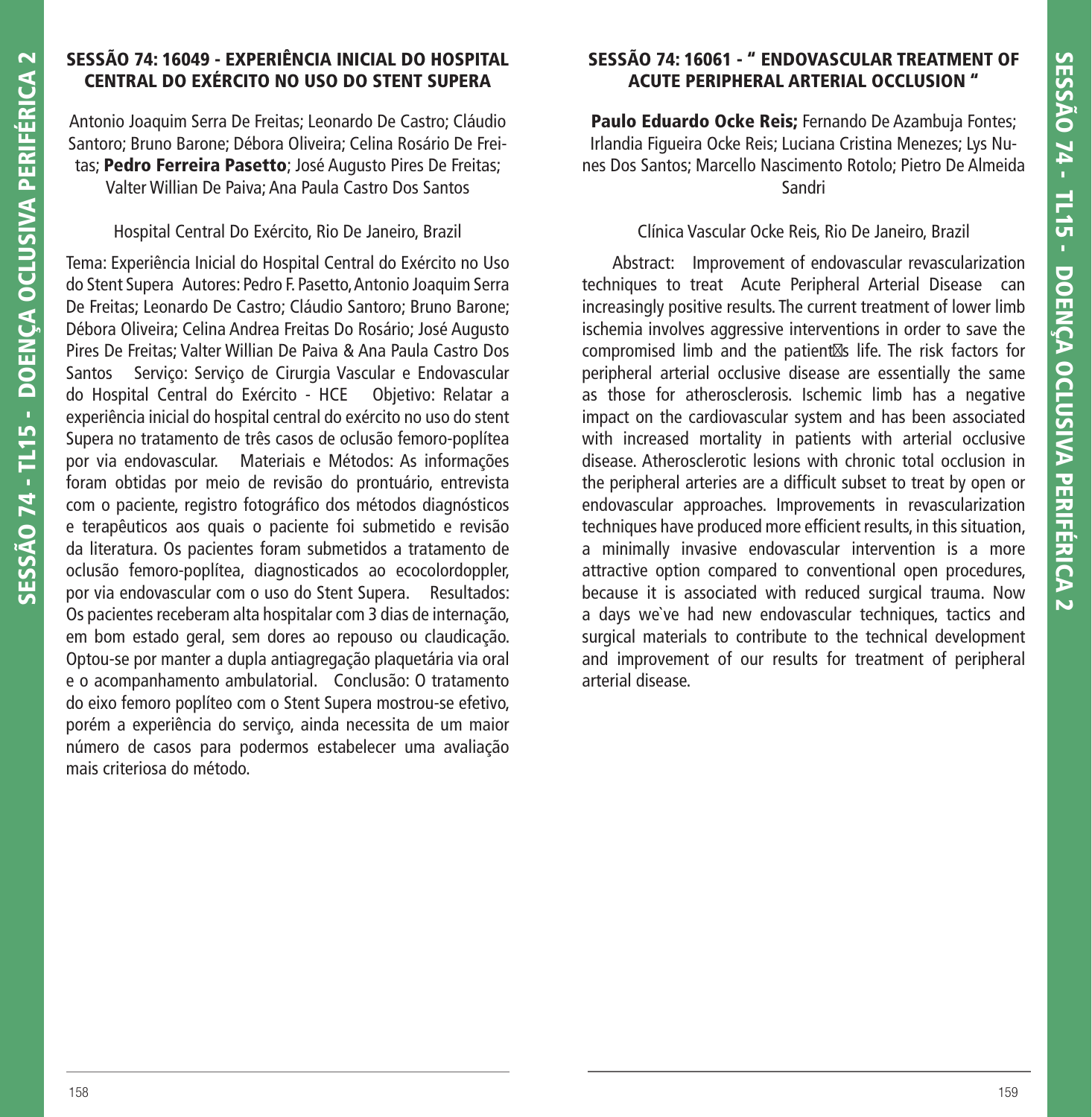#### **SESSÃO 74: 16062 - "SPECIAL TOOLS TO TREAT DIF-FICULT PERIPHERAL ARTERIAL CHRONIC TOTAL OC-CLUSIONS"**

Paulo Eduardo Ocke Reis; Fernando De Azambuja Fontes; Irlandia Figueira Ocke Reis; Luciana Cristina Menezes; Lys Nunes Dos Santos; Marcello Nascimento Rotolo; Pietro De Almeida Sandri

## Clínica Vascular Ocke Reis, Rio De Janeiro, Brazil

Abstract: Total atherosclerotic arterial occlusions may be a limiting factor for endovascular treatment because of the difficulty in crossing the lesions with conventional guide wires and catheters. Chronic arterial total occlusions (CTOs) with a strong calcium component and extensive lesions (> 15 cm) are still today, a factor limiting for endovascular treatment because of the difficulty in transposing these lesions with guide wires and catheters commonly used.We can use specialized devices to cross lesions. Achieving true lumen after subintimal crossing can be challenging and specialized catheters can be used to re-enter the true lumen. we show our experience and provide a review of specific devices frontrunner and outback that may increase the procedural success of treating peripheral arterial total occlusions. KEYWORDS: Arterial occlusive diseases, arteriosclerosis obliterans, intermittent claudication, Endovascular Procedures, angioplasty, Peripheral arterial disease.

# **SESSÃO 74: 16142 - TRATAMENTO ENDOVASCULAR DE PÉ DIABÉTICO COM LESÃO TRÓFICA TASC D POR PUN-ÇÃO DE ARTÉRIA POPLÍTEA ? RELATO DE CASO**

**Ramon Félix Martins Fernandes;** Sidnei José Galego; Diego Monteiro De Melo Lucena; Luisa Emanuela Biseo Henriques; Rafael Furst; Afonso César Polimanti; Keller Da Silva Santos; Carine Marianne Melo Araujo; João Antônio Correa

#### Faculdade De Medicina Do Abc, Santo André, Brazil

OBJETIVO: Demonstrar que a somatória do arsenal terapêutico, disponível ao cirurgião vascular, como: técnicas endovasculares, oxigenoterapia, curativo a vácuo e desbridamento cirúrgico; permite aumentar as chances de tratamento de membro em casos complexos. RELATO DO CASO: Paciente MFFA, do sexo masculino, 70 anos, ex-tabagista, portador de Hipertensão Arterial Sistêmica (HAS), diabetes mellitus (DM) tipo II e neoplasia prostática localmente avançada em programação de tratamento cirúrgico, com queixa de claudicação limitante de membro inferior direito e lesão trófica interdigital nos 3º e 4º pododáctilos que evoluiu com dor em repouso. No exame físico o pulso femoral bilateral estava ausente, com lesão trófica entre o 3º e 4º pododáctilos com necrose. Ao estudo angiográfico através de angiografia digital encontrou-se suboclusão de artéria ilíaca comum direita próxima à bifurcação aórtica e estenose da artéria ilíaca comum esquerda. Em membro inferior direito, foi identificado oclusão da artéria femoral superficial na sua origem com reenchimento de artéria poplítea (TASC D) supragenicular e lesões de artéria de perna com reenchimento parcial do arco plantar. Optou-se por angioplastia de segmento aórtico ilíaco com técnica de "Kissing Ballon" com utilização de stents auto-expansivos. Tentou-se no mesmo ato por via anterógrada recanalizar a artéria femoral superficial sem sucesso. O paciente evoluiu com melhora parcial do quadro sendo submetido, então, a oxigenoterapia hiperbárica e desbridamento local com amputação de 3º e 4º pododáctilos, evoluindo com isquemia de borda da ferida e progressão da área da necrose, englobando 2º e 5º pododáctilos. Dada a persistência da isquemia e impossibilidade de recanalização por via anterógrada, optou-se por recanalização de artéria femoral superficial com stent tipo "Woven-Stent" (SUPERA) de baixa força radial através de punção retrógrada de artéria poplítea ecoguiada. No mesmo ato cirúrgico, o paciente foi submetido à amputação transmetatarsiana com correção de retalho de plantar e, logo após, foi iniciado terapia de pressão negativa com boa evolução. Paciente foi submetido posteriormente,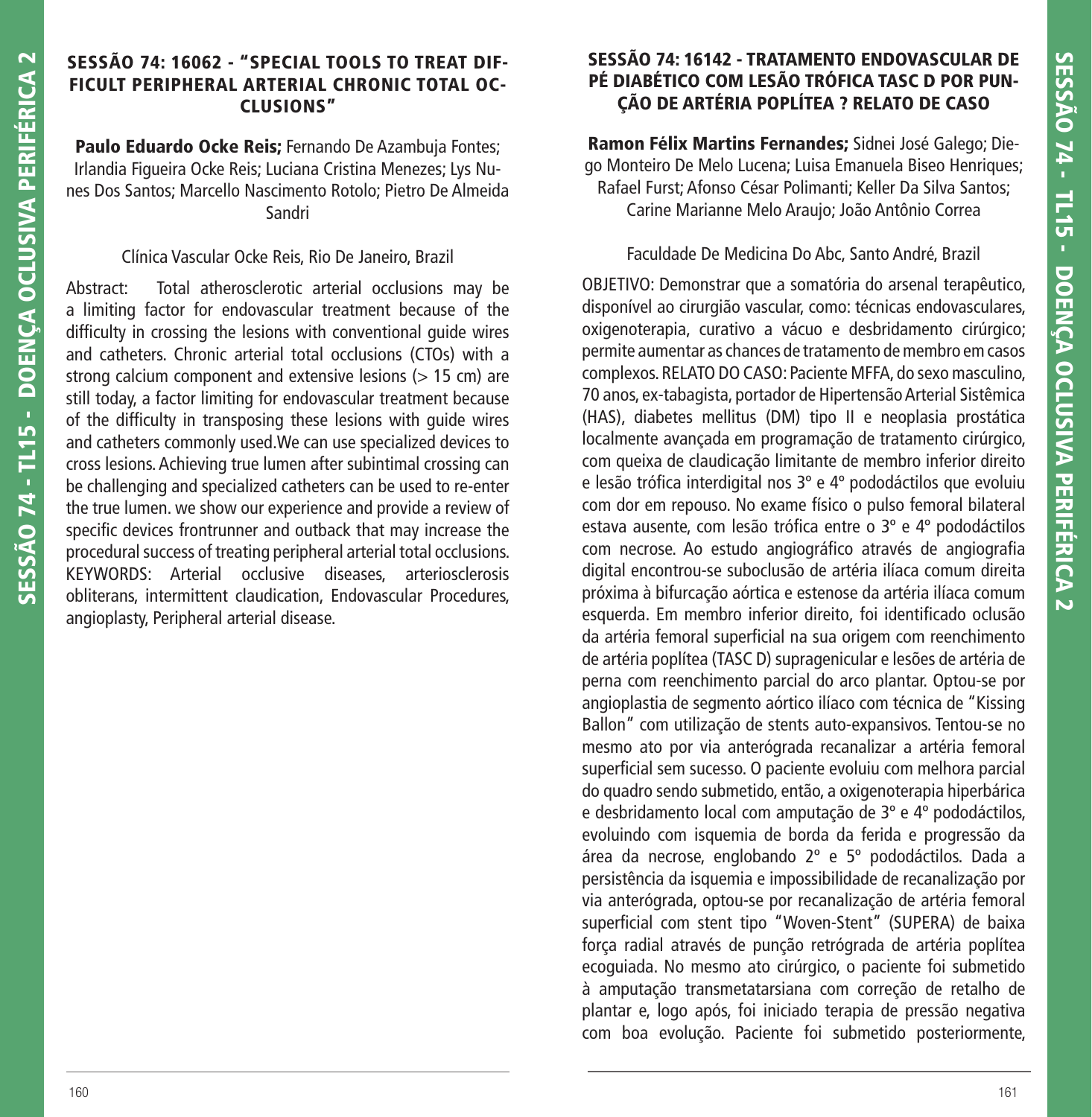após melhora do quadro, à regularização do coto, evitando-se dessa forma uma amputação maior. CONCLUSÃO: A variedade do arsenal terapêutico endovascular e medidas coadjuvantes se mostraram fundamentais para o tratamento e preservação do membro deste paciente. Portanto, o cirurgião vascular deve estar habilitado para estas novas táticas terapêuticas e o tratamento multidisciplinar é de extrema importância para o sucesso do tratamento do pé diabético.

# **SESSÃO 75: 16060 - EMBOLIZATION FOR VISCERAL AR-TERY ANEURISMS**

**Paulo Eduardo Ocke Reis**; Fernando De Azambuja Fontes; Irlandia Figueira Ocke Reis; Luciana Cristina Menezes; Lys Nunes Dos Santos; Marcello Nascimento Rotolo; Pietro De Almeida Sandri

#### Clínica Vascular Ocke Reis, Rio De Janeiro, Brazil

Abstract De Bakey and Cooley did the first successful operation for a visceral artery aneurysm (VAA) in 1953. They are relatively rare and the risk of rupture is associated with high mortality .The majority of patients are asymptomatic prior to rupture and the main indication of elective treatment is size, VAA larger than 2 cm and aneurysms in women of childbearing age is recommended. The goal of treatment is to prevent aneurysm expansion by excluding it from the arterial circulation saving branchs patency and freedom from rupture or reperfusion. Surgery has been considered the treatment of VAA for several decades, but now a days endovascular procedures as embolization or covered stents have increased the treatment options available to comorbid patients not suitable for open repair. VAAs are seen more often these days with the more widespread use of computed tomography (Figure 1) .Angiography remains the "gold standard" in the preoperative imaging and allows concomitant endovascular interventions, determining proper landing zones in the proximal and distal non aneurysmal segments of the artery for stent-grafts, as well as for determining whether the neck morphology is adequate for coil embolization. Embolization of the entire splenic artery at its origin was considered at first, but after thorough deliberation, it was not considered optimal treatment because of the risk of splenic infarction or splenic artery aneurysm recurrence. Coil embolization techniques are often used to "trap'" the aneurysm between coils placed proximally and distally within the normal part of the parent artery.This technique is well suited for aneurysms in larger arteries but requires adequate collateral circulation to the end organ. VAA can often be excluded from the circulation in this way by coil embolization of first the distal and then the proximal segment of the parent artery. For smaller arteries, coils or particles placed in distal branches can be used successfully.11, 13,14 Contrast-enhanced magnetic resonance angiography (CE-MRA) at 3T provides high-quality images equivalent to digital subtraction angiography (DSA) for the evaluation of VAAs after coil embolization. We suggest that CE-

**SESSÃO 74 - TL15 - DOENÇA OCLUSIVA PERIFÉRICA 2**

SESSÃO 74 - TL15 - DOENCA OCLUSIVA PERIFÉRICA 2

163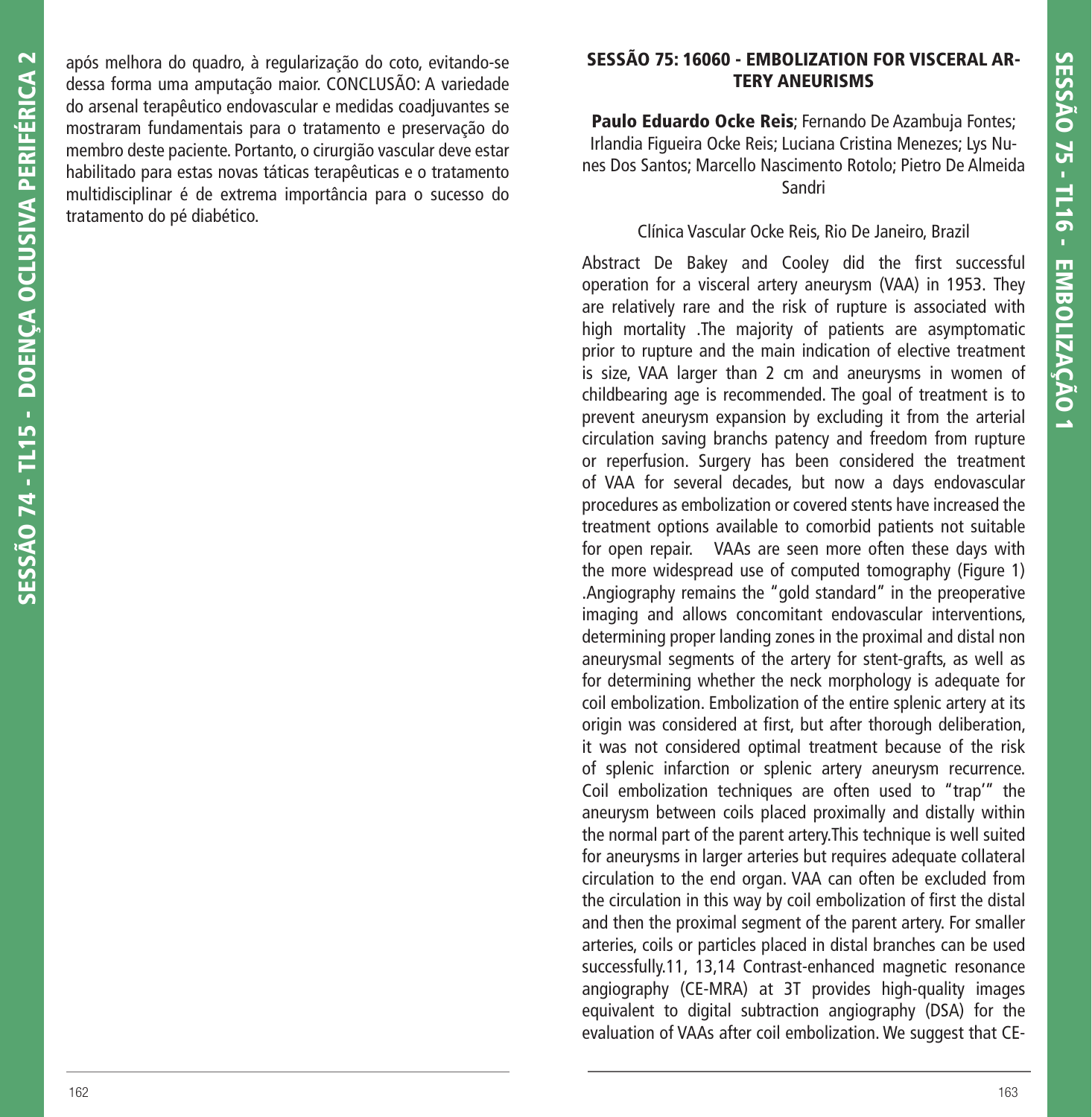MRA at 3T might be used as the primary method for follow-up of VAAs after coil embolization. Endovascular approach, treatment can be done with differenttechniques and devices. 7-10,16,17 It depends on the anatomy localization and morphology of the VAA. Arterial patency can be preserved in saccular aneurysms, in which neck catheterization allows embolization limited to the sac(Figure 2- red and black arrow). Embolization is successfully used as a treatment option and is another endovascular option for VAA treatment. For successful management without major complications, a sufficient collateral supply is mandatory. Modern endovascular techniques with promising short- and long-term results could broaden indications to treat asymptomatic VAA. The promising results of endovascular treatment in elective settings could lead to broader indications, thus reducing life-threatening rupture. However, increased percutaneous endovascular interventions have raised the incidence of iatrogenic visceral artery pseudoaneurysms (VAPAs). There seems to be no correlation between aneurysm size and associated rupture rate in VAPA. Thus, all VAPAs should undergo prompt repair via either open or endovascular surgery. These catheter-based techniques constitute an excellent approach in the elective setting . Studies could also compare the mid- and long- term results of coiling . The advances with embolization techniques in the last decades are quite evident, and the field of endovascular surgery and minimally invasive techniques has accompanied this development, aiming at overcoming its limitations. The technological advances and the development of new devices that may significantly help and provide effective and safe results in the treatment of those patients with VAA.We present to you a little of our experience. Keywords: visceral artery aneurysm, aneurysm rupture, embolization, coil embolization

# **SESSÃO 75: 16079 - EMBOLIZAÇÃO PRÉ-OPERATÓRIA DE TUMOR DE CORPO CAROTÍDEO ? RELATO DE CASO**

**Patricia Gaio;** Altino Ono Mores; Ericsson Fernando Viotto; Rogerio Yoshikazu Nabeshima; Jihad Mohamad Mansour Abdallah

#### Hospital Santa Rita, Maringa, Brazil

Introdução: O tumor de corpo carotídeo é uma neoplasia rara. O objetivo deste trabalho consiste em apresentar um caso de tratamento de tumor de corpo carotídeo que foi submetido a embolização seletiva pré-operatória. Método: Paciente do sexo feminino de 41 anos de idade, apresentou tumor doloroso em região cervical direita de crescimento há seis meses. Realizou exames complementares de eco-Doppler e angiotomografia computadorizada confirmando o diagnóstico de tumor de corpo carotídeo. A paciente foi submetida a embolização seletiva pré-operatória com micropartículas de Embosphera® 500– 700μm. A cirurgia de ressecção foi realizada posteriormente sem intercorrências e a paciente está em acompanhamento ambulatorial sem apresentar déficits neurológicos. Resultado: Após a realização do procedimento de embolização, o tumor apresentou importante redução de sua vascularização visualizado através de controle arteriográfico e, diminuição das dimensões tumoral percebidas durante o seguimento. Conclusão: Tumor de corpo carotídeo é uma patologia rara que é diagnosticado pela suspeita clínica associada a exames complementares. A arteriografia possui um papel importante para realizar embolização através de cateterismo seletivo. A cirurgia com ressecção completa do tumor continua sendo o tratamento de escolha.

**SESSÃO 75 - TL16 - EMBOLIZAÇÃO 1**

SESSÃO 75 - TL16 - EMBOLIZAÇÃO 1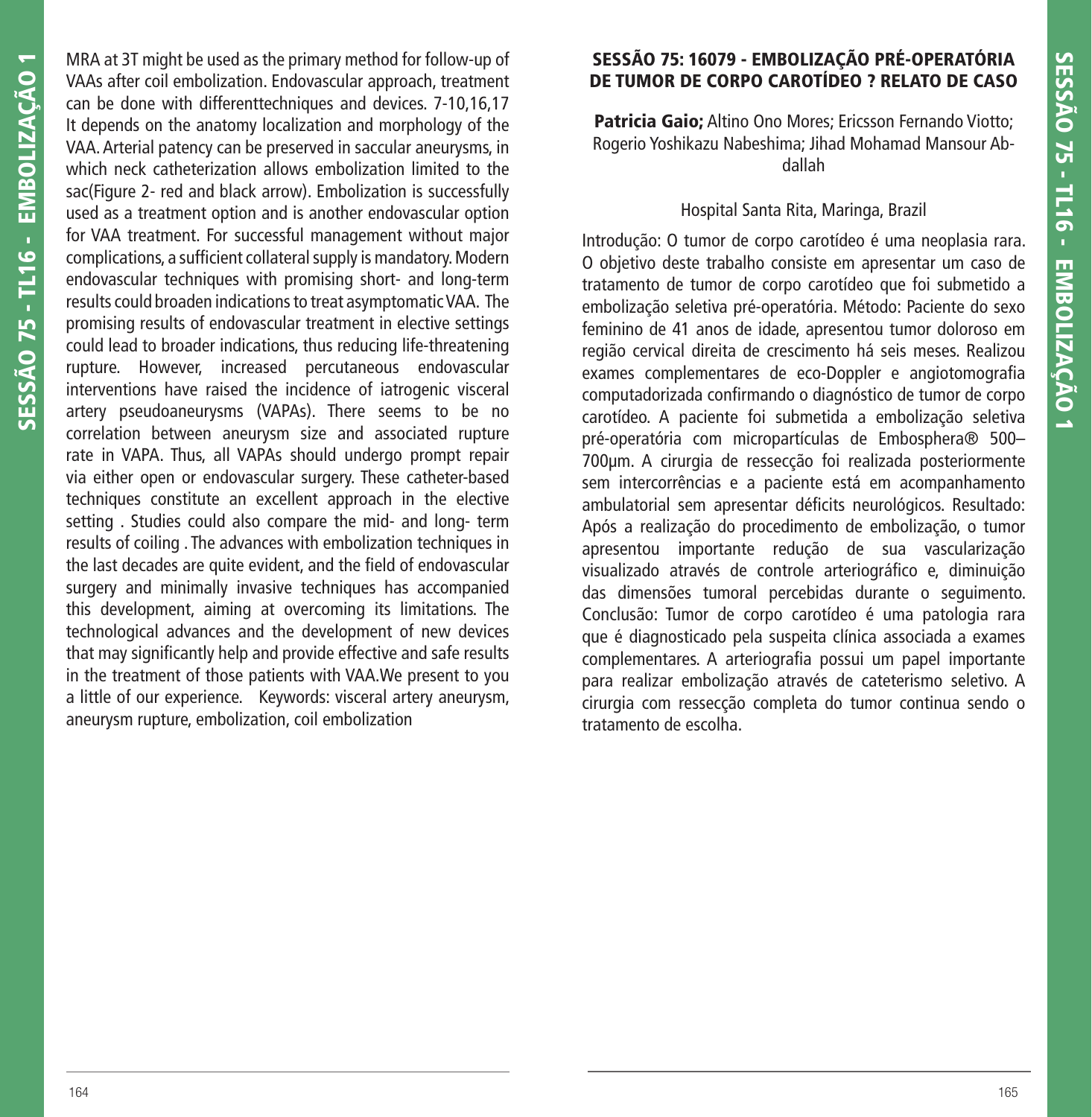# **SESSÃO 75: 16092 - EMBOLIZAÇÃO E TRATAMENTO CIRÚRGICO DE TUMOR DE CORPO CAROTÍDEO**

**Rafael Pérez Dos Santos**; Guilherme Bicalho Civinelli De Almeida; Bernardo De Castro Abi Ramia Chimelli; Helder Vilela De Oliveira Silva; Átila Di Maio Brunet Fernandes; Vasco Lauria F. Filho

## Hospital Geral Da Lagoa, Rio De Janeiro, Brazil

Introdução: O tratamento do tumor de corpo carotídeo Shamblin III é complexo e tem potencial de complicações severas. A embolização no pré-operatório objetivando a reduzir o seu tamanho, diminuir hemorragia e melhorar o campo operatório é uma etapa importante para que se possibilite uma ressecção cirúrgica mais segura. Objetivo: demonstrar o tratamento de um tumor de corpo carotídeo realizado em nosso serviço com embolização pré-operatória. Materiais e métodos: Relato de caso de um paciente do sexo feminino com um grande tumor glômico. O diagnóstico foi realizado à partir da anamnese e exame físico, associados a angiotomografia e arteriografia. O tratamento foi realizado com embolização pré-operatória do tumor e ressecção cirurgica. Resultados: A paciente obteve melhora clínica e o tumor não apresentou recidiva até então. Teve complicações relacionadas a lesão de nervos cranianos sem consequências maiores. Conclusão: A embolização préoperatória se mostrou uma importante etapa no tratamento do tumor de corpo carotídeo Shamblim III seguida da ressecção cirúrgica.

# **SESSÃO 75: 16101 - EMBOLIZAÇÃO DE UMA GRANDE MALFORMAÇÃO ARTERIOVENOSA PULMONAR**

**Pedro Henrique Teles De Oliveira**; Sérgio Luis De Mello; Rubens De Aquino Filho; Ricardo De Ávila Oliveira; João Manuel Tannus Filho; Gabriel Teles Da Costa

#### Universidade Federal De Uberlandia, Uberlandia, Brazil

 Introdução: As malformações arteriovenosas pulmonares (MAVP) foram descritas pela primeira vez em 1897 por Churton. Têm uma incidência de 2-3 por 100.000 habitantes, com predominância sexo feminino (2M: 1H). Cerca de 10% são identificadas na infância, ocorrendo um aumento progressivo da incidência até a 5-6ª décadas de vida; 45-88% são de natureza congênita, estando associadas à síndrome de Rendu-Osler-Weber ou telangiectasia hemorrágica hereditária (THH). É autossômica dominante, de penetração incompleta. Objetivos: Relato e discussão de caso Materiais e Métodos: Revisão de prontuário Resultados: Paciente feminina, 36a, veio encaminhada ao ambulatório com dispnéia aos mínimos esforços (O2 dependente) e angioTC de tórax evidenciando lesão sugestiva de MAV pulmonar em hemitórax esquerdo. Possui antecedente de hipotireoidismo congênito e meningite na infância. Foi realizado angiografia, sendo observado volumosa FAV. Optouse por embolização da lesão com molas, sendo observado redução importante do fluxo local após exame de controle e melhora clínica significativa (sem uso de O2 domiciliar após tratamento). O tratamento de escolha para a MAV é a ressecção pulmonar econômica; ficando a embolização para pacientes com restrições ao tratamento cirúrgico ou para pacientes com múltiplas lesões. A embolização apresenta excelentes resultados iniciais, com resolução em torno de 80-100% dos casos, mas pode haver recorrência. Conclusão: A embolização é uma opção terapêutica no tratamento das MAV pulmonares, com excelentes resultados iniciais.

**SESSÃO 75 - TL16 - EMBOLIZAÇÃO 1**

SESSÃO 75 - TL16 - EMBOLIZAÇÃO 1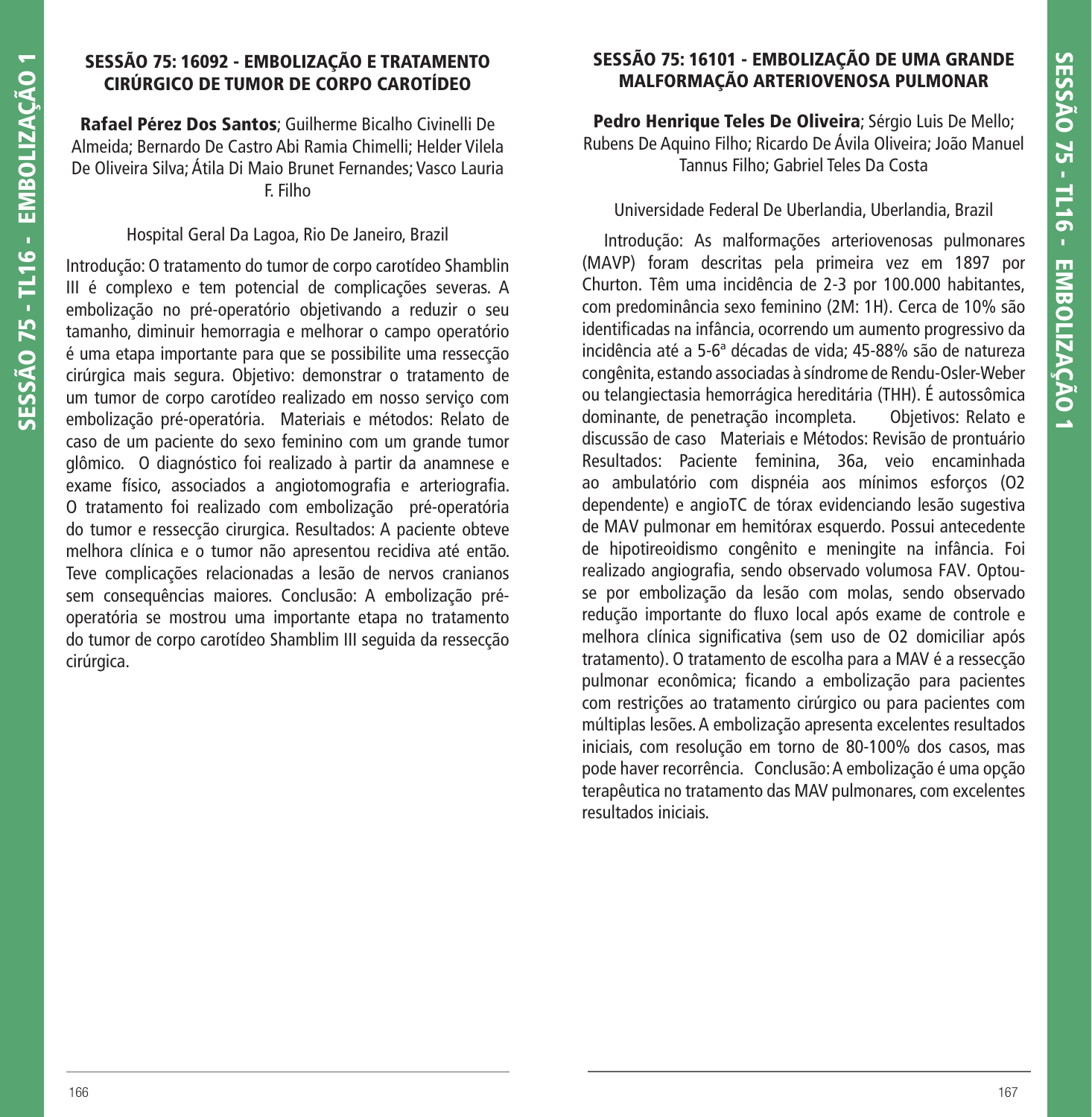# **SESSÃO 75: 16200 - EMBOLIZAÇÃO COM AGENTE ES-CLEROSANTE NÃO ADESIVO NO TRATAMENTO DE HE-MATÚRIA MACIÇA EM PACIENTE COM CISTITE ACTÍNICA PÓS-RADIOTERAPIA DE NEOPLASIA PROSTÁTICA**

**Livia Carvalho-marchon**; Cristina Ribeiro Riguetti-pinto; Salomon Amaral; Felipe Borges Fagundes; Helen Christian Pessoni; Monica Rochedo Mayall; Cristiane Araujo Gomes; Bernardo Senra Barros; Leonardo Castro; Igor Martins; Caio Neves; Paulo Prette; Jamil Moroun; Rodrigo De Rezende Teixeira Maciel; Eric Paiva Vilela; Carlos Eduardo Virgini-magalhães

## Hospital Universitário Pedro Ernesto - Uerj, Rio De Janeiro, Brazil

A CISTITE ACTÍNICA ACOMETE PACIENTES SUBMETIDOS À RADIAÇÃO PÉLVICA PRINCIPALMENTE POR NEOPLASIA DE PRÓSTATA E BEXIGA. OS PACIENTES SE APRESENTAM COM SINTOMAS DE URGÊNCIA URINÁRIA E NOS CASOS MAIS GRAVES, COM QUADROS HEMORRÁGICOS MACICOS. APRESENTAMOS O CASO DE UM PACIENTE DE 64 ANOS, COM ADENOCARCINOMA DE PROSTATA METASTÁTICO, SUBMETIDO A BLOQUEIO HORMONAL E RADIOTERAPIA PÉLVICA. EVOLUI COM HEMATÚRIA MACROSCÓPICA, REFRATÁRIA A MEDIDAS INICIAIS CONSERVADORAS. SUBMETIDO A ARTERIOGRAFIA DIAGNÓSTICA QUE EVIDENCIOU SANGRAMENTO ATIVO PELA ARTÉRIA VESICAL ANTERIOR DIREITA SENDO OPTADO POR EMBOLIZAÇÃO COM AGENTE ESCLEROSANTE NÃO ADESIVO. PACIENTE APRESENTOU REGRESSÃO COMPLETA DOS SINTOMAS E ALTA HOSPITALAR PRECOCE. O OBJETIVO DESTE TRABALHO É DEMOSTRAR QUE A TÉCNICA ENDOVACSULAR PODE SER EMPREGADA NO TRATAMENTO DE LESÕES ARTERIAIS DE DIFÍCIL ACESSO PELO TRATAMENTO CIRÚRGICO CONVENCIONAL, COM RESOLUÇÃO COMPLETA E IMEDIATA DOS SINTOMAS, MELHORANDO SUBSTANCIALMENTE A QUALDIDADE DE VIDA DOS PACIENTES POR VEZES COM PATOLOGIAS DE ELEVADA MORBIDADE E POTENCIALMENTE FATAIS.

# **SESSÃO 76: 16106 - TRATAMENTO ENDOVASCULAR DE FÍSTULA TRAUMÁTICA CAROTÍDEO-VERTEBRAL**

**Pedro Henrique Teles De Oliveira**; Sérgio Luis De Mello; Ricardo De Ávila Oliveira; Rubens De Aquino Filho

## Universidade Federal De Uberlandia, Abadia Dos Dourados, Brazil

Introdução: O trauma vascular cervical apresenta elevada mortalidade (até 66% nas lesões carotídeas). O tipo de lesão mais frequente é a penetrante, porém nos últimos anos as lesões por arma de fogo vêm-se tornando frequente, perfazendo mais de 50% das causas. Nos traumas de zona II e III deve-se atentar para o traumatismo cranioencefálico associado (lesões de base de crânio). Nas lesões de zona III os achados clínicos são pobres, tornando a arteriografia seletiva um dos principais métodos para diagnóstico e planejamento cirúrgico. Podem haver pseudoaneurismas (50-60%) e fístula arteriovenosa (FAV; 15-20%). Objetivos: Relato e discussão de caso Materiais e Métodos: Revisão de prontuário Resultados: Paciente masculino, 26 anos, admitido no pronto socorro vítima de lesão por projétil de arma de fogo na região cervical direita. Não foi observado formação de hematoma em expansão ou sinais de lesão neurológica. Havia sopro à ausculta local. A arteriografia evidenciou fistula entre as artérias carótida e vertebral direitas com a veia jugular interna direita. Foi realizado o tratamento endovascular com a utilização de oclusor Amplatzer e molas de liberação controlada. No trauma vascular cervical (zona III) há grande dificuldade de acesso às estruturas profundas. A mortalidade é de 8,6%, sendo a maioria causada pela sequela neurológica associada. Lesões assintomáticas diagnosticadas por arteriografia são mais bem tratadas por embolização (molas destacáveis, plugs arteriais) ou colocação de stent. Conclusão: O tratamento endovascular é a opção de escolha no tratamento das FAV no trauma cervical de zona III.

**SESSÃO 75 - TL16 - EMBOLIZAÇÃO 1**

SESSÃO 75 - TL16 - EMBOLIZACÃO 1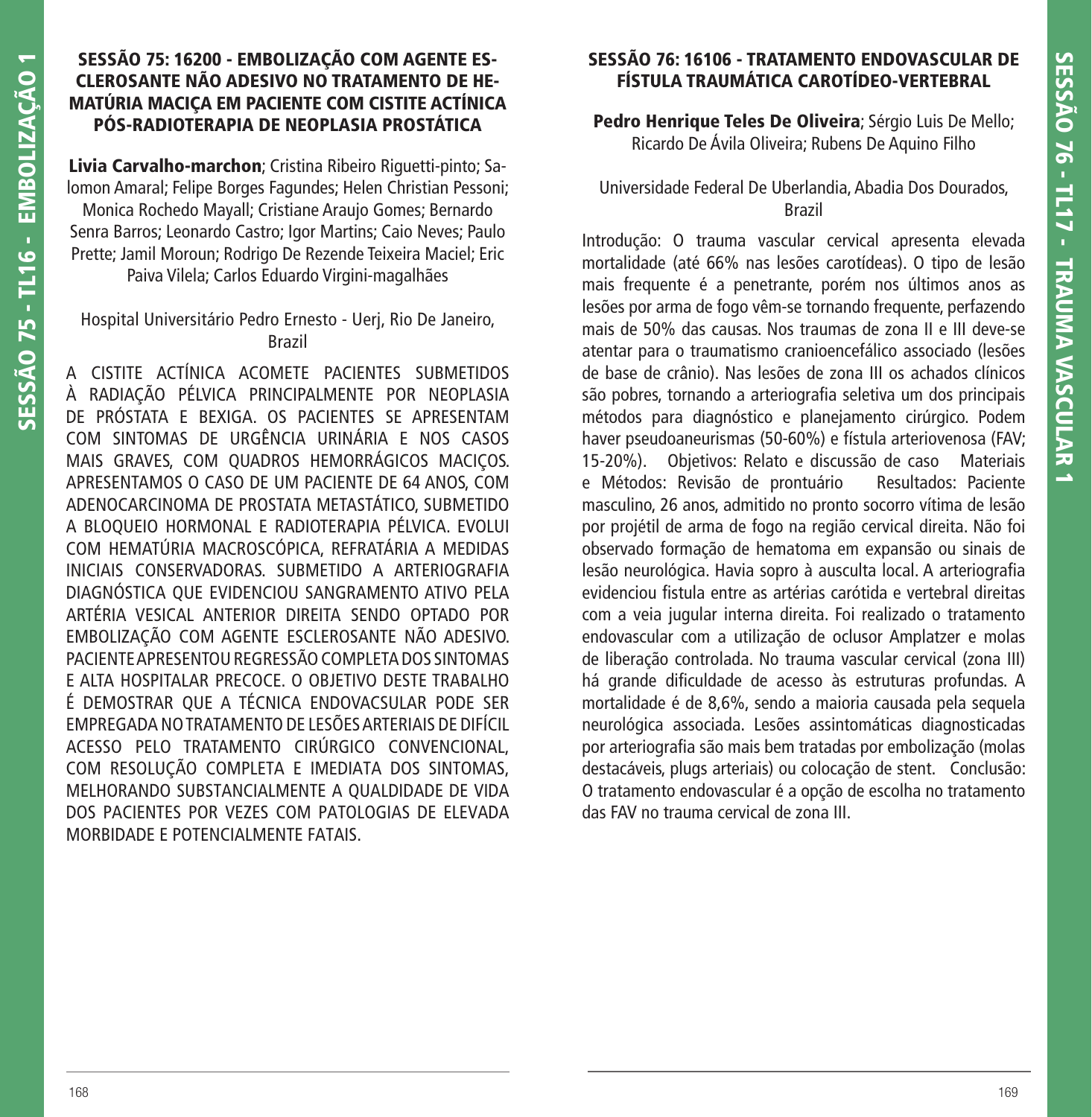# **SESSÃO 76: 16124 - PSEUDOANEURISMA DE ARTÉRIA AXILAR: TRATAMENTO ENDOVASCULAR**

**Vítor Oliveira Ganem;** Leonardo Guizoni Bez; Cláudia Caroline Barbosa Pfannes; Luiza Barbosa Paolucci; Júlio Cesar Arantes Maciel; Adriano Nunes Da Silva Dias; Daniel Mendes Pinto

#### Hospital Felício Rocho, Belo Horizonte, Brazil

Pseudoaneurismas sao decorrentes de rupturas parciais ou totais da parede vascular. Podem resultar de inúmeras formas de traumas como contusões, lesões por arma de fogo ou arma branca, fraturas, atos cirúrgicos, e outros. Essa apresentação visa o relato de um caso de paciente de sexo masculino, 57 anos, com história de trauma contuso associado a fratura de clavícula direita, que evoluiu com dor e abaulamento em região infraclavicular direita, buscou atendimento médico após 4 meses do trauma. Evidenciadas presença de massa pulsátil infraclavicular com pulsos periféricos palpáveis e sem alterações. Submetido a exames de imagem que verificaram a presença de pseudoaneurisma axilar direita com 7,7 cm x 6,6 cm de diâmetro. Optado por tratamento endovascular com endoprótese revestida Viabahn (R). Obtido bom resultado, com oclusão de pseudoaneurisma e manutenção de fluxo adequado em artéria axilar, verificado por angiografia. Paciente recebeu alta com melhora completa de queixas e ausência de sequelas.

## **SESSÃO 76: 16130 - TRATATAMENTO ENDOVASCULAR DE PSEUDOANEURISMAS DOS TRONCOS SUPRA-AÓRTICOS: RELATO DE CASOS**

**Vinicius Oliveira Godoi;** Luiz Ronaldo Godinho Pereira; Eduardo Pereira Nascimento; Leonardo Augusto Dávila Gonçalves; Marcelle Souza Alves Da Silva; Hudson Cruz Reis De Carvalho; Hudson Cruz Reis De Carvalho

#### Hospital Marcio Cunha, Ipatinga, Brazil

INTRODUÇÃO: Pseudoaneurismas de troncos supra-aórticos representam menos de 1% de todos aneurismas arteriais sendo mais comuns na carótida comum, seguidos da carótida interna. O tratamento endovascular, além de oferecer uma alternativa minimamente invasiva, evita dissecções extensas com possíveis lesões neurológicas e reduz o tempo de permanência hospitalar decorrente do procedimento. OBJETIVO: Relatar dois casos de correção endovascular de pseudoaneurisma de artérias carótida comum e subclávia direitas realizados pelo serviço de Cirurgia Vascular e Endovascular do Hospital Márcio Cunha, Ipatinga - Minas Gerais, avaliando seus desfechos. RELATO DE CASOS: Dois pacientes, vítimas de trauma, que se apresentaram clinicamente com massas pulsáteis em zona II cervical direita e supra-clavicular direita, foram submetidos a angiotomografia de troncos supraaórtico que confirmaram pseudoaneurisma em carótida comum e subclávia direitas respectivamente. Caso 1: Realizado acessos femoral direito por dissecção e femoral esquerdo por punção pela indisponibilidade de bainha longa para controle angiográfico ipsilateral. Ultrapassagem da área de lesão com fio-quia hidrofílico e liberação de stent revestido, seguido de balonamento de acomodação. Caso 2: Realizado acesso braquial direito por dissecção, ultrapassagem da lesão com fio-quia hidrofílico, liberação de stent revestido e acomodação com cateter balão. Utilizou-se stent revestido auto-expansível wallgrafth, seguidos de acomodação do mesmo com cateter balão Mustang®. RESULTADOS: Sucesso angiográfico e clínico imediatos. Ausência de intercorrências per-operatórias ou complicações cirúrgicas pós-operatórias até março de 2016. CONCLUSÃO: Os pseudoaneurismas dos troncos supra-aórticos são factíveis de tratamento endovascular, evitando assim a elevada morbi-mortalidade de uma cirurgia convencional. Além de se mostrar uma técnica efetiva, a correção endovascular permite reduzir o tempo de internação hospitalar. Vale ressaltar que o sucesso do procedimento depende da disponibilidade de material e de adequado planejamento cirúrgico, além da necessidade de acompanhamento da perviedade dos stents a médio e longo prazos.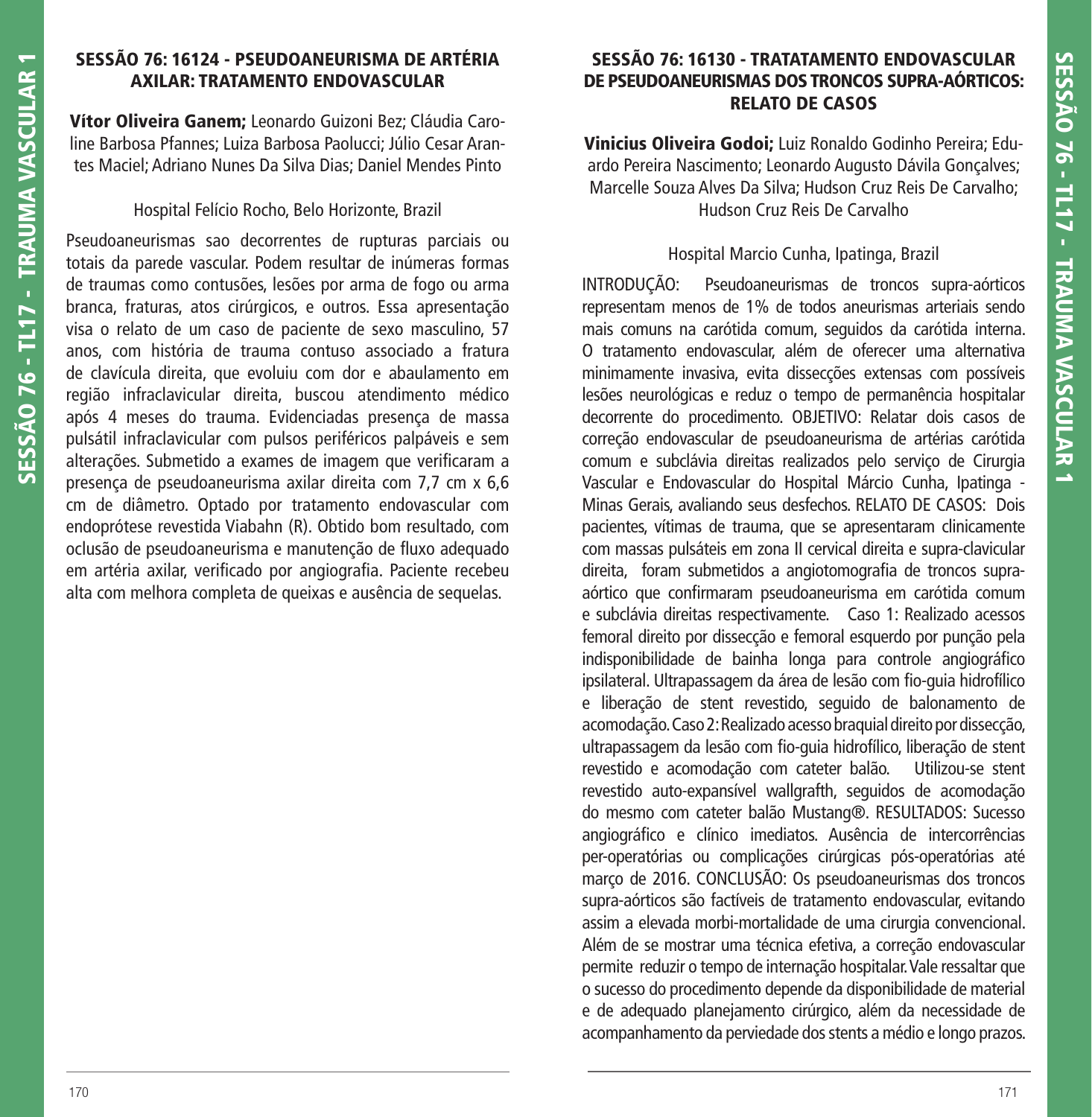## **SESSÃO 76: 16170 - EMBOLIZAÇÃO DA ARTÉRIA VERTE-BRAL DIREITA PARA TRATAMENTO DE LESÃO TRANSFI-XANTE PÓS FERIMENTO POR ARMA BRANCA ? RELATO DE CASO E REVISÃO DA LITERATURA**

**Dafne Braga Diamante Leiderman;** Nicole Inforsato; Felipe Soares Ribeiro; Henry Melo; Nelson De Luccia; Pedro Puerch Leão

### Hcfmusp, São Paulo, Brazil

Paciente 55 anos, morador de rua, trazido por resgate terrestre, vítima de FAB cervical, seguido de queda. Encontrado deitado em decúbito lateral, consciente e agitado por uso de bebida alcoólica. Apresentava faca ainda em região posterior cervical esquerda, abaixo do processo mastoide esquerdo e ponta da faca palpável em região abaixo do pavilhão auricular direito, inferior ao ângulo direito da mandíbula, sem transfixar a pele. Realizado atendimento hospitalar inicial conforme as diretrizes do ATLS, mantendo-se estável hemodinamicamente em todo tempo, em uso de máscara de O2, confuso porém sem déficit neurológico. Sem alterações ventilatórias, respiratórias, circulatórias. Para fins diagnósticos e de programação terapêutica fora optado pela realização de angiotomografia computadorizada e feita suspeita de lesão da Artéria Vertebral Direita (AVD), sem associação com lesão medular. Encaminhado para em centro cirúrgico para retirada da faca sob fluoroscopia e controle endovascular da AV e reliazado procedimento na presença da equipe de cirurgia geral e neurocirurgia para resolução imediata de possíveis intercorrências. Fora realizada anestesia geral balanceada e submetido a intubação nasotraqueal em decúbito lateral. Reposicionado em decúbito dorsal horizontal com apoio cefálico em região occipital para manter a faca em vão livre. Realizada punção da artéria femoral comum direita, alocado introdutor 7Fr e progressão de fio guia hidrofílico e cateter de Vert 5Fr até arco aórtico e posterior cateterização da AVD. Tentativa de progressão do fio-quia pela AVD sem sucesso com parada em local exato da posição da faca. Arteriografia com imagem compatível de interrupção do fluxo e refluxo de contraste para dentro da AVD. Nova arteriografia mostrando ausência de progressão de contraste intracraniano e com extravasamento do mesmo no trajeto da faca. Realizada tentativa de cateterização do coto distal da AVD, sem sucesso. Após a retirada da faca, iniciou-se grande sangramento pelo orifício de entrada do ferimento apesar de manobras de compressão local. Realizada embolização da AVD com duas molas Cook MReye 5x5mm com melhora imediata do

sangramento. Após 3 minutos, realizada nova arteriografia da AVD com imagem de trombose da mesma em local de mola mais proximal, sem extravasamento de contraste e com drenagem do mesmo para artéria subclávia direita Encaminhado no pós operatório para Unidade de Terapia Intensiva do Trauma do HCFMUSP sem drogas vasoativas. Extubado no 1º PO, evoluindo sem sequelas neurológicas ou complicações. Realizada tomografia de controle sem evidencias de sangramento e com mínima lesão isquêmica cerebral assintomática. Recebeu alta no 6º PO deambulando sem déficits. DISCUSSÃO: Apesar de raras, as lesões traumáticas de AV acarretam alta morbimortalidade. A angiotomografia é o exame screenning de eleição, tendo 98% de concordância com a arteriografia, exame padrão ouro, além de diagnosticar lesões associadas e avaliar as estruturas no trajeto. A principal limitação para o tratamento aberto das lesões traumáticas de AV é a sua localização, trajeto por dentro dos forames transversos, fazendo com que o controle proximal e distal seja difícil, além da sua proximidade com a medula espinhal. O tratamento endovascular é a escolha mesmo em pacientes instáveis, podendo ser feito por meio de balões, stents revestidos ou molas, sendo a embolização a mais usada devido ao fino calibre do vaso. Segundo a literatura, se a AV contralateral é normal, a embolização da AV lesada é bem tolerada, sendo um procedimento seguro, rápido e pouco invasivo, exemplificado neste caso bem sucedido de nosso serviço.

**SESSÃO 76 - TL17 - TRAUMA VASCULAR 1**

**SESSÃO 76 - TL17 - TRAUMA VASCULAR 1**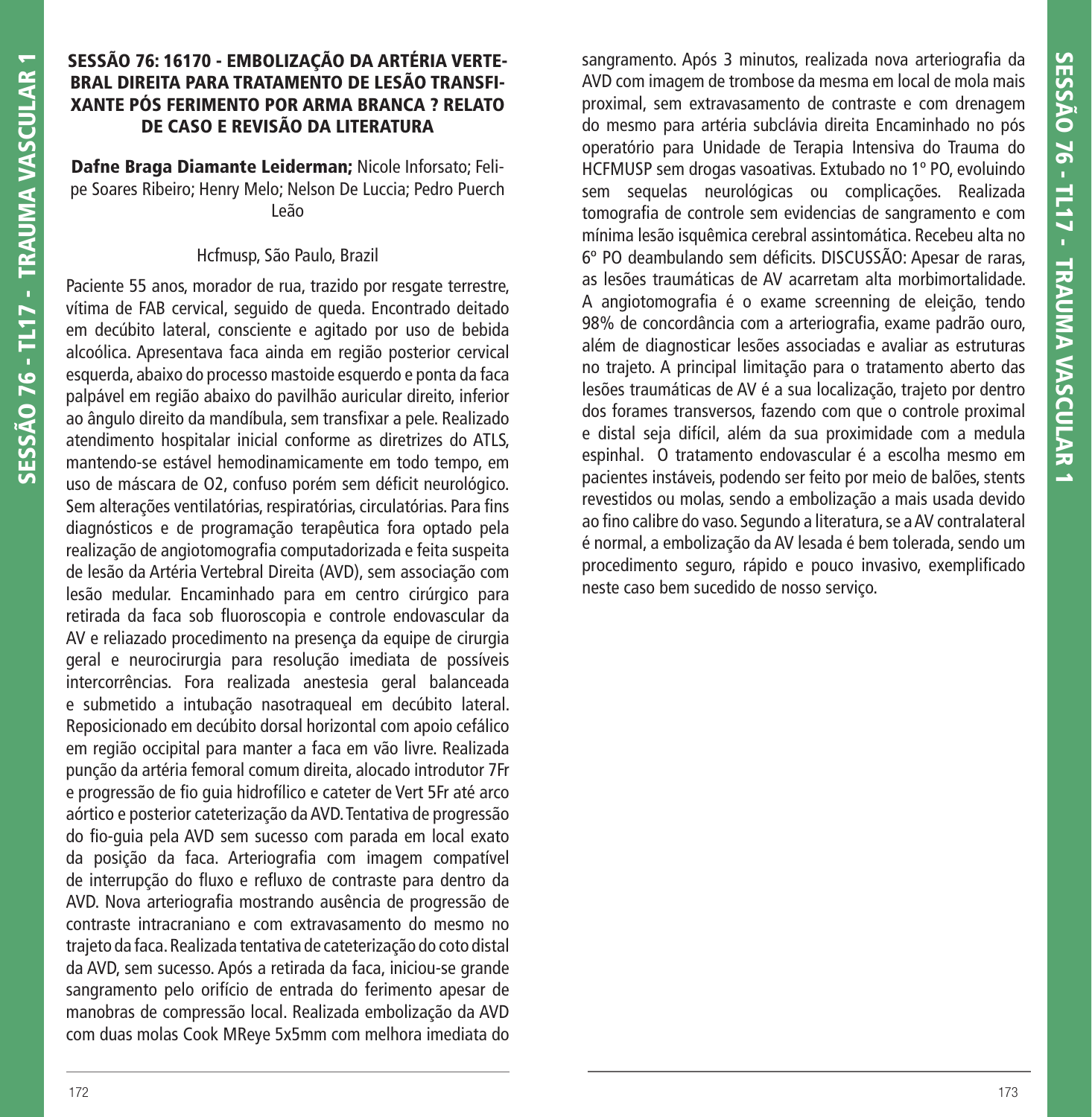## **SESSÃO 76: 16172 - TRATAMENTO ENDOVASCULAR DE LESÃO EROSIVA DA AORTA EM PÓS-OPERATÓRIO DE FI-XAÇÃO DA COLUNA SEM A REMOÇÃO DO PARAFUSO OR-TOPÉDICO. RELATO DE CASO E REVISÃO DA LITERATURA**

**Dafne Braga Diamante Leiderman;** Antonio Eduardo Zerati; Luciana Ragazzo; Nelson Wolosker; William Gemio Jacobsen Teixeira; Pedro Puerch Leão

#### Hcfmusp, São Paulo, Brazil

Paciente de 69 anos do sexo feminino admitida no Serviço de Emergência em Julho/2011 com sinais e sintomas de compressão medular aguda associada a fratura patológica da 10ª vértebra torácica. Esta lesão foi considerada como secundária a uma neoplasia de mama esquerda tratada em Junho/2007 por mastectomia radical e quimioterapia (Taxol e Carboplatina, encerradas em Abril/2008). Mantinha anticoagulação plena com Varfarina para tratamento de trombose venosa profunda proximal do membro inferior esquerdo desde o pós-operatório da mastectomia. Fez uso de Anastrozol até Junho/2011. A paciente estava em acompanhamento também devido a um mieloma múltiplo tratado com transplante autólogo de medula óssea 7 anos antes, seguido por uso de talidomida e pamidronato dissódico (pamidronate disodium ), este último suspenso havia 1 mês. Em 2002 havia sido submetida a corpectomia por via anterior da 5ª e 6ª vértebras torácicas com espaçador preenchido com enxerto ósseo e fixação do corpo vertebral com parafusos pediculares que foram colocados no corpo vertebral de D4 e D7 pela via anterior do lado direito para o esquerdo para tratamento de instabilidade de coluna por fratura por insuficiência pelo mieloma múltiplo. O parafuso para fixação anterior atravessarou a cortical lateral do corpo vertebral à esquerda onde ficou em contato com a aorta. Após admissão no Serviço de Emergência, realizou tomografia de coluna para planejamento da descompressão medular. Esta tomografia revelou a presença de um pseudo-aneurisma da parede posterior do arco da aorta, junto ao parafuso utilizado para fixação da coluna torácica (figura 1). A paciente estava hemodinamicamente estável. A medicação anticoagulante foi suspensa imediatamente. Foi indicado tratamento endovascular da lesão da aorta torácica, deixando a abordagem ortopédica para um segundo tempo. Sob anestesia geral, foi realizada a implantação de uma endoprótese Zenith TX2® (Cook Medical®) 28x140mm, por dissecção da artéria femoral direita, apoiada a nível proximal no ponto imediatamente abaixo da emergência

da artéria subclávia esquerda. Arteriografia de controle mostrou posicionamento adequado da endoprótese, sem extravazamento de contraste, indicando exclusão do pseudo-aneurisma. Como a operação na coluna torácica havia sido feita em outra Instituição, não foi possível determinar qual a marca do material de síntese ortopédico havia sido utilizado, o que dificultaria a retirada do parafuso. Após 7 dias, a paciente foi novamente operada para tratamento da compressão medular em D10 pela metástase do tumor de mama e artrodese por via posterior de D7 a L1. A evolução clínica foi satisfatória, tendo recebido alta hospitalar no 5º dia de pós-operatório da operação ortopédica, com reversão total dos sintomas relativos à compressão medular. Manteve seguimento ambulatorial com a realização de angiotomografia de tórax periódica, a última realizada após 18 meses do reparo vascular, sem extravazamento de contraste (Figura 2). A paciente faleceu 26 meses após a correção do pseudo-aneurisma em decorrência de complicações atribuídas à carcinomatose meníngea.

**SESSÃO 76 - TL17 - TRAUMA VASCULAR 1**

**SESSÃO 76 - TL17 - TRAUMA VASCULAR 1**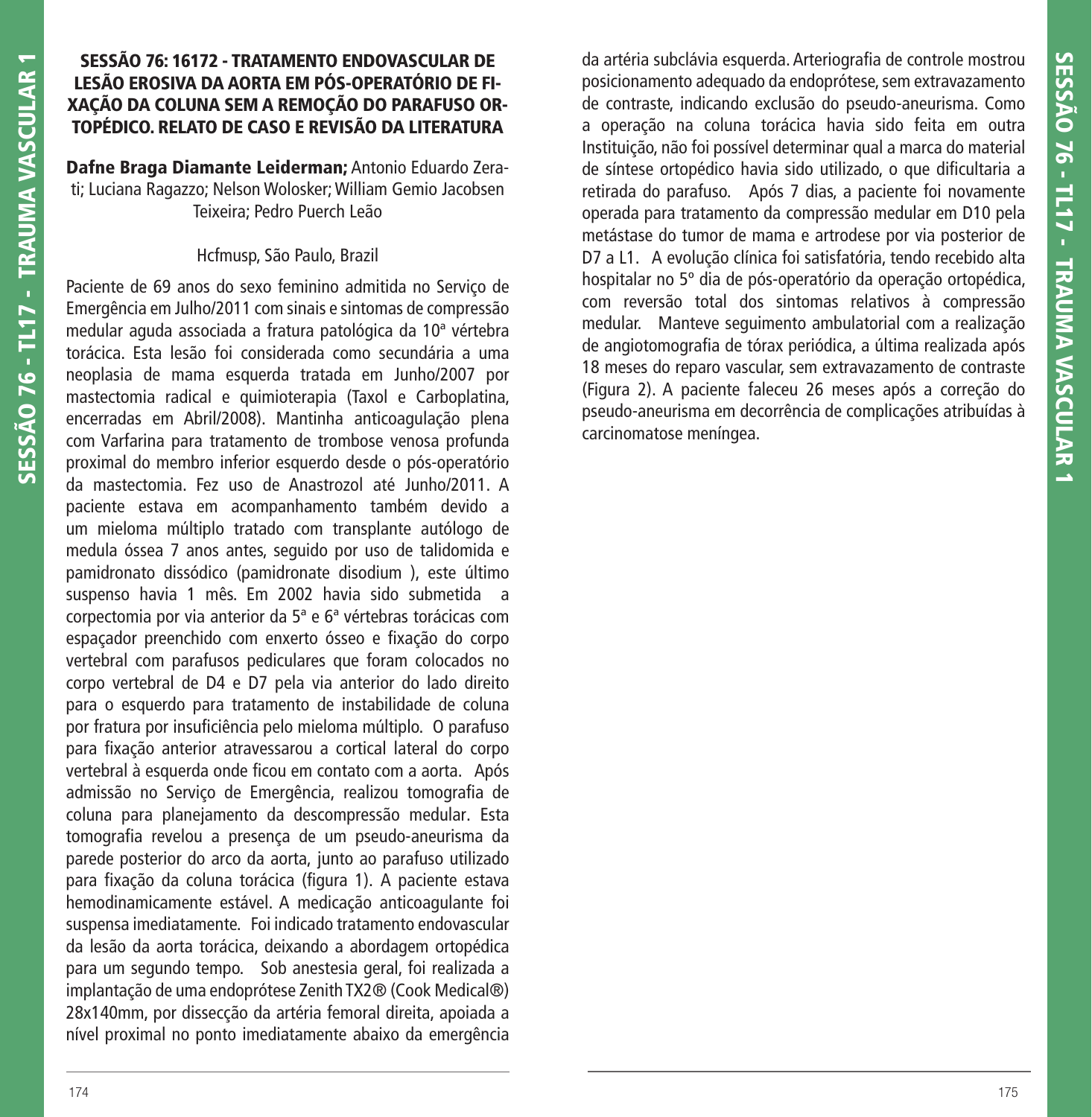## **SESSÃO 76: 16026 - TERAPIA ENDOVASCULAR EN TRAUMA VASCULAR PERIFÉRICO: EXPERIENCIA INICIAL**

#### **Juan Marin Peralta**

#### Hospital Militar, , Chile

Objetivo. Mostrar nuestra experiencia inicial en el manejo endovascular de lesiones arteriales periféricas ocasionadas por trauma. Materiales y Métodos. Revisión retrospectiva de las fichas clínicas e imágenes diagnósticas y terapéuticas de11 casos de trauma vascular: tres seudoaneurismas de vasos tibiales, una fístula arterio-venosa (FAV) asociada a seudoaneurisma de vasos ilíacos y otro caso de vasos femorales superficiales, un seudoaneurisma gigante de arteria poplítea ,una FAV de vasos poplíteos, una oclusión aguda de arteria poplítea en trauma contuso y un caso de lesión iatrogénica de arteria subclavia con seudoaneurisma por catéter intra-arterial central, otro caso de instalación de catéter definitivo para diálisis y un seudoaneurisma de subclavia por herida a bala. En los 3 casos de seudoaneurisma de arterias tibiales se efectuó embolización con coils. El caso de FAV asociada a seudoaneurisma iliaco se manejó con una endoprótesis cubierta. Los casos de seudoaneurisma de arteria poplítea y la FAV de vasos poplíteos se repararon mediante stents cubiertos al igual que en un caso de seudoaneurisma de subclavia. La oclusión aguda de arteria poplítea se trató con un stent autoexpandible. En el caso del catéter intra-arterial central, se selló el orificio con balón de angioplastia y en el caso de sudoaneurisma de subclavia se selló con stent cubierto. Resultados. Todos los pacientes fueron tratados de forma exitosa y evolucionaron sin complicaciones inmediatas; los seguimientos varían entre 3 meses y 3 años, sin evidencia de complicación. Discusión. Si bien el tratamiento clásico del trauma vascular tiene plena vigencia en la actualidad, la terapia endovascular, con las herramientas disponibles, permite realizar el tratamiento definitivo o transitorio, a fin de mejorar las condiciones locales y poder efectuar una reparación abierta con menos complicaciones que la cirugía de urgencia.

## **SESSÃO 76: 16085 - TRATAMENTO ENDOVASCULAR DE LESÃO DE AORTA TORÁCICA POR TRAUMA TORÁCICO FECHADO: RELATO DE 3 CASOS.**

**Marianne Ariely Andretta<sup>1</sup>; Marcelo Tizzot Miguel<sup>1</sup>; Aline S** Pes<sup>1</sup>; Cristiano Pinto<sup>1</sup>; Antonio Lacerda Santos Filho<sup>1</sup>; Mariana V Delazeri'; Rogerio A Yokoama'; Andressa B Pimpao'; Wilson Michaelis<sup>1</sup>; Thiago Michaelis<sup>1</sup>

## 1 - Hospital Universitário Evangélico De Curitiba, Curitiba, Brazil; 2 - Hospital Do Trabalhador, Curitiba, Brazil

Introdução As lesões aórticas nos traumatismos torácicos fechados são caracterizadas por uma alta mortalidade préhospitalar e até mesmo intra-hospitalar (30%). Apesar de constituírem a segunda principal causa de óbito nos acidentes automobilísticos, são raras nos serviços de emergência, mesmo nos maiores centros de trauma (2,6 casos-ano em estudo multicêntrico realizado nos EUA e Canadá). Os dados de incidência no Brasil são escassos, há relatos em um serviço de referência de trauma de São Paulo de 2,5 casos-ano. Objetivo desse estudo é relatar a experiência inicial de um hospital de referência em trauma na cidade de Curitiba ao longo de 13 meses. Material e Método Relato de 3 casos de trauma fechado de aorta torácico tratado por técnica endovascular no período de 13 meses, em hospital de referência em trauma na cidade de Curitiba. Conclusão A técnica endovascular, até o momento, mostra-se favorável e até mesmo superior a técnica aberta. No Brasil, há necessidade de estudos multicêntricos comparativos e de seguimentos a longo prazo de pacientes tratados por esta técnica que contribuam como orientação do tratamento.

**SESSÃO 76 - TL17 - TRAUMA VASCULAR 1**

**SESSÃO 76 - TL17 - TRAUMA VASCULAR 1**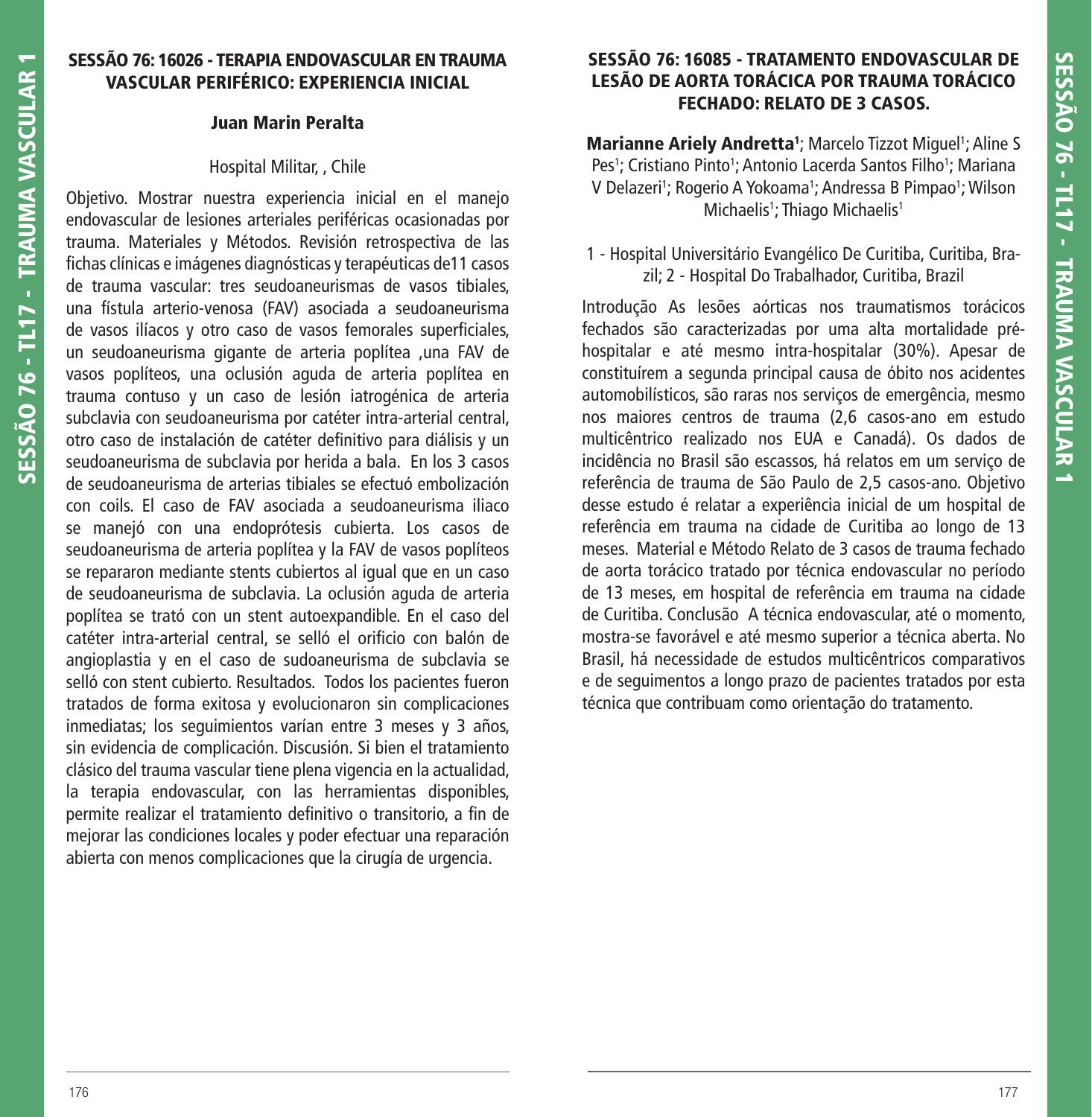## **SESSÃO 77: 16119 - WHEN AORTIC STENTING ALONE DOES NOT SOLVE IT: MASS EFFECT OF THORACIC ANEURYSMS**

Kalil Khalil<sup>1</sup>; José Honório Palma<sup>1</sup>; Matheus Simonato<sup>2</sup>; Ricardo Dias<sup>1</sup>; Fabio Jatene<sup>1</sup>

## 1 - Instituto Do Coração Fmusp, Sao Paulo, Brazil; 2 - Escola Paulista De Medicina Unifesp, São Paulo, Brazil

Aortic aneurysms may present variable symptoms in the different phases of the disease. Besides pain due to aneurysm expansion, it is not rare, in the chronic phase, for pain to be derived from the compression of adjacent structures and mediastinal organs, leading to dysphagia (from esophageal compression), dyspnea and coughing (from pulmonary compression) and hoarseness or irritation (due to recurrent laryngeal nerve compression). However, the description of symptoms derived from the compression of the ventricles, left atrium or the pulmonary artery is rare. A 56 year old woman reported fatigue and dyspnea for 6 months with acute worsening of symptoms on the last two days, that lead her to the emergency room. On physical examination, the patient presented with fatigue, dyspnea and nasal flaring. Her blood pressure was 120/80mmHg, with some degree of jugular distension and muffled heart sounds. No other abnormalities were noted. Chest x-ray showed a mild enlargement of the middle mediastinum. Transthoracic echocardiogram (TTE) showed ejection fraction of 69%, pulmonary artery systolic pressure (PASP) of 57 mmHg and extensive peri-prosthesis thrombosis with compression of left atrium. There was also pericardial effusion with signs of right ventricular diastolic collapse. CT scan showed a 10 cm diameter x 11.5 cm extension aneurysm in the descending aorta, growing next to the posterior mediastinum. The structure compressed substantially the heart against the sternum and the thoracic wall. Endovascular stenting was favorable, as proximal and distal necks were long and adequate for the stabilization of the prosthesis. The endovascular treatment was successful, using a GORE TAG thoracic endoprosthesis (Gore Medical, Newark, Delaware, United States) 37mm x 20cm with adequate distal and proximal positioning and no leaks. Although treatment was effective when it came to excluding the aneurysm sac from circulation, the patient still presented immediately after the procedure with the very same signs and symptoms derived from heart compression, due to the massive size of the dilation and the large amount of clots within it. The chosen therapeutic approach was the performance of a left lateral thoracotomy,

without cardiopulmonary bypass (CPB), aiming to act directly on the aneurysm, emptying it of thrombus. We proceeded with the opening of the aneurysm wall, easily identifying the stent in its interior without any leakage. This allowed for the manual and delicate removal of a substantial amount of clots in its interior. The wall was also sectioned longitudinally, in order to reduce the diameter of the aneurysm. Pericardial drainage of approximately without cardiopulmonary bypass (CPB), aiming to act directly on<br>the aneurysm, emptying it of thrombus. We proceeded with the<br>opening of the aneurysm wall, easily identifying the stent in its<br>interior without any leakage. T Postoperative care was uneventful and adequate, with the regression of all previous signs and symptoms. The patient was discharged from the intensive care unit on the third PO day and, on the seventh day, she was discharged from the hospital. TTE showed minimum pericardial effusion and reduction of PASP to 50mmHg. A final CT scan was performed, demonstrating a more adequate heart and mediastinal structure positioning, even though the left atrium and pulmonary veins continued to have some degree of compression.

**SESSÃO 77 - TL18 - ANEURISMA E DISSECÇÃO DA AORTA TORÁCICA 2**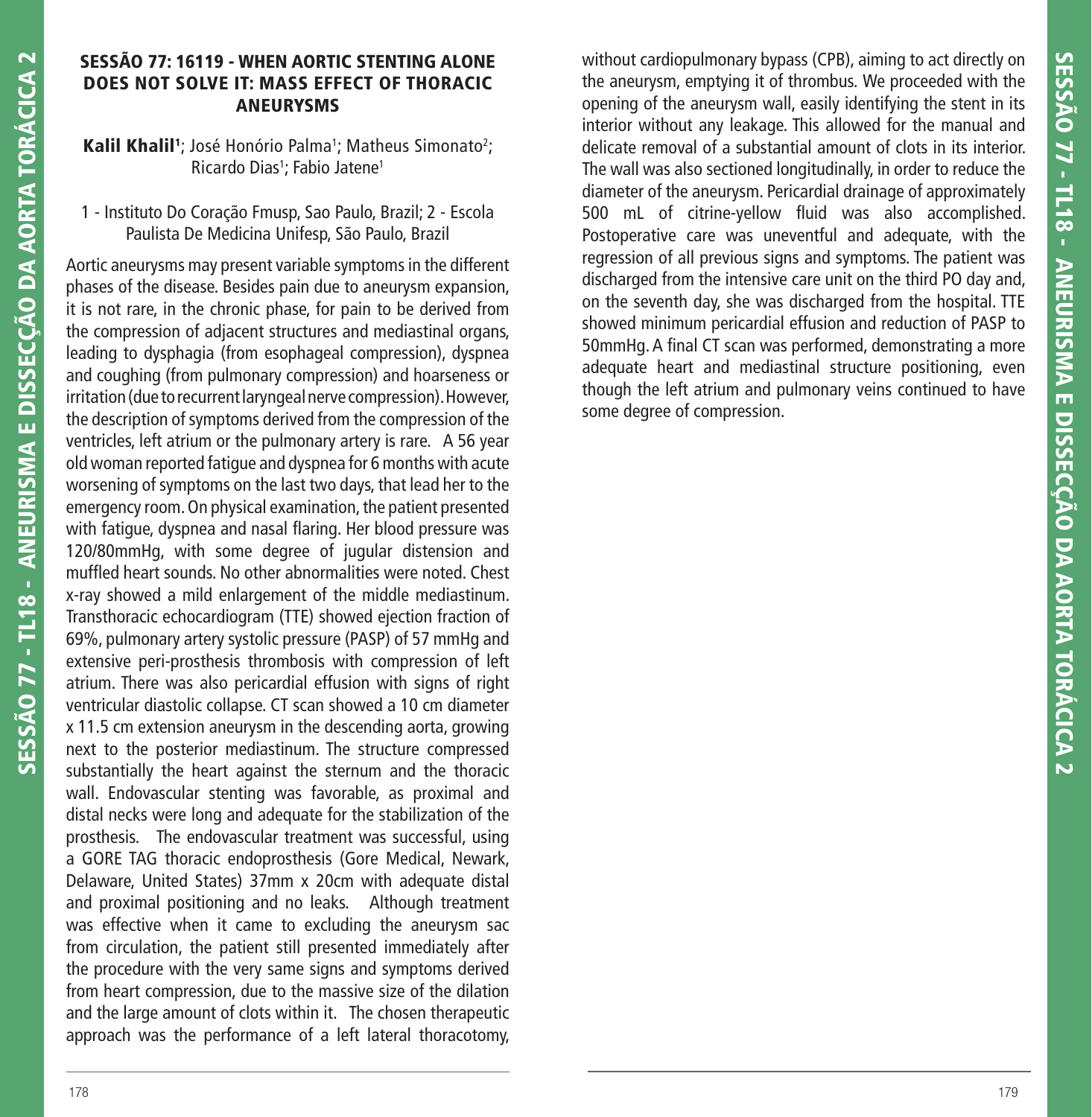## **SESSÃO 77: 16149 - TRATAMENTO ENDOVASCULAR DE RUPTURA TRUMÁTICA DA AORTA TORÁCICA**

## **Marcos Maraskin Fonseca;** Lara Rech Poltronieri; José Luiz Guimarães Filho

#### Hospital Nossa Senhora Da Conceição, Porto Alegre, Porto Alegre, Brazil

INTRODUÇÃO: A ruptura traumática da aorta torácica é responsável por 10% a 20% das mortes atribuídas a acidentes por veículos automotores, estima-se que apenas 10% a 15% das vítimas sobrevivam. A correção cirúrgica aberta está associada a alta morbimortalidade, sendo o tratamento endovascular de eleição quando possível. RELATO DE CASO: Paciente masculino, 54 anos, branco, trabalhador da construção civil. Vítima de atropelamento pedestre versus moto. Na chegada ao pronto atendimento, acordado, comunicativo, choque grau 2. Realizada drenagem de tórax com hemotórax de moderado volume. Realizou tomografia computadorizada (TC) de tórax com hematoma de mediastino e ruptura da aorta 1 cm abaixo da emergência da artéria subclávia esquerda, ao nível do ligamento arterioso. Submetido a correção endovascular com endoprótese torácica Cook 32x150mm, com colocação de endoprótese sobre o óstio da artéria subclávia esquerda. Apresentou boa evolução no pós-operatório, não apresentou sintomas de isquemia do membro superior esquerdo e nem complicações clínicas recebeu alta após 10 dias de internação. DISCUSSÃO: A ruptura traumática da aorta torácica geralmente ocorre em traumas que produzem desaceleração horizontal aguda. Cerca de 80% desses pacientes exsanguinam no momento do trauma. Em geral, a lesão dos sobreviventes localiza-se logo após a emergência da artéria subclávia esquerda. O tratamento endovascular é o de eleição para esses casos, com melhores resultados e diminuição da morbimortalidade.

# **SESSÃO 77: 16190 - ABORDAGEM ATUAL NO TRATAMEN-TO DA DISSECÇÃO ESPONTÂNEA DA ARTÉRIA RENAL: TRATAMENTO CONSERVADOR X TRATAMENTO ENDO-VASCULAR**

**Carolina Kayser Guelfi; Bernardo Ristow; Nathan De Liz;** Paula Marques Vivas; Bernardo Massière; Daniel Leal; Alberto Vescovi; Arno Von Ristow

## Centervasc ⊠ Rio E Escola De Pós-graduação Médica Da Puc-rio, Rio De Janeiro, Brazil

Introdução: A Dissecção Espontânea da Artéria Renal (DEAR) é uma condição infrequente que cursa com dor lombar e de etiologia ainda desconhecida, embora esteja associada a alterações estruturais das artérias como displasia fibromuscular (DFM), doença aterosclerótica grave, hipertensão maligna e doenças do tecido conjuntivo. O objetivo é relatar a conduta dos casos atendidos pelo CENTERVASC-Rio nos anos de 2014 e 2015. Material e Métodos: Foram avaliados 9 casos de pacientes que apresentaram DEAR no período de Junho de 2014 a Maio 2015, destes sete eram do sexo masculino e dois do sexo feminino, com idades entre 34 e 54 anos. Todos atendidos em caráter de urgência, com infarto renal parcial confirmado por métodos invasivos indicados nos quadros refratários, desta forma inicialmente os casos foram tratados com anticoagulação sistêmica, analgesia e controle da pressão arterial. Resultados: Durante o período de internação, nenhum paciente apresentou alteração significativa das escorias nitrogenadas. Em quatro casos foi indicado tratamento cirúrgico endovascular devido à refratariedade do quadro álgico, um caso com implante de stent auto expansível, dois casos com implante de stent expansível por balão e em um caso a arteriografia demonstrou lesão incompatível com tratamento endovascular. Nos casos com sucesso técnico, a arteriografia de controle mostrou melhora da perfusão renal, e com melhora da dor lombar. Os pacientes submetidos ao tratamento conservador encontram-se em acompanhamento ambulatorial, com terapia anticoagulante e sem evidências de aumento do infarto renal, destes um paciente perdeu acompanhamento e outro apresentou resolução da dissecção, sendo suspenso a anticoagulação. Conclusão: Ainda que controverso, o tratamento inicial da DEAR é realizado de maneira conservadora. No entanto o tratamento Endovascular tem se mostrado factível e promissor nos casos refratários, com melhora dos sintomas e baixa morbidade para o paciente.

**SESSÃO 77 - TL18 - ANEURISMA E DISSECÇÃO DA AORTA TORÁCICA 2**

SESSÃO 77 - TL18 - ANEURISMA E DISSECÇÃO DA AORTA TORÁCICA

 $\overline{\mathbf{C}}$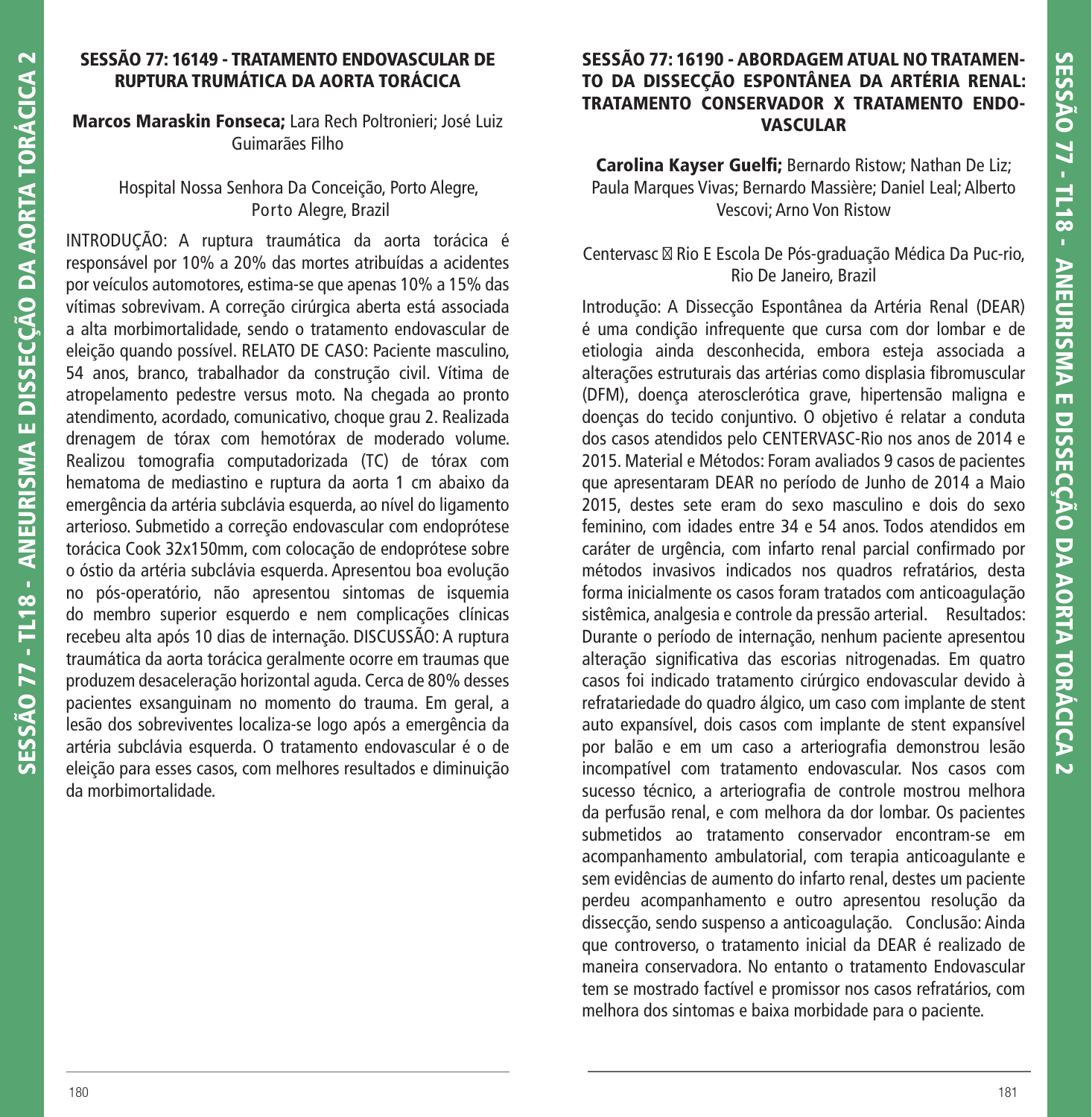## **SESSÃO 77: 16201 - ISQUEMIA MEDULAR PÓS TRATA-MENTO ENDOVASCULAR DE ANEURISMA DE AORTA TORÁCICA ? QUANDO E COMO REALIZAR DRENAGEM LIQUÓRICA**

**Igor Martins;** Cristina Ribeiro Riguetti-pinto; Monica Rochedo Mayall; Cristiane Araujo Gomes; Helen Christian Pessoni; Bernardo Senra Barros; Leonardo Castro; Jamil Moroun; Paulo Prette; Caio Neves; Eric Paiva Vilela; Rodrigo De Rezende Teixeira Maciel; Livia Carvalho-marchon; Carlos Eduardo Virgini-magalhães

Hospital Universitário Pedro Ernesto - Uerj, Rio De Janeiro, Brazil

A ISQUEMIA MEDULAR É UMA DAS COMPLICAÇÕES MAIS TEMIDAS E INCAPACITANTES NO TRATAMENTO DE ANEURISMA DE AORTA TORÁCICA. NOS PROCEDIMENTOS ENDOVASCULARES SUA INCIDÊNCIA VARIA ENTRE 0 E 12,5%. A DRENAGEM LIQUÓRICA É A MEDIDA PROFILÁTICA E/OU TERAPÊUTICA MAIS UTILIZADA. NO ENTANDO, A INDICAÇÃO, TÉCNICA E O MOMENTO DA DRENAGEM PERMANECEM CONTROVERSOS. RELATAMOS O CASO DE UM PACIENTE DE 54 ANOS, APRESENTANDO ANEURISMA TORÁCICO DE 60MM NO MAIOR DIÂMETRO TRANSVERSO, SUBMETIDO A CORREÇÃO ENDOVASCULAR COM ENDOPRÓTESE. DURANTE PLANEJAMENTO CIRÚRGICO E ANESTÉSICO FOI OPTADO POR INSERÇÃO DE CATETER EPIDURAL NO ESPAÇO SUBARACNOIDEO PARA DRENAGEM LIQUÓRICA. APÓS O DESPERTAR ANESTÉSICO, O PACIENTE APRESENTAVA DIMINUIÇ⊠O DA FORÇA EM MEMBROS INFERIORES. HOUVE DRENAGEM INSATISFATÓRIA PELO CATETER DEVIDO À OBSTRUÇÃO. OPTOU-SE POR TENTATIVA DE PASSAGEM DE SISTEMA DE DRENAGEM ESPECIFICO E MAIS CALIBROSO, PORÉM SEM SUCESSO. FOI POSSIVEL A DRENAGEM LIQUORICA COM A AGULHA TUOHY E O PACIENTE EVOLUIU COM REVERSXO PARCIAL IMEDIATA DOS SINTOMAS NEUROLÓGICOS. NØD HÁ CONSENSO NA LITERATURA SOBRE O MOMENTO IDEAL DE REALIZAR A DRENAGEM LIQUORICA OU QUAL CATETER DEVE SER UTILIZADO. A INSTALAÇÃO PRE-OPERATÓRIA DO CATETER APRESENTA-SE PARA AFERIÇÃO E CONTROLE DA PRESSAO LIQUORICA VISANDO A PREVENÇÃO DA ISQUEMIA MEDULAR. O CATETER EPIDURAL APESAR DE DESCRITO COMO OPÇÃO DE MAIS FACIL ACESSO, EM ESPECIAL NO SISTEMA PÚBLICO DE SAUDE, TEM SEU USO LIMITADO EM CONDIÇÕES ADVERSAS. ESTE RELATO DE CASO VISA DISCUTIR AS TECNICAS MAIS SEGURAS PARA PREVENÇÃO DE ISQUEMIA MEDULAR.

# **SESSÃO 77: 16205 - TRATAMENTO DAS COMPLICAÇÕES DA AORTA EM PACIENTES COM SÍNDROME DE MARFAN**

**Othon Amaral Neto;** Eduardo Da Graca Malavolta; Luis Henrique Brandao Falcao; Luiz Ricardo P. Dutra; Fernando Linares

#### Irmandade Santa Casa De Araraquara, Araraquara, Brazil

Introdução A Síndrome de Marfan é uma desordem genética autossômica dominante em consequência de mutações no gene fibrilina 1, afetando o tecido conjuntivo, comprometendo principalmente os sistemas esquelético, ocular e cardiovascular, especificamente na aorta pela degeneração das fibras elásticas da camada media predispondo a dilatação de ânuloaórtica, de arco aórtico e dissecção de aorta. Relato do Caso Paciente masculino, 19 anos, com face longa e estreita, dentes aglomerados, antecedente de subluxação de cristalino, alta miopia, pectus escavatum, hiperestensibilidade de articulações e membros superiores longos, encaminhado para investigação após achado de exame de dilatação ânulo-aórtica em agosto de 2014. Na angiotomografia observou-se diâmetro máximo da raiz aórtica de 65 mm, junção sino-tubular de 65 mm, aorta ascendente justa tronco braquiocefálico de 30 mm, arco aórtico justa artéria subclávia esquerda de 20 mm, aorta descente de 25 mm e aorta abdominal visceral e infra-renal de 35 mm. O ecocardiograma apresentava insuficiência valvar aórtica moderada, fração de ejeção de ventrículo esquerdo de 61%, diâmetro diastólico de ventrículo esquerdo de 60 mm. Optouse pelo cirurgia de Bentall De Bono clássica, com implante prótese mecânica no. 27 em tubo de dacron impregnado com colágeno no. 30 até tronco braquiocefálico. O paciente recebeu alta no 10º pós-operatório anticoagulado com varfarina com INR de 2,5. A despeito de um segmento evolutivo favorável, em stembro de 2015 foi internado com forte dor torácica irradiada para dorso e abdome, associada à parestesia de membros inferiores, notadamente a direita, o qual não apresentava puso femoral palpável. A angiotomografia na emergência mostrou dissecção de aorta do tipo B de Stanford com entrada de 15 mm iniciando-se antes da emergência da artéria subclávia esquerda dirigindo-se para aorta abdominal e artéria ilíaca direita, com importante compressãoda luz verdadeira, máximo diâmetro de 5 mm, de onde emergiam o tronco celíaco, artérias mesentérica superior e renal esquerda. Havia dilatação da falsa luz pérvia em todo segmento aórtico com máximo diâmetro de 45 mm. Optou-se pelo tratamento na fase aguda pelo risco de agravamento da isquemia de visceral e de membros inferiores.

**SESSÃO 77 - TL18 - ANEURISMA E DISSECÇÃO DA AORTA TORÁCICA 2**

SESSÃO 77 - TL18 - ANEURISMA E DISSECÇÃO DA AORTA TORÁCICA

 $\overline{\mathbf{C}}$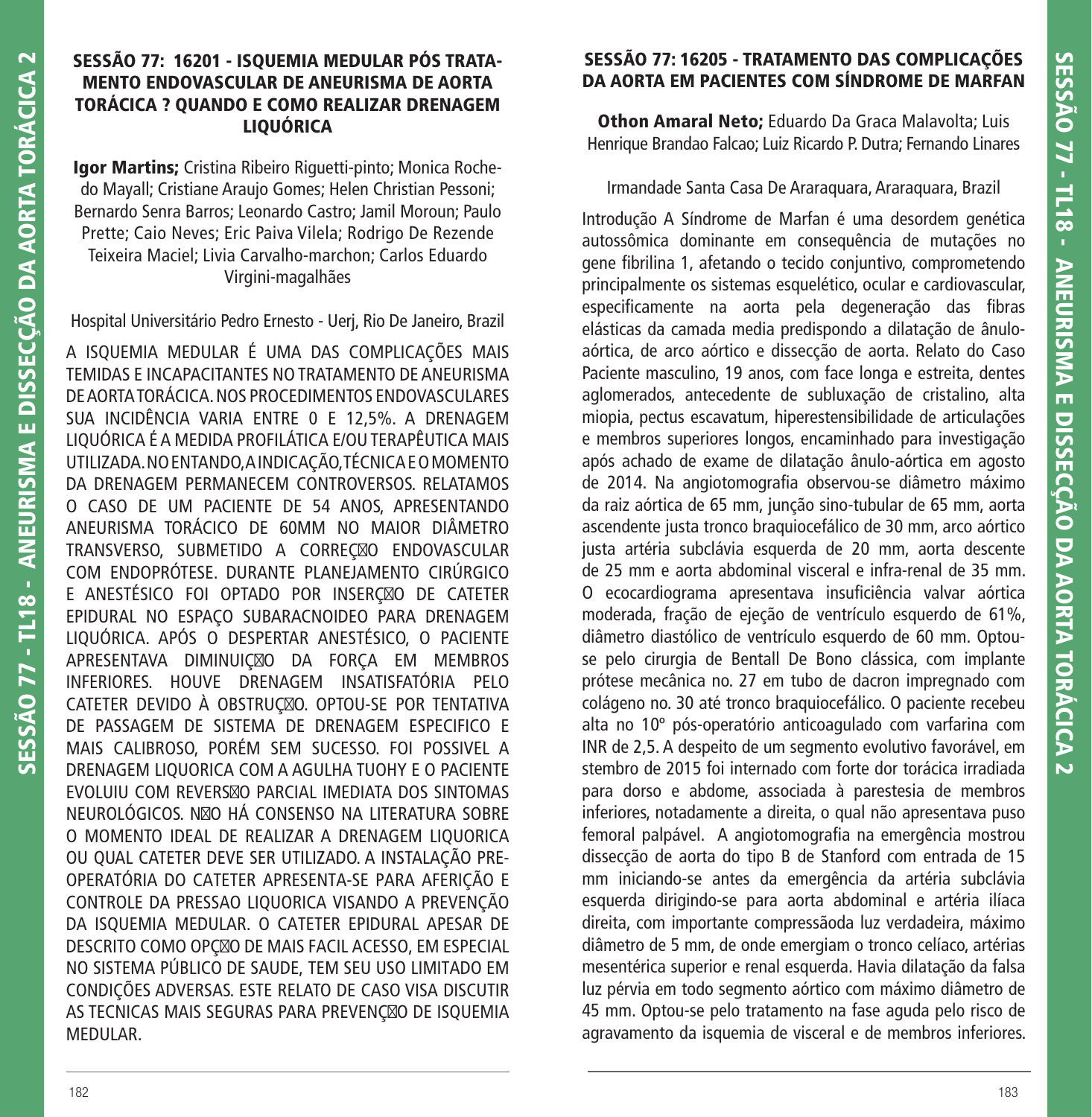O paciente foi submetido a punção de artéria braquial esquerda e dissecção de artéria femoral esquerda com punção direta e posicionamento de guia hidrofílico stiff e cateter 5F tipo vert até aorta ascendente. O posicionamento do cateter na luz verdadeira foi confirmado por angiotomografia, e somente então na sala radioscopia foi posicionado endoprótese Relay de 36 X 250 mm justa artéria carótida esquerda e stent aórtico autoexpansível Sioxx 36 X 150 mm até aorta infra-renal. Na arteriografia de controle observou-se a expansão da luz verdadeira de todo segmento toracoabdominal da aorta, fluxo preservado de ramos viscerais e discreto enchimento proximal da falsa luz pela sua entrada. Optou-se pelo reinicio da anticoagulação após 30 dias de procedimento. Dicussão O objetivo primordial do tratamento foi a expansão da luz verdadeira, relegando a trombose da falsa luz. Para surpresa, o angiotomografia de controle com 1 mês de procedimento já revelava uma trombose quase total do segmento descendente da aorta torácica com perviedade de todos os ramos viscerais. Controles regulares semestrais deverão ser realizados pois se trata de um paciente jovem com doença congênita com graves repercussões na aorta

## **SESSÃO 78: 16126 - RELATO DE CASO: FIBRINÓLISE IN-SITU DE ARTÉRIA RENAL DIREITA APÓS INFARTO RENAL POR TROMBOSE DE VIABAHN PARA CORREÇÃO DE ANEURISMA DE AORTA ABDOMINAL JUSTA RENAL PELA TÉCNICA DA ?CHAMINÉ?.**

**Danilo Fernandes Da Silva;** Gabriel Augusto Biassi Geromel; Gabriel Augusto; Gleison Juliano Da Silva Russeff; Luiz Fernando Reis; Selma Regina De Oliveira Raymundo; Fernando Reis Neto; Andre Rodrigo Miquelin; Daniel Gustavo Miquelin; Debora Yuri Sato

#### Faculdade De Medicina De São José Do Rio Preto, Sao Jose Do Rio Preto, Brazil

INTRODUÇÃO: Infarto renal é um evento raro. No entanto, acredita-se que sua frequência seja superior aos índices relatados em trabalhos, uma vez que o diagnóstico do infarto renal é frequentemente falho ou atrasado. Isso porque a primeira hipótese diagnóstica de pacientes com dor abdominal ou em flanco geralmente é nefrolitíase e/ou pielonefrite. As principais causas de infarto renal são doença cardio-embólica, injúria da artéria renal e estado de hipercoagulabilidade e as principais formas de tratamento são a trombectomia e a fibrinólise, que pode ser sistêmica ou in-situ. RELATO DE CASO: Relatamos o caso de um paciente de 69 anos, sexo masculino, em pós operatório de correção de aneurisma de aorta abdominal, pela técnica da "Chaminé", com endoprótese AFX e dois stents revestidos (VIABAHN) para artérias renais. Paciente estava em acompanhamento ambulatorial regular com exames de controle pós operatório dentro da normalidade durante dois anos. Deu entrada no pronto atendimento com quadro de dor abdominal em região de flanco direito, de forte intensidade associado à sudorese, náuseas e mal estar geral com uma hora de evolução. Realizado Angiotomografia de aorta abdominal, sendo evidenciada ausência de perfusão renal direita, sem imagens de endoleak ou demais alterações referentes à endoprótese. Após três horas do inicio da dor, paciente foi submetido à fibrinólise de artéria renal direita, com ativador do plasminogênio tecidual (rtPA) in-situ, em bolus, sem dose de manutenção, seguida de angioplastia com stent revestido (V12). Paciente apresentou melhora súbita da dor após reperfusão renal sendo observado desaparecimento completo da imagem de subtração na artéria renal direita. Após procedimento, paciente foi encaminhado à UTI permanecendo dois dias nesta unidade. Recebeu alta hospitalar quatro dias após procedimento com melhora da função renal e

**SESSÃO 77 - TL18 - ANEURISMA E DISSECÇÃO DA AORTA TORÁCICA 2**

SESSÃO 77 - TL18 - ANEURISMA E DISSECÇÃO DA AORTA TORÁCICA 2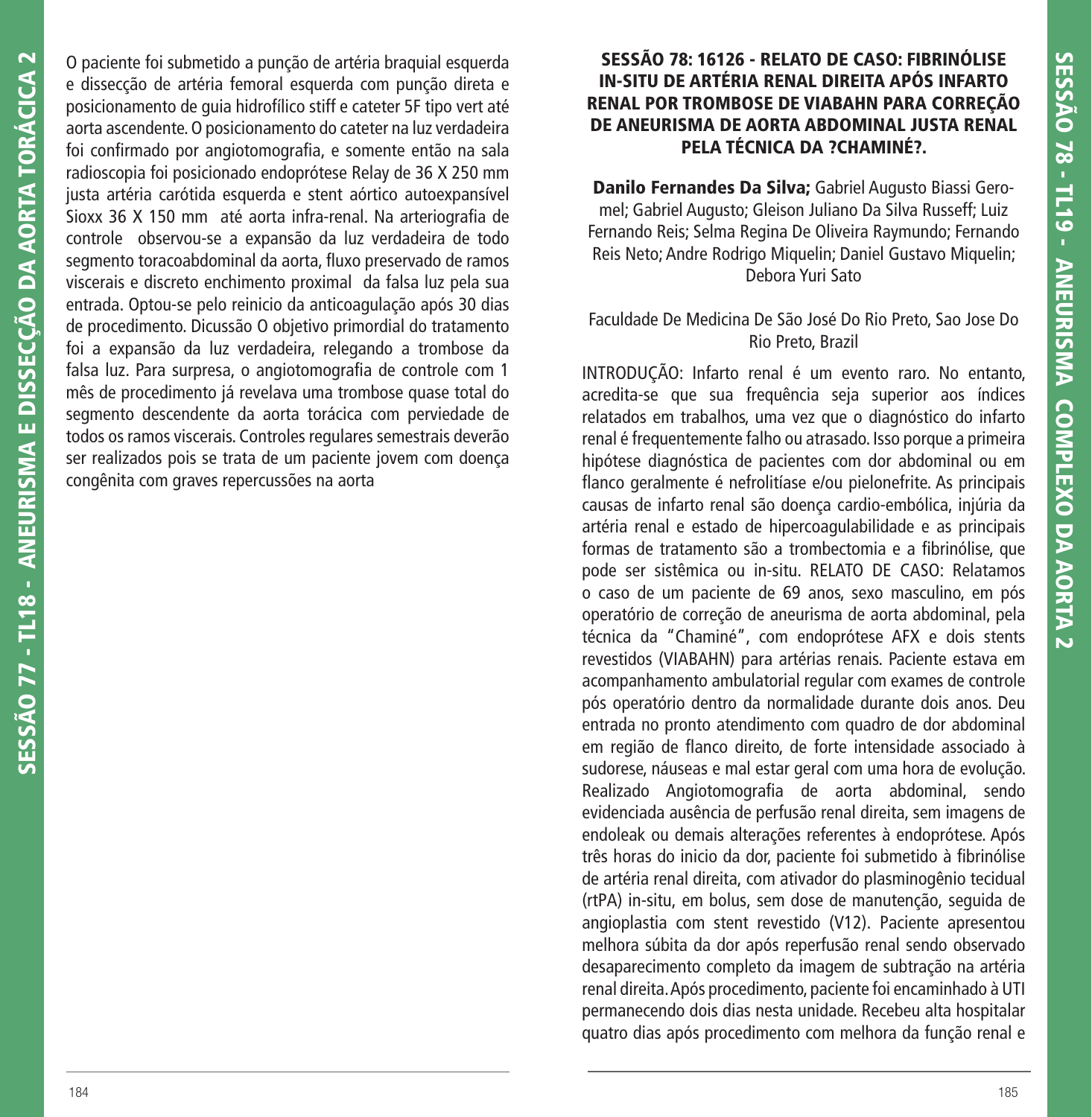ausência de dor. Paciente em acompanhamento ambulatorial regular, com queda da creatinina, apresentando valor basal semelhante ao valor anterior ao evento isquêmico e exames complementares como a cintilografia evidenciando perfusão renal mantida apesar de déficit funcional moderado em rim direito. CONCLUSÃO: Este procedimento foi uma alternativa no tratamento de urgência do infarto renal, que é uma complicação possível do procedimento endovascular dos aneurismas de aorta pela técnica da Chaminé. Trata-se de um caso de evolução favorável que permitiu a manutenção da função renal, o qual poderia ter sido totalmente comprometida se não houvesse uma abordagem rápida e efetiva.

## **SESSÃO 78: 16137 - TRATAMENTO DO ANEURISMA DA AORTA TORACOABDOMINAL COM NOVA ENDOPRÓTESE RAMIFICADA PARA AS ARTÉRIAS VISCERAIS. RELATO DE CASO**

**Felipe Mavigner Pereira Franca**; Eduardo De Lucca Dallacqua; Cesar Augusto Cherubim Filho; Rafael Sampaio Vasconcelos; Marcelo Bellini Dalio; Leandro Augusto Gardenghi; Mauricio Serra Ribeiro; Edwaldo Edner Joviliano

#### Hospital Das Clinicas Da Faculdade De Medicina De Ribeirão Preto (hcfmrp-usp), Ribeirao Preto, Brazil

INTRODUÇÃO: A utilização de endopróteses no tratamento endovascular de aneurismas de aorta toracoabdominais (AATA) é uma realidade, porém os tempos de customização associados aos custos e burocracia logística têm limitado seu uso no Brasil. Apresentamos um caso de tratamento endovascular de aneurisma da aorta toracoabdominal (AATA) utilizando uma nova endoprótese ramificada e customizada fabricada no Brasil. CASO CLÍNICO: Apresentamos um caso de uma paciente do sexo feminino, 76 anos, tabagista, hipertensa, com dor a palpação de massa abdominal pulsátil com aneurisma de aorta toracoabdominal com 6,5 cm no seu maior diâmetro envolvendo tronco celíaco, artéria mesentérica superior e artérias renais, constatado através de ultrassom e posterior angiotomografia de aorta total. Há dez anos a doente foi submetida a reparo cirúrgico convencional de aneurisma de aorta abdominal infrarrenal com prótese de poliéster aorto bi ilíaco. Foi realizado reparo totalmente endovascular com endoprótese ramificada customizada num prazo de 21 dias da marca Braile® confeccionada baseada nos detalhes anatômicos específicos de angiotomografia computadorizada. O procedimento foi realizado em sala híbrida endovascular, sob anestesia geral e com acesso raquidiano para monitorização continua da pressão liquórica. O acesso para o implante da endoprótese ramificada e do complemento abdominal bifurcado foi realizados através da dissecção das artérias femorais. O acesso ás ramificações foi feito pela artéria axilar direita também através de dissecção da mesma. Foram implantados três stents revestidos autoexpansíveis e um stent revestido balão expansível para as respectivas artérias viscerais, com reforço de stents auto expansíveis de nitinol em todos os ramos. O tempo total do procedimento foi de 5 horas, com 2 horas e 50 minutos de fluoroscopia, e foram utilizados 100 mL de contraste iodado não iônico. O exame angiográfico imediato demonstrou boa perfusão de todos os vasos viscerais sem indícios de qualquer endoleak. A doente apresentou boa evolução clinica recebendo alta hospitalar no quarto dia de pós-operatório. CONCLUSÃO: O tratamento do aneurisma toracoabdominal neste caso com disposto ramificado customizado nacional foi realizado com sucesso. Maior tempo de seguimento e maior número de casos serão necessários para validar sua utilização rotineira. O tempo de customização e a disponibilidade rápida do dispositivo foram fatores decisivos na escolha para esta paciente.

**SESSÃO 74 - TL15 - DOENÇA OCLUSIVA PERIFÉRICA 2**

SESSÃO 74 - TL15 - DOENCA OCLUSIVA PERIFÉRICA 2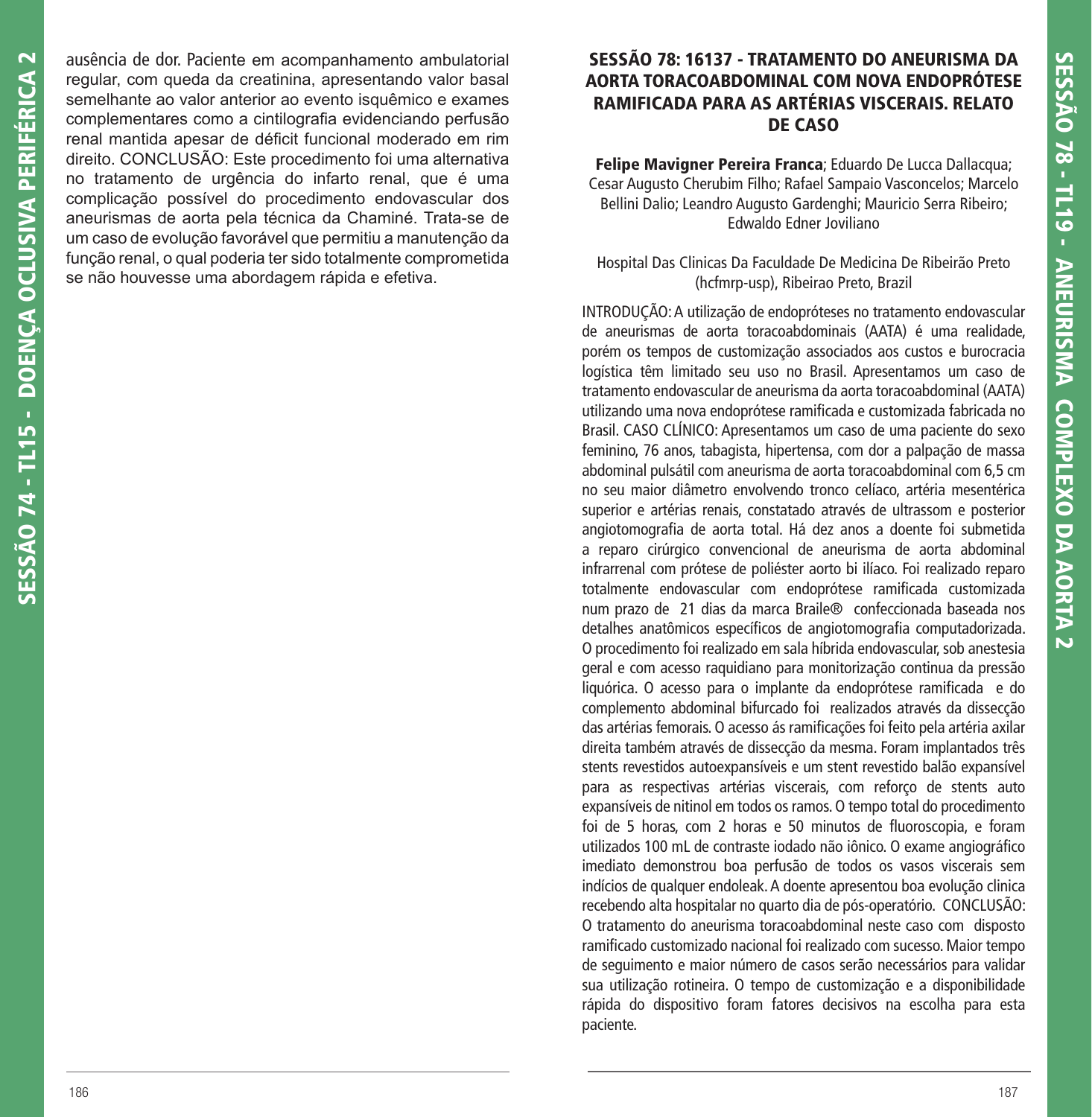# **SESSÃO 78: 16139 - TRATAMENTO DE ANEURISMAS ABDOMINAIS COMPLEXOS COM ENDOPROTESES MODIFICADAS FENESTRADAS : EXPERIÊNCIA INICIAL DO SERVIÇO DE CIRURGIA VASCULAR E ENDOVASCU-LAR DO HOSPITAL DAS CLINICAS DA FACULDADE DE MEDICINA DE RIBEIRÃO PRETO**

**Cesar Augusto Cherubim Filho**; Rafael Sampaio Vasconcelos; Eduardo De Lucca Dallacqua; Felipe Mavigner Pereira Franca; Marcelo Bellini Dalio; Jose Geraldo Ciscato Junior; Mauricio Serra Ribeiro; Edwaldo Edner Joviliano

#### Hospital Das Clinicas Da Faculdade De Medicina De Ribeirão Preto (hcfmrp-usp), Ribeirao Preto, Brazil

Introdução: As endoproteses fenestradas são uma nova opção terapêutica para o tratamento endovascular de casos complexos de aneurismas de aorta abdominal principalmente no paciente de alto risco cirúrgico para a cirurgia aberta. No entanto, o tempo necessário para confecção customizada destes dispositivos, associado a seu alto custo, em muitas situações, tornam seu uso ainda muito limitado. Objetivo: Avaliar os resultados iniciais, de um centro único, com a utilização de endoproteses modificadas fenestradas pelo cirurgião para o tratamento de aneurismas complexos abdominais. Métodos: Foram avaliados de forma retrospectiva oito casos de tratamento endovascular de aneurismas pararenais com endoproteses modificadas fenestradas pelo cirurgião no período de setembro de 2014 a janeiro de 2016. Resultados: A idade média foi de 72 anos (61-81), sendo 7 homens (87,5%) e 1 mulher (12,5%). O diâmetro médio dos aneurismas foi de 6,6 cm (5,3-8,5) e foram confeccionadas no total 20 fenestrações com o implante de 16 stents revestidos e 4 fenestras proximais sem a utilização de stents. O tempo médio de internação hospitalar foi de 5,6 dias (3-14). A principal causa de morbidade foi insuficiência renal aguda transitória (12,5%) e não houve nenhum óbito. O tempo médio de seguimento foi de 228 dias (35-510), e observado um caso de endoleak tipo II (sem crescimento do saco) . Não foi constatado nenhuma oclusão de stent até o momento. Conclusão: As endoproteses modificadas fenestradas pelo cirurgião apresentaram um bom resultado inicial no nosso serviço e passaram a ser uma opção importante em casos de aneurismas abdominais complexos principalmente em pacientes com alto risco cirúrgico.

# **SESSÃO 78: 16144 - ANEURISMA MOCÓTICO DE AORTA ABDOMINAL POR BRUCELLA SP**

#### **José Luiz Guimarães Filho;** Lara Rech Poltronieri; Marcos Maraskin Fonseca; Rodrigo Argenta

#### Hospital Nossa Senhora Da Conceição, Porto Alegre, , Brazil

INTRODUÇÃO: A brucelose é uma doença bacteriana causada pela transmição de bactérias do gênero Brucella (cocos-bacilos g+). A contágio se dá por laticínios não pasteurizado ou pelo contato direto com animais ou carne infectada. RELATO DE CASO: Paciente masculino, 56 anos, branco, trabalhador da área rural. Procura atendimento por dor em região dorsal à esquerda há 6 meses. Historia de ferimento por arma branca no dorso há 20 anos. Estável hemodinamicamente., hemoglobina=9,7. Realizou tomografia computadorizada (TC) de abdômen que evidenciou aneurisma de aorta abdominal infra-renal (AAAIR), com 5 cm no maior eixo, associado a coleção peri-aortica em topografia de músculo psoas a esquerda. Suspeita de aneurisma roto contido. Submetido a correção endovascular de AAAIR com endoprótese bifurcada Gore Excluder. No pós operatório apresentou sorologia para chagas e sifilis positivas, BAAR negativo. Ecocardiograma normal. Recebeu alta com tratamento para sífilis. Retorna, após 3 meses, com aumento da coleção em região lombar esquerda, com flutuação. Apresentando febre e leucocitose com desvio. Realizada punção da coleção e enviado para culturais. Ausência de crescimento bacteriológico ou fúngico. Coloração rosa bengala positiva, confirmando o diagnóstico de brucelose. Recebeu tratamento para brucelose com doxiciclina, rifampicina e gentamicina. DISCUSSÃO:A brucelose é uma doença sistêmica e endêmica nos países do Mediterrâneo e Oriente Médio, incidência ao ano de 500.000 casos. As complicações osteo-articulares são as mais freqüentes. O envolvimento do sistema cardiovascular é raro, manifestando-se geralmente com endocardite (1% dos casos). Aneurisma micótico por brucelose é uma patologia muito rara, com escassos relatos na literatura, por isso merece ser destacada.

**SESSÃO 78 - TL19 - ANEURISMA COMPLEXO DA AORTA 2**

SESSÃO 78 - TL19 - ANEURISMA COMPLEXO DA AORTA

 $\overline{\mathbf{C}}$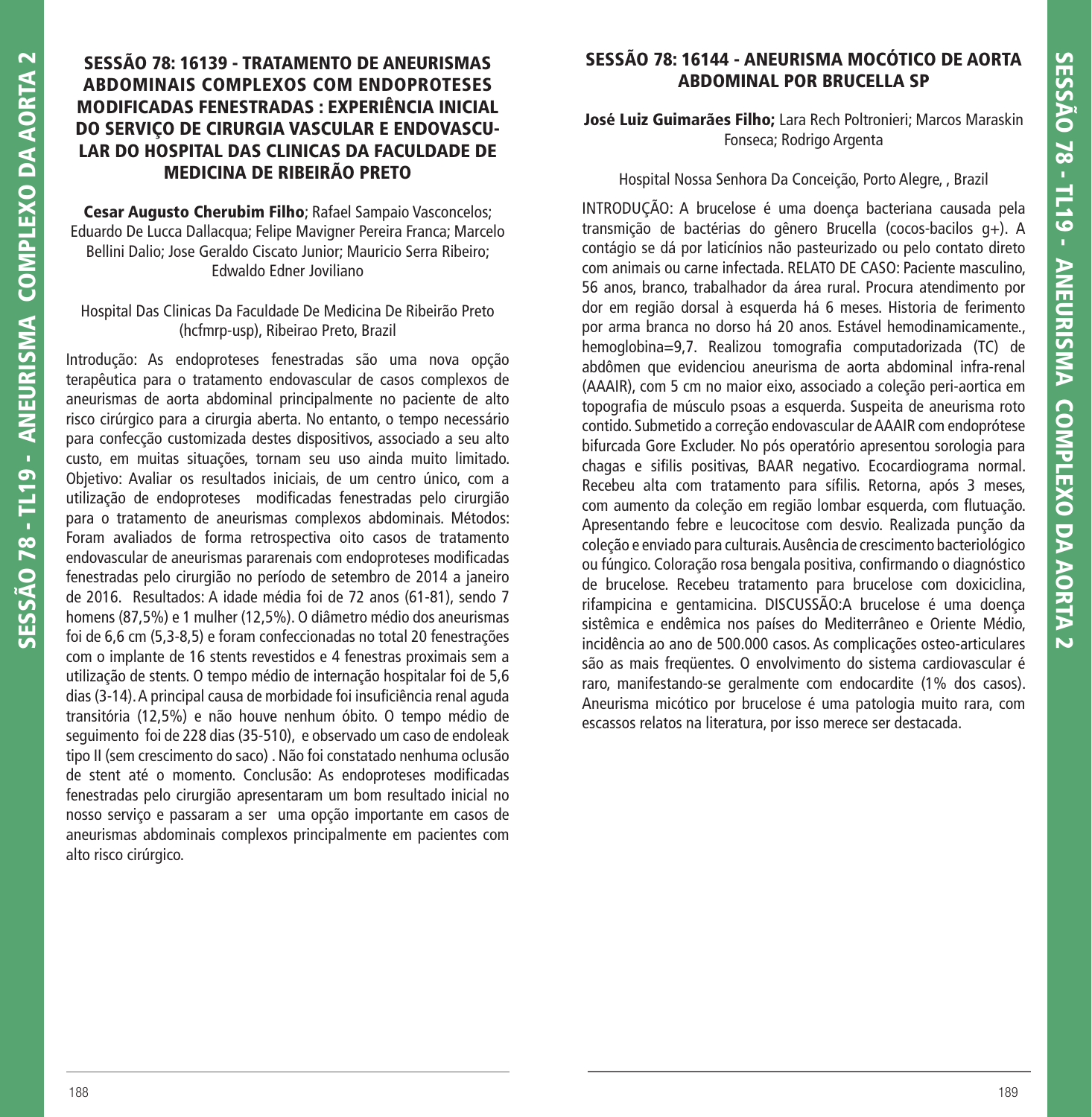## **SESSÃO 78: 16147 - RUPTURA DE AORTA ABDOMINAL SECUNDÁRIO A AORTITE POR CÂNDIDA ALBICANS**

Marcus Vinicius C. Pezzella; Joel Alex Longhi; Rodrigo Argenta; J**osé Luiz Guimarães Filho;** Lara Rech Poltronieri; Marcos Maraskin Fonseca

Hospital Nossa Senhora Da Conceição, Porto Alegre, Porto Alegre, Brazil

INTRODUÇÃO: Aortite é um termo geral, relacionado a patologia infecciosa ou inflamatória da aorta. Infecção da aorta por cândida é uma patologia incomum e merece ser relatada. RELATO DE CASO: Paciente masculino, 66 anos, branco, hipertenso. História prévia de neoplasia de reto com realização de quimioterapia e radioterapia neoadjuvante seguido de retossigmoidectomia. Evoluiu com cistite actínica e infecção urinária (ITU) de repetição. Interna, em dezembro/2015 com dor abdominal com irradiação para região lombar. Iniciado tratamento empírico para ITU e coletado culturais. Paciente não apresentou melhora da dor a despeito do tratamento. Realizada tomografia computadorizada (TC) de abdômen que evidenciou pseudoaneurisma de aorta abdominal justa-renal de 5,4cm de extensão com ruptura contida. Possui TC de maio/2015 com aorta normal, sem aneurisma. Realizada correção com prótese de dacron embebida em rifampicina, 14mm reta, anastomose termino-terminal aorto-aórtica. Realizado também reimplante de artéria renal esquerda. Paciente evoluiu com quadro de suboclusão intestinal e foi levado a laparotomia exploradora no 6º dia pós-operatário, no entanto, foi identificado apenas grande quantidade de ascite (3 litros – material enviado à exame cultural). Exames culturais de urina, fragmento de aorta abdominal e líquido de ascite com crescimento de Cândida albicans. Ecocardiograma normal. Realizou tratamento durante 3 semanas com fluconazaol e apresentou boa evolução pós-op. DISCUSSÃO: Infecção de aorta é uma patologia incomum, está relacionada, na maioria das vezes a trauma arterial (após punção para arteriografia, uso de drogas endovenosas), a segunda principal causa é a endocardite com embolização séptica e a terceira principal causa é secundário a bacteremia. Aortite por Cândida é uma causa incomum, e reponde a apenas 1% dos casos. Os dados da literatura são escassos para casos de pseudoaneurisma de aorta.

# **SESSÃO 78: 16165 - RELATO DE CASO: TRATAMENTO DE ENDOPROTESE INFECTADA DE AORTA ABDOMINAL**

**Marcos Maraskin Fonseca;** Lara Rech Poltronieri; Jose Luiz Guimaraes Filho; Rodrigo Argenta; Joel Alex Longui; Ricardo Berguer Soares; Marcus Vinicius Pezzella

#### Serviço De Cirurgia Vascular Do Hospital Conceição, Porto Alegre, Brazil

OBJETIVO: A infecção de endoprótese representa um grande problema devido à elevada mortalidade e a desafiadora reconstrução desse segmento após sua retirada. Nosso objetivo é descrever o tratamento realizado em um caso de infecção de endoprotese de aorta abdominal infra-renal com by-pass aorto-bifemoral com prótese de dacron embebida em rifampicina. RELATO DE CASO: Paciente, 54 anos, transferido de outro hospital com diagnostico de infecção de endoprótese de aorta abdominal infra-renal com fistula aorto-enterica – cirurgia realizada 3 anos antes em outra instituição. Paciente apresentou quadro súbito de hematoquesia e melena. Na chegada a emergência apresentava estabilidade hemodinâmica porem emagrecimento, leucograma infeccioso e elevação de PCR. Realizado EDA que evidenciou erosão da parede posterior entre a segunda e terceira porção do duodeno com coagulo aderido. Realizado AngioTC que evidenciou endoprotese de aorta abdominal infra-renal bem posicionada com coleção contendo gás Peri aórtica e fistula aortoenterica. Optado por realizar retirada da endoprotese, debridamento amplo dos tecidos periaortico apos controle vascular supra-renal com balão Coda (Cook Medical), e confecção de by-pass aorto-bifemoral com prótese de dacron embebida em rifampicina (embebido prótese de dacron em 600 mg de solução de rifampicina e 250 ml de SF 0,9% por 30 minutos antes da utilização). Paciente apresentou melhora importante no pós-operatório em uso de piperacilina+tazobactam e vancomicina tendo alta da UTI no 5 pós-operatório com hemograma normal e PCR 10,2. Apresentou crescimento de Candida Albicans, além de cocos gram positivo e bacilos gram negativo na cultura de material da endoprotese. Paciente permaneceu internado por mais 21 dias para uso de ATB endovenoso e Fluconazol conforme orientação do CCIH da instituição. DISCUSSAO E CONCLUSAO: A infecção de uma endoprótese representa um grande problema, devido ao alto risco de uma cirurgia maior de aorta e a desafiadora reconstrução da mesma em pacientes que geralmente são consumidos pela infeccao. Consequentemente, o resultado do tratamento da infecção de uma endoprótese é pobre, com sobrevida estimada a curto e médio prazos de 30% e 65% respectivamente. Tradicionalmente, a infecção da endoprótese tem sido conduzida com a retirada da endoprótese, com debridamento do tecido infectado seguido por reconstrução arterial, in situ utilizando um conduto biológico ou extra-anatomicamente utilizado um enxerto protético, seguido por antibióticoterapia prolongada. O uso de dacron embebido em rifampicina pode ser uma alternativa factível para recorrência de infecção nesses pacientes.

**SESSÃO 78 - TL19 - ANEURISMA COMPLEXO DA AORTA 2**

SESSÃO 78 - TL19 - ANEURISMA COMPLEXO DA AORTA

 $\overline{\mathbf{C}}$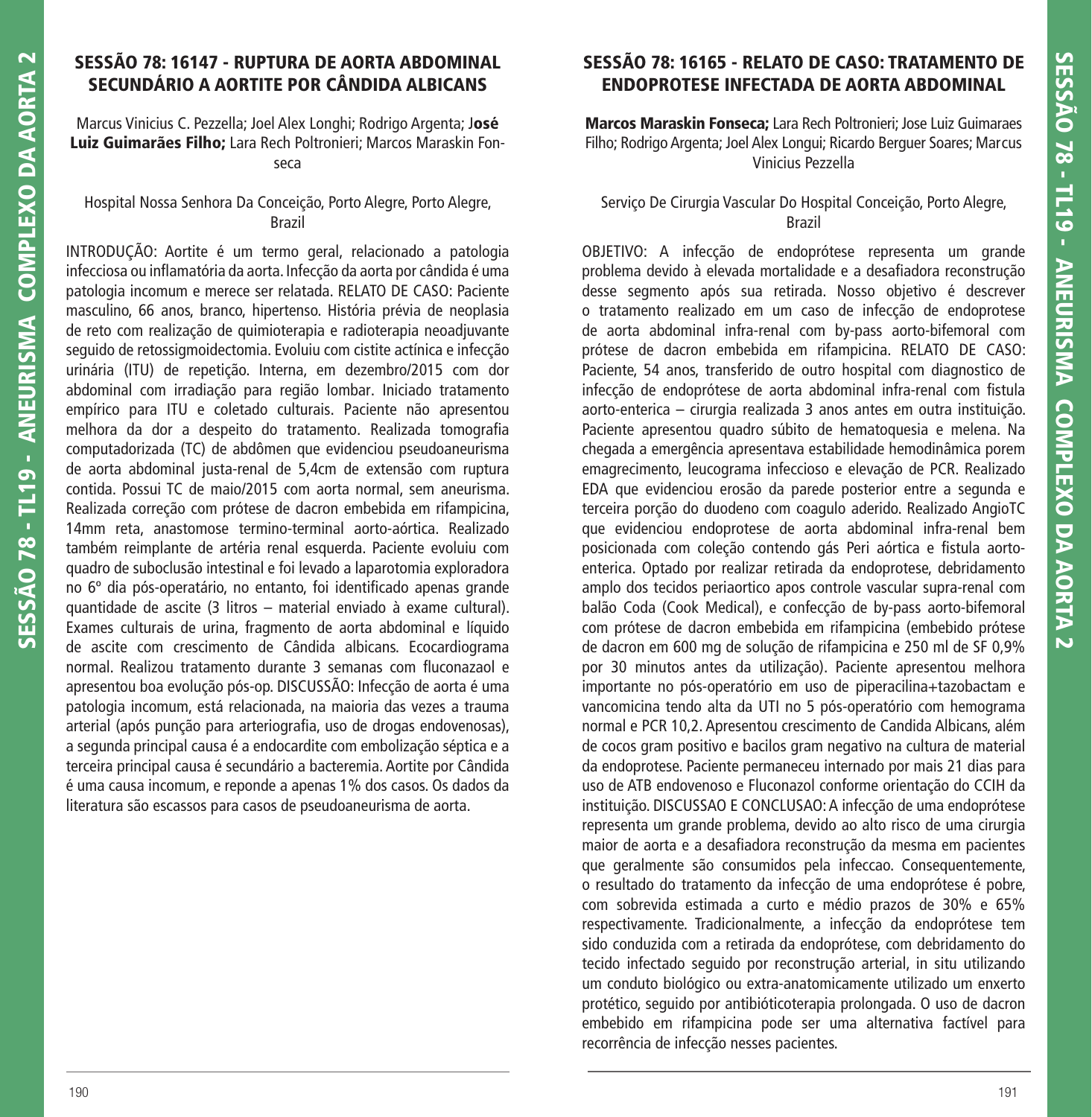## **SESSÃO 79: 16082 - COMPLEXO TRATAMENTO NDOVAS-CULAR DE ENDOLEAK IA**

**Elisabeth Mayumi Yano**; Virginia Graciela Rivas Arcia; Thiago Osawa Rodrigues; Samuel Moreira Martins; Antonio M. Kambara

Instituto Dante Pazzanese De Cardiologi, São Paulo, Brazil

INTRODUÇÃO A correção endovascular de aneurisma de aorta abdominal é um método eficaz e seguro realizado há mais de 2 décadas1. Uma das principais intercorrências após o procedimento é o endoleak, onde há manutenção da perfusão dentro do saco aneurismático nas extremidades proximal (tipo IA) ou distal (tipo IB), retrogadamente através de ramos aórticos (tipo II), por ruptura ou não-conexão dos componentes da endoprótese (tipo III), porosidade do material endovascular (tipo IV) ou endotensão (tipo V). DESCRIÇÃO DO CASO MTF, 82 anos, sexo masculino, tabagista, diabético, hipertenso, dislipidêmico foi encaminhado ao serviço com aneurisma assintomático de aorta abdominal infrarrenal de 6,0 cm de diâmetro para tratamento endovascular. Paciente foi submetido a procedimento cirúrgico com endoprótese Aorfix 27X96-80X12 mm com extensão ipsilateral 14X80 mm e contralateral 64X18 e 81X20 mm, além da embolização da artéria ilíaca interna direita. Na angiotomografia de controle observou-se um endoleak IA, confirmado em aortografia. Optado por tratá-lo por embolização com duas unidades de molas AZUR 35 15 mm X 20 cm, obtendo resultado terapêutico parcial. Posteriormente uma outra embolização foi realizada com molas Interlock 35 duas unidades 15 mm X 40 cm e uma unidade 18 mm X 40 cm. Devido à persistência do endoleak IA, indicou-se uma nova abordagem com cuff aórtico GORE 28,5X 3,3 cm, complementada com angioplastia de artéria renal direita com Viabahn 6 X 25 mm. O procedimento realizado obteve sucesso terapêutico, sem intercorrências. Paciente aguarda angiotomografia de controle. DISCUSSÃO Cerca de 15-21% das intervenções endovasculares apresentam endoleak2. O endoleak tipo I é frequentemente identificado precocemente e está associado à significativa pressurização e crescimento do saco aneurismático. Intervenções precoces como embolização, utilização de cuff aórticos ou conversão para cirurgia aberta3 são necessárias devido ao risco de ruptura aneurismática. Um acompanhamento contínuo com angiotomografia do paciente submetido ao procedimento endovascular é imprescindível para monitorização de possíveis intercorrências para evitar catastróficas complicações. REFERÊNCIAS 1. Parodi JC, Palmaz JC, Barone HD. Transfemoral intraluminal graft implantation for abdominal aortic aneurysms. Ann Vasc Surg 1991;5: 491-9. 2. Zarins CK, White RA, Moll FL, Crabtree T, Bloch DA, Hodgson KJ, et al. The AneuRx stent graft: four-year results and worldwide experience 2000. J Vasc Surg 2000;33(suppl):S135-45. 3. Guimares M, Yamada R, Schönholz C. Endoleak and the role of embolization. Endovascular Today: April 2015, 68-74.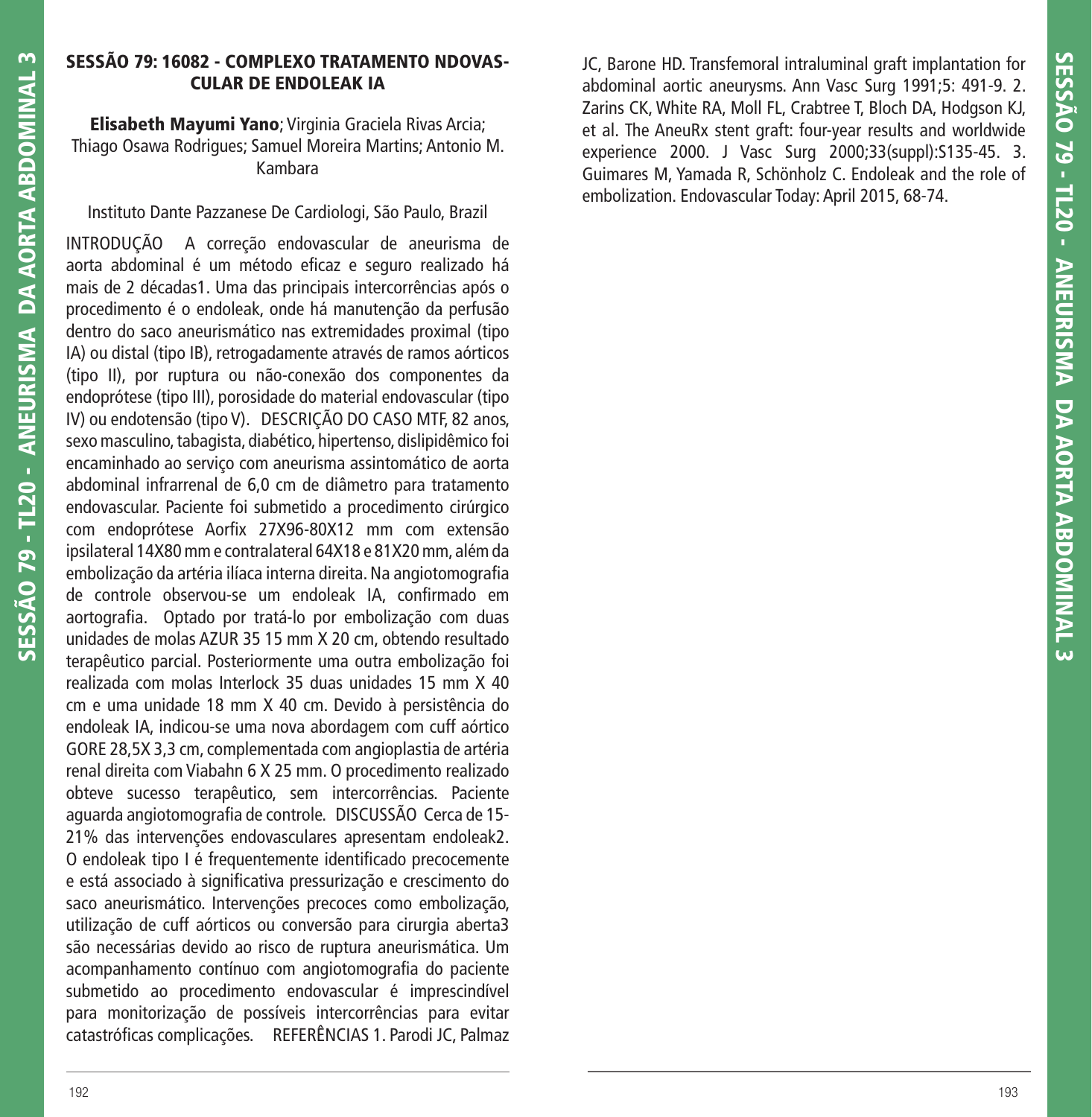# **SESSÃO 79: 16098 - ENDOLEAK TIPO 2 QUANDO TRATAR?**

**Michel Nasser<sup>1</sup>**; Andressa Soares Castro Alves<sup>1</sup>; Danielle Trishan Blair<sup>1</sup>; Leonardo Marcos Fausto Costa<sup>1</sup>; Tiago Vitor Ramalho<sup>1</sup>; Ubirajara Das Neves Gonçalves Jr<sup>2</sup>; Ana Izabel Nasser<sup>3</sup>

## 1 - Universidade Federal De Sao Carlos, Sao Carlos, Brazil; 2 - Hospital Sao Paulo, Araraquara, Brazil; 3 - Universidade Federal De Sao Paulo, Sao Paulo, Brazil

Relato de caso: Endoleak tipo 2: Quando tratar? Introdução Uma das possíveis complicações do tratamento endovascular são as endoleaks. Elas podem ser classificadas em cinco tipos: tipo 1 (vazamento proximal ou distal às zonas de ancoramento do enxerto com a parede arterial); tipo 2 (enchimento retrógrado do saco aneurismático pelas artérias mesentéricas inferior, lombares, sacral mediana); tipo 3 (problema na endoprótese como erosão); tipo 4 (porosidade do tecido da próteses) e tipo 5 (quando o aneurisma continua crescendo por transmissão de pressão). Materiais e Métodos Os autores apresentam a evolução da correção endovascular (EVAR) em paciente de 66 anos, submetido ao implante de endoprotese - Endurant (Medtronic) há 20 meses. Resultado Após um, 6 e 12 meses do implante, os controles angiotomográfico e ultrassonográficos não evidenciaram qualquer vazamento e/ou alteração do diâmetro do saco aneurismático. Já após 20 meses do implante, foi observada a presença de endoleak tipo 2, com comunicação de vasos lombares. O diâmetro do aneurisma pré e pós-operatório, no entanto, praticamente não sofreu alterações. Discussão Os autores discutem que há relatos da literatura que afirmam que as endoleaks tipo 2 não são sempre benignas e que seu nãotratamento pode levar a complicações como, por exemplo, o aumento do diâmetro do aneurisma. Em contrapartida, outros autores afirmam que a maioria das endoleaks tipo 2 podem ter resolução espontânea em mais de 50% dos casos em até 1.2 anos e que pode haver mais riscos do que benefícios no tratamento agressivo. Outros, ainda, referem que mesmo com o aumento do tamanho do saco aneurismático, as endoleaks tipo 2 parecem ser benignas. Conclusão Os pacientes portadores de EVAR com endoleak tipo 2, devem ser seguidos com ultrassonografia de aorta abdominal e angiotomografia periódica. Caso ocorra o crescimento saco aneurismático excluso ou surjam sinais de alteração na prótese, a intervenção pode ser aventada.

# **SESSÃO 79: 16116 - UTILIZAÇÃO DE COPOLÍMERO ÁLCOOL ETILENO-VINIL (ONYX) NO TRATAMENTO DE ENDOLEAK II**

**Elisabeth Mayumi Yano**; Virginia Graciela Rivas Arcia; Bruno Lourenção De Almeida; Samuel Moreira Martins; Antonio M. Kambara

# Instituto Dante Pazzanese De Cardiologia, Sao Paulo, Brazil

INTRODUÇÃO Define-se endoleak pela manutenção da perfusão dentro do saco aneurismático após intervenção endovascular. Existem cinco tipos de endoleak, sendo o tipo II estabelecido como fluxo retrógrado intra-aneurismático mantido por ramos da aorta, mais frequentemente por artérias lombares, mesentérica inferior ou renais acessórias. Pode ser classifi cado como transitório, com resolução espontânea até 6 meses, e persistente. O tratamento com endoleak II é indicado quando há um aumento ou ruptura do saco aneurismático, podendo ser realizado por embolização transarterial, por punção direta translombar, transcaval ou cirurgia aberta1. DESCRIÇÃO DO CASO RDF, 75 anos, sexo masculino, ex-tabagista, hipertenso, dislipidêmico, com AVCI em 2013 com dislalia, foi diagnosticado com aneurisma de aorta abdominal infrarrenal incidentalmente. Paciente foi submetido à correção endovascular com endoprótese ENDURANT 28X16X166 mm e extensão contralateral 16X20X124 mm. Em controle angiotomográfico, o endoleak tipo II foi constatado e confirmado através de aortografia, identificando-se um ramo da artéria mesentérica superior como nutridor do saco aneurismático. Realizado seu tratamento através da embolização do ramo com 1 ml de OnyxTM com sucesso, sem intercorrências. DISCUSSÃO Cerca de 15-21% das intervenções endovasculares apresentam endoleak2. O endoleak tipo II ocorre em 10-25% dos casos de correção endovascular de aneurismas de aorta3 e está associado como uma das causas mais frequentes de aumento do saco aneurismático pós-intervenção, necessitando de uma segunda abordagem cirúrgica. A intervenção transarterial é uma opção terapêutica menos invasiva do que a cirurgia aberta, podendo ser realizada através da embolização com molas, n-butil-2 cianocrilato, trombina, gelfoam e copolímero álcool etileno-vinil (OnyxTM)4 entre outros métodos. O sistema líquido embólico OnyxTM oferece uma alternativa viável com bom controle na sua liberação, excelente visibilidade devido à radiopacidade e baixo risco de recanalização secundária5. No entanto são necessários mais estudos para avaliar sua segurança e efi cácia no tratamento do endoleak II. REFERÊNCIAS 1. Faries PL, Cadot H, Agarwal G,

**SESSÃO 79 - TL20 - ANEURISMA DA AORTA ABDOMINAL 3**

SESSÃO 79 - TL20 - ANEURISMA DA AORTA ABDOMINAL 3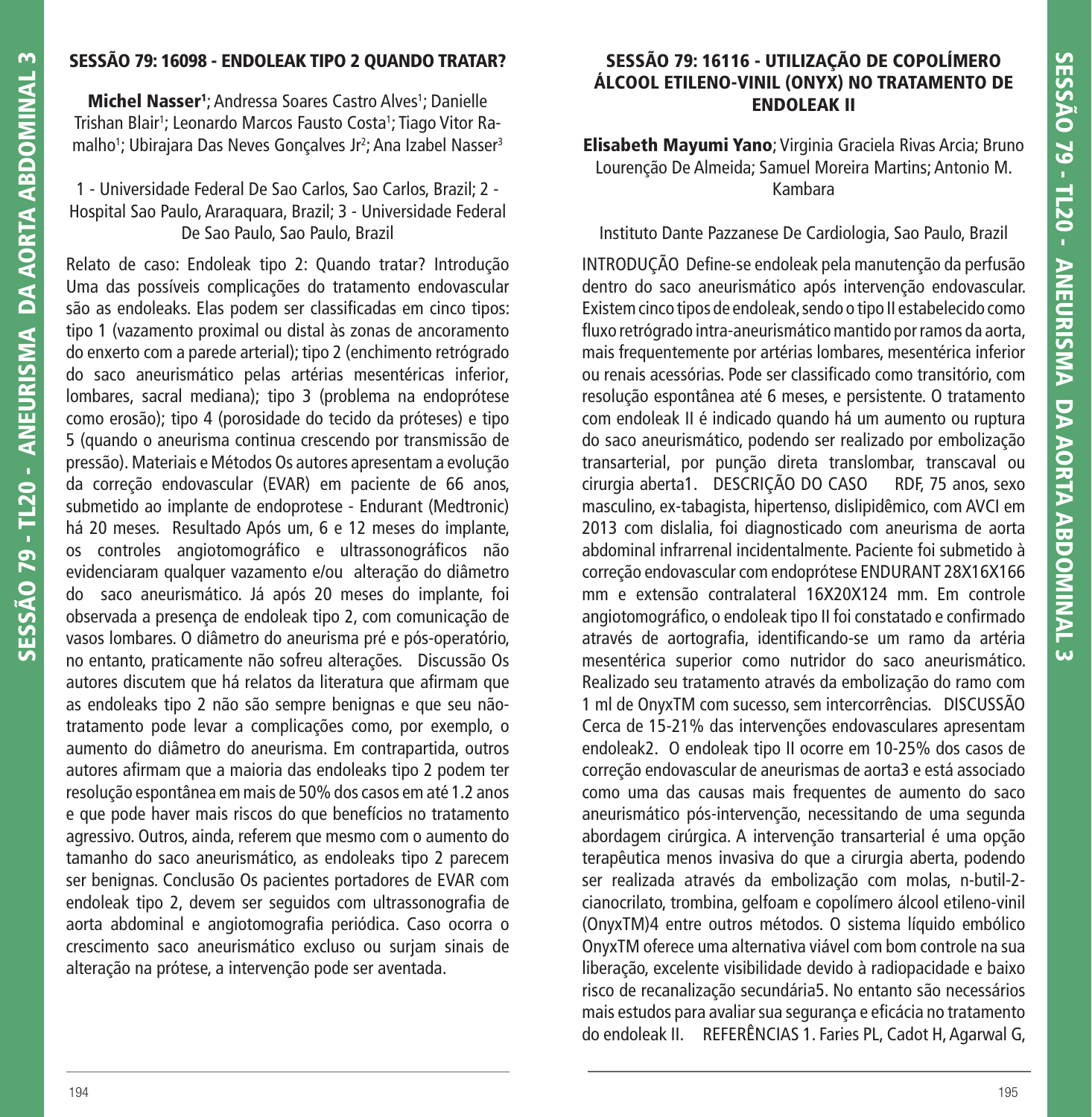Kent KC, Hollier LH, Marin ML (2003) Management of endoleak after endovascular aneurysm repair: cuffs, coils, and conversion. J Vasc Surg 37(6):1155–1161 2. Zarins CK, White RA, Moll FL, Crabtree T, Bloch DA, Hodgson KJ, et al. The AneuRx stent graft: four-year results and worldwide experience 2000. J Vasc Surg 2000;33(suppl):S135-45. 3. Rhee SJ, Ohki T, Veith FJ, Kurvers H (2003) Current status of management of type II endoleaks after endovascular repair of abdominal aortic aneurysms. Ann Vasc Surg 17(3):335–344 4. Baum RA, Carpenter JP, Golden MA, Velazquez OC, Clark TW, Stavropoulos SW et al (2002) Treatment of type 2 endoleaks after endovascular repair of abdominal aortic aneurysms: comparison of transarterial and translumbar techniques. J Vasc Surg 35(1):23–29 5. Abularrage CJ, Patel VI, Conrad MF, Schneider EB, Cambria RP, Kwolek CJ. Improved results using Onyx glue for the treatment of persistent type 2 endoleak after endovascular aneurysm repair.J Vasc Surg. 2012 Sep;56(3):630-6. doi: 10.1016/j.jvs.2012.02.038. Epub 2012 May 8.

## **SESSÃO 79 : 16151 - SÉRIE INICIAL DE ANEURISMAS ELETIVOS TRATADOS POR MÉTODO ENDOVASCULAR EM HOSPITAL PÚBLICO**

**José Luiz Guimarães Filho;** Rodrigo Argenta; Lara Rech Poltronieri; Marcos Maraskin Fonseca; Ani Louise Arendt

#### Hospital Nossa Senhora Da Conceição, Porto Alegre, Porto Alegre, Brazil

Introdução: O tratamento endovascular do aneurisma da aorta abdominal infra-renal vem ganhando espaço nos últimos anos e sua aplicação no Sistema Único de Saúde vem sendo amplamente debatida. Relatamos a experiência inicial no tratamento endovascular do aneurisma da aorta abdominal, eletivo, em um hospital com atendimento totalmente voltado ao SUS. Métodos: Estudo retrospectivo de pacientes que foram submetidos a tratamento endovascular de aneurisma de aorta abdominal infra-renal eletivos no período de janeiro de 2011 até Fevereiro de 2016. Foram analisados dados demográficos, tempo de internação hospitalar, permanência na UTI, complicações pós operatórias e mortalidade intra-hospitalar, além de tempo de seguimento médio e complicações a longo prazo; Resultados: Foram tratados 59 pacientes no período de estudo, 54 eram homens (91,5%) e 5 mulheres (8,5%), idade média 71,6 anos (53 a 90 anos), diâmetro médio 6,5. Predominaram os pacientes brancos, 56 ( 94,6%), 2 negros (3,4%) e 1 pardo (1,7%). Analisando as comorbidades, 48 eram portadores de HAS (81,4%), 51 tabagistas (86,4%), 17 DPOC (28,8%), 12 cardiopatas isquêmicos (20,3%), 7 IRC (11,9%), 5 dislipidêmicos (8,5%), 6 DM (10,2%) e 7 AVE (11,9%). A distribuição dos casos pelo período de estudo: 11 procedimentos em 2011 (18,6%), 9 em 2012 (15,2%), 7 em 2013 (11,8%), 15 em 2014 (25,4%), 13 em 2015 (22%) e 4 em 2016 (6,7%). Ocorreram complicações em 13 pacientes (22%), sendo, insuficiência renal 5 (22,7%), descompensação de insuficiência cardíaca 3 (13,6%), complicações respiratória 1 (4,5%), hematoma 2 (9%) e infarto agudo do miocárdio 2 (9%). As marcas utilizadas foram: 3 Anaconda (5,1%), 1 Aorfix (1,7%), 17 Braile (28,8%), 3 Endologix (5,1%), 23 Endurant (39%), 8 Excluder (13,6%) e 4 Zenith (6,8%). Tempo médio de internação 20,1 dias (3 a 80 dias), permanência na UTI 1,86 dias e óbito hospitalar 3,4% (2 pacientes), tendo o IAM como a causa de ambos os óbitos. Realizadas consultas com 1, 6 e 12 meses após o procedimento, o seguimento médio foi de 661 dias (7 a 1742 dias) e a longo prazo foram identificado 3 tromboses de ramo e 1 endoleak tipo

**SESSÃO 79 - TL20 - ANEURISMA DA AORTA ABDOMINAL 3**

SESSÃO 79 - TL20 - ANEURISMA DA AORTA ABDOMINAL

 $\sim$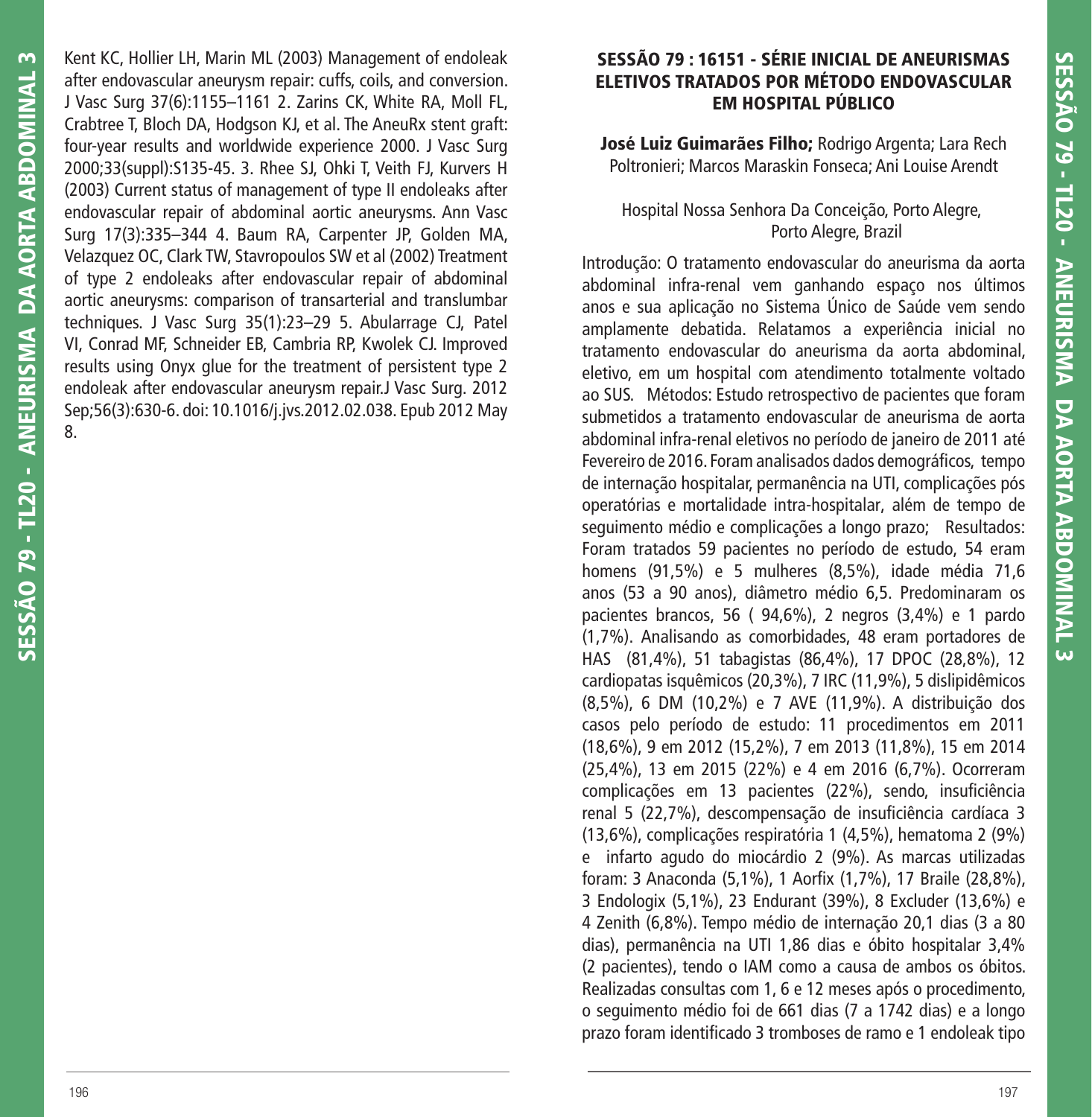2. Conclusão: o método endovascular se mostra efetivo e seguro para tratamento dos aneurismas de aorta abdominal em nosso servico.

## **SESSÃO 79: 16188 - TRATAMENTO ENDOVASCULAR COM ENDOPROTESE RAMIFICADA PARA ANEURISMA DE AORTA ABDOMINAL ASSOCIADO A ANEURISMAS DE ARTÉRIAS ILÍACAS.**

Marcos Maraskin Fonseca; **Jose Luiz Guimaraes Filho**; Lara Rech Poltronieri; Joel Alex Longui; Marcus Vinicius Pezzella

#### Serviço De Cirurgia Vascular Do Hospital Conceição, Porto Alegre, Brazil

OBJETIVO: Aneurisma de artérias ilíacas podem estar relacionados a aneurisma de aorta abdominal em 25-40% dos casos. Ate o presente momento não dispomos de dispositivos específicos para tratamento concomitantes dessas patologias. Nos apresentamos um caso de correção de aneurisma de aorta abdominal concomitante com aneurismas de artéria ilíaca comum direita e hipogástrica esquerda com sucesso. RELATO DE CASO: Paciente masculino, 76 anos, com historia de tratamento para neoplasia pulmonar com achado incidental em ecografia abdominal de aneurisma de aorta abdominal infra-renal de 6 cm. Realizado AngioTC que evidenciou aneurisma de aorta abdominal infra-renal com 61 mm, ilíaca comum direita 52 mm e ilíaca interna esquerda de 25mm. Realizado tratamento Endovascular do aneurisma de aorta abdominal com endoprotese bifurcada Zenith 32mmx82mmx112mm para preservação da bifurcação aórtica e possibilitar tratamento contralateral de aneurisma de hipogástrica. Apos implante do corpo principal foi implantado extensão ilíaca bifurcada Z Bis 14mmx12mmx8mm a esquerda com preservação de artéria hipogástrica com stent revestido Fluency 9mm x60mm. O processo foi repetido do lado direito com implante de extensão ilíaca bifurcada Z Bis 14mmx12mmx8mm e stent revestido Fluency 8mm x40mm. Angiografia de controle sem sinais de endoleak. DISCUSSAO E CONCLUSAO: Nos apresentamos um caso de correção Endovascular de aneurisma de aorta abdominal associado a aneurisma de ilíacas com preservação de artéria ilíacas internas usando endopróteses disponível comercialmente, sem necessidade de modificação ou acesso adicional. Preservação bilateral das artérias hipogástricas nem sempre é necessária porem essa é uma técnica factível principalmente em pacientes de alto risco cirúrgico.

 $\sim$